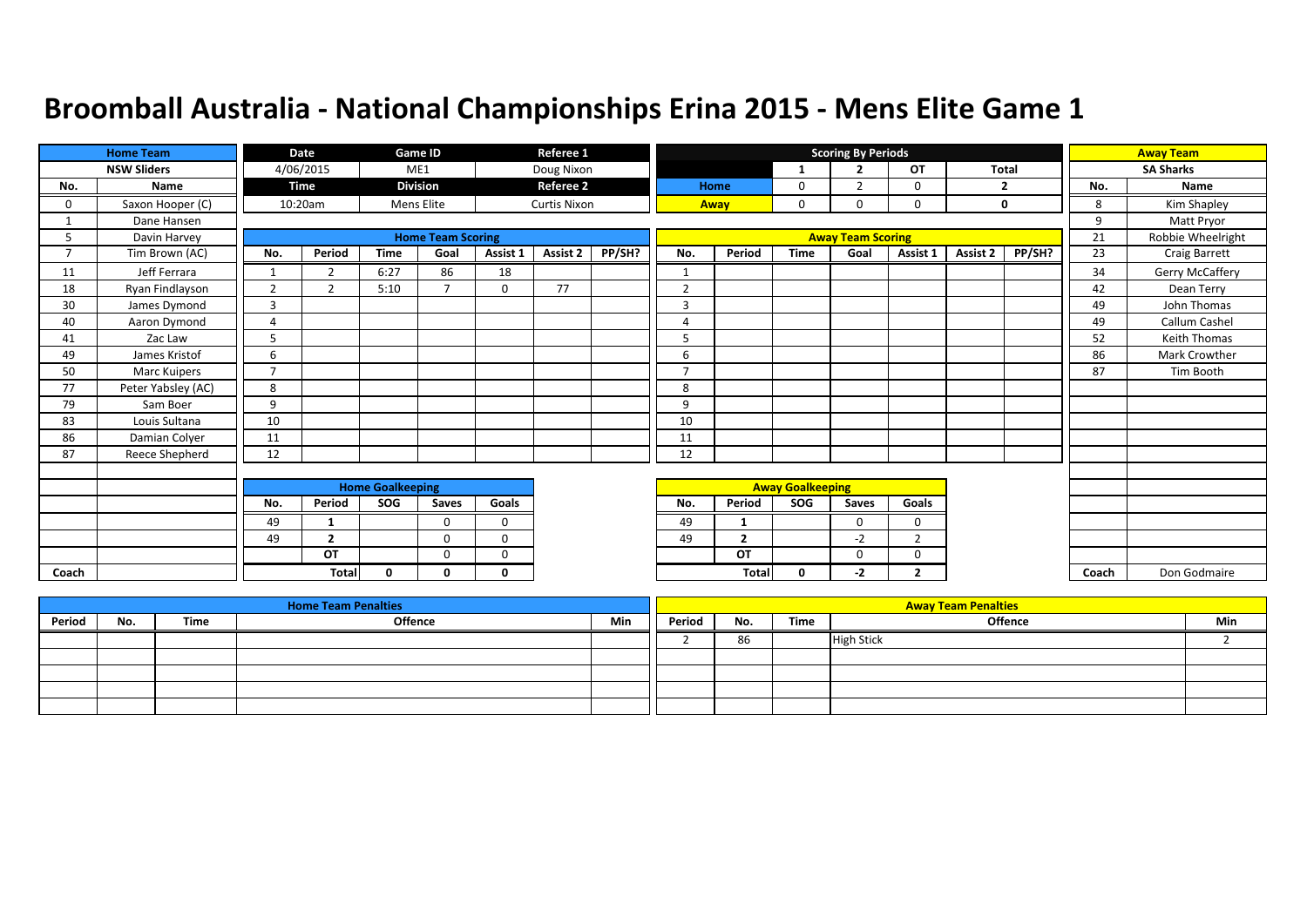|                | <b>Home Team</b>   |                | Date                    |             | <b>Game ID</b>           |              | Referee 1        |        |                          |                         |              | <b>Scoring By Periods</b> |          |          |              |       | <b>Away Team</b>     |
|----------------|--------------------|----------------|-------------------------|-------------|--------------------------|--------------|------------------|--------|--------------------------|-------------------------|--------------|---------------------------|----------|----------|--------------|-------|----------------------|
|                | <b>NSW Sliders</b> |                | 4/06/2015               |             | ME <sub>2</sub>          |              | Doug Nixon       |        |                          |                         | $\mathbf{1}$ | $\overline{2}$            | OT       |          | <b>Total</b> |       | <b>ACT Flames</b>    |
| No.            | Name               |                | Time                    |             | <b>Division</b>          |              | <b>Referee 2</b> |        |                          | Home                    | $\mathbf{1}$ | $\Omega$                  | 0        | -1       |              | No.   | Name                 |
| 0              | Saxon Hooper (C)   |                | 5:00pm                  |             | <b>Mens Elite</b>        |              | Alan Jabs        |        |                          | Away                    | 0            | 0                         | 0        |          | 0            | 13    | David Lamond         |
|                | Dane Hansen        |                |                         |             |                          |              |                  |        |                          |                         |              |                           |          |          |              | 15    | Bryce Marshall (C)   |
| 5              | Davin Harvey       |                |                         |             | <b>Home Team Scoring</b> |              |                  |        |                          |                         |              | <b>Away Team Scoring</b>  |          |          |              | 16    | Shane Martin (AC)    |
| $\overline{7}$ | Tim Brown (AC)     | No.            | Period                  | <b>Time</b> | Goal                     | Assist 1     | Assist 2         | PP/SH? | No.                      | Period                  | <b>Time</b>  | Goal                      | Assist 1 | Assist 2 | PP/SH?       | 24    | Julian Luco          |
| 11             | Jeff Ferrara       | $\mathbf{1}$   | -1                      | 12:19       | $\Omega$                 | 41           |                  |        | $\mathbf{1}$             |                         |              |                           |          |          |              | 26    | Chris Sarlija        |
| 18             | Ryan Findlayson    | 2              |                         |             |                          |              |                  |        | $\overline{2}$           |                         |              |                           |          |          |              | 27    | Jose Ramirez (AC)    |
| 30             | James Dymond       | 3              |                         |             |                          |              |                  |        | $\overline{3}$           |                         |              |                           |          |          |              | 31    | Chris Lucas          |
| 40             | Aaron Dymond       | $\overline{4}$ |                         |             |                          |              |                  |        | 4                        |                         |              |                           |          |          |              | 36    | Ben Boyd             |
| 41             | Zac Law            | 5              |                         |             |                          |              |                  |        | 5                        |                         |              |                           |          |          |              | 39    | <b>Nigel Banks</b>   |
| 49             | James Kristof      | 6              |                         |             |                          |              |                  |        | 6                        |                         |              |                           |          |          |              | 46    | <b>Matthew Henry</b> |
| 50             | Marc Kuipers       | $\overline{7}$ |                         |             |                          |              |                  |        | $\overline{\phantom{a}}$ |                         |              |                           |          |          |              |       |                      |
| 77             | Peter Yabsley (AC) | 8              |                         |             |                          |              |                  |        | 8                        |                         |              |                           |          |          |              |       |                      |
| 79             | Sam Boer           | 9              |                         |             |                          |              |                  |        | 9                        |                         |              |                           |          |          |              |       |                      |
| 83             | Louis Sultana      | 10             |                         |             |                          |              |                  |        | 10                       |                         |              |                           |          |          |              |       |                      |
| 86             | Damian Colyer      | 11             |                         |             |                          |              |                  |        | 11                       |                         |              |                           |          |          |              |       |                      |
| 87             | Reece Shepherd     | 12             |                         |             |                          |              |                  |        | 12                       |                         |              |                           |          |          |              |       |                      |
|                |                    |                |                         |             |                          |              |                  |        |                          |                         |              |                           |          |          |              |       |                      |
|                |                    |                | <b>Home Goalkeeping</b> |             |                          |              |                  |        |                          | <b>Away Goalkeeping</b> |              |                           |          |          |              |       |                      |
|                |                    | No.            | Period                  | SOG         | Saves                    | Goals        |                  |        | No.                      | Period                  | SOG          | Saves                     | Goals    |          |              |       |                      |
|                |                    | 49             | -1                      |             | $\Omega$                 | $\Omega$     |                  |        | 46                       |                         |              | $-1$                      |          |          |              |       |                      |
|                |                    | 49             | $\overline{2}$          |             | $\Omega$                 | $\Omega$     |                  |        | 46                       | $\overline{2}$          |              | 0                         | 0        |          |              |       |                      |
|                |                    |                | OT                      |             | $\Omega$                 | $\Omega$     |                  |        |                          | OT                      |              | 0                         | 0        |          |              |       |                      |
|                |                    |                | Total                   | $\Omega$    | n                        | $\mathbf{0}$ |                  |        |                          | Total                   | 0            | $-1$                      | 1        |          |              | Coach | Michelle Ramirez     |

|        |     |             | <b>Home Team Penalties</b> |     |        |     |      | <b>Away Team Penalties</b> |     |
|--------|-----|-------------|----------------------------|-----|--------|-----|------|----------------------------|-----|
| Period | No. | <b>Time</b> | <b>Offence</b>             | Min | Period | No. | Time | Offence                    | Min |
|        |     |             |                            |     |        |     |      |                            |     |
|        |     |             |                            |     |        |     |      |                            |     |
|        |     |             |                            |     |        |     |      |                            |     |
|        |     |             |                            |     |        |     |      |                            |     |
|        |     |             |                            |     |        |     |      |                            |     |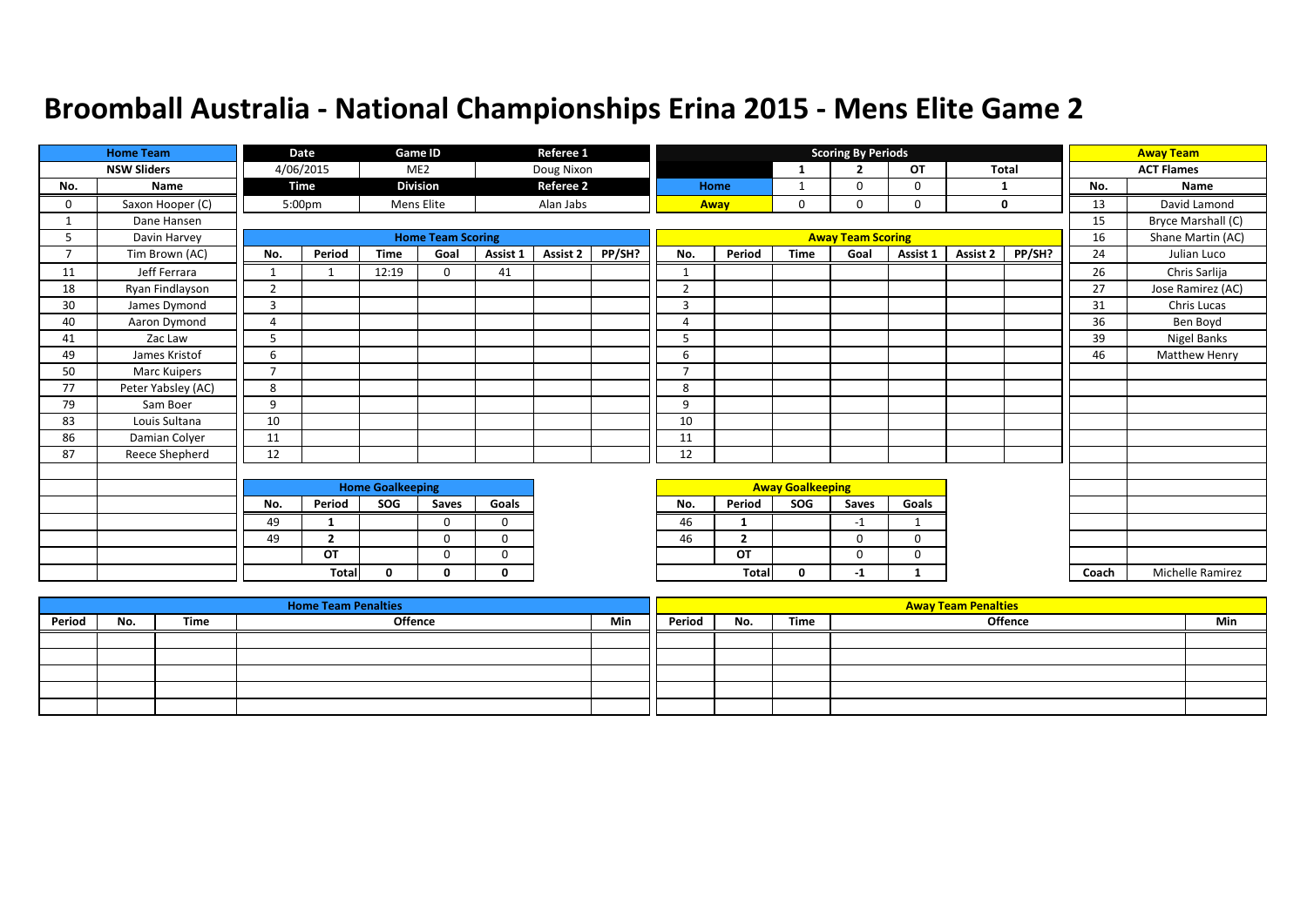|       | <b>Home Team</b>  |                | <b>Date</b>    |                         | Game ID                  |              | Referee 1           |        |                |                |                         | <b>Scoring By Periods</b> |          |              |        |       | <b>Away Team</b>     |
|-------|-------------------|----------------|----------------|-------------------------|--------------------------|--------------|---------------------|--------|----------------|----------------|-------------------------|---------------------------|----------|--------------|--------|-------|----------------------|
|       | <b>SA Sharks</b>  |                | 4/06/2015      |                         | ME3                      |              | Doug Nixon          |        |                |                | 1                       | $\overline{2}$            | OT       | <b>Total</b> |        |       | <b>ACT Flames</b>    |
| No.   | Name              |                | <b>Time</b>    |                         | <b>Division</b>          |              | <b>Referee 2</b>    |        |                | Home           | 0                       |                           | $\Omega$ |              |        | No.   | Name                 |
| 8     | Kim Shapley       |                | 8:40pm         |                         | Mens Elite               |              | <b>Curtis Nixon</b> |        |                | Away           | $\mathbf{1}$            | 0                         | 0        | $\mathbf{1}$ |        | 13    | David Lamond         |
| 9     | Matt Pryor        |                |                |                         |                          |              |                     |        |                |                |                         |                           |          |              |        | 15    | Bryce Marshall (C)   |
| 21    | Robbie Wheelright |                |                |                         | <b>Home Team Scoring</b> |              |                     |        |                |                |                         | <b>Away Team Scoring</b>  |          |              |        | 16    | Shane Martin (AC)    |
| 23    | Craig Barrett     | No.            | Period         | <b>Time</b>             | Goal                     | Assist 1     | Assist 2            | PP/SH? | No.            | Period         | <b>Time</b>             | Goal                      | Assist 1 | Assist 2     | PP/SH? | 24    | Julian Luco          |
| 34    | Gerry McCaffery   | 1              | $\overline{2}$ | 12:05                   | 42                       | 30           | 49                  |        | $\mathbf{1}$   |                | 9:05                    | 26                        | 16       |              |        | 26    | Chris Sarlija        |
| 42    | Dean Terry        | $\overline{2}$ |                |                         |                          |              |                     |        | 2              |                |                         |                           |          |              |        | 27    | Jose Ramirez         |
| 49    | John Thomas       | 3              |                |                         |                          |              |                     |        | 3              |                |                         |                           |          |              |        | 31    | Chris Lucas          |
| 49    | Callum Cashel     | $\Delta$       |                |                         |                          |              |                     |        | Δ              |                |                         |                           |          |              |        | 36    | Ben Boyd             |
| 52    | Keith Thomas      |                |                |                         |                          |              |                     |        | 5              |                |                         |                           |          |              |        | 39    | Nigel Banks          |
| 86    | Mark Crowther     | 6              |                |                         |                          |              |                     |        | 6              |                |                         |                           |          |              |        | 46    | <b>Matthew Henry</b> |
| 87    | Tim Booth         | $\overline{7}$ |                |                         |                          |              |                     |        | $\overline{ }$ |                |                         |                           |          |              |        |       |                      |
|       |                   | 8              |                |                         |                          |              |                     |        | 8              |                |                         |                           |          |              |        |       |                      |
|       |                   | 9              |                |                         |                          |              |                     |        | 9              |                |                         |                           |          |              |        |       |                      |
|       |                   | 10             |                |                         |                          |              |                     |        | 10             |                |                         |                           |          |              |        |       |                      |
|       |                   | 11             |                |                         |                          |              |                     |        | 11             |                |                         |                           |          |              |        |       |                      |
|       |                   | 12             |                |                         |                          |              |                     |        | 12             |                |                         |                           |          |              |        |       |                      |
|       |                   |                |                |                         |                          |              |                     |        |                |                |                         |                           |          |              |        |       |                      |
|       |                   |                |                | <b>Home Goalkeeping</b> |                          |              |                     |        |                |                | <b>Away Goalkeeping</b> |                           |          |              |        |       |                      |
|       |                   | No.            | Period         | SOG                     | Saves                    | Goals        |                     |        | No.            | Period         | SOG                     | Saves                     | Goals    |              |        |       |                      |
|       |                   | 49             | 1              |                         | $-1$                     | $\mathbf{1}$ |                     |        | 46             | $\mathbf{1}$   |                         | $\Omega$                  | $\Omega$ |              |        |       |                      |
|       |                   | 49             | $\overline{2}$ |                         | $\Omega$                 | $\Omega$     |                     |        | 46             | $\overline{2}$ |                         | $-1$                      | -1       |              |        |       |                      |
|       |                   |                | OT             |                         | $\Omega$                 | $\Omega$     |                     |        |                | OT             |                         | $\Omega$                  | 0        |              |        |       |                      |
| Coach | Don Godmaire      |                | Total          | $\Omega$                | -1                       | $\mathbf{1}$ |                     |        |                | Total          | $\mathbf 0$             | $-1$                      | 1        |              |        | Coach | Michelle Ramirez     |

|        |     |       | <b>Home Team Penalties</b> |     |        |         |       | <b>Away Team Penalties</b> |     |
|--------|-----|-------|----------------------------|-----|--------|---------|-------|----------------------------|-----|
| Period | No. | Time  | <b>Offence</b>             | Min | Period | No.     | Time  | Offence                    | Min |
|        | 34  | 14:34 | Slashing                   |     |        | 39      | 5:49  | High stick (drawing blood) |     |
|        | 23  | 1:15  | <b>Holding</b>             |     |        | 21<br>ັ | 14:01 | Slashing                   |     |
|        |     |       |                            |     |        |         | 2:49  | Boarding                   |     |
|        |     |       |                            |     |        |         |       |                            |     |
|        |     |       |                            |     |        |         |       |                            |     |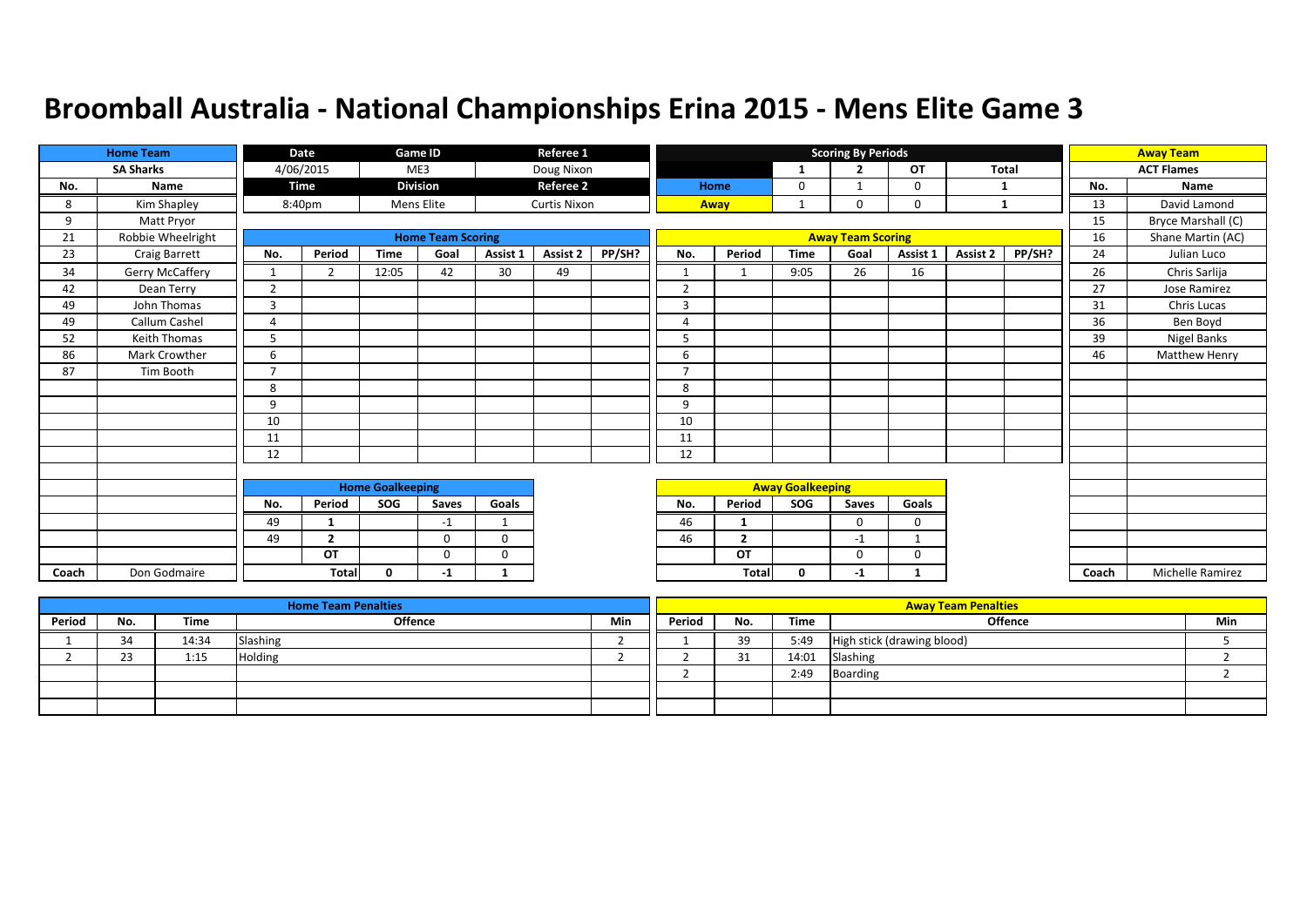|       | <b>Home Team</b>   |                | Date           |                         | Game ID                  |             | Referee 1           |        |                |                |                         | <b>Scoring By Periods</b> |              |          |        |       | <b>Away Team</b>  |
|-------|--------------------|----------------|----------------|-------------------------|--------------------------|-------------|---------------------|--------|----------------|----------------|-------------------------|---------------------------|--------------|----------|--------|-------|-------------------|
|       | <b>ACT Flames</b>  |                | 5/06/2015      |                         | ME4                      |             | Doug Nixon          |        |                |                | -1                      | $\overline{2}$            | OT           | Total    |        |       | <b>SA Sharks</b>  |
| No.   | Name               |                | <b>Time</b>    |                         | <b>Division</b>          |             | <b>Referee 2</b>    |        |                | Home           | 1                       | 3                         | $\Omega$     |          | 4      | No.   | <b>Name</b>       |
| 13    | David Lamond       |                | 7:40am         |                         | Mens Elite               |             | <b>Curtis Nixon</b> |        |                | Away           | 0                       | 0                         | 0            |          | 0      | 8     | Kim Shapley       |
| 15    | Bryce Marshall (C) |                |                |                         |                          |             |                     |        |                |                |                         |                           |              |          |        | 9     | Matt Pryor        |
| 16    | Shane Martin (AC)  |                |                |                         | <b>Home Team Scoring</b> |             |                     |        |                |                |                         | <b>Away Team Scoring</b>  |              |          |        | 21    | Robbie Wheelright |
| 24    | Julian Luco        | No.            | Period         | Time                    | Goal                     | Assist 1    | Assist 2            | PP/SH? | No.            | Period         | <b>Time</b>             | Goal                      | Assist 1     | Assist 2 | PP/SH? | 23    | Craig Barrett     |
| 26    | Chris Sarlija      |                |                | 8:01                    | 24                       | 36          | 39                  |        | $\mathbf{1}$   |                |                         |                           |              |          |        | 34    | Gerry McCaffery   |
| 27    | Jose Ramirez       | $\overline{2}$ | $\overline{2}$ | 9:42                    | 27                       | 24          | 16                  |        | 2              |                |                         |                           |              |          |        | 42    | Dean Terry        |
| 31    | Chris Lucas        | 3              | $\overline{2}$ | 5:43                    | 24                       | 31          | 36                  |        | $\overline{3}$ |                |                         |                           |              |          |        | 49    | John Thomas       |
| 36    | Ben Boyd           | $\Delta$       | 2              | 2:28                    | 27                       |             |                     |        | Δ              |                |                         |                           |              |          |        | 49    | Callum Cashel     |
| 39    | Nigel Banks        | 5              |                |                         |                          |             |                     |        | 5              |                |                         |                           |              |          |        | 52    | Keith Thomas      |
| 46    | Matthew Henry      | 6              |                |                         |                          |             |                     |        | 6              |                |                         |                           |              |          |        | 86    | Mark Crowther     |
|       |                    | $\overline{7}$ |                |                         |                          |             |                     |        | $\overline{ }$ |                |                         |                           |              |          |        | 87    | Tim Booth         |
|       |                    | 8              |                |                         |                          |             |                     |        | 8              |                |                         |                           |              |          |        |       |                   |
|       |                    | 9              |                |                         |                          |             |                     |        | 9              |                |                         |                           |              |          |        |       |                   |
|       |                    | 10             |                |                         |                          |             |                     |        | 10             |                |                         |                           |              |          |        |       |                   |
|       |                    | 11             |                |                         |                          |             |                     |        | 11             |                |                         |                           |              |          |        |       |                   |
|       |                    | 12             |                |                         |                          |             |                     |        | 12             |                |                         |                           |              |          |        |       |                   |
|       |                    |                |                |                         |                          |             |                     |        |                |                |                         |                           |              |          |        |       |                   |
|       |                    |                |                | <b>Home Goalkeeping</b> |                          |             |                     |        |                |                | <b>Away Goalkeeping</b> |                           |              |          |        |       |                   |
|       |                    | No.            | Period         | SOG                     | Saves                    | Goals       |                     |        | No.            | Period         | SOG                     | Saves                     | Goals        |          |        |       |                   |
|       |                    | 46             | $\mathbf{1}$   |                         | $\Omega$                 | $\mathbf 0$ |                     |        | 49             | $\mathbf{1}$   |                         | $-1$                      | $\mathbf{1}$ |          |        |       |                   |
|       |                    | 46             | $\overline{2}$ |                         | $\Omega$                 | $\Omega$    |                     |        | 49             | $\overline{2}$ |                         | $-3$                      | 3            |          |        |       |                   |
|       |                    |                | OT             |                         | $\Omega$                 | $\Omega$    |                     |        |                | OT             |                         | 0                         | 0            |          |        |       |                   |
| Coach | Michelle Ramirez   |                | <b>Total</b>   | $\Omega$                | n                        | $\Omega$    |                     |        |                | <b>Tota</b>    | 0                       | -4                        | Δ            |          |        | Coach | Don Godmaire      |

|        |         |       | <b>Home Team Penalties</b> |     |        |     |      | <b>Away Team Penalties</b> |     |
|--------|---------|-------|----------------------------|-----|--------|-----|------|----------------------------|-----|
| Period | No.     | Time  | Offence                    | Min | Period | No. | Time | Offence                    | Min |
|        |         | 11:31 | High broom                 |     |        |     |      |                            |     |
|        | 20<br>. | 8:32  | High broom                 |     |        |     |      |                            |     |
|        |         |       |                            |     |        |     |      |                            |     |
|        |         |       |                            |     |        |     |      |                            |     |
|        |         |       |                            |     |        |     |      |                            |     |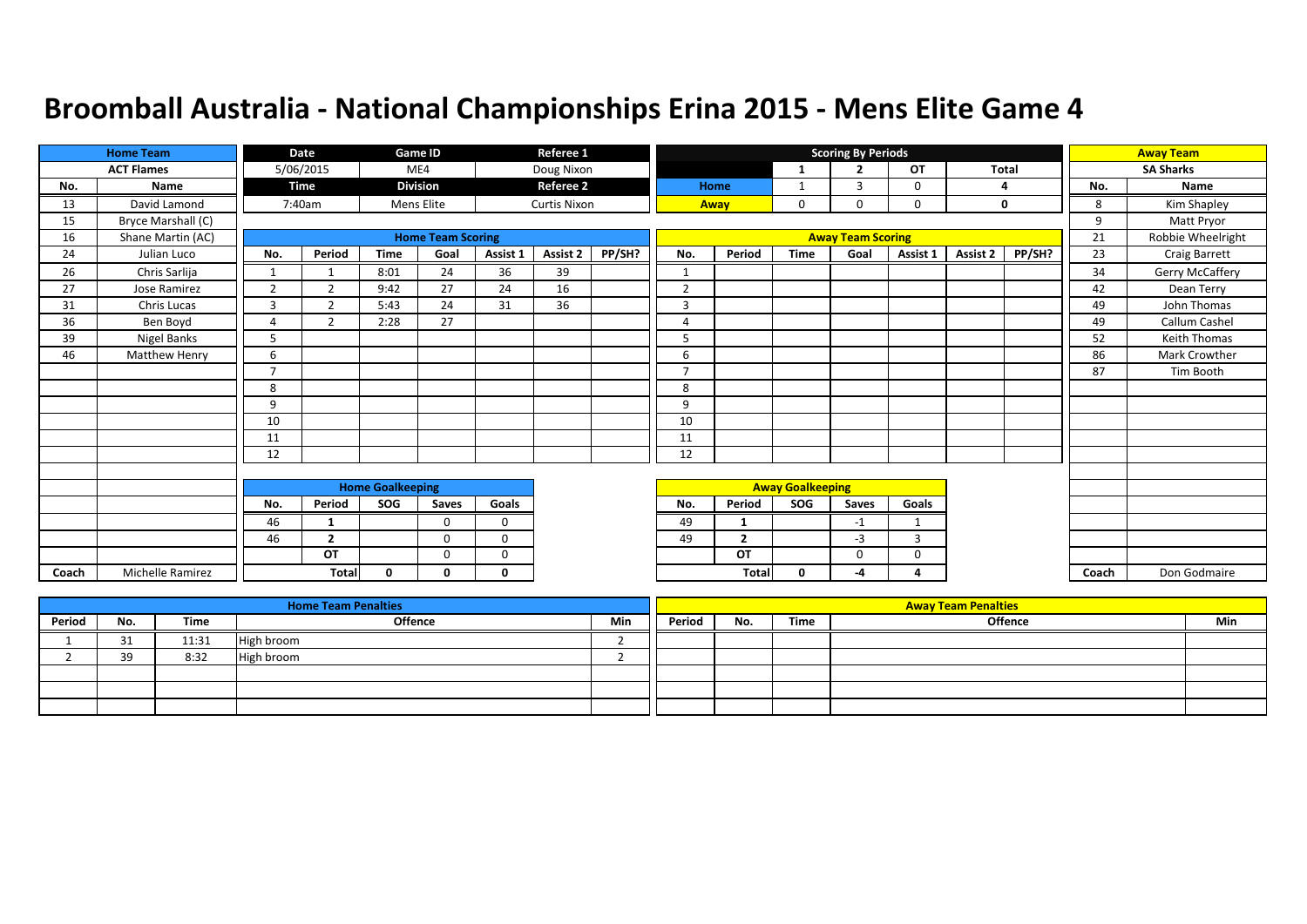|                | <b>Home Team</b>   |                | Date           |                         | Game ID                  |              | Referee 1        |        |                          |                |                         | <b>Scoring By Periods</b> |           |              |             |       | <b>Away Team</b>  |
|----------------|--------------------|----------------|----------------|-------------------------|--------------------------|--------------|------------------|--------|--------------------------|----------------|-------------------------|---------------------------|-----------|--------------|-------------|-------|-------------------|
|                | <b>NSW Sliders</b> |                | 5/06/2015      |                         | ME5                      |              | Alan Jabs        |        |                          |                | 1                       | $\overline{2}$            | <b>OT</b> | <b>Total</b> |             |       | <b>SA Sharks</b>  |
| No.            | Name               |                | Time           |                         | <b>Division</b>          |              | <b>Referee 2</b> |        |                          | Home           | 0                       | $\Omega$                  | 0         | $\mathbf 0$  |             | No.   | Name              |
| 0              | Saxon Hooper (C)   |                | 11:00am        |                         | Mens Elite               |              | Doug Nixon       |        | Away                     |                | 0                       | $\Omega$                  | 0         |              | $\mathbf 0$ | 8     | Kim Shapley       |
|                | Dane Hansen        |                |                |                         |                          |              |                  |        |                          |                |                         |                           |           |              |             | 9     | Matt Pryor        |
| 5              | Davin Harvey       |                |                |                         | <b>Home Team Scoring</b> |              |                  |        |                          |                |                         | <b>Away Team Scoring</b>  |           |              |             | 21    | Robbie Wheelright |
| $\overline{7}$ | Tim Brown (AC)     | No.            | Period         | <b>Time</b>             | Goal                     | Assist 1     | Assist 2         | PP/SH? | No.                      | Period         | <b>Time</b>             | Goal                      | Assist 1  | Assist 2     | PP/SH?      | 30    | Craig Barrett     |
| 11             | Jeff Ferrara       |                |                |                         |                          |              |                  |        | $\mathbf{1}$             |                |                         |                           |           |              |             | 34    | Gerry McCaffery   |
| 18             | Ryan Findlayson    | $\overline{2}$ |                |                         |                          |              |                  |        | $\overline{2}$           |                |                         |                           |           |              |             | 42    | Dean Terry        |
| 30             | James Dymond       | 3              |                |                         |                          |              |                  |        | 3                        |                |                         |                           |           |              |             | 49    | John Thomas       |
| 40             | Aaron Dymond       | 4              |                |                         |                          |              |                  |        | 4                        |                |                         |                           |           |              |             | 49    | Callum Cashel     |
| 41             | Zac Law            | 5              |                |                         |                          |              |                  |        | 5                        |                |                         |                           |           |              |             | 52    | Keith Thomas      |
| 49             | James Kristof      | 6              |                |                         |                          |              |                  |        | 6                        |                |                         |                           |           |              |             | 86    | Mark Crowther     |
| 50             | Marc Kuipers       | $\overline{ }$ |                |                         |                          |              |                  |        | $\overline{\phantom{a}}$ |                |                         |                           |           |              |             | 87    | Tim Booth         |
| 77             | Peter Yabsley (AC) | 8              |                |                         |                          |              |                  |        | 8                        |                |                         |                           |           |              |             |       |                   |
| 79             | Sam Boer           | 9              |                |                         |                          |              |                  |        | 9                        |                |                         |                           |           |              |             |       |                   |
| 83             | Louis Sultana      | 10             |                |                         |                          |              |                  |        | 10                       |                |                         |                           |           |              |             |       |                   |
| 86             | Damian Colyer      | 11             |                |                         |                          |              |                  |        | 11                       |                |                         |                           |           |              |             |       |                   |
| 87             | Reece Shepherd     | 12             |                |                         |                          |              |                  |        | 12                       |                |                         |                           |           |              |             |       |                   |
|                |                    |                |                |                         |                          |              |                  |        |                          |                |                         |                           |           |              |             |       |                   |
|                |                    |                |                | <b>Home Goalkeeping</b> |                          |              |                  |        |                          |                | <b>Away Goalkeeping</b> |                           |           |              |             |       |                   |
|                |                    | No.            | Period         | SOG                     | Saves                    | Goals        |                  |        | No.                      | Period         | SOG                     | Saves                     | Goals     |              |             |       |                   |
|                |                    | 49             | 1              |                         | $\Omega$                 | $\Omega$     |                  |        | 49                       |                |                         | $\Omega$                  | $\Omega$  |              |             |       |                   |
|                |                    | 49             | $\overline{2}$ |                         | $\Omega$                 | $\Omega$     |                  |        | 49                       | $\overline{2}$ |                         | $\Omega$                  | 0         |              |             |       |                   |
|                |                    |                | <b>OT</b>      |                         | $\mathbf 0$              | $\mathbf 0$  |                  |        |                          | OT             |                         | 0                         | 0         |              |             |       |                   |
| Coach          |                    |                | <b>Total</b>   | $\mathbf{0}$            | 0                        | $\mathbf{0}$ |                  |        |                          | Total          | 0                       | 0                         | 0         |              |             | Coach | Don Godmaire      |

|        |     |      | <b>Home Team Penalties</b> |     |        |     |      | <b>Away Team Penalties</b> |     |
|--------|-----|------|----------------------------|-----|--------|-----|------|----------------------------|-----|
| Period | No. | Time | Offence                    | Min | Period | No. | Time | <b>Offence</b>             | Min |
|        |     |      |                            |     |        | 30  | 9:15 | Slashing                   |     |
|        |     |      |                            |     |        |     |      |                            |     |
|        |     |      |                            |     |        |     |      |                            |     |
|        |     |      |                            |     |        |     |      |                            |     |
|        |     |      |                            |     |        |     |      |                            |     |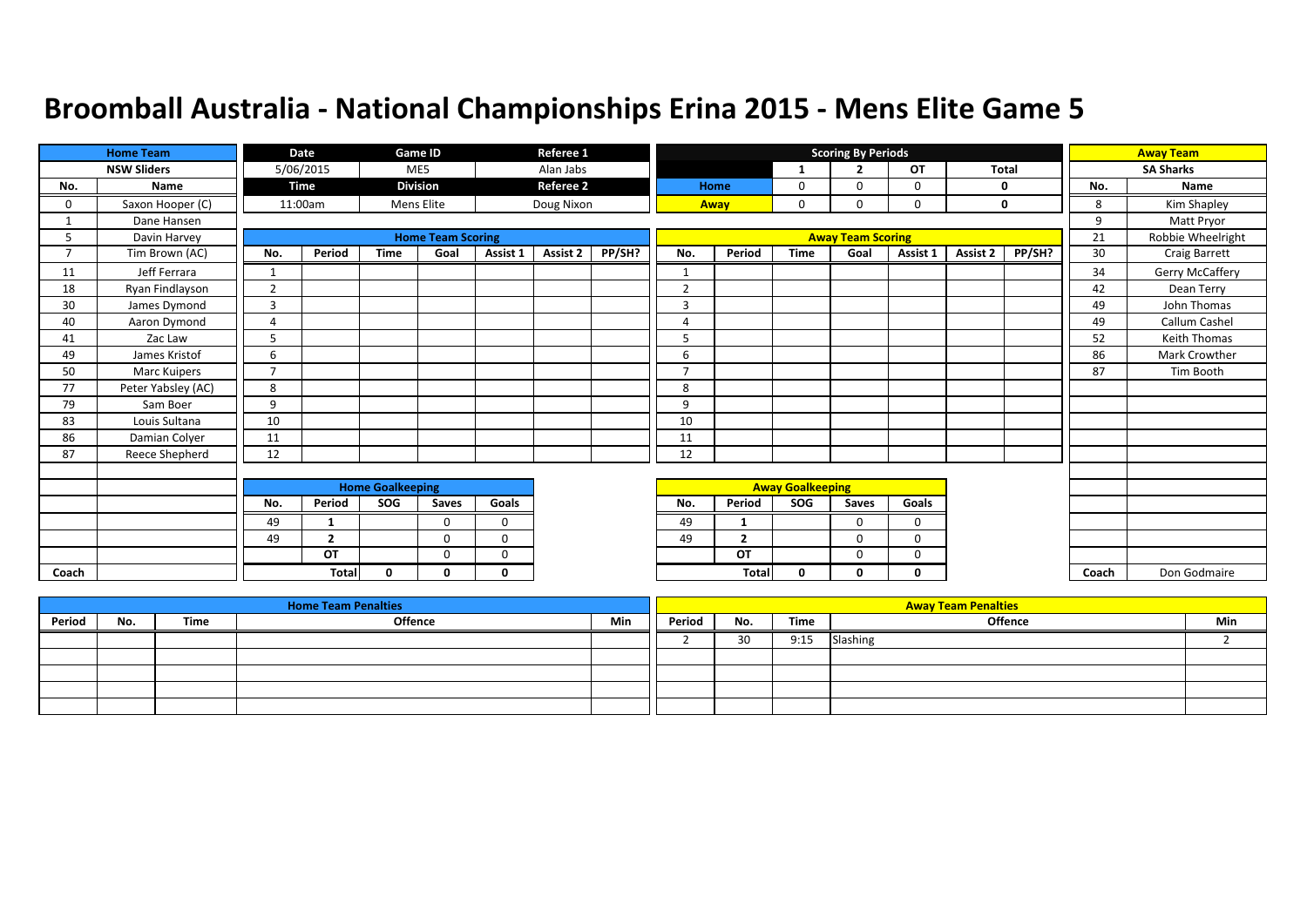|                | <b>Home Team</b>   |                          | Date               |                         | Game ID                  |             | Referee 1        |        |                |                |                         | <b>Scoring By Periods</b> |              |          |                |       | <b>Away Team</b>        |
|----------------|--------------------|--------------------------|--------------------|-------------------------|--------------------------|-------------|------------------|--------|----------------|----------------|-------------------------|---------------------------|--------------|----------|----------------|-------|-------------------------|
|                | <b>NSW Sliders</b> |                          | 5/06/2015          |                         | ME6                      |             | Doug Nixon       |        |                |                | -1                      | $\overline{2}$            | OT           | Total    |                |       | <b>ACT Flames</b>       |
| No.            | Name               |                          | <b>Time</b>        |                         | <b>Division</b>          |             | <b>Referee 2</b> |        |                | Home           | $\mathbf{1}$            | -1                        | 0            |          | $\overline{2}$ | No.   | Name                    |
| 0              | Saxon Hooper (C)   |                          | 2:40 <sub>pm</sub> |                         | Mens Elite               |             | Alan Jabs        |        |                | Away           | 0                       | 0                         | 0            |          | 0              | 13    | David Lamond            |
|                | Dane Hansen        |                          |                    |                         |                          |             |                  |        |                |                |                         |                           |              |          |                | 15    | Bryce Marshall (C)      |
| 5              | Davin Harvey       |                          |                    |                         | <b>Home Team Scoring</b> |             |                  |        |                |                |                         | <b>Away Team Scoring</b>  |              |          |                | 16    | Shane Martin (AC)       |
| $\overline{7}$ | Tim Brown (AC)     | No.                      | Period             | <b>Time</b>             | Goal                     | Assist 1    | Assist 2         | PP/SH? | No.            | Period         | <b>Time</b>             | Goal                      | Assist 1     | Assist 2 | PP/SH?         | 24    | Julian Luco             |
| 11             | Jeff Ferrara       | $\mathbf{1}$             |                    | 7:29                    | 40                       | 87          | 39               |        | $\mathbf{1}$   |                |                         |                           |              |          |                | 26    | Chris Sarlija           |
| 18             | Ryan Findlayson    | $\overline{2}$           | $\overline{2}$     | 11:42                   |                          | 15          | 0                |        | $\overline{2}$ |                |                         |                           |              |          |                | 27    | Jose Ramirez            |
| 30             | James Dymond       | $\overline{3}$           |                    |                         |                          |             |                  |        | 3              |                |                         |                           |              |          |                | 31    | Chris Lucas             |
| 40             | Aaron Dymond       | $\overline{A}$           |                    |                         |                          |             |                  |        | 4              |                |                         |                           |              |          |                | 36    | Ben Boyd                |
| 41             | Zac Law            | 5                        |                    |                         |                          |             |                  |        | 5              |                |                         |                           |              |          |                | 39    | Nigel Banks             |
| 49             | James Kristof      | 6                        |                    |                         |                          |             |                  |        | 6              |                |                         |                           |              |          |                | 46    | <b>Matthew Henry</b>    |
| 50             | Marc Kuipers       | $\overline{\phantom{a}}$ |                    |                         |                          |             |                  |        | $\overline{7}$ |                |                         |                           |              |          |                |       |                         |
| 77             | Peter Yabsley (AC) | 8                        |                    |                         |                          |             |                  |        | 8              |                |                         |                           |              |          |                |       |                         |
| 79             | Sam Boer           | 9                        |                    |                         |                          |             |                  |        | 9              |                |                         |                           |              |          |                |       |                         |
| 83             | Louis Sultana      | 10                       |                    |                         |                          |             |                  |        | 10             |                |                         |                           |              |          |                |       |                         |
| 86             | Damian Colyer      | 11                       |                    |                         |                          |             |                  |        | 11             |                |                         |                           |              |          |                |       |                         |
| 87             | Reece Shepherd     | 12                       |                    |                         |                          |             |                  |        | 12             |                |                         |                           |              |          |                |       |                         |
|                |                    |                          |                    |                         |                          |             |                  |        |                |                |                         |                           |              |          |                |       |                         |
|                |                    |                          |                    | <b>Home Goalkeeping</b> |                          |             |                  |        |                |                | <b>Away Goalkeeping</b> |                           |              |          |                |       |                         |
|                |                    | No.                      | Period             | SOG                     | Saves                    | Goals       |                  |        | No.            | Period         | SOG                     | Saves                     | Goals        |          |                |       |                         |
|                |                    | 49                       | 1                  |                         | $\Omega$                 | $\Omega$    |                  |        | 46             | -1             |                         | $-1$                      | $\mathbf 1$  |          |                |       |                         |
|                |                    | 49                       | $\overline{2}$     |                         | $\Omega$                 | $\mathbf 0$ |                  |        | 46             | $\overline{2}$ |                         | $-1$                      |              |          |                |       |                         |
|                |                    |                          | OT                 |                         | $\Omega$                 | $\Omega$    |                  |        |                | OT             |                         | $\Omega$                  | $\Omega$     |          |                |       |                         |
| Coach          |                    |                          | <b>Total</b>       | 0                       | $\Omega$                 | 0           |                  |        |                | <b>Tota</b>    | 0                       | $-2$                      | $\mathbf{2}$ |          |                | Coach | <b>Michelle Ramirez</b> |

|        |     |      | <b>Home Team Penalties</b> |     |        |          |      | <b>Away Team Penalties</b> |     |
|--------|-----|------|----------------------------|-----|--------|----------|------|----------------------------|-----|
| Period | No. | Time | Offence                    | Min | Period | No.      | Time | Offence                    | Min |
|        |     | 6:58 | Tripping                   |     |        | 30       | 1:43 | Interference               |     |
|        |     |      |                            |     |        | 1 E<br>ᅩ | 7:01 | Elbowing                   |     |
|        |     |      |                            |     |        |          |      |                            |     |
|        |     |      |                            |     |        |          |      |                            |     |
|        |     |      |                            |     |        |          |      |                            |     |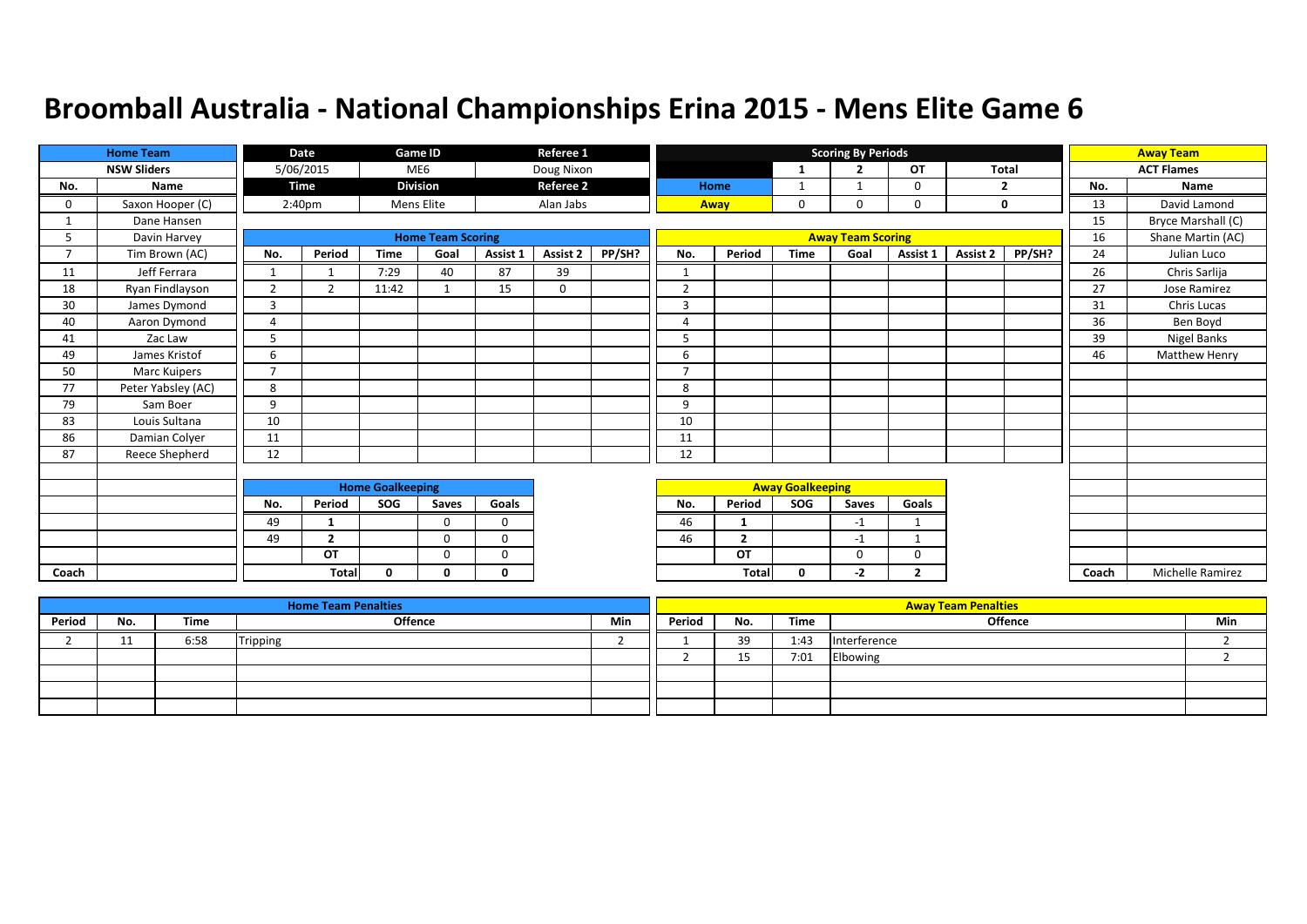|                | <b>Home Team</b>   |                | Date           |                         | Game ID                  |              | Referee 1           |        |                          |                |                         | <b>Scoring By Periods</b> |                |              |             |       | <b>Away Team</b>  |
|----------------|--------------------|----------------|----------------|-------------------------|--------------------------|--------------|---------------------|--------|--------------------------|----------------|-------------------------|---------------------------|----------------|--------------|-------------|-------|-------------------|
|                | <b>NSW Sliders</b> |                | 6/06/2015      |                         | ME7                      |              | Alan Jabs           |        |                          |                | 1                       | $\overline{2}$            | <b>OT</b>      | <b>Total</b> |             |       | <b>SA Sharks</b>  |
| No.            | Name               |                | Time           |                         | <b>Division</b>          |              | <b>Referee 2</b>    |        |                          | Home           | 1                       |                           | 0              |              | 2           | No.   | Name              |
| 0              | Saxon Hooper (C)   |                | 7:00am         |                         | Mens Elite               |              | <b>Curtis Nixon</b> |        | Away                     |                | 0                       | $\Omega$                  | 0              |              | $\mathbf 0$ | 8     | Kim Shapley       |
|                | Dane Hansen        |                |                |                         |                          |              |                     |        |                          |                |                         |                           |                |              |             | 9     | Matt Pryor        |
| 5              | Davin Harvey       |                |                |                         | <b>Home Team Scoring</b> |              |                     |        |                          |                |                         | <b>Away Team Scoring</b>  |                |              |             | 21    | Robbie Wheelright |
| $\overline{7}$ | Tim Brown (AC)     | No.            | Period         | <b>Time</b>             | Goal                     | Assist 1     | Assist 2            | PP/SH? | No.                      | Period         | <b>Time</b>             | Goal                      | Assist 1       | Assist 2     | PP/SH?      | 30    | Craig Barrett     |
| 11             | Jeff Ferrara       |                |                | 2:24                    | 86                       | 5            |                     |        | $\mathbf{1}$             |                |                         |                           |                |              |             | 34    | Gerry McCaffery   |
| 18             | Ryan Findlayson    | $\overline{2}$ | 2              | 2:36                    | $\overline{\phantom{a}}$ | $\mathbf 0$  |                     | PP     | $\overline{2}$           |                |                         |                           |                |              |             | 42    | Dean Terry        |
| 30             | James Dymond       | 3              |                |                         |                          |              |                     |        | 3                        |                |                         |                           |                |              |             | 49    | John Thomas       |
| 40             | Aaron Dymond       | $\overline{4}$ |                |                         |                          |              |                     |        | 4                        |                |                         |                           |                |              |             | 49    | Callum Cashel     |
| 41             | Zac Law            | 5              |                |                         |                          |              |                     |        | 5                        |                |                         |                           |                |              |             | 52    | Keith Thomas      |
| 49             | James Kristof      | 6              |                |                         |                          |              |                     |        | 6                        |                |                         |                           |                |              |             | 86    | Mark Crowther     |
| 50             | Marc Kuipers       | $\overline{ }$ |                |                         |                          |              |                     |        | $\overline{\phantom{a}}$ |                |                         |                           |                |              |             | 87    | Tim Booth         |
| 77             | Peter Yabsley (AC) | 8              |                |                         |                          |              |                     |        | 8                        |                |                         |                           |                |              |             |       |                   |
| 79             | Sam Boer           | 9              |                |                         |                          |              |                     |        | 9                        |                |                         |                           |                |              |             |       |                   |
| 83             | Louis Sultana      | 10             |                |                         |                          |              |                     |        | 10                       |                |                         |                           |                |              |             |       |                   |
| 86             | Damian Colyer      | 11             |                |                         |                          |              |                     |        | 11                       |                |                         |                           |                |              |             |       |                   |
| 87             | Reece Shepherd     | 12             |                |                         |                          |              |                     |        | 12                       |                |                         |                           |                |              |             |       |                   |
|                |                    |                |                |                         |                          |              |                     |        |                          |                |                         |                           |                |              |             |       |                   |
|                |                    |                |                | <b>Home Goalkeeping</b> |                          |              |                     |        |                          |                | <b>Away Goalkeeping</b> |                           |                |              |             |       |                   |
|                |                    | No.            | Period         | SOG                     | Saves                    | Goals        |                     |        | No.                      | Period         | SOG                     | Saves                     | Goals          |              |             |       |                   |
|                |                    | 49             | 1              |                         | $\Omega$                 | $\Omega$     |                     |        | 49                       |                |                         | $-1$                      |                |              |             |       |                   |
|                |                    | 49             | $\overline{2}$ |                         | $\Omega$                 | $\Omega$     |                     |        | 49                       | $\overline{2}$ |                         | $-1$                      |                |              |             |       |                   |
|                |                    |                | <b>OT</b>      |                         | $\mathbf 0$              | $\mathbf 0$  |                     |        |                          | OT             |                         | 0                         | 0              |              |             |       |                   |
| Coach          |                    |                | <b>Total</b>   | $\mathbf{0}$            | 0                        | $\mathbf{0}$ |                     |        |                          | Total          | 0                       | $-2$                      | $\overline{2}$ |              |             | Coach | Don Godmaire      |

|        |     |      | <b>Home Team Penalties</b> |     |        |     |      | <b>Away Team Penalties</b> |     |
|--------|-----|------|----------------------------|-----|--------|-----|------|----------------------------|-----|
| Period | No. | Time | Offence                    | Min | Period | No. | Time | <b>Offence</b>             | Min |
|        |     |      |                            |     |        |     | 0:06 | Tripping                   |     |
|        |     |      |                            |     |        | 34  | 6:32 | Holding                    |     |
|        |     |      |                            |     |        | 30  | 4:13 | High broom                 |     |
|        |     |      |                            |     |        |     |      |                            |     |
|        |     |      |                            |     |        |     |      |                            |     |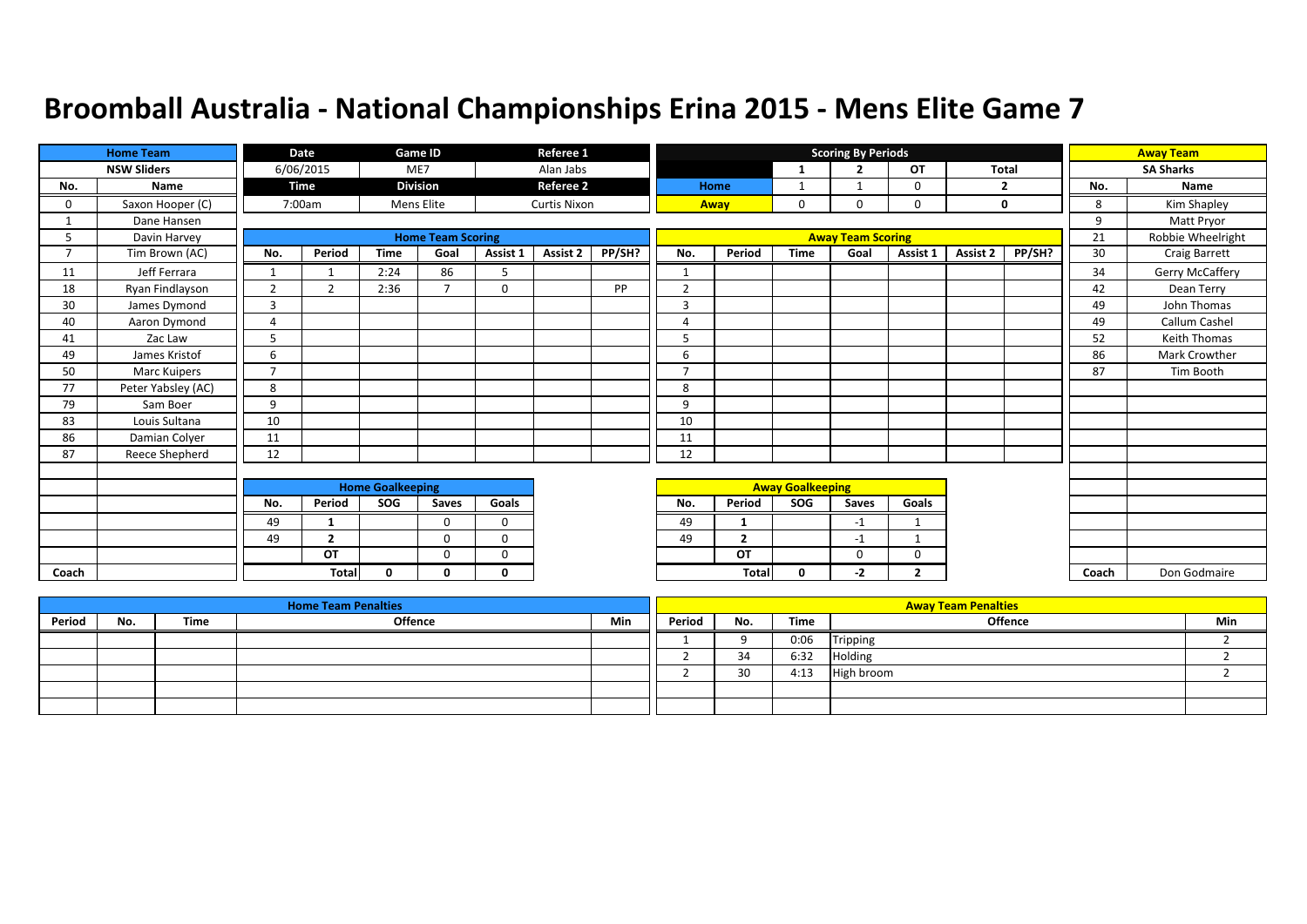|                | <b>Home Team</b>   |                          | Date                     |                         | Game ID                  |                | Referee 1           |        |                         |                |                         | <b>Scoring By Periods</b> |          |          |                |       | <b>Away Team</b>     |
|----------------|--------------------|--------------------------|--------------------------|-------------------------|--------------------------|----------------|---------------------|--------|-------------------------|----------------|-------------------------|---------------------------|----------|----------|----------------|-------|----------------------|
|                | <b>NSW Sliders</b> |                          | 6/06/2015                |                         | ME8                      |                | Doug Nixon          |        |                         |                | 1                       | $\overline{\phantom{a}}$  | OT       | Total    |                |       | <b>ACT Flames</b>    |
| No.            | Name               |                          | <b>Time</b>              |                         | <b>Division</b>          |                | <b>Referee 2</b>    |        |                         | <b>Home</b>    | 0                       | $\Omega$                  | 0        |          | 0              | No.   | Name                 |
| 0              | Saxon Hooper (C)   |                          | 9:00am                   |                         | Mens Elite               |                | <b>Curtis Nixon</b> |        |                         | Away           | 0                       | h                         | 0        |          | $\overline{2}$ | 13    | David Lamond         |
|                | Dane Hansen        |                          |                          |                         |                          |                |                     |        |                         |                |                         |                           |          |          |                | 15    | Bryce Marshall (C)   |
| 5              | Davin Harvey       |                          |                          |                         | <b>Home Team Scoring</b> |                |                     |        |                         |                |                         | <b>Away Team Scoring</b>  |          |          |                | 16    | Shane Martin (AC)    |
| $\overline{7}$ | Tim Brown (AC)     | No.                      | Period                   | <b>Time</b>             | Goal                     | Assist 1       | Assist 2            | PP/SH? | No.                     | Period         | <b>Time</b>             | Goal                      | Assist 1 | Assist 2 | PP/SH?         | 24    | Julian Luco          |
| 11             | Jeff Ferrara       | 1                        |                          |                         |                          |                |                     |        | $\mathbf{\overline{1}}$ | $\overline{2}$ | 10:07                   | 16                        | 26       | 24       |                | 26    | Chris Sarlija        |
| 18             | Ryan Findlayson    | 2                        |                          |                         |                          |                |                     |        | $\overline{2}$          | $\overline{2}$ | 0:17                    | 27                        | 36       |          |                | 27    | Jose Ramirez         |
| 30             | James Dymond       | 3                        |                          |                         |                          |                |                     |        | 3                       |                |                         |                           |          |          |                | 31    | Chris Lucas          |
| 40             | Aaron Dymond       | $\overline{a}$           |                          |                         |                          |                |                     |        | 4                       |                |                         |                           |          |          |                | 36    | Ben Boyd             |
| 41             | Zac Law            | 5                        |                          |                         |                          |                |                     |        | 5                       |                |                         |                           |          |          |                | 39    | Nigel Banks          |
| 49             | James Kristof      | 6                        |                          |                         |                          |                |                     |        | 6                       |                |                         |                           |          |          |                | 46    | <b>Matthew Henry</b> |
| 50             | Marc Kuipers       | $\overline{\phantom{a}}$ |                          |                         |                          |                |                     |        | $\overline{ }$          |                |                         |                           |          |          |                |       |                      |
| 77             | Peter Yabsley (AC) | 8                        |                          |                         |                          |                |                     |        | 8                       |                |                         |                           |          |          |                |       |                      |
| 79             | Sam Boer           | 9                        |                          |                         |                          |                |                     |        | 9                       |                |                         |                           |          |          |                |       |                      |
| 83             | Louis Sultana      | 10                       |                          |                         |                          |                |                     |        | 10                      |                |                         |                           |          |          |                |       |                      |
| 86             | Damian Colyer      | 11                       |                          |                         |                          |                |                     |        | 11                      |                |                         |                           |          |          |                |       |                      |
| 87             | Reece Shepherd     | 12                       |                          |                         |                          |                |                     |        | 12                      |                |                         |                           |          |          |                |       |                      |
|                |                    |                          |                          |                         |                          |                |                     |        |                         |                |                         |                           |          |          |                |       |                      |
|                |                    |                          |                          | <b>Home Goalkeeping</b> |                          |                |                     |        |                         |                | <b>Away Goalkeeping</b> |                           |          |          |                |       |                      |
|                |                    | No.                      | Period                   | SOG                     | Saves                    | Goals          |                     |        | No.                     | Period         | SOG                     | Saves                     | Goals    |          |                |       |                      |
|                |                    | 49                       |                          |                         | $\Omega$                 | $\Omega$       |                     |        | 46                      |                |                         | $\Omega$                  | $\Omega$ |          |                |       |                      |
|                |                    | 49                       | $\overline{\phantom{a}}$ |                         | $-2$                     | $\mathcal{L}$  |                     |        | 46                      | $\overline{2}$ |                         | $\Omega$                  | $\Omega$ |          |                |       |                      |
|                |                    |                          | OT                       |                         | $\Omega$                 | $\Omega$       |                     |        |                         | OT             |                         | $\Omega$                  | 0        |          |                |       |                      |
| Coach          |                    |                          | Total                    | $\Omega$                | -2                       | $\overline{2}$ |                     |        |                         | Total          | 0                       | 0                         | 0        |          |                | Coach | Michelle Ramirez     |

|        |     |      | <b>Home Team Penalties</b> |     |        |     |      | <b>Away Team Penalties</b> |     |
|--------|-----|------|----------------------------|-----|--------|-----|------|----------------------------|-----|
| Period | No. | Time | Offence                    | Min | Period | No. | Time | <b>Offence</b>             | Min |
|        |     | 2:27 | Interference               |     |        |     |      |                            |     |
|        |     | 9:09 | <b>Tripping</b>            |     |        |     |      |                            |     |
|        |     |      |                            |     |        |     |      |                            |     |
|        |     |      |                            |     |        |     |      |                            |     |
|        |     |      |                            |     |        |     |      |                            |     |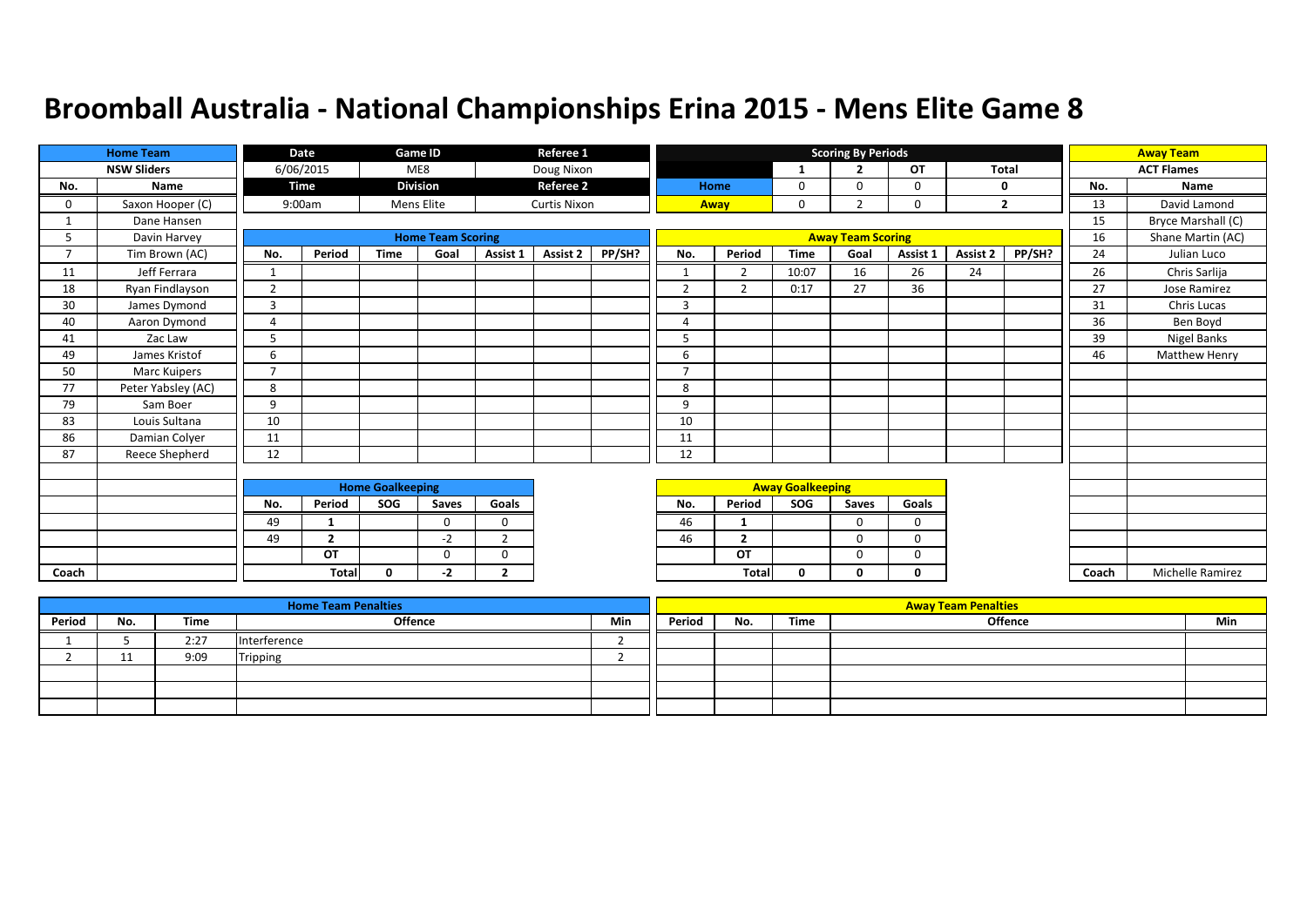|       | <b>Home Team</b>   |                | Date           |                         | Game ID                  |                | Referee 1        |        |                |                |                         | <b>Scoring By Periods</b> |                |          |                |       | <b>Away Team</b>     |
|-------|--------------------|----------------|----------------|-------------------------|--------------------------|----------------|------------------|--------|----------------|----------------|-------------------------|---------------------------|----------------|----------|----------------|-------|----------------------|
|       | <b>ACT Flames</b>  |                | 6/06/2015      |                         | ME9                      |                | Doug Nixon       |        |                |                | -1                      | $\overline{2}$            | <b>OT</b>      | Total    |                |       | <b>SA Sharks</b>     |
| No.   | Name               |                | Time           |                         | <b>Division</b>          |                | <b>Referee 2</b> |        |                | Home           | $\overline{2}$          | $\overline{2}$            | 0              |          | 4              | No.   | <b>Name</b>          |
| 13    | David Lamond       |                | 11:40am        |                         | Mens Elite               |                | Alan Jabs        |        |                | Away           | 1                       |                           | 0              |          | $\overline{2}$ | 8     | Kim Shapley          |
| 15    | Bryce Marshall (C) |                |                |                         |                          |                |                  |        |                |                |                         |                           |                |          |                | 9     | Matt Pryor           |
| 16    | Shane Martin (AC)  |                |                |                         | <b>Home Team Scoring</b> |                |                  |        |                |                |                         | <b>Away Team Scoring</b>  |                |          |                | 21    | Robbie Wheelright    |
| 24    | Julian Luco        | No.            | Period         | <b>Time</b>             | Goal                     | Assist 1       | Assist 2         | PP/SH? | No.            | Period         | <b>Time</b>             | Goal                      | Assist 1       | Assist 2 | PP/SH?         | 30    | <b>Craig Barrett</b> |
| 26    | Chris Sarlija      | 1              |                | 13:40                   | 24                       | 26             | 16               |        | -1             |                | 8:36                    | 49                        |                |          |                | 34    | Gerry McCaffery      |
| 27    | Jose Ramirez       | $\overline{2}$ |                | 2:38                    | 36                       | 26             |                  |        | $\overline{2}$ | $\overline{2}$ | 12:18                   | 8                         | 21             |          | PP             | 42    | Dean Terry           |
| 31    | Chris Lucas        | 3              | ຳ              | 14:48                   | 27                       |                |                  |        | 3              |                |                         |                           |                |          |                | 49    | John Thomas          |
| 36    | Ben Boyd           | 4              | $\overline{2}$ | 11:13                   | 36                       | 27             | 13               |        | $\overline{A}$ |                |                         |                           |                |          |                | 49    | Callum Cashel        |
| 39    | Nigel Banks        | 5              |                |                         |                          |                |                  |        | 5              |                |                         |                           |                |          |                | 52    | <b>Keith Thomas</b>  |
| 46    | Matthew Henry      | 6              |                |                         |                          |                |                  |        | 6              |                |                         |                           |                |          |                | 86    | Mark Crowther        |
|       |                    | $\overline{7}$ |                |                         |                          |                |                  |        | $\overline{7}$ |                |                         |                           |                |          |                | 87    | Tim Booth            |
|       |                    | 8              |                |                         |                          |                |                  |        | 8              |                |                         |                           |                |          |                |       |                      |
|       |                    | 9              |                |                         |                          |                |                  |        | 9              |                |                         |                           |                |          |                |       |                      |
|       |                    | 10             |                |                         |                          |                |                  |        | 10             |                |                         |                           |                |          |                |       |                      |
|       |                    | 11             |                |                         |                          |                |                  |        | 11             |                |                         |                           |                |          |                |       |                      |
|       |                    | 12             |                |                         |                          |                |                  |        | 12             |                |                         |                           |                |          |                |       |                      |
|       |                    |                |                |                         |                          |                |                  |        |                |                |                         |                           |                |          |                |       |                      |
|       |                    |                |                | <b>Home Goalkeeping</b> |                          |                |                  |        |                |                | <b>Away Goalkeeping</b> |                           |                |          |                |       |                      |
|       |                    | No.            | Period         | SOG                     | Saves                    | Goals          |                  |        | No.            | Period         | SOG                     | Saves                     | Goals          |          |                |       |                      |
|       |                    | 46             | $\mathbf{1}$   |                         | $-1$                     | $\mathbf{1}$   |                  |        | 49             | -1             |                         | $-2$                      | $\overline{2}$ |          |                |       |                      |
|       |                    | 46             | $\overline{2}$ |                         | $-1$                     | $\mathbf 1$    |                  |        | 49             | $\overline{2}$ |                         | $-2$                      | $\overline{2}$ |          |                |       |                      |
|       |                    |                | OT             |                         | $\Omega$                 | $\mathbf 0$    |                  |        |                | OT             |                         | $\Omega$                  | $\Omega$       |          |                |       |                      |
| Coach | Michelle Ramirez   |                | <b>Total</b>   | $\mathbf{0}$            | -2                       | $\overline{2}$ |                  |        |                | <b>Total</b>   | $\mathbf{0}$            | -4                        | Δ              |          |                | Coach | Don Godmaire         |

|        |          |       | <b>Home Team Penalties</b> |     |        |     |      | <b>Away Team Penalties</b> |     |
|--------|----------|-------|----------------------------|-----|--------|-----|------|----------------------------|-----|
| Period | No.      | Time  | Offence                    | Min | Period | No. | Time | Offence                    | Min |
|        | <u>.</u> | 13:20 | Triping                    |     |        |     |      |                            |     |
|        |          | 13:33 | Interference               |     |        |     |      |                            |     |
|        |          |       |                            |     |        |     |      |                            |     |
|        |          |       |                            |     |        |     |      |                            |     |
|        |          |       |                            |     |        |     |      |                            |     |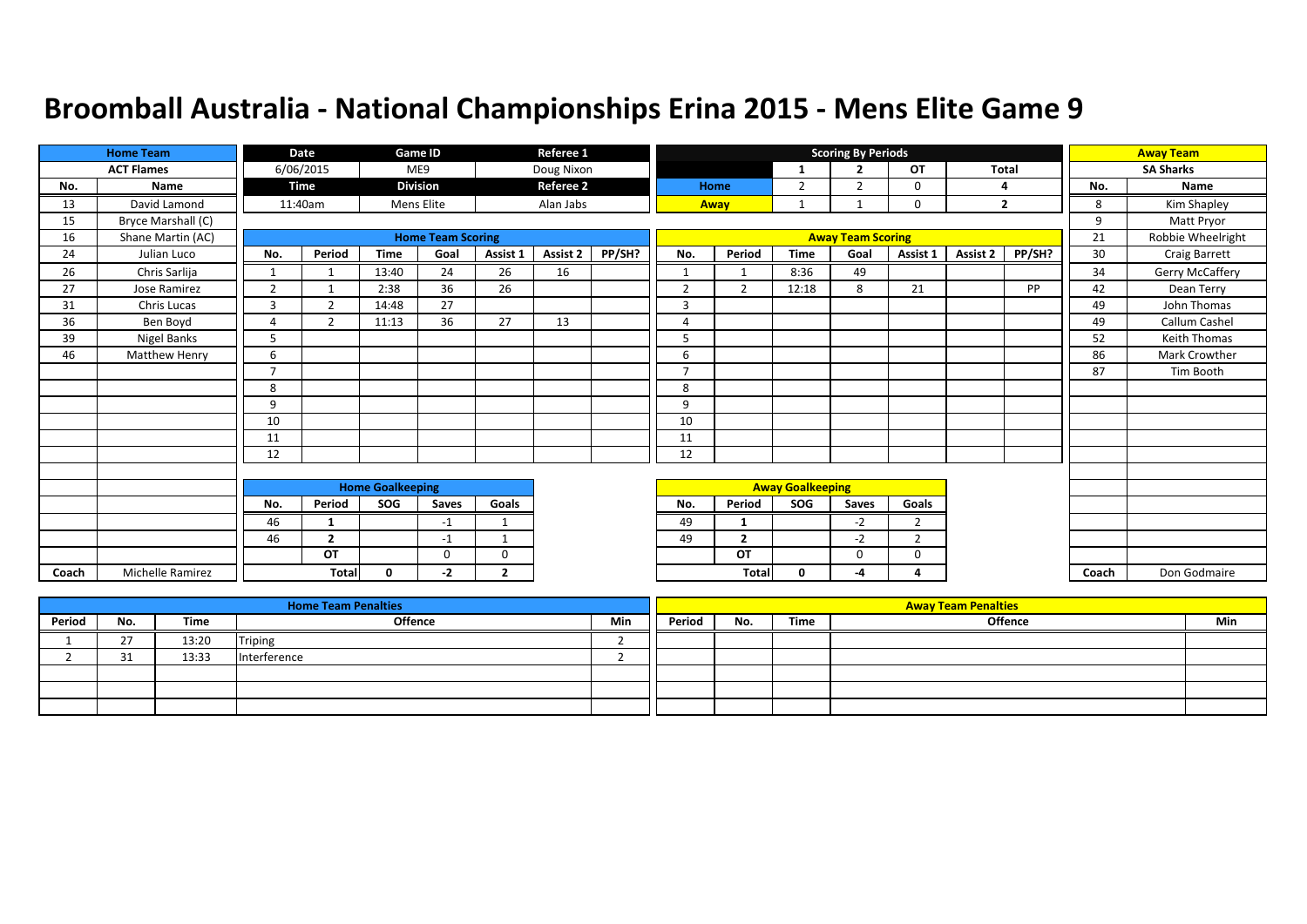|                | <b>Home Team</b>   |                | <b>Date</b>    |                         | <b>Game ID</b>           |          | Referee 1        |        |                |                         |                         | <b>Scoring By Periods</b> |                |          |                |       | <b>Away Team</b>     |
|----------------|--------------------|----------------|----------------|-------------------------|--------------------------|----------|------------------|--------|----------------|-------------------------|-------------------------|---------------------------|----------------|----------|----------------|-------|----------------------|
|                | <b>NSW Sliders</b> |                | 6/06/2015      |                         | GF                       |          | Doug Nixon       |        |                |                         | 1                       | $\overline{2}$            | OT             | Total    |                |       | <b>ACT Flames</b>    |
| No.            | Name               |                | Time           |                         | <b>Division</b>          |          | <b>Referee 2</b> |        |                | Home                    | 1                       | -1                        | 0              |          | $\overline{2}$ | No.   | <b>Name</b>          |
| 0              | Saxon Hooper (C)   |                | 5:50pm         |                         | Mens Elite Final         |          | Alan Jabs        |        |                | Away                    | 0                       | 0                         | 0              |          | 0              | 13    | David Lamond         |
|                | Dane Hansen        |                |                |                         |                          |          |                  |        |                |                         |                         |                           |                |          |                | 15    | Bryce Marshall (C)   |
| 5              | Davin Harvey       |                |                |                         | <b>Home Team Scoring</b> |          |                  |        |                |                         |                         | <b>Away Team Scoring</b>  |                |          |                | 16    | Shane Martin (AC)    |
| $\overline{7}$ | Tim Brown (AC)     | No.            | Period         | <b>Time</b>             | Goal                     | Assist 1 | <b>Assist 2</b>  | PP/SH? | No.            | Period                  | <b>Time</b>             | Goal                      | Assist 1       | Assist 2 | PP/SH?         | 24    | Julian Luco          |
| 11             | Jeff Ferrara       | $\mathbf{1}$   |                | 1:59                    | 5                        | 40       |                  |        | $\mathbf{1}$   |                         |                         |                           |                |          |                | 26    | Chris Sarlija        |
| 18             | Ryan Findlayson    | $\overline{2}$ | $\overline{2}$ | 12:43                   | 40                       | 11       |                  |        | $\overline{2}$ |                         |                         |                           |                |          |                | 27    | Jose Ramirez         |
| 30             | James Dymond       | 3              |                |                         |                          |          |                  |        | 3              |                         |                         |                           |                |          |                | 31    | Chris Lucas          |
| 40             | Aaron Dymond       | $\overline{4}$ |                |                         |                          |          |                  |        | $\overline{A}$ |                         |                         |                           |                |          |                | 36    | Ben Boyd             |
| 41             | Zac Law            | 5              |                |                         |                          |          |                  |        | 5              |                         |                         |                           |                |          |                | 39    | <b>Nigel Banks</b>   |
| 49             | James Kristof      | 6              |                |                         |                          |          |                  |        | 6              |                         |                         |                           |                |          |                | 46    | <b>Matthew Henry</b> |
| 50             | Marc Kuipers       | $\overline{7}$ |                |                         |                          |          |                  |        | $\overline{7}$ |                         |                         |                           |                |          |                |       |                      |
| 77             | Peter Yabsley (AC) | 8              |                |                         |                          |          |                  |        | 8              |                         |                         |                           |                |          |                |       |                      |
| 79             | Sam Boer           | 9              |                |                         |                          |          |                  |        | 9              |                         |                         |                           |                |          |                |       |                      |
| 83             | Louis Sultana      | 10             |                |                         |                          |          |                  |        | 10             |                         |                         |                           |                |          |                |       |                      |
| 86             | Damian Colyer      | 11             |                |                         |                          |          |                  |        | 11             |                         |                         |                           |                |          |                |       |                      |
| 87             | Reece Shepherd     | 12             |                |                         |                          |          |                  |        | 12             |                         |                         |                           |                |          |                |       |                      |
|                |                    |                |                |                         |                          |          |                  |        |                |                         |                         |                           |                |          |                |       |                      |
|                |                    |                |                | <b>Home Goalkeeping</b> |                          |          |                  |        |                |                         | <b>Away Goalkeeping</b> |                           |                |          |                |       |                      |
|                |                    | No.            | Period         | SOG                     | Saves                    | Goals    |                  |        | No.            | Period                  | SOG                     | Saves                     | Goals          |          |                |       |                      |
|                |                    | 49             | 1              |                         | $\Omega$                 | $\Omega$ |                  |        | 46             | 1                       |                         | $-1$                      | $\mathbf{1}$   |          |                |       |                      |
|                |                    | 49             | $\overline{2}$ |                         | $\Omega$                 | $\Omega$ |                  |        | 46             | $\overline{\mathbf{z}}$ |                         | $-1$                      |                |          |                |       |                      |
|                |                    |                | OT             |                         | $\Omega$                 | $\Omega$ |                  |        |                | OT                      |                         | $\Omega$                  | $\mathbf 0$    |          |                |       |                      |
| Coach          |                    |                | <b>Total</b>   | 0                       | 0                        | 0        |                  |        |                | <b>Total</b>            | 0                       | $-2$                      | $\overline{2}$ |          |                | Coach |                      |

|        |     |       | <b>Home Team Penalties</b> |     |        |     |       | <b>Away Team Penalties</b> |     |
|--------|-----|-------|----------------------------|-----|--------|-----|-------|----------------------------|-----|
| Period | No. | Time  | Offence                    | Min | Period | No. | Time  | <b>Offence</b>             | Min |
|        | 83  | 11:32 | Roughing                   |     |        | 36  | 11:32 | Roughing                   |     |
|        |     |       |                            |     |        |     |       |                            |     |
|        |     |       |                            |     |        |     |       |                            |     |
|        |     |       |                            |     |        |     |       |                            |     |
|        |     |       |                            |     |        |     |       |                            |     |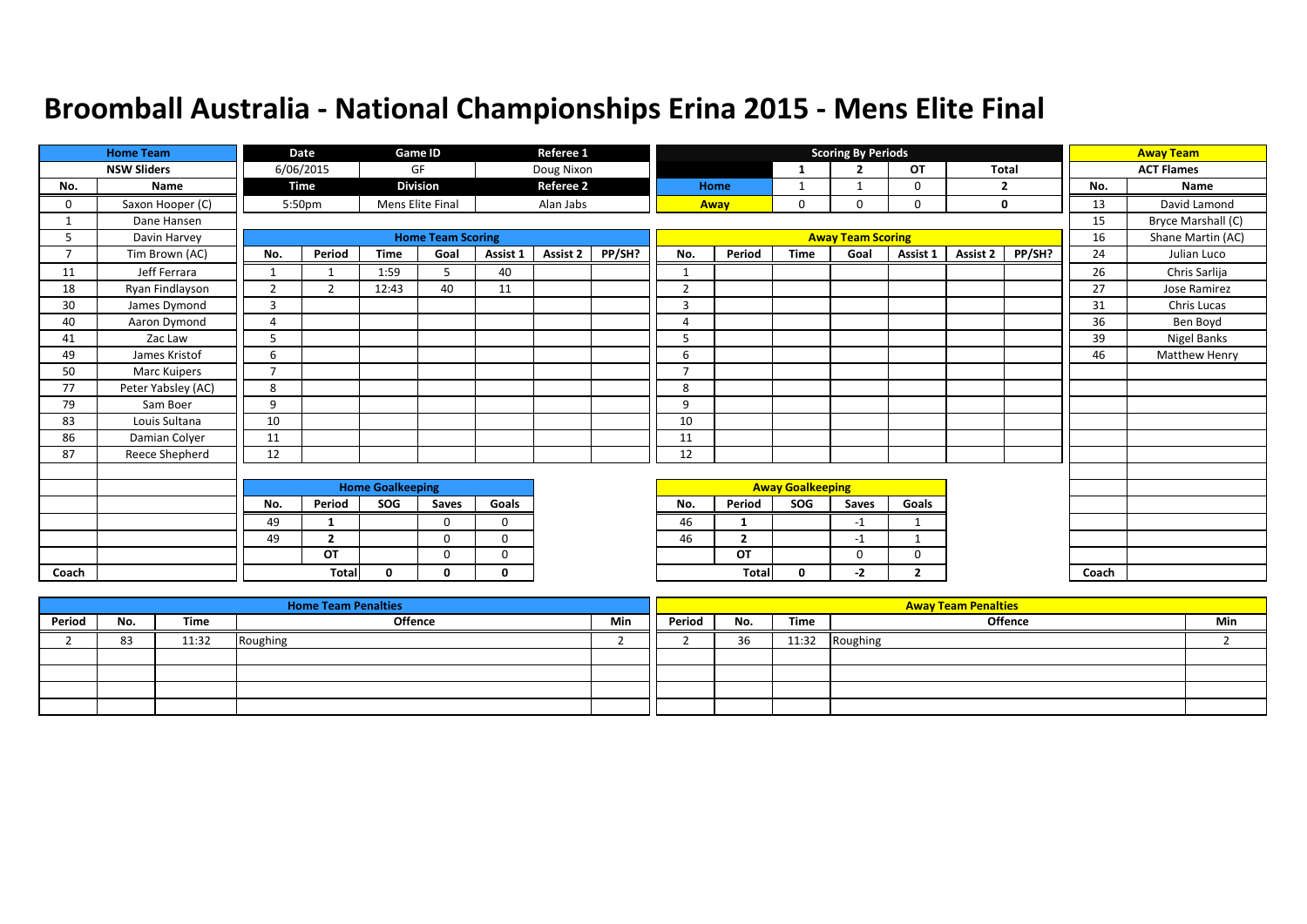|                | <b>Home Team</b>      |                | Date           |                         | Game ID                  |             | Referee 1                |        |                |                |                         | <b>Scoring By Periods</b> |             |          |        |       | <b>Away Team</b>  |
|----------------|-----------------------|----------------|----------------|-------------------------|--------------------------|-------------|--------------------------|--------|----------------|----------------|-------------------------|---------------------------|-------------|----------|--------|-------|-------------------|
|                | <b>ACT Phoenix</b>    |                | 4/06/2015      |                         | W1                       |             | Alan Jabs                |        |                |                | -1                      | $\overline{2}$            | <b>OT</b>   | Total    |        |       | <b>SA Sharks</b>  |
| No.            | <b>Name</b>           |                | Time           |                         | <b>Division</b>          |             | <b>Referee 2</b>         |        |                | Home           | 0                       |                           | $\Omega$    |          |        | No.   | <b>Name</b>       |
| $\overline{7}$ | Michelle Ramirez (AC) |                | 7:40am         |                         | Womens                   |             | Doug Nixon               |        |                | Away           | 0                       | 0                         | $\mathbf 0$ |          | 0      | 3     | Trish McHendrie   |
| 9              | Linda Jeffery         |                |                |                         |                          |             |                          |        |                |                |                         |                           |             |          |        | 6     | Rosie Burtenshaw  |
| 10             | Sally Ormiston        |                |                |                         | <b>Home Team Scoring</b> |             |                          |        |                |                |                         | <b>Away Team Scoring</b>  |             |          |        | 17    | Leah Sawford      |
| 11             | Alicia Martin         | No.            | Period         | <b>Time</b>             | Goal                     | Assist 1    | Assist 2                 | PP/SH? | No.            | Period         | <b>Time</b>             | Goal                      | Assist 1    | Assist 2 | PP/SH? | 22    | Shanni Muller     |
| 12             | Olivia Boyd           | $\mathbf{1}$   | C.             | 7:41                    | 12                       | 21          | $\overline{\phantom{a}}$ |        |                |                |                         |                           |             |          |        | 28    | Ceitlin Walker    |
| 19             | Katherine Parr        | $\overline{2}$ |                |                         |                          |             |                          |        | $\overline{2}$ |                |                         |                           |             |          |        | 29    | Christine Filsell |
| 21             | Katie Laybutt         | 3              |                |                         |                          |             |                          |        | 3              |                |                         |                           |             |          |        | 33    | Kate Irvine       |
| 23             | Debbie Lamond (AC)    | $\overline{A}$ |                |                         |                          |             |                          |        | $\overline{4}$ |                |                         |                           |             |          |        | 39    | Jae Jay           |
| 33             | Tracy Allison (C)     | 5              |                |                         |                          |             |                          |        | 5              |                |                         |                           |             |          |        | 58    | Jenna Roberts     |
| 44             | Kirsty Martin         | 6              |                |                         |                          |             |                          |        | 6              |                |                         |                           |             |          |        | 63    | Lydia Fay         |
| 66             | Jodie Davis           | $\overline{7}$ |                |                         |                          |             |                          |        | $\overline{ }$ |                |                         |                           |             |          |        |       |                   |
|                |                       | 8              |                |                         |                          |             |                          |        | 8              |                |                         |                           |             |          |        |       |                   |
|                |                       | 9              |                |                         |                          |             |                          |        | 9              |                |                         |                           |             |          |        |       |                   |
|                |                       | 10             |                |                         |                          |             |                          |        | 10             |                |                         |                           |             |          |        |       |                   |
|                |                       | 11             |                |                         |                          |             |                          |        | 11             |                |                         |                           |             |          |        |       |                   |
|                |                       | 12             |                |                         |                          |             |                          |        | 12             |                |                         |                           |             |          |        |       |                   |
|                |                       |                |                |                         |                          |             |                          |        |                |                |                         |                           |             |          |        |       |                   |
|                |                       |                |                | <b>Home Goalkeeping</b> |                          |             |                          |        |                |                | <b>Away Goalkeeping</b> |                           |             |          |        |       |                   |
|                |                       | No.            | Period         | SOG                     | Saves                    | Goals       |                          |        | No.            | Period         | SOG                     | Saves                     | Goals       |          |        |       |                   |
|                |                       | 9              | 1              |                         | $\Omega$                 | $\mathbf 0$ |                          |        | 29             | -1             |                         | 0                         | 0           |          |        |       |                   |
|                |                       | 9              | $\overline{2}$ |                         | $\Omega$                 | $\Omega$    |                          |        | 29             | $\overline{2}$ |                         | $-1$                      |             |          |        |       |                   |
| Coach          | <b>Bryce Marshall</b> |                | OT             |                         | $\Omega$                 | $\Omega$    |                          |        |                | OT             |                         | $\Omega$                  | $\Omega$    |          |        |       |                   |
| Coach          | Dave Burns            |                | Total          | 0                       | 0                        | 0           |                          |        |                | <b>Total</b>   | 0                       | $-1$                      |             |          |        | Coach | John Thomas       |

|        |     |      | <b>Home Team Penalties</b> |     |        |     |      | <b>Away Team Penalties</b> |     |
|--------|-----|------|----------------------------|-----|--------|-----|------|----------------------------|-----|
| Period | No. | Time | Offence                    | Min | Period | No. | Time | Offence                    | Min |
|        |     |      |                            |     |        |     |      |                            |     |
|        |     |      |                            |     |        |     |      |                            |     |
|        |     |      |                            |     |        |     |      |                            |     |
|        |     |      |                            |     |        |     |      |                            |     |
|        |     |      |                            |     |        |     |      |                            |     |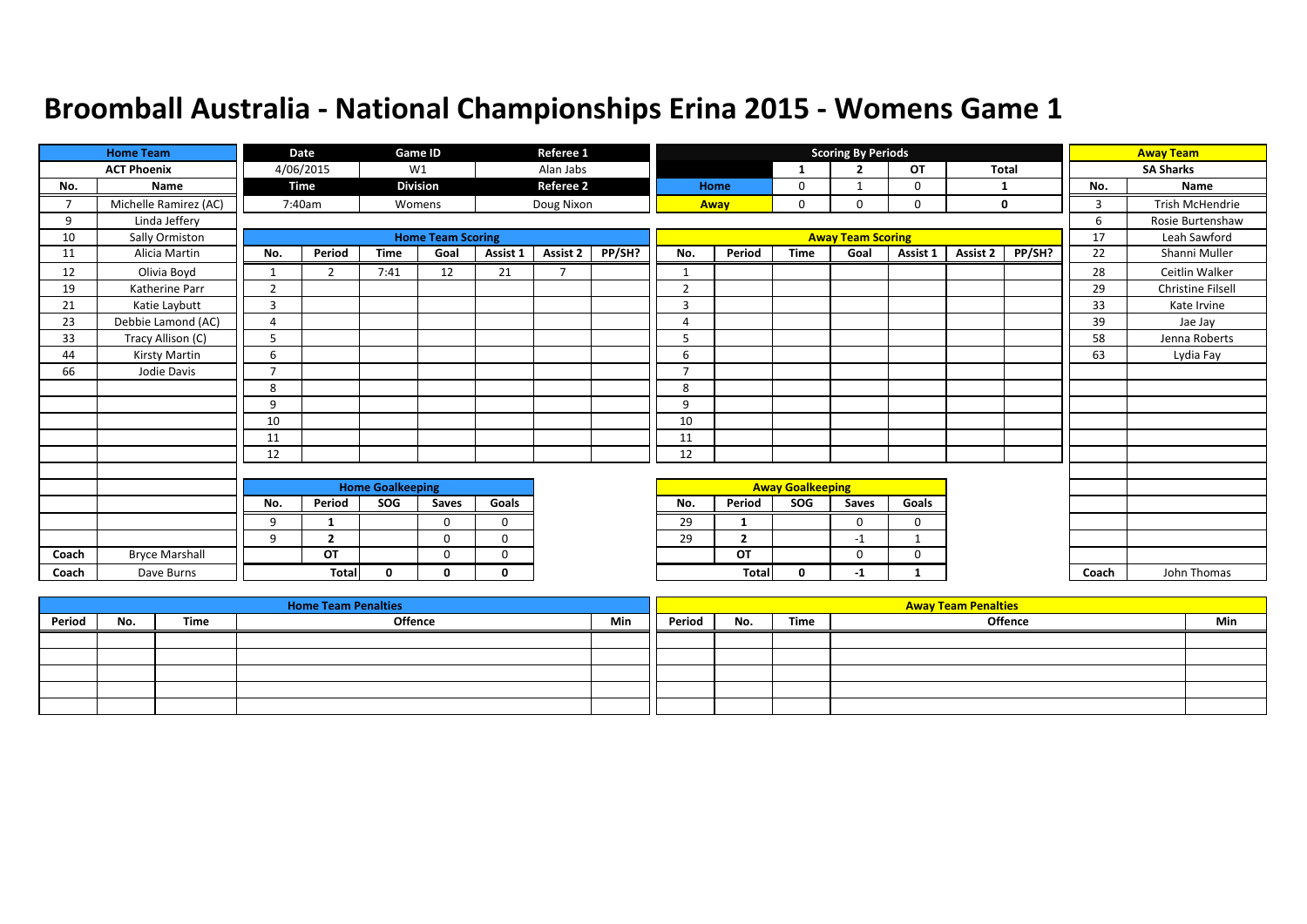|       | <b>Home Team</b>          |                | Date           |                         | <b>Game ID</b>           |          | Referee 1           |        |                |                |                         | <b>Scoring By Periods</b> |          |              |        |                | <b>Away Team</b>         |
|-------|---------------------------|----------------|----------------|-------------------------|--------------------------|----------|---------------------|--------|----------------|----------------|-------------------------|---------------------------|----------|--------------|--------|----------------|--------------------------|
|       | <b>NSW Sliders 2</b>      |                | 4/06/2015      |                         | W <sub>2</sub>           |          | Alan Jabs           |        |                |                | 1                       | $\overline{2}$            | OT       | <b>Total</b> |        |                | <b>QLD Cyclones</b>      |
| No.   | Name                      |                | Time           |                         | <b>Division</b>          |          | <b>Referee 2</b>    |        |                | Home           | 0                       | $\Omega$                  | 0        |              | 0      | No.            | Name                     |
| 19    | Jessica Lee               |                | 8:20am         |                         | Womens                   |          | <b>Curtis Nixon</b> |        |                | Away           | $\mathbf{1}$            | 0                         | 0        | $\mathbf{1}$ |        | 1              | Shannon Spillane (AC)    |
| 22    | Elizabeth Tilly           |                |                |                         |                          |          |                     |        |                |                |                         |                           |          |              |        | $\overline{4}$ | Linda Luco (AC)          |
| 23    | Jess Dymond               |                |                |                         | <b>Home Team Scoring</b> |          |                     |        |                |                |                         | <b>Away Team Scoring</b>  |          |              |        | 8              | Leanne McCormack (C)     |
| 28    | Katie Colyer              | No.            | Period         | <b>Time</b>             | Goal                     | Assist 1 | <b>Assist 2</b>     | PP/SH? | No.            | Period         | <b>Time</b>             | Goal                      | Assist 1 | Assist 2     | PP/SH? | 9              | Christa Brandon          |
| 34    | Lara Phillips             | $\mathbf{1}$   |                |                         |                          |          |                     |        | $\mathbf{1}$   | $\mathbf 1$    | 1:35                    | 8                         | 84       | -1           |        | 14             | Liz Luque                |
| 38    | Keira Henry               | 2              |                |                         |                          |          |                     |        | $\overline{2}$ |                |                         |                           |          |              |        | 20             | Jodie Brandon            |
| 44    | <b>Catherine McDonald</b> | $\overline{3}$ |                |                         |                          |          |                     |        | 3              |                |                         |                           |          |              |        | 25             | <b>Brianna McCormack</b> |
| 55    | Vanessa Ellis             | Δ              |                |                         |                          |          |                     |        | 4              |                |                         |                           |          |              |        | 27             | Irena Zagorskis          |
| 56    | Nicole Wilson             | 5              |                |                         |                          |          |                     |        | 5              |                |                         |                           |          |              |        | 33             | Narelle Sheardown        |
| 57    | Angela Cauchi             | 6              |                |                         |                          |          |                     |        | 6              |                |                         |                           |          |              |        | 63             | <b>Chantelle Gruar</b>   |
| 58    | Pani Tepaki               | $\overline{7}$ |                |                         |                          |          |                     |        | ⇁              |                |                         |                           |          |              |        | 64             | Karen Boase              |
| 82    | Rebecca Langham           | 8              |                |                         |                          |          |                     |        | 8              |                |                         |                           |          |              |        | 84             | <b>Heather Mackenzie</b> |
| 85    | Felicity Hudson           | 9              |                |                         |                          |          |                     |        | 9              |                |                         |                           |          |              |        |                |                          |
| 87    | Kate Livingstone-Thomas   | 10             |                |                         |                          |          |                     |        | 10             |                |                         |                           |          |              |        |                |                          |
| 97    | Deanne Kilpatrick         | 11             |                |                         |                          |          |                     |        | 11             |                |                         |                           |          |              |        |                |                          |
|       |                           | 12             |                |                         |                          |          |                     |        | 12             |                |                         |                           |          |              |        |                |                          |
|       |                           |                |                |                         |                          |          |                     |        |                |                |                         |                           |          |              |        |                |                          |
|       |                           |                |                | <b>Home Goalkeeping</b> |                          |          |                     |        |                |                | <b>Away Goalkeeping</b> |                           |          |              |        |                |                          |
|       |                           | No.            | Period         | SOG                     | Saves                    | Goals    |                     |        | No.            | Period         | SOG                     | Saves                     | Goals    |              |        |                |                          |
|       |                           | 87             |                |                         | -1                       |          |                     |        | 64             | -1             |                         | 0                         | $\Omega$ |              |        |                |                          |
|       |                           | 87             | $\overline{2}$ |                         | $\Omega$                 | $\Omega$ |                     |        | 64             | $\overline{2}$ |                         | $\Omega$                  | $\Omega$ |              |        |                |                          |
| Coach | Tim Brown                 |                | OT             |                         | $\Omega$                 | $\Omega$ |                     |        |                | OT             |                         | $\Omega$                  | 0        |              |        |                |                          |
| Coach | Davin Harvey              |                | <b>Total</b>   | $\Omega$                | -1                       |          |                     |        |                | Total          | 0                       | 0                         | 0        |              |        | Coach          |                          |

|        |     |      | <b>Home Team Penalties</b> |     |        |     |       | <b>Away Team Penalties</b> |     |
|--------|-----|------|----------------------------|-----|--------|-----|-------|----------------------------|-----|
| Period | No. | Time | Offence                    | Min | Period | No. | Time  | <b>Offence</b>             | Min |
|        |     |      |                            |     |        | 84  | 12:49 | Tripping                   |     |
|        |     |      |                            |     |        |     |       |                            |     |
|        |     |      |                            |     |        |     |       |                            |     |
|        |     |      |                            |     |        |     |       |                            |     |
|        |     |      |                            |     |        |     |       |                            |     |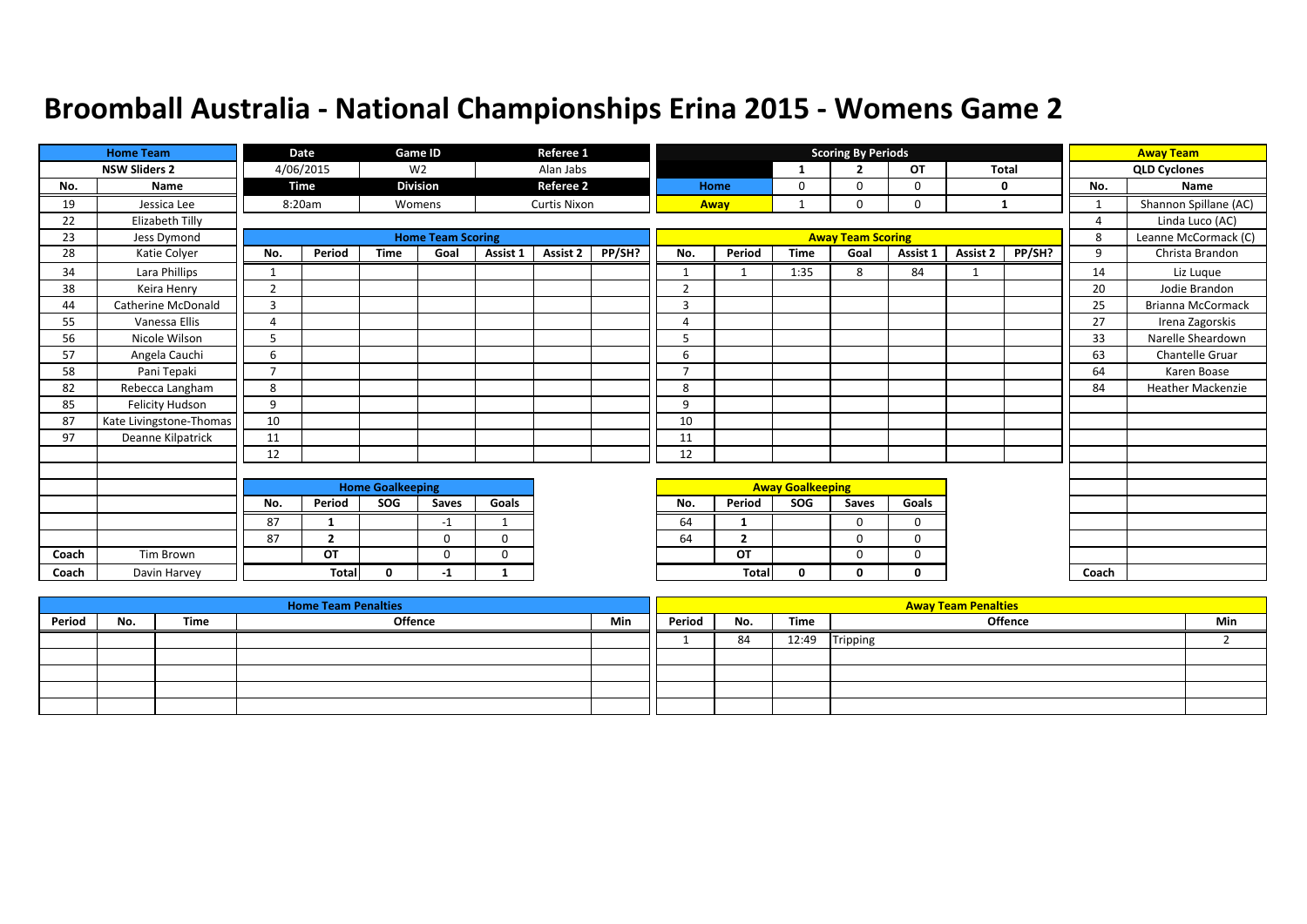|       | <b>Home Team</b>         |                | Date           |                         | Game ID                  |          | Referee 1             |        |                          |                |                         | <b>Scoring By Periods</b> |                |              |                |       | <b>Away Team</b>        |
|-------|--------------------------|----------------|----------------|-------------------------|--------------------------|----------|-----------------------|--------|--------------------------|----------------|-------------------------|---------------------------|----------------|--------------|----------------|-------|-------------------------|
|       | <b>NSW Sliders 1</b>     |                | 4/06/2015      |                         | W <sub>3</sub>           |          | <b>Bryce Marshall</b> |        |                          |                | 1                       | $\overline{2}$            | OT             | <b>Total</b> |                |       | <b>NSW Sliders 2</b>    |
| No.   | Name                     |                | <b>Time</b>    |                         | <b>Division</b>          |          | <b>Referee 2</b>      |        |                          | Home           | $\overline{2}$          | 0                         | 0              |              | $\overline{2}$ | No.   | <b>Name</b>             |
| 17    | Karen Boer (AC)          |                | 11:00am        |                         | Womens                   |          | Jamie Adams           |        |                          | Away           | 0                       | 0                         | 0              |              | 0              | 19    | Jessica Lee             |
| 11    | Sarah Hellyer            |                |                |                         |                          |          |                       |        |                          |                |                         |                           |                |              |                | 22    | Elizabeth Tilly         |
| 31    | Melanie Lloyd (AC)       |                |                |                         | <b>Home Team Scoring</b> |          |                       |        |                          |                |                         | <b>Away Team Scoring</b>  |                |              |                | 23    | Jess Dymond             |
| 15    | Larissa Moore            | No.            | Period         | <b>Time</b>             | Goal                     | Assist 1 | Assist 2              | PP/SH? | No.                      | Period         | <b>Time</b>             | Goal                      | Assist 1       | Assist 2     | PP/SH?         | 28    | Katie Colyer            |
| 46    | Rebecca Brien            |                |                | 13:02                   | 57                       | 11       |                       |        | $\mathbf{1}$             |                |                         |                           |                |              |                | 34    | Lara Phillips           |
| 47    | <b>Madeleine Brazier</b> | $\overline{2}$ |                | 0:45                    | 84                       | 57       |                       |        | $\overline{2}$           |                |                         |                           |                |              |                | 38    | Keira Henry             |
| 40    | Shan Brown               | $\overline{3}$ |                |                         |                          |          |                       |        | 3                        |                |                         |                           |                |              |                | 44    | Catherine McDonald      |
| 30    | Dominique Glazier        | $\overline{4}$ |                |                         |                          |          |                       |        | 4                        |                |                         |                           |                |              |                | 55    | Vanessa Ellis           |
| 84    | Anke Vermeulen           | 5              |                |                         |                          |          |                       |        | 5                        |                |                         |                           |                |              |                | 56    | Nicole Wilson           |
| 8     | Lauren Yabsley (C)       | 6              |                |                         |                          |          |                       |        | 6                        |                |                         |                           |                |              |                | 57    | Angela Cauchi           |
| 13    | Leanne Irmisch           | $\overline{7}$ |                |                         |                          |          |                       |        | $\overline{\phantom{a}}$ |                |                         |                           |                |              |                | 58    | Pani Tepaki             |
| 98    | Jodie Harrison           | 8              |                |                         |                          |          |                       |        | 8                        |                |                         |                           |                |              |                | 82    | Rebecca Langham         |
| 57    | Ashlyn Harrison          | 9              |                |                         |                          |          |                       |        | 9                        |                |                         |                           |                |              |                | 85    | <b>Felicity Hudson</b>  |
|       |                          | 10             |                |                         |                          |          |                       |        | 10                       |                |                         |                           |                |              |                | 87    | Kate Livingstone-Thomas |
|       |                          | 11             |                |                         |                          |          |                       |        | 11                       |                |                         |                           |                |              |                | 97    | Deanne Kilpatrick       |
|       |                          | 12             |                |                         |                          |          |                       |        | 12                       |                |                         |                           |                |              |                |       |                         |
|       |                          |                |                |                         |                          |          |                       |        |                          |                |                         |                           |                |              |                |       |                         |
|       |                          |                |                | <b>Home Goalkeeping</b> |                          |          |                       |        |                          |                | <b>Away Goalkeeping</b> |                           |                |              |                |       |                         |
|       |                          | No.            | Period         | SOG                     | Saves                    | Goals    |                       |        | No.                      | Period         | SOG                     | Saves                     | Goals          |              |                |       |                         |
|       |                          | 13             | 1              |                         | $\Omega$                 | $\Omega$ |                       |        | 87                       | $\mathbf{1}$   |                         | $-2$                      | $\overline{2}$ |              |                |       |                         |
|       |                          | 13             | $\overline{2}$ |                         | $\Omega$                 | 0        |                       |        | 87                       | $\overline{2}$ |                         | 0                         | 0              |              |                |       |                         |
| Coach | Saxon Hooper             |                | OT             |                         | $\Omega$                 | $\Omega$ |                       |        |                          | OT             |                         | $\Omega$                  | $\Omega$       |              |                | Coach | Tim Brown               |
| Coach | Zac Law                  |                | <b>Total</b>   | <sup>n</sup>            | n                        | $\Omega$ |                       |        |                          | <b>Total</b>   | 0                       | -2                        | $\overline{2}$ |              |                | Coach | Davin Harvey            |

|        |     |      | <b>Home Team Penalties</b> |     |        |     |      | <b>Away Team Penalties</b> |     |
|--------|-----|------|----------------------------|-----|--------|-----|------|----------------------------|-----|
| Period | No. | Time | <b>Offence</b>             | Min | Period | No. | Time | Offence                    | Min |
|        |     |      |                            |     |        |     |      |                            |     |
|        |     |      |                            |     |        |     |      |                            |     |
|        |     |      |                            |     |        |     |      |                            |     |
|        |     |      |                            |     |        |     |      |                            |     |
|        |     |      |                            |     |        |     |      |                            |     |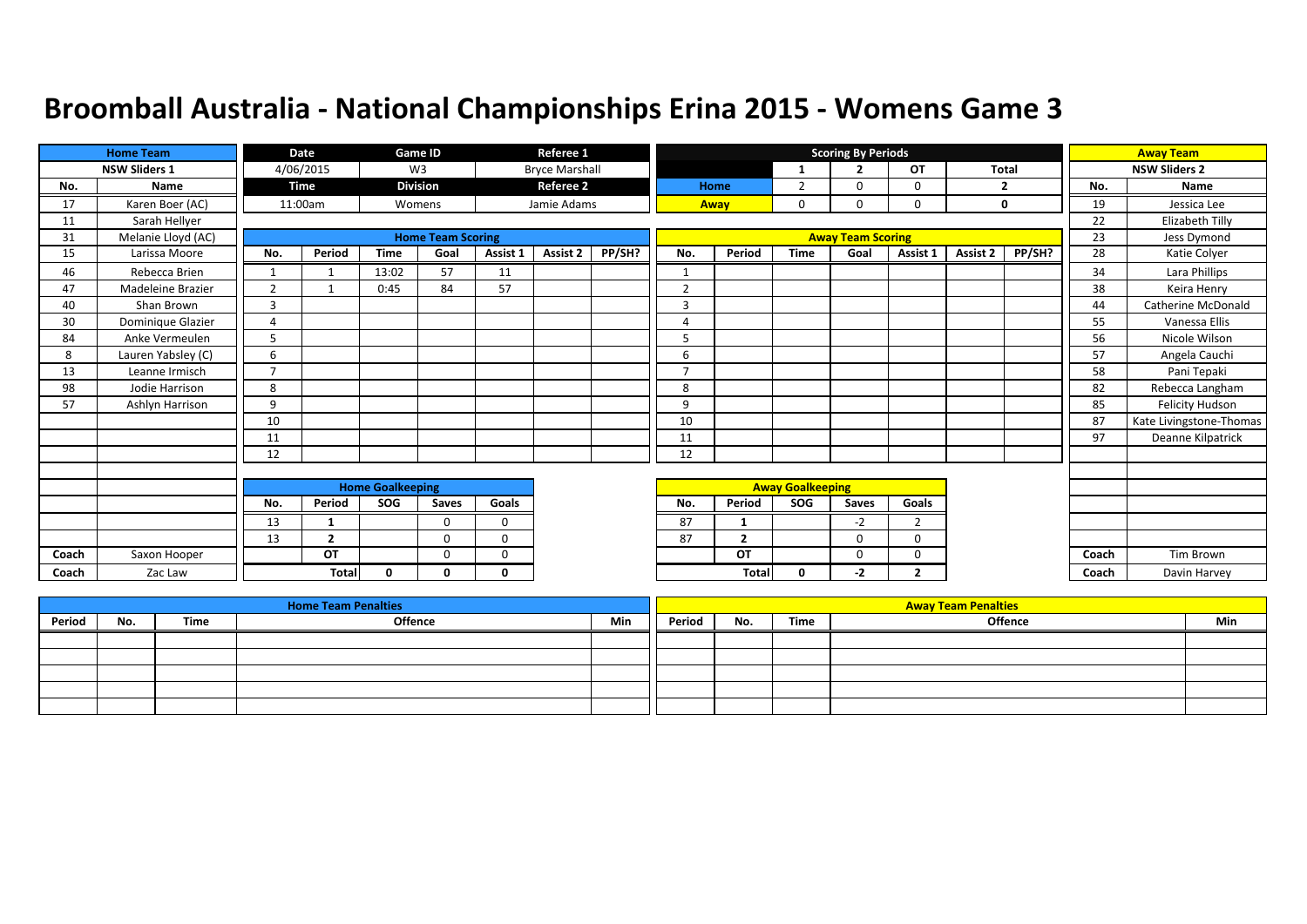|               | <b>Home Team</b>      |                | Date               |             | Game ID                  |             | Referee 1        |        |                |                |                         | <b>Scoring By Periods</b> |              |          |        |                | <b>Away Team</b>         |
|---------------|-----------------------|----------------|--------------------|-------------|--------------------------|-------------|------------------|--------|----------------|----------------|-------------------------|---------------------------|--------------|----------|--------|----------------|--------------------------|
|               | <b>ACT Phoenix</b>    |                | 4/06/2015          |             | W <sub>4</sub>           |             | James Kristoff   |        |                |                | -1                      | $\overline{2}$            | OT           | Total    |        |                | <b>QLD Cyclones</b>      |
| No.           | Name                  |                | Time               |             | <b>Division</b>          |             | <b>Referee 2</b> |        |                | Home           | 1                       | 3                         | $\Omega$     |          | 4      | No.            | Name                     |
| $\mathcal{L}$ | Michelle Ramirez (AC) |                | 3:00 <sub>pm</sub> |             | Womens                   |             | Aaron Dymond     |        |                | Away           | $\mathbf 0$             | 0                         | $\mathbf 0$  |          | 0      |                | Shannon Spillane (AC)    |
| 9             | Linda Jeffery         |                |                    |             |                          |             |                  |        |                |                |                         |                           |              |          |        | $\overline{4}$ | Linda Luco (AC)          |
| 10            | Sally Ormiston        |                |                    |             | <b>Home Team Scoring</b> |             |                  |        |                |                |                         | <b>Away Team Scoring</b>  |              |          |        | 8              | Leanne McCormack (C)     |
| 11            | Alicia Martin         | No.            | Period             | <b>Time</b> | Goal                     | Assist 1    | Assist 2         | PP/SH? | No.            | Period         | <b>Time</b>             | Goal                      | Assist 1     | Assist 2 | PP/SH? | 9              | Christa Brandon          |
| 12            | Olivia Boyd           | $\mathbf{1}$   |                    | 4:06        | 33                       | 10          |                  |        | -1             |                |                         |                           |              |          |        | 14             | Liz Luque                |
| 19            | Katherine Parr        | $\overline{2}$ | $\overline{2}$     | 6:07        | 44                       | 10          |                  |        | $\overline{2}$ |                |                         |                           |              |          |        | 20             | Jodie Brandon            |
| 21            | Katie Laybutt         | 3              | $\mathbf{r}$       | 3:47        | 11                       | 44          | 10               |        | 3              |                |                         |                           |              |          |        | 25             | <b>Brianna McCormack</b> |
| 23            | Debbie Lamond (AC)    | 4              | $\mathcal{P}$      | 2:06        | 11                       | 21          |                  |        | $\overline{A}$ |                |                         |                           |              |          |        | 27             | Irena Zagorskis          |
| 33            | Tracy Allison (C)     | 5              |                    |             |                          |             |                  |        | 5              |                |                         |                           |              |          |        | 33             | Narelle Sheardown        |
| 44            | Kirsty Martin         | 6              |                    |             |                          |             |                  |        | 6              |                |                         |                           |              |          |        | 63             | Chantelle Gruar          |
| 66            | Jodie Davis           | $\overline{ }$ |                    |             |                          |             |                  |        | 7              |                |                         |                           |              |          |        | 64             | Karen Boase              |
|               |                       | 8              |                    |             |                          |             |                  |        | 8              |                |                         |                           |              |          |        | 84             | <b>Heather Mackenzie</b> |
|               |                       | 9              |                    |             |                          |             |                  |        | 9              |                |                         |                           |              |          |        |                |                          |
|               |                       | 10             |                    |             |                          |             |                  |        | 10             |                |                         |                           |              |          |        |                |                          |
|               |                       | 11             |                    |             |                          |             |                  |        | 11             |                |                         |                           |              |          |        |                |                          |
|               |                       | 12             |                    |             |                          |             |                  |        | 12             |                |                         |                           |              |          |        |                |                          |
|               |                       |                |                    |             |                          |             |                  |        |                |                |                         |                           |              |          |        |                |                          |
|               |                       |                |                    | 1           |                          |             |                  |        |                |                | <b>Away Goalkeeping</b> |                           |              |          |        |                |                          |
|               |                       | No.            | Period             | SOG         | Saves                    | Goals       |                  |        | No.            | Period         | SOG                     | Saves                     | Goals        |          |        |                |                          |
|               |                       | 9              | $\mathbf{1}$       |             | $\Omega$                 | $\Omega$    |                  |        | 64             | $\mathbf{1}$   |                         | $-1$                      | $\mathbf{1}$ |          |        |                |                          |
|               |                       | 9              | $\overline{2}$     |             | $\mathbf{0}$             | $\mathbf 0$ |                  |        | 64             | $\overline{2}$ |                         | $-3$                      | 3            |          |        |                |                          |
| Coach         | <b>Bryce Marshall</b> |                | OT                 |             | $\Omega$                 | $\Omega$    |                  |        |                | OT             |                         | $\Omega$                  | 0            |          |        |                |                          |
| Coach         | Dave Burns            |                | <b>Total</b>       | $\Omega$    | 0                        | $\Omega$    |                  |        |                | <b>Total</b>   | 0                       | -4                        | Δ            |          |        |                |                          |

|        |     |      | <b>Home Team Penalties</b> |     |        |     |      | <b>Away Team Penalties</b> |     |
|--------|-----|------|----------------------------|-----|--------|-----|------|----------------------------|-----|
| Period | No. | Time | Offence                    | Min | Period | No. | Time | <b>Offence</b>             | Min |
|        |     |      |                            |     |        |     |      |                            |     |
|        |     |      |                            |     |        |     |      |                            |     |
|        |     |      |                            |     |        |     |      |                            |     |
|        |     |      |                            |     |        |     |      |                            |     |
|        |     |      |                            |     |        |     |      |                            |     |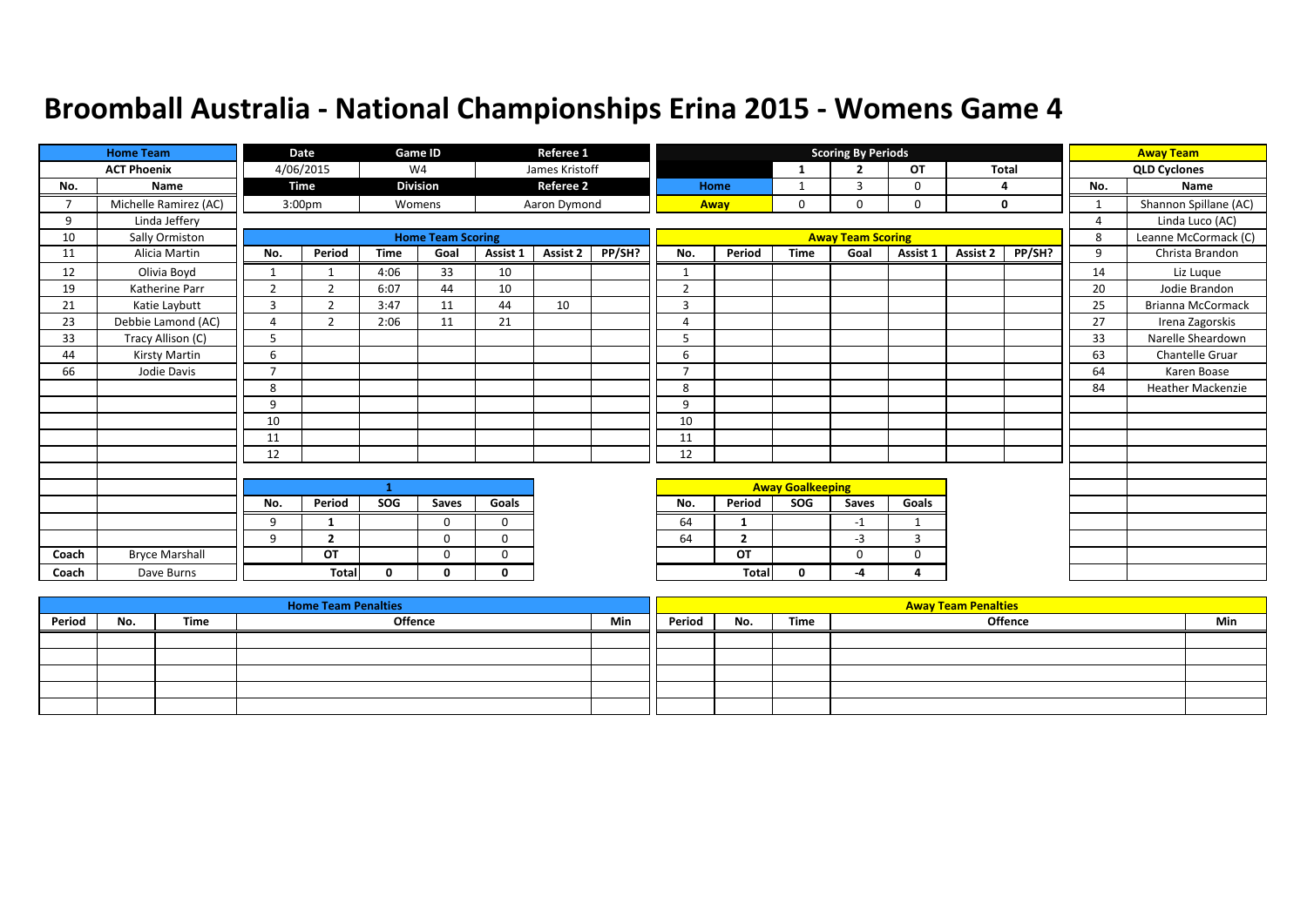|       | <b>Home Team</b>      |                | Date                     |                         | Game ID                  |             | Referee 1        |        |                |                |                         | <b>Scoring By Periods</b> |                |              |                |       | <b>Away Team</b>     |
|-------|-----------------------|----------------|--------------------------|-------------------------|--------------------------|-------------|------------------|--------|----------------|----------------|-------------------------|---------------------------|----------------|--------------|----------------|-------|----------------------|
|       | <b>ACT Phoenix</b>    |                | 4/06/2015                |                         | W <sub>5</sub>           |             | Jamie Adams      |        |                |                | 1                       | $\overline{2}$            | <b>OT</b>      | <b>Total</b> |                |       | <b>NSW Sliders 1</b> |
| No.   | Name                  |                | <b>Time</b>              |                         | <b>Division</b>          |             | <b>Referee 2</b> |        |                | Home           |                         |                           | 0              |              | $\overline{2}$ | No.   | Name                 |
| 7     | Michelle Ramirez (AC) |                | 5:40pm                   |                         | Womens                   |             |                  |        |                | Away           | $\mathbf 0$             | $\Omega$                  | $\Omega$       |              | $\mathbf 0$    | 17    | Karen Boer (AC)      |
| 9     | Linda Jeffery         |                |                          |                         |                          |             |                  |        |                |                |                         |                           |                |              |                | 20    | Sarah Hellyer        |
| 10    | Sally Ormiston        |                |                          |                         | <b>Home Team Scoring</b> |             |                  |        |                |                |                         | <b>Away Team Scoring</b>  |                |              |                | 33    | Melanie Lloyd (AC)   |
| 11    | Alicia Martin         | No.            | Period                   | <b>Time</b>             | Goal                     | Assist 1    | Assist 2         | PP/SH? | No.            | Period         | <b>Time</b>             | Goal                      | Assist 1       | Assist 2     | PP/SH?         | 45    | Larissa Moore        |
| 12    | Olivia Boyd           | $\mathbf{1}$   | $\overline{\phantom{a}}$ | 8:20                    | 11                       | 44          | 19               |        | 1              |                |                         |                           |                |              |                | 48    | Rebecca Brien        |
| 19    | Katherine Parr        | $\overline{2}$ | $\overline{2}$           | 8:02                    | 11                       | 44          |                  |        | $\overline{2}$ |                |                         |                           |                |              |                | 51    | Madeleine Brazier    |
| 21    | Katie Laybutt         | 3              |                          |                         |                          |             |                  |        | 3              |                |                         |                           |                |              |                | 61    | Shan Brown           |
| 23    | Debbie Lamond (AC)    | $\overline{4}$ |                          |                         |                          |             |                  |        | $\overline{4}$ |                |                         |                           |                |              |                | 80    | Dominique Glazier    |
| 33    | Tracy Allison (C)     | 5              |                          |                         |                          |             |                  |        | 5              |                |                         |                           |                |              |                | 81    | Anke Vermeulen       |
| 44    | Kirsty Martin         | 6              |                          |                         |                          |             |                  |        | 6              |                |                         |                           |                |              |                | 88    | Lauren Yabsley (C)   |
| 66    | Jodie Davis           | $\overline{7}$ |                          |                         |                          |             |                  |        | $\overline{7}$ |                |                         |                           |                |              |                | 94    | Leanne Irmisch       |
|       |                       | 8              |                          |                         |                          |             |                  |        | 8              |                |                         |                           |                |              |                | 98    | Jodie Harrison       |
|       |                       | 9              |                          |                         |                          |             |                  |        | 9              |                |                         |                           |                |              |                | 99    | Ashlyn Harrison      |
|       |                       | 10             |                          |                         |                          |             |                  |        | 10             |                |                         |                           |                |              |                |       |                      |
|       |                       | 11             |                          |                         |                          |             |                  |        | 11             |                |                         |                           |                |              |                |       |                      |
|       |                       | 12             |                          |                         |                          |             |                  |        | 12             |                |                         |                           |                |              |                |       |                      |
|       |                       |                |                          |                         |                          |             |                  |        |                |                |                         |                           |                |              |                |       |                      |
|       |                       |                |                          | <b>Home Goalkeeping</b> |                          |             |                  |        |                |                | <b>Away Goalkeeping</b> |                           |                |              |                |       |                      |
|       |                       | No.            | Period                   | <b>SOG</b>              | Saves                    | Goals       |                  |        | No.            | Period         | <b>SOG</b>              | Saves                     | Goals          |              |                |       |                      |
|       |                       | 9              | 1                        |                         | 0                        | $\mathbf 0$ |                  |        | 94             |                |                         | $-1$                      |                |              |                |       |                      |
|       |                       | 9              | $\overline{2}$           |                         | $\Omega$                 | 0           |                  |        | 94             | $\overline{2}$ |                         | $-1$                      |                |              |                |       |                      |
| Coach | <b>Bryce Marshall</b> |                | OT                       |                         | $\Omega$                 | 0           |                  |        |                | OT             |                         | $\Omega$                  | $\Omega$       |              |                | Coach | Saxon Hooper         |
| Coach | Dave Burns            |                | Total                    | 0                       | 0                        | 0           |                  |        |                | <b>Total</b>   | 0                       | -2                        | $\overline{2}$ |              |                | Coach | Zac Law              |

|        |     |       | <b>Home Team Penalties</b> |     |        |     |      | <b>Away Team Penalties</b> |     |
|--------|-----|-------|----------------------------|-----|--------|-----|------|----------------------------|-----|
| Period | No. | Time  | Offence                    | Min | Period | No. | Time | <b>Offence</b>             | Min |
|        | 44  | 13:51 | <b>High stick</b>          |     |        |     |      |                            |     |
|        | 10  | 2:15  | Obstructive fall           |     |        |     |      |                            |     |
|        |     |       |                            |     |        |     |      |                            |     |
|        |     |       |                            |     |        |     |      |                            |     |
|        |     |       |                            |     |        |     |      |                            |     |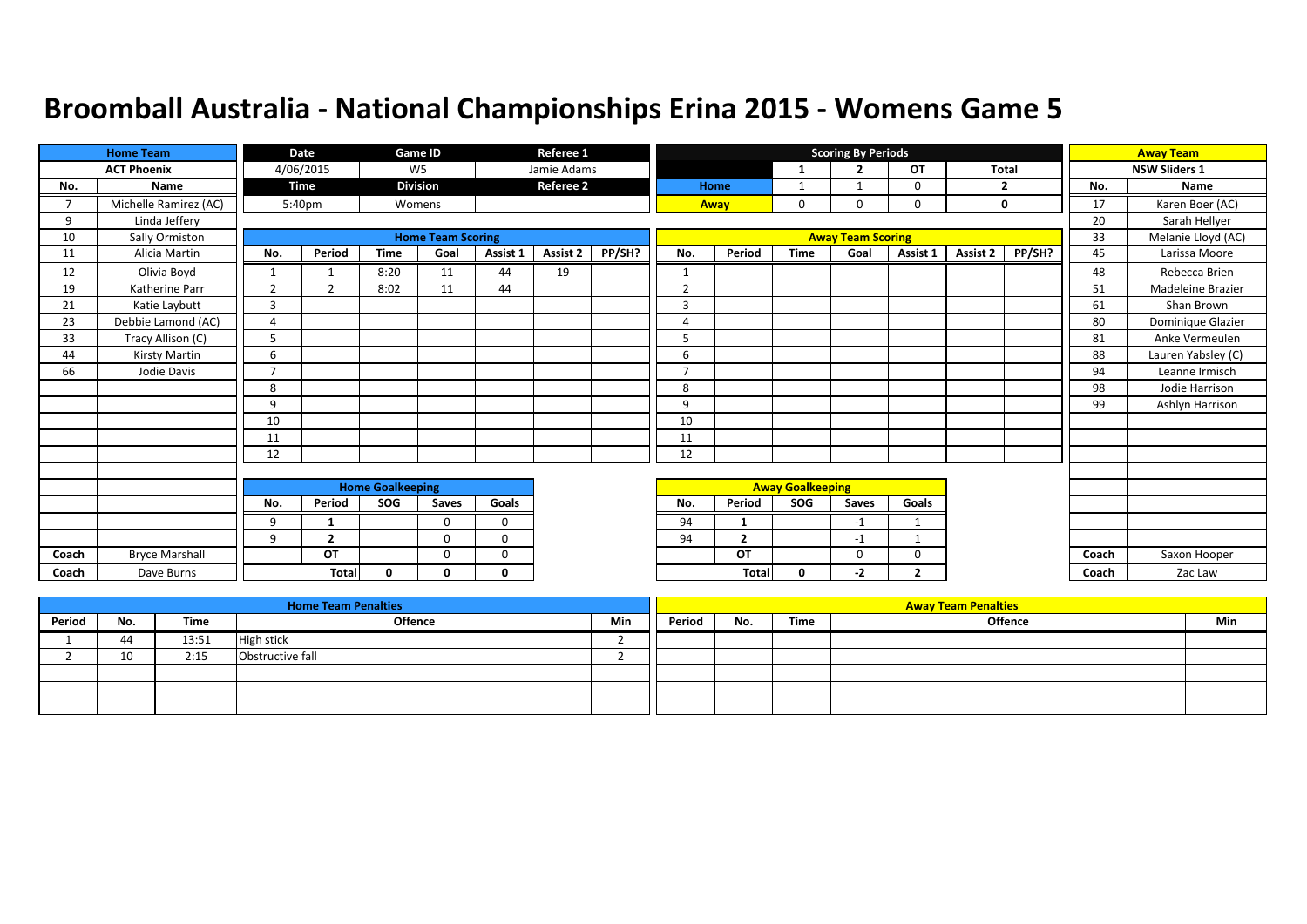|       | <b>Home Team</b>  |                | Date           |                         | Game ID                  |              | Referee 1             |        |                |                |                         | <b>Scoring By Periods</b> |           |              |        |                | <b>Away Team</b>         |
|-------|-------------------|----------------|----------------|-------------------------|--------------------------|--------------|-----------------------|--------|----------------|----------------|-------------------------|---------------------------|-----------|--------------|--------|----------------|--------------------------|
|       | <b>SA Sharks</b>  |                | 4/06/2015      |                         | W <sub>6</sub>           |              | <b>Bryce Marshall</b> |        |                |                | 1                       | $\overline{2}$            | <b>OT</b> | <b>Total</b> |        |                | <b>QLD Cyclones</b>      |
| No.   | Name              |                | Time           |                         | <b>Division</b>          |              | <b>Referee 2</b>      |        |                | Home           | 0                       | $\Omega$                  | $\Omega$  |              | 0      | No.            | Name                     |
| 3     | Trish McHendrie   |                | 6:40pm         |                         | Womens                   |              |                       |        |                | Away           | 0                       | 0                         | 0         |              | 0      | 1              | Shannon Spillane (AC)    |
| 6     | Rosie Burtenshaw  |                |                |                         |                          |              |                       |        |                |                |                         |                           |           |              |        | $\overline{4}$ | Linda Luco (AC)          |
| 17    | Leah Sawford      |                |                |                         | <b>Home Team Scoring</b> |              |                       |        |                |                |                         | <b>Away Team Scoring</b>  |           |              |        | 8              | Leanne McCormack (C)     |
| 22    | Shanni Muller     | No.            | Period         | <b>Time</b>             | Goal                     | Assist 1     | Assist 2              | PP/SH? | No.            | Period         | <b>Time</b>             | Goal                      | Assist 1  | Assist 2     | PP/SH? | 9              | Christa Brandon          |
| 28    | Ceitlin Walker    | 1              |                |                         |                          |              |                       |        |                |                |                         |                           |           |              |        | 14             | Liz Luque                |
| 29    | Christine Filsell | $\overline{2}$ |                |                         |                          |              |                       |        | $\overline{2}$ |                |                         |                           |           |              |        | 20             | Jodie Brandon            |
| 33    | Kate Irvine       | 3              |                |                         |                          |              |                       |        | 3              |                |                         |                           |           |              |        | 25             | Brianna McCormack        |
| 39    | Jae Jay           | 4              |                |                         |                          |              |                       |        | $\Delta$       |                |                         |                           |           |              |        | 27             | Irena Zagorskis          |
| 26    | Jenna Roberts     | 5              |                |                         |                          |              |                       |        | 5              |                |                         |                           |           |              |        | 33             | Narelle Sheardown        |
| 63    | Lydia Fay         | 6              |                |                         |                          |              |                       |        | 6              |                |                         |                           |           |              |        | 63             | Chantelle Gruar          |
|       |                   | $\overline{7}$ |                |                         |                          |              |                       |        | $\overline{7}$ |                |                         |                           |           |              |        | 64             | Karen Boase              |
|       |                   | 8              |                |                         |                          |              |                       |        | 8              |                |                         |                           |           |              |        | 84             | <b>Heather Mackenzie</b> |
|       |                   | 9              |                |                         |                          |              |                       |        | 9              |                |                         |                           |           |              |        |                |                          |
|       |                   | 10             |                |                         |                          |              |                       |        | 10             |                |                         |                           |           |              |        |                |                          |
|       |                   | 11             |                |                         |                          |              |                       |        | 11             |                |                         |                           |           |              |        |                |                          |
|       |                   | 12             |                |                         |                          |              |                       |        | 12             |                |                         |                           |           |              |        |                |                          |
|       |                   |                |                |                         |                          |              |                       |        |                |                |                         |                           |           |              |        |                |                          |
|       |                   |                |                | <b>Home Goalkeeping</b> |                          |              |                       |        |                |                | <b>Away Goalkeeping</b> |                           |           |              |        |                |                          |
|       |                   | No.            | Period         | SOG                     | Saves                    | Goals        |                       |        | No.            | Period         | SOG                     | Saves                     | Goals     |              |        |                |                          |
|       |                   | 29             | 1              |                         | $\Omega$                 | $\mathbf 0$  |                       |        | 64             | -1             |                         | $\Omega$                  | $\Omega$  |              |        |                |                          |
|       |                   | 29             | $\overline{2}$ |                         | $\Omega$                 | $\Omega$     |                       |        | 64             | $\overline{2}$ |                         | $\Omega$                  | $\Omega$  |              |        |                |                          |
|       |                   |                | OT             |                         | $\Omega$                 | $\mathbf 0$  |                       |        |                | OT             |                         | $\Omega$                  | 0         |              |        |                |                          |
| Coach | John Thomas       |                | <b>Total</b>   | $\mathbf{0}$            | 0                        | $\mathbf{0}$ |                       |        |                | Total          | 0                       | n                         | 0         |              |        |                |                          |

|        |     |      | <b>Home Team Penalties</b> |     |        |     |      | <b>Away Team Penalties</b> |     |
|--------|-----|------|----------------------------|-----|--------|-----|------|----------------------------|-----|
| Period | No. | Time | <b>Offence</b>             | Min | Period | No. | Time | <b>Offence</b>             | Min |
|        | 26  | 3:57 | Tripping                   |     |        |     | 0:15 | Tripping                   |     |
|        |     |      |                            |     |        |     |      |                            |     |
|        |     |      |                            |     |        |     |      |                            |     |
|        |     |      |                            |     |        |     |      |                            |     |
|        |     |      |                            |     |        |     |      |                            |     |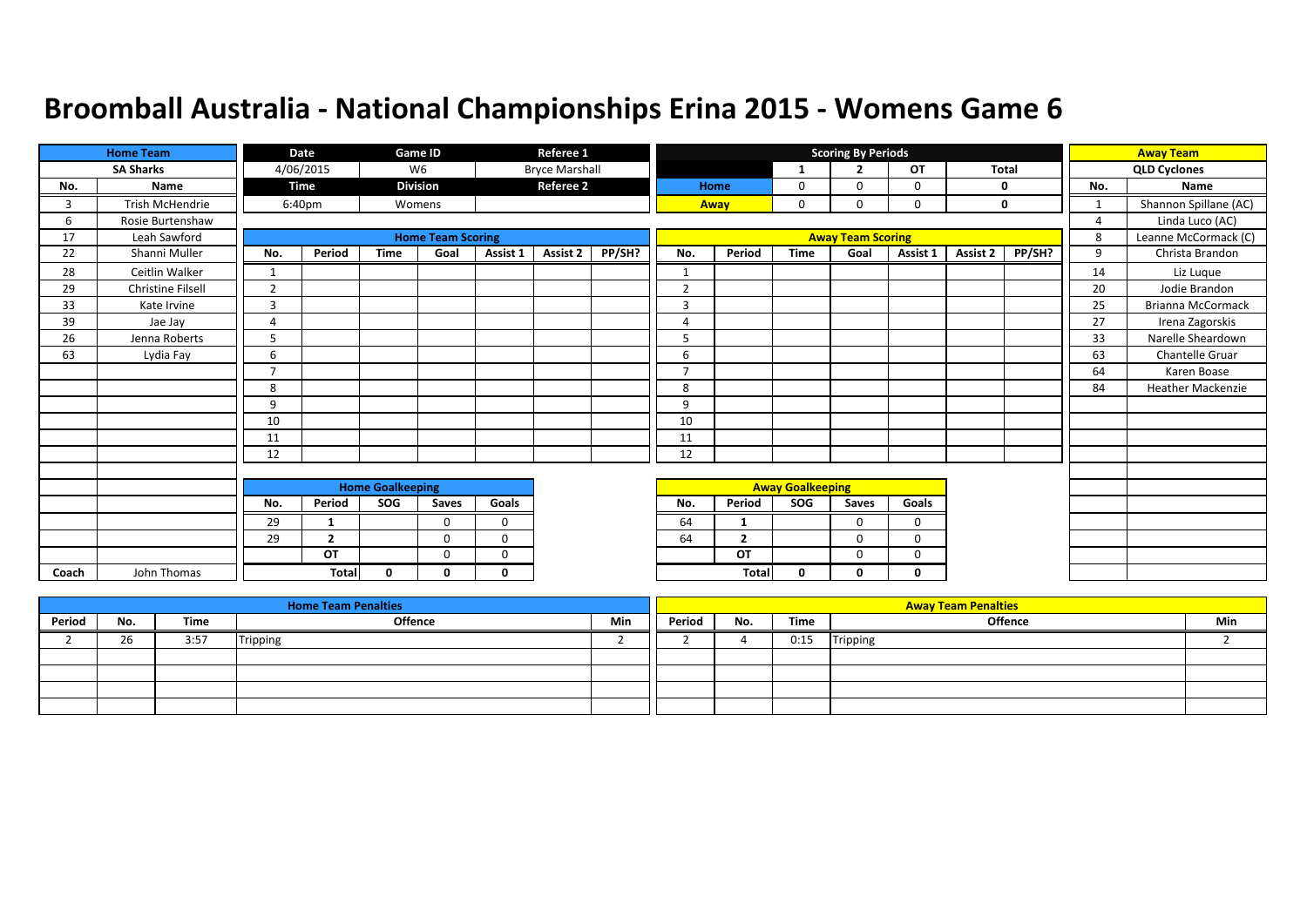|       | <b>Home Team</b>         |                | Date               |                         | Game ID                  |              | Referee 1           |        |                |                |                         | <b>Scoring By Periods</b> |          |              |        |       | <b>Away Team</b>  |
|-------|--------------------------|----------------|--------------------|-------------------------|--------------------------|--------------|---------------------|--------|----------------|----------------|-------------------------|---------------------------|----------|--------------|--------|-------|-------------------|
|       | <b>NSW Sliders 1</b>     |                | 4/06/2015          |                         | W7                       |              | Doug Nixon          |        |                |                | 1                       | $\overline{2}$            | OT       | <b>Total</b> |        |       | <b>SA Sharks</b>  |
| No.   | <b>Name</b>              |                | <b>Time</b>        |                         | <b>Division</b>          |              | <b>Referee 2</b>    |        |                | Home           | 0                       |                           | $\Omega$ |              |        | No.   | <b>Name</b>       |
| 17    | Karen Boer (AC)          |                | 9:20 <sub>pm</sub> |                         | Womens                   |              | <b>Curtis Nixon</b> |        |                | Away           | 0                       | 0                         | 0        |              | 0      | 3     | Trish McHendrie   |
| 20    | Sarah Hellyer            |                |                    |                         |                          |              |                     |        |                |                |                         |                           |          |              |        | 6     | Rosie Burtenshaw  |
| 33    | Melanie Lloyd (AC)       |                |                    |                         | <b>Home Team Scoring</b> |              |                     |        |                |                |                         | <b>Away Team Scoring</b>  |          |              |        | 17    | Leah Sawford      |
| 45    | Larissa Moore            | No.            | Period             | <b>Time</b>             | Goal                     | Assist 1     | Assist 2            | PP/SH? | No.            | Period         | <b>Time</b>             | Goal                      | Assist 1 | Assist 2     | PP/SH? | 22    | Shanni Muller     |
| 48    | Rebecca Brien            |                | $\overline{2}$     | 12:05                   | 51                       | 33           | 88                  |        | $\mathbf{1}$   |                |                         |                           |          |              |        | 28    | Ceitlin Walker    |
| 51    | <b>Madeleine Brazier</b> | $\overline{2}$ |                    |                         |                          |              |                     |        | $\overline{2}$ |                |                         |                           |          |              |        | 29    | Christine Filsell |
| 61    | Shan Brown               | 3              |                    |                         |                          |              |                     |        | $\overline{3}$ |                |                         |                           |          |              |        | 33    | Kate Irvine       |
| 80    | Dominique Glazier        | $\overline{4}$ |                    |                         |                          |              |                     |        | 4              |                |                         |                           |          |              |        | 39    | Jae Jay           |
| 81    | Anke Vermeulen           | 5              |                    |                         |                          |              |                     |        | 5              |                |                         |                           |          |              |        | 26    | Jenna Roberts     |
| 88    | Lauren Yabsley (C)       | 6              |                    |                         |                          |              |                     |        | 6              |                |                         |                           |          |              |        | 63    | Lydia Fay         |
| 94    | Leanne Irmisch           | $\overline{7}$ |                    |                         |                          |              |                     |        | $\overline{7}$ |                |                         |                           |          |              |        |       |                   |
| 98    | Jodie Harrison           | 8              |                    |                         |                          |              |                     |        | 8              |                |                         |                           |          |              |        |       |                   |
| 99    | Ashlyn Harrison          | 9              |                    |                         |                          |              |                     |        | 9              |                |                         |                           |          |              |        |       |                   |
|       |                          | 10             |                    |                         |                          |              |                     |        | 10             |                |                         |                           |          |              |        |       |                   |
|       |                          | 11             |                    |                         |                          |              |                     |        | 11             |                |                         |                           |          |              |        |       |                   |
|       |                          | 12             |                    |                         |                          |              |                     |        | 12             |                |                         |                           |          |              |        |       |                   |
|       |                          |                |                    |                         |                          |              |                     |        |                |                |                         |                           |          |              |        |       |                   |
|       |                          |                |                    | <b>Home Goalkeeping</b> |                          |              |                     |        |                |                | <b>Away Goalkeeping</b> |                           |          |              |        |       |                   |
|       |                          | No.            | Period             | SOG                     | Saves                    | Goals        |                     |        | No.            | Period         | SOG                     | <b>Saves</b>              | Goals    |              |        |       |                   |
|       |                          | 94             | 1                  |                         | $\Omega$                 | $\mathbf 0$  |                     |        | 29             | -1             |                         | $\mathbf{0}$              | 0        |              |        |       |                   |
|       |                          | 94             | $\overline{2}$     |                         | $\Omega$                 | $\Omega$     |                     |        | 29             | $\overline{2}$ |                         | $-1$                      | -1       |              |        |       |                   |
| Coach | Saxon Hooper             |                | OT                 |                         | $\Omega$                 | 0            |                     |        |                | OT             |                         | $\Omega$                  | 0        |              |        |       |                   |
| Coach | Zac Law                  |                | <b>Total</b>       | $\mathbf{0}$            | 0                        | $\mathbf{0}$ |                     |        |                | Total          | 0                       | $-1$                      |          |              |        | Coach | John Thomas       |

|        |     |      | <b>Home Team Penalties</b> |     |        |     |      | <b>Away Team Penalties</b> |     |
|--------|-----|------|----------------------------|-----|--------|-----|------|----------------------------|-----|
| Period | No. | Time | Offence                    | Min | Period | No. | Time | Offence                    | Min |
|        |     |      |                            |     |        |     |      |                            |     |
|        |     |      |                            |     |        |     |      |                            |     |
|        |     |      |                            |     |        |     |      |                            |     |
|        |     |      |                            |     |        |     |      |                            |     |
|        |     |      |                            |     |        |     |      |                            |     |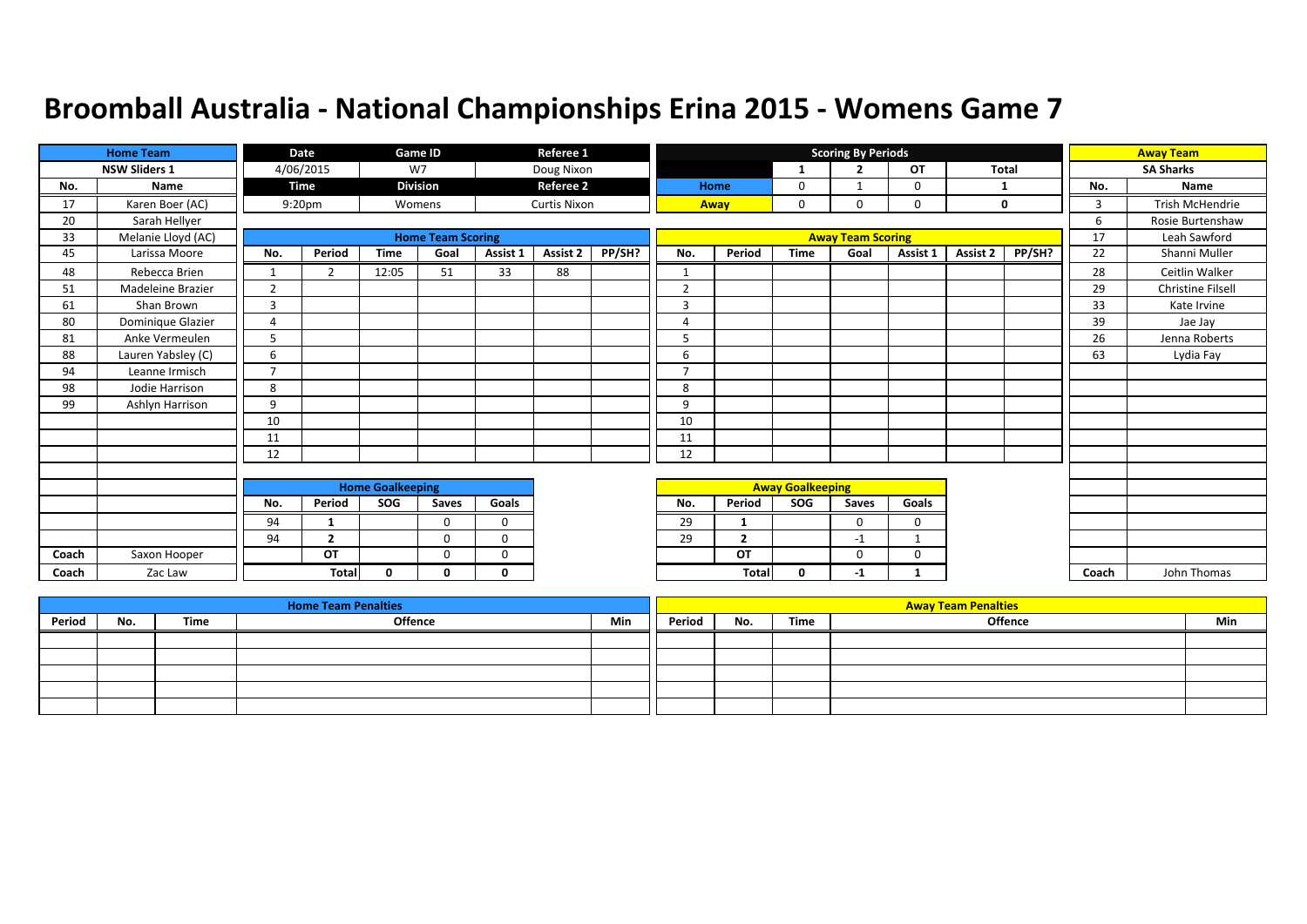|                          | <b>Home Team</b>      |                | Date                     |                         | <b>Game ID</b>           |             | Referee 1        |        |                |                |                         | <b>Scoring By Periods</b> |                |              |        |       | <b>Away Team</b>        |
|--------------------------|-----------------------|----------------|--------------------------|-------------------------|--------------------------|-------------|------------------|--------|----------------|----------------|-------------------------|---------------------------|----------------|--------------|--------|-------|-------------------------|
|                          | <b>ACT Phoenix</b>    |                | 5/06/2015                |                         | W8                       |             | Jamie Adams      |        |                |                |                         | $\overline{2}$            | <b>OT</b>      | <b>Total</b> |        |       | <b>NSW Sliders 2</b>    |
| No.                      | Name                  |                | <b>Time</b>              |                         | <b>Division</b>          |             | <b>Referee 2</b> |        |                | Home           | 3                       | $\overline{2}$            | 0              |              | 5      | No.   | <b>Name</b>             |
| $\overline{\phantom{a}}$ | Michelle Ramirez (AC) |                | 8:20am                   |                         | Womens                   |             |                  |        |                | Away           | $\mathbf 0$             | $\Omega$                  | $\Omega$       |              | 0      | 19    | Jessica Lee             |
| 9                        | Linda Jeffery         |                |                          |                         |                          |             |                  |        |                |                |                         |                           |                |              |        | 22    | Elizabeth Tilly         |
| 10                       | Sally Ormiston        |                |                          |                         | <b>Home Team Scoring</b> |             |                  |        |                |                |                         | <b>Away Team Scoring</b>  |                |              |        | 23    | Jess Dymond             |
| 11                       | Alicia Martin         | No.            | Period                   | <b>Time</b>             | Goal                     | Assist 1    | <b>Assist 2</b>  | PP/SH? | No.            | Period         | <b>Time</b>             | Goal                      | Assist 1       | Assist 2     | PP/SH? | 28    | Katie Colyer            |
| 12                       | Olivia Boyd           | $\mathbf{1}$   | $\overline{\phantom{a}}$ | 12:54                   | $\overline{7}$           | 10          |                  |        |                |                |                         |                           |                |              |        | 34    | Lara Phillips           |
| 19                       | Katherine Parr        | $\overline{2}$ | $\mathbf{1}$             | 7:17                    | 10                       | 11          |                  |        | $\overline{2}$ |                |                         |                           |                |              |        | 38    | Keira Henry             |
| 21                       | Katie Laybutt         | 3              |                          | 6:04                    | 11                       | 10          |                  |        | 3              |                |                         |                           |                |              |        | 44    | Catherine McDonald      |
| 23                       | Debbie Lamond (AC)    | $\overline{4}$ | $\overline{2}$           | 9:54                    | 44                       | 10          | 11               |        | $\overline{4}$ |                |                         |                           |                |              |        | 55    | Vanessa Ellis           |
| 33                       | Tracy Allison (C)     | 5              | $\mathbf{r}$             | 1:52                    | $\overline{\phantom{a}}$ |             |                  |        | 5              |                |                         |                           |                |              |        | 56    | Nicole Wilson           |
| 44                       | Kirsty Martin         | 6              |                          |                         |                          |             |                  |        | 6              |                |                         |                           |                |              |        | 57    | Angela Cauchi           |
| 66                       | Jodie Davis           | $\overline{7}$ |                          |                         |                          |             |                  |        | $\overline{7}$ |                |                         |                           |                |              |        | 58    | Pani Tepaki             |
|                          |                       | 8              |                          |                         |                          |             |                  |        | 8              |                |                         |                           |                |              |        | 82    | Rebecca Langham         |
|                          |                       | 9              |                          |                         |                          |             |                  |        | 9              |                |                         |                           |                |              |        | 85    | Felicity Hudson         |
|                          |                       | 10             |                          |                         |                          |             |                  |        | 10             |                |                         |                           |                |              |        | 87    | Kate Livingstone-Thomas |
|                          |                       | 11             |                          |                         |                          |             |                  |        | 11             |                |                         |                           |                |              |        | 97    | Deanne Kilpatrick       |
|                          |                       | 12             |                          |                         |                          |             |                  |        | 12             |                |                         |                           |                |              |        |       |                         |
|                          |                       |                |                          |                         |                          |             |                  |        |                |                |                         |                           |                |              |        |       |                         |
|                          |                       |                |                          | <b>Home Goalkeeping</b> |                          |             |                  |        |                |                | <b>Away Goalkeeping</b> |                           |                |              |        |       |                         |
|                          |                       | No.            | Period                   | <b>SOG</b>              | Saves                    | Goals       |                  |        | No.            | Period         | <b>SOG</b>              | Saves                     | Goals          |              |        |       |                         |
|                          |                       | 9              | -1                       |                         | 0                        | $\mathbf 0$ |                  |        | 87             |                |                         | $-3$                      | $\overline{3}$ |              |        |       |                         |
|                          |                       | 9              | $\overline{2}$           |                         | $\Omega$                 | $\Omega$    |                  |        | 87             | $\overline{2}$ |                         | $-2$                      | $\overline{2}$ |              |        |       |                         |
| Coach                    | <b>Bryce Marshall</b> |                | OT                       |                         | $\Omega$                 | 0           |                  |        |                | OT             |                         | $\Omega$                  | $\Omega$       |              |        | Coach | <b>Tim Brown</b>        |
| Coach                    | Dave Burns            |                | Total                    | 0                       | 0                        | 0           |                  |        |                | <b>Total</b>   | 0                       | -5                        | 5.             |              |        | Coach | Davin Harvey            |

|        |     |      | <b>Home Team Penalties</b> |     |        |           |      | <b>Away Team Penalties</b> |     |
|--------|-----|------|----------------------------|-----|--------|-----------|------|----------------------------|-----|
| Period | No. | Time | Offence                    | Min | Period | No.       | Time | <b>Offence</b>             | Min |
|        |     | 5:10 | Roughing                   |     |        | 19<br>--- | 8:24 | High broom                 |     |
|        |     |      |                            |     |        | 21        | 0:50 | Roughing                   |     |
|        |     |      |                            |     |        |           |      |                            |     |
|        |     |      |                            |     |        |           |      |                            |     |
|        |     |      |                            |     |        |           |      |                            |     |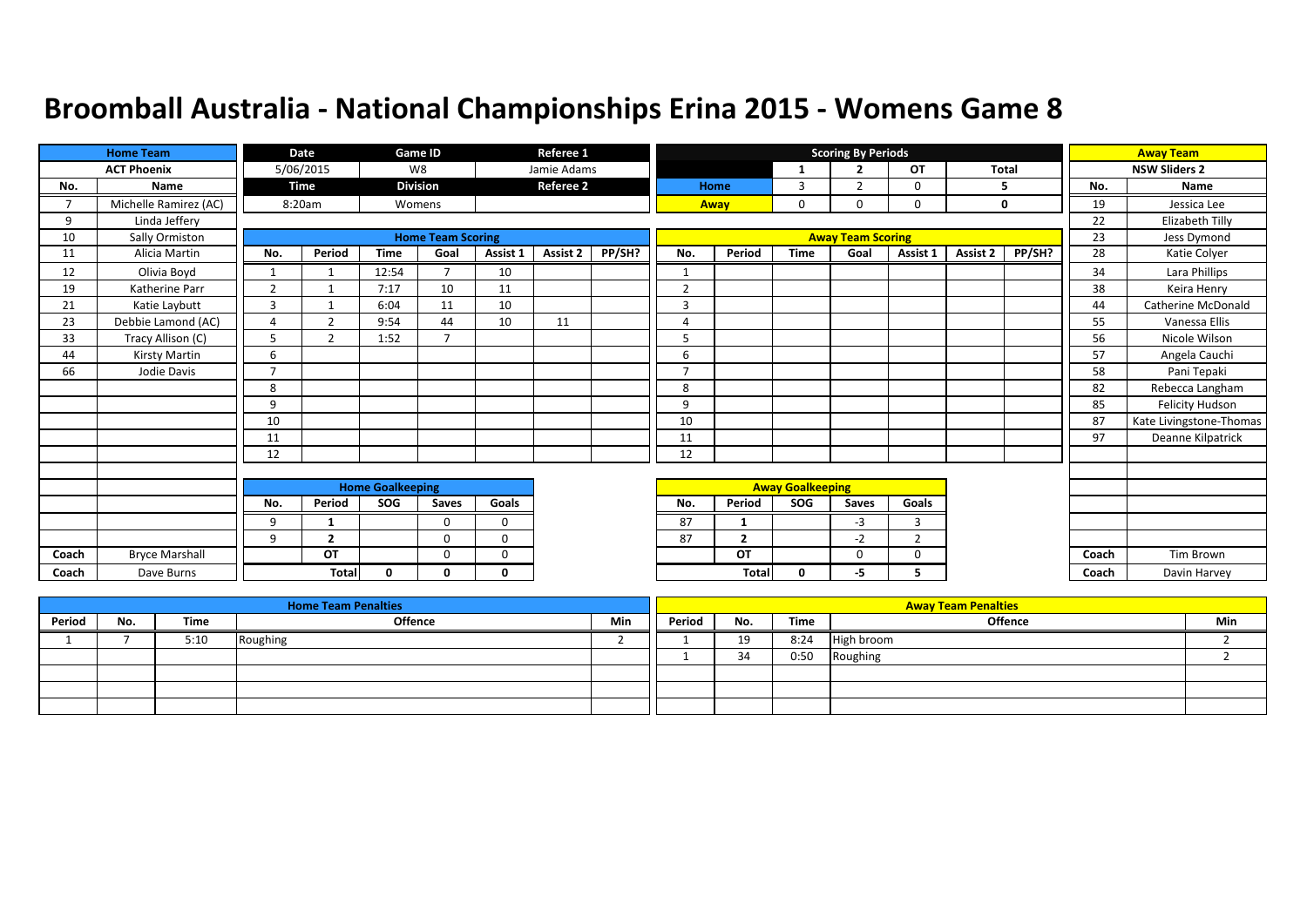|       | <b>Home Team</b>     |                | Date           |                         | Game ID                  |              | Referee 1           |        |                |                |                         | <b>Scoring By Periods</b> |           |          |        |                | <b>Away Team</b>         |
|-------|----------------------|----------------|----------------|-------------------------|--------------------------|--------------|---------------------|--------|----------------|----------------|-------------------------|---------------------------|-----------|----------|--------|----------------|--------------------------|
|       | <b>NSW Sliders 1</b> |                | 5/06/2015      |                         | W9                       |              | Alan Jabs           |        |                |                | 1                       | $\overline{2}$            | <b>OT</b> | Total    |        |                | <b>QLD Cyclones</b>      |
| No.   | Name                 |                | <b>Time</b>    |                         | <b>Division</b>          |              | <b>Referee 2</b>    |        |                | Home           | 0                       | 3                         | 0         | 3        |        | No.            | Name                     |
| 17    | Karen Boer (AC)      |                | 9:00am         |                         | Womens                   |              | <b>Curtis Nixon</b> |        |                | Away           | 0                       | $\Omega$                  | 0         |          | 0      | 1              | Shannon Spillane (AC)    |
| 20    | Sarah Hellyer        |                |                |                         |                          |              |                     |        |                |                |                         |                           |           |          |        | $\overline{4}$ | Linda Luco (AC)          |
| 33    | Melanie Lloyd (AC)   |                |                |                         | <b>Home Team Scoring</b> |              |                     |        |                |                |                         | <b>Away Team Scoring</b>  |           |          |        | 8              | Leanne McCormack (C)     |
| 45    | Larissa Moore        | No.            | Period         | <b>Time</b>             | Goal                     | Assist 1     | Assist 2            | PP/SH? | No.            | Period         | <b>Time</b>             | Goal                      | Assist 1  | Assist 2 | PP/SH? | 9              | Christa Brandon          |
| 48    | Rebecca Brien        | $\mathbf{1}$   | $\overline{2}$ | 7:35                    | 51                       | 88           |                     |        | $\mathbf{1}$   |                |                         |                           |           |          |        | 14             | Liz Luque                |
| 51    | Madeleine Brazier    | 2              | $\overline{2}$ | 1:53                    | 61                       | 48           | 20                  |        | $\overline{2}$ |                |                         |                           |           |          |        | 20             | Jodie Brandon            |
| 61    | Shan Brown           | 3              | 2              | 0:54                    | 88                       | 44?          |                     |        | 3              |                |                         |                           |           |          |        | 25             | <b>Brianna McCormack</b> |
| 80    | Dominique Glazier    | 4              |                |                         |                          |              |                     |        | $\Delta$       |                |                         |                           |           |          |        | 27             | Irena Zagorskis          |
| 81    | Anke Vermeulen       | 5              |                |                         |                          |              |                     |        | 5              |                |                         |                           |           |          |        | 33             | Narelle Sheardown        |
| 88    | Lauren Yabsley (C)   | 6              |                |                         |                          |              |                     |        | 6              |                |                         |                           |           |          |        | 63             | <b>Chantelle Gruar</b>   |
| 94    | Leanne Irmisch       | $\overline{7}$ |                |                         |                          |              |                     |        | 7              |                |                         |                           |           |          |        | 64             | Karen Boase              |
| 98    | Jodie Harrison       | 8              |                |                         |                          |              |                     |        | 8              |                |                         |                           |           |          |        | 84             | <b>Heather Mackenzie</b> |
| 99    | Ashlyn Harrison      | 9              |                |                         |                          |              |                     |        | 9              |                |                         |                           |           |          |        |                |                          |
|       |                      | 10             |                |                         |                          |              |                     |        | 10             |                |                         |                           |           |          |        |                |                          |
|       |                      | 11             |                |                         |                          |              |                     |        | 11             |                |                         |                           |           |          |        |                |                          |
|       |                      | 12             |                |                         |                          |              |                     |        | 12             |                |                         |                           |           |          |        |                |                          |
|       |                      |                |                |                         |                          |              |                     |        |                |                |                         |                           |           |          |        |                |                          |
|       |                      |                |                | <b>Home Goalkeeping</b> |                          |              |                     |        |                |                | <b>Away Goalkeeping</b> |                           |           |          |        |                |                          |
|       |                      | No.            | Period         | SOG                     | Saves                    | Goals        |                     |        | No.            | Period         | SOG                     | Saves                     | Goals     |          |        |                |                          |
|       |                      | 94             | $\mathbf 1$    |                         | $\Omega$                 | $\mathbf 0$  |                     |        | 64             | -1             |                         | $\Omega$                  | $\Omega$  |          |        |                |                          |
|       |                      | 94             | $\overline{2}$ |                         | $\mathbf{0}$             | $\mathbf 0$  |                     |        | 64             | $\overline{2}$ |                         | $-3$                      | 3         |          |        |                |                          |
| Coach | Saxon Hooper         |                | OT             |                         | $\Omega$                 | $\Omega$     |                     |        |                | OT             |                         | $\Omega$                  | $\Omega$  |          |        |                |                          |
| Coach | Zac Law              |                | <b>Total</b>   | $\mathbf{0}$            | <sup>0</sup>             | $\mathbf{0}$ |                     |        |                | Total          | $\mathbf{0}$            | -3                        | 3         |          |        | Coach          |                          |

|        |     |      | <b>Home Team Penalties</b> |     |        |     |      | <b>Away Team Penalties</b> |     |
|--------|-----|------|----------------------------|-----|--------|-----|------|----------------------------|-----|
| Period | No. | Time | Offence                    | Min | Period | No. | Time | Offence                    | Min |
|        |     |      |                            |     |        |     |      |                            |     |
|        |     |      |                            |     |        |     |      |                            |     |
|        |     |      |                            |     |        |     |      |                            |     |
|        |     |      |                            |     |        |     |      |                            |     |
|        |     |      |                            |     |        |     |      |                            |     |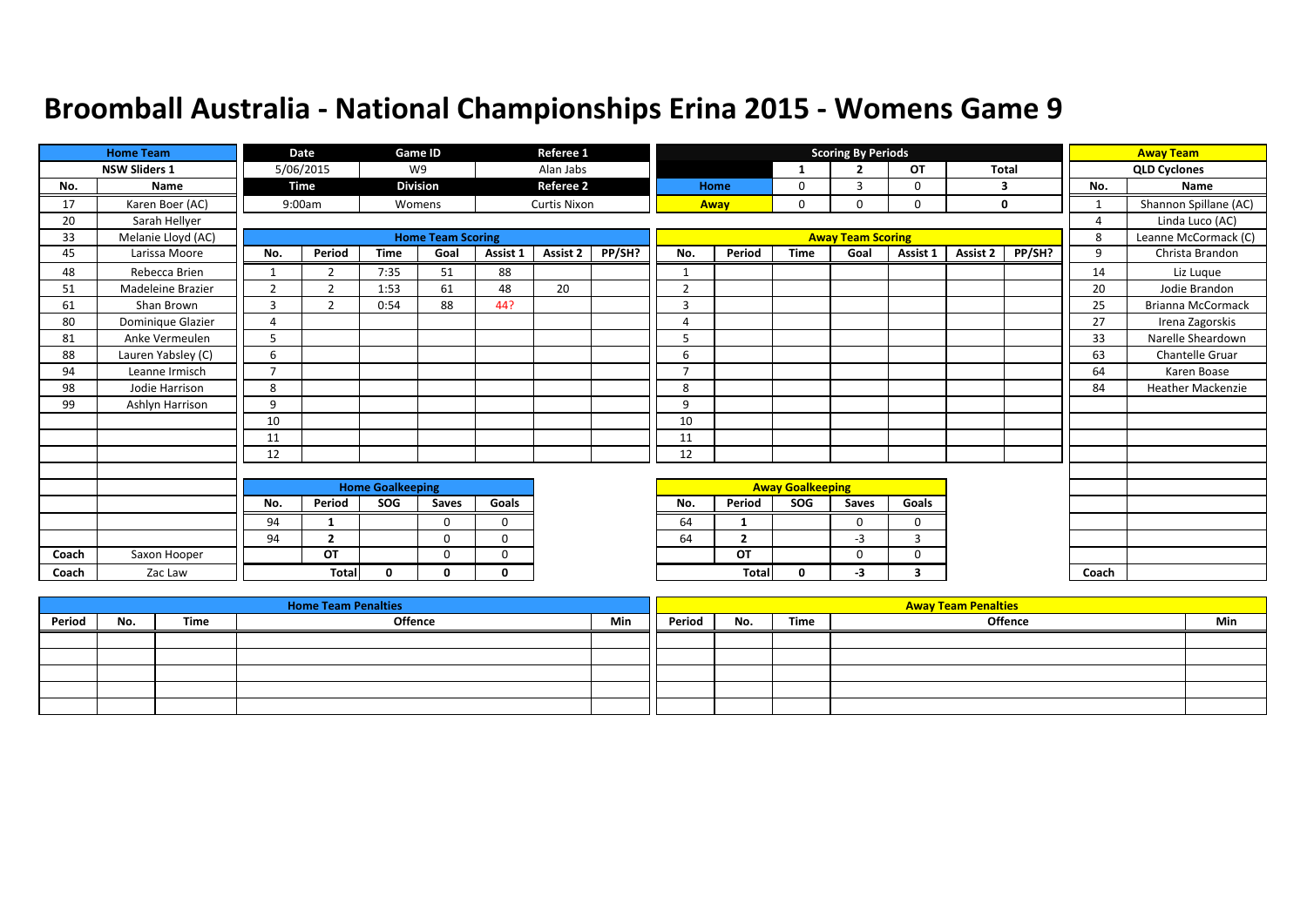|       | <b>Home Team</b>        |                | Date           |                         | <b>Game ID</b>           |                | Referee 1           |        |                |                |                         | <b>Scoring By Periods</b> |          |              |                |       | <b>Away Team</b>         |
|-------|-------------------------|----------------|----------------|-------------------------|--------------------------|----------------|---------------------|--------|----------------|----------------|-------------------------|---------------------------|----------|--------------|----------------|-------|--------------------------|
|       | <b>NSW Sliders 2</b>    |                | 5/06/2015      |                         | W10                      |                | Doug Nixon          |        |                |                | 1                       | $\overline{\phantom{a}}$  | OT       | <b>Total</b> |                |       | <b>SA Sharks</b>         |
| No.   | <b>Name</b>             |                | Time           |                         | <b>Division</b>          |                | <b>Referee 2</b>    |        |                | Home           | 0                       | <sup>0</sup>              | 0        |              | 0              | No.   | Name                     |
| 19    | Jessica Lee             |                | 12:00pm        |                         | Womens                   |                | <b>Curtis Nixon</b> |        |                | Away           | $\overline{2}$          | 0                         | 0        |              | $\overline{2}$ | 3     | Trish McHendrie          |
| 22    | Elizabeth Tilly         |                |                |                         |                          |                |                     |        |                |                |                         |                           |          |              |                | 6     | Rosie Burtenshaw         |
| 23    | Jess Dymond             |                |                |                         | <b>Home Team Scoring</b> |                |                     |        |                |                |                         | <b>Away Team Scoring</b>  |          |              |                | 17    | Leah Sawford             |
| 28    | Katie Colyer            | No.            | Period         | <b>Time</b>             | Goal                     | Assist 1       | Assist 2            | PP/SH? | No.            | Period         | <b>Time</b>             | Goal                      | Assist 1 | Assist 2     | PP/SH?         | 22    | Shanni Muller            |
| 34    | Lara Phillips           | 1              |                |                         |                          |                |                     |        | $\mathbf{1}$   | $\mathbf{1}$   | 14:09                   | 63                        | 39       | 22           |                | 28    | Ceitlin Walker           |
| 38    | Keira Henry             | $\overline{2}$ |                |                         |                          |                |                     |        | $\overline{2}$ | $\mathbf{1}$   | 13:11                   | 33                        | 6        |              |                | 29    | <b>Christine Filsell</b> |
| 44    | Catherine McDonald      | $\overline{3}$ |                |                         |                          |                |                     |        | 3              |                |                         |                           |          |              |                | 33    | Kate Irvine              |
| 55    | Vanessa Ellis           | Δ              |                |                         |                          |                |                     |        | Δ              |                |                         |                           |          |              |                | 39    | Jae Jay                  |
| 56    | Nicole Wilson           |                |                |                         |                          |                |                     |        | 5              |                |                         |                           |          |              |                | 26    | Jenna Roberts            |
| 57    | Angela Cauchi           | 6              |                |                         |                          |                |                     |        | 6              |                |                         |                           |          |              |                | 63    | Lydia Fay                |
| 58    | Pani Tepaki             | $\overline{7}$ |                |                         |                          |                |                     |        | $\overline{7}$ |                |                         |                           |          |              |                |       |                          |
| 82    | Rebecca Langham         | 8              |                |                         |                          |                |                     |        | 8              |                |                         |                           |          |              |                |       |                          |
| 85    | <b>Felicity Hudson</b>  | 9              |                |                         |                          |                |                     |        | 9              |                |                         |                           |          |              |                |       |                          |
| 87    | Kate Livingstone-Thomas | 10             |                |                         |                          |                |                     |        | 10             |                |                         |                           |          |              |                |       |                          |
| 97    | Deanne Kilpatrick       | 11             |                |                         |                          |                |                     |        | 11             |                |                         |                           |          |              |                |       |                          |
|       |                         | 12             |                |                         |                          |                |                     |        | 12             |                |                         |                           |          |              |                |       |                          |
|       |                         |                |                |                         |                          |                |                     |        |                |                |                         |                           |          |              |                |       |                          |
|       |                         |                |                | <b>Home Goalkeeping</b> |                          |                |                     |        |                |                | <b>Away Goalkeeping</b> |                           |          |              |                |       |                          |
|       |                         | No.            | Period         | SOG                     | Saves                    | Goals          |                     |        | No.            | Period         | <b>SOG</b>              | Saves                     | Goals    |              |                |       |                          |
|       |                         | 87             |                |                         | $-2$                     | $\overline{2}$ |                     |        | 29             | -1             |                         | $\Omega$                  | $\Omega$ |              |                |       |                          |
|       |                         | 87             | $\overline{2}$ |                         | $\Omega$                 | $\Omega$       |                     |        | 29             | $\overline{2}$ |                         | $\Omega$                  | $\Omega$ |              |                |       |                          |
| Coach | Tim Brown               |                | OT             |                         | $\Omega$                 | $\Omega$       |                     |        |                | OT             |                         | $\Omega$                  | 0        |              |                |       |                          |
| Coach | Davin Harvey            |                | <b>Total</b>   | $\Omega$                | -2                       | $\overline{2}$ |                     |        |                | Total          | 0                       | 0                         | 0        |              |                | Coach | John Thomas              |

|        |     |      | <b>Home Team Penalties</b> |     |        |     |       | <b>Away Team Penalties</b> |     |
|--------|-----|------|----------------------------|-----|--------|-----|-------|----------------------------|-----|
| Period | No. | Time | Offence                    | Min | Period | No. | Time  | Offence                    | Min |
|        |     |      |                            |     |        | 28  | 11:45 | <b>High stick</b>          |     |
|        |     |      |                            |     |        |     |       |                            |     |
|        |     |      |                            |     |        |     |       |                            |     |
|        |     |      |                            |     |        |     |       |                            |     |
|        |     |      |                            |     |        |     |       |                            |     |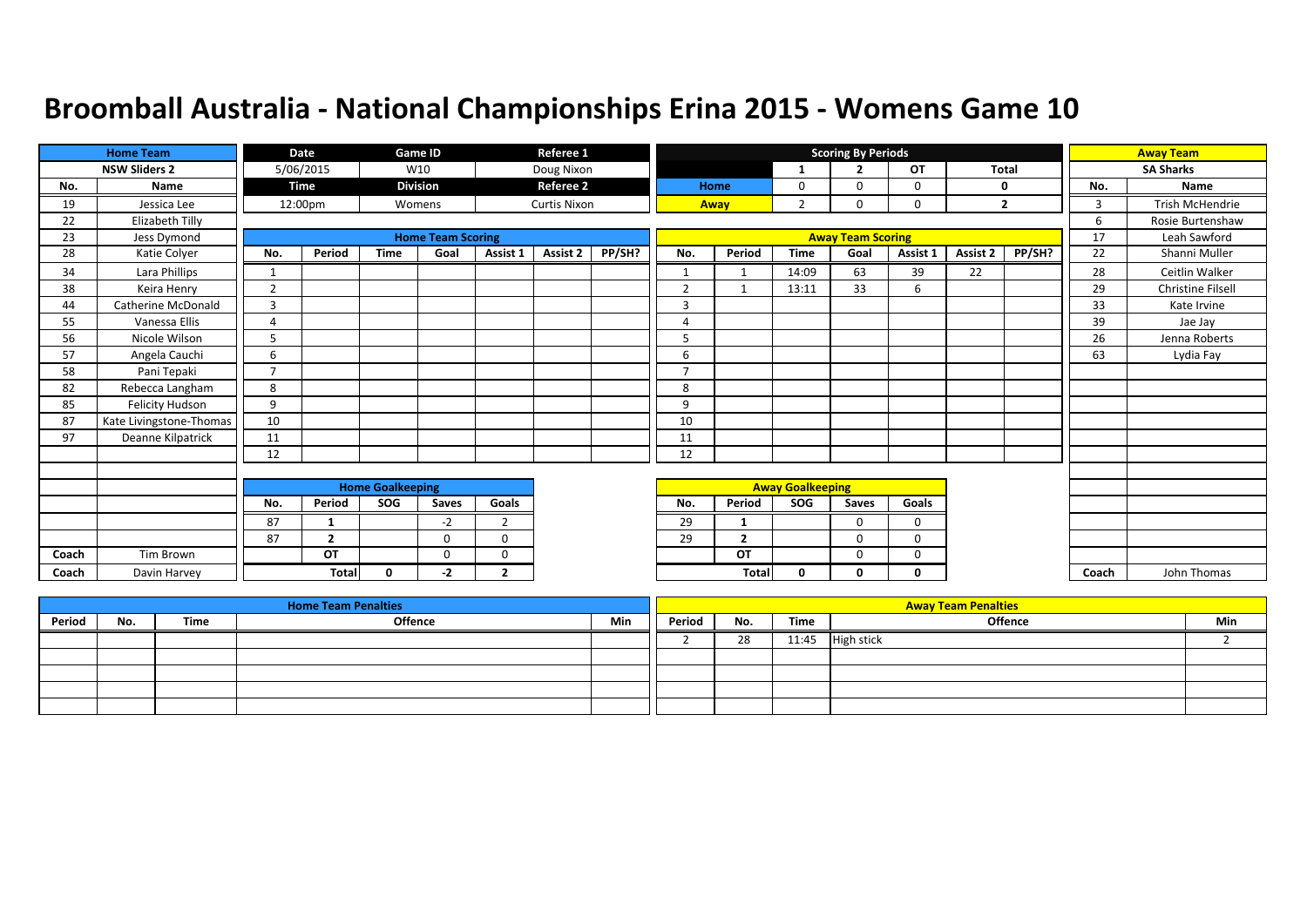|       | <b>Home Team</b>     |                | Date           |                         | Game ID                  |          | Referee 1           |        |              |                |                         | <b>Scoring By Periods</b> |              |              |        |                | <b>Away Team</b>         |
|-------|----------------------|----------------|----------------|-------------------------|--------------------------|----------|---------------------|--------|--------------|----------------|-------------------------|---------------------------|--------------|--------------|--------|----------------|--------------------------|
|       | <b>NSW Sliders 1</b> |                | 5/06/2015      |                         | W11                      |          | Alan Jabs           |        |              |                | 1                       | $\overline{2}$            | OT           | <b>Total</b> |        |                | <b>QLD Cyclones</b>      |
| No.   | Name                 |                | Time           |                         | <b>Division</b>          |          | <b>Referee 2</b>    |        |              | Home           | 0                       | 1                         | 0            | -1           |        | No.            | Name                     |
| 17    | Karen Boer (AC)      |                | 12:40pm        |                         | Womens                   |          | <b>Curtis Nixon</b> |        |              | Away           | 0                       | 0                         | 0            |              | 0      | 1              | Shannon Spillane (AC)    |
| 20    | Sarah Hellyer        |                |                |                         |                          |          |                     |        |              |                |                         |                           |              |              |        | $\overline{4}$ | Linda Luco (AC)          |
| 33    | Melanie Lloyd (AC)   |                |                |                         | <b>Home Team Scoring</b> |          |                     |        |              |                |                         | <b>Away Team Scoring</b>  |              |              |        | 8              | Leanne McCormack (C)     |
| 45    | Larissa Moore        | No.            | Period         | <b>Time</b>             | Goal                     | Assist 1 | <b>Assist 2</b>     | PP/SH? | No.          | Period         | <b>Time</b>             | Goal                      | Assist 1     | Assist 2     | PP/SH? | 9              | Christa Brandon          |
| 48    | Rebecca Brien        | 1              | $\overline{2}$ | 14:52                   | 88                       |          |                     |        | $\mathbf{1}$ |                |                         |                           |              |              |        | 14             | Liz Luque                |
| 51    | Madeleine Brazier    | 2              |                |                         |                          |          |                     |        | 2            |                |                         |                           |              |              |        | 20             | Jodie Brandon            |
| 61    | Shan Brown           | $\overline{3}$ |                |                         |                          |          |                     |        | 3            |                |                         |                           |              |              |        | 25             | Brianna McCormack        |
| 80    | Dominique Glazier    | $\Delta$       |                |                         |                          |          |                     |        | 4            |                |                         |                           |              |              |        | 27             | Irena Zagorskis          |
| 81    | Anke Vermeulen       | 5              |                |                         |                          |          |                     |        | 5            |                |                         |                           |              |              |        | 33             | Narelle Sheardown        |
| 88    | Lauren Yabsley (C)   | 6              |                |                         |                          |          |                     |        | 6            |                |                         |                           |              |              |        | 63             | <b>Chantelle Gruar</b>   |
| 94    | Leanne Irmisch       | $\overline{7}$ |                |                         |                          |          |                     |        | ⇁            |                |                         |                           |              |              |        | 64             | Karen Boase              |
| 98    | Jodie Harrison       | 8              |                |                         |                          |          |                     |        | 8            |                |                         |                           |              |              |        | 84             | <b>Heather Mackenzie</b> |
| 99    | Ashlyn Harrison      | 9              |                |                         |                          |          |                     |        | 9            |                |                         |                           |              |              |        |                |                          |
|       |                      | 10             |                |                         |                          |          |                     |        | 10           |                |                         |                           |              |              |        |                |                          |
|       |                      | 11             |                |                         |                          |          |                     |        | 11           |                |                         |                           |              |              |        |                |                          |
|       |                      | 12             |                |                         |                          |          |                     |        | 12           |                |                         |                           |              |              |        |                |                          |
|       |                      |                |                |                         |                          |          |                     |        |              |                |                         |                           |              |              |        |                |                          |
|       |                      |                |                | <b>Home Goalkeeping</b> |                          |          |                     |        |              |                | <b>Away Goalkeeping</b> |                           |              |              |        |                |                          |
|       |                      | No.            | Period         | SOG                     | Saves                    | Goals    |                     |        | No.          | Period         | <b>SOG</b>              | Saves                     | Goals        |              |        |                |                          |
|       |                      | 94             |                |                         | $\Omega$                 | $\Omega$ |                     |        | 64           | -1             |                         | 0                         | $\Omega$     |              |        |                |                          |
|       |                      | 94             | $\overline{2}$ |                         | $\Omega$                 | $\Omega$ |                     |        | 64           | $\overline{2}$ |                         | $-1$                      | $\mathbf{1}$ |              |        |                |                          |
| Coach | Saxon Hooper         |                | OT             |                         | $\Omega$                 | $\Omega$ |                     |        |              | OT             |                         | $\Omega$                  | 0            |              |        |                |                          |
| Coach | Zac Law              |                | <b>Total</b>   | $\Omega$                | n                        | $\Omega$ |                     |        |              | Total          | $\mathbf{0}$            | -1                        | 1            |              |        | Coach          |                          |

|        |     |      | <b>Home Team Penalties</b> |     |        |     |      | <b>Away Team Penalties</b> |     |
|--------|-----|------|----------------------------|-----|--------|-----|------|----------------------------|-----|
| Period | No. | Time | Offence                    | Min | Period | No. | Time | <b>Offence</b>             | Min |
|        |     |      |                            |     |        | 20  | 7:19 | Interference               |     |
|        |     |      |                            |     |        |     |      |                            |     |
|        |     |      |                            |     |        |     |      |                            |     |
|        |     |      |                            |     |        |     |      |                            |     |
|        |     |      |                            |     |        |     |      |                            |     |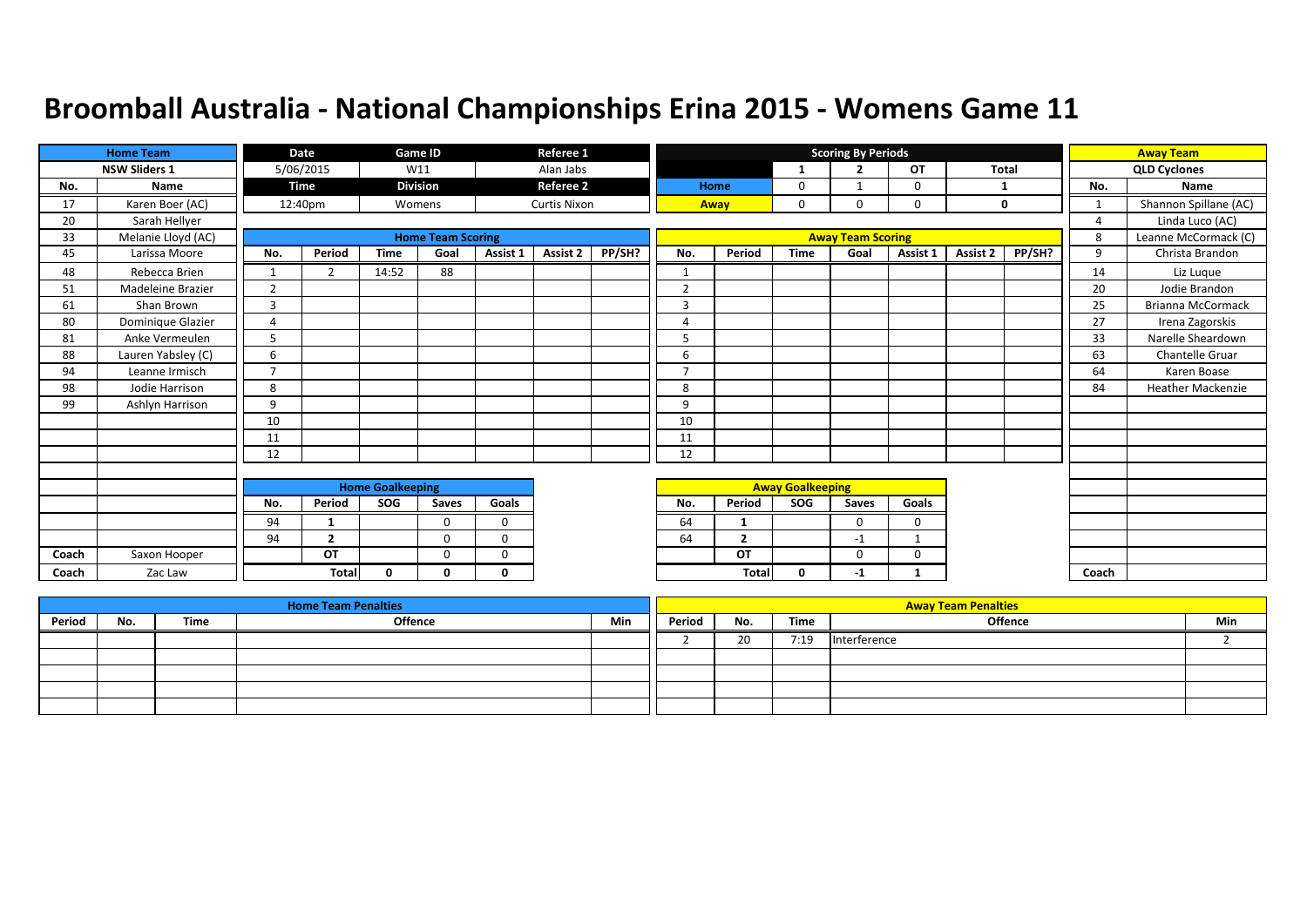|                | <b>Home Team</b>      |                | Date               |                         | <b>Game ID</b>           |             | Referee 1        |        |                |                |                         | <b>Scoring By Periods</b> |                |          |        |       | <b>Away Team</b>  |
|----------------|-----------------------|----------------|--------------------|-------------------------|--------------------------|-------------|------------------|--------|----------------|----------------|-------------------------|---------------------------|----------------|----------|--------|-------|-------------------|
|                | <b>ACT Phoenix</b>    |                | 5/06/2015          |                         | W12                      |             | Jamie Adams      |        |                |                | -1                      | $\overline{2}$            | <b>OT</b>      | Total    |        |       | <b>SA Sharks</b>  |
| No.            | Name                  |                | <b>Time</b>        |                         | <b>Division</b>          |             | <b>Referee 2</b> |        |                | Home           | $\overline{2}$          |                           | $\Omega$       |          | 3      | No.   | <b>Name</b>       |
| $\overline{7}$ | Michelle Ramirez (AC) |                | 3:20 <sub>pm</sub> |                         | Womens                   |             |                  |        |                | Away           | 0                       | 0                         | 0              |          | 0      | 3     | Trish McHendrie   |
| 9              | Linda Jeffery         |                |                    |                         |                          |             |                  |        |                |                |                         |                           |                |          |        | 6     | Rosie Burtenshaw  |
| 10             | Sally Ormiston        |                |                    |                         | <b>Home Team Scoring</b> |             |                  |        |                |                |                         | <b>Away Team Scoring</b>  |                |          |        | 17    | Leah Sawford      |
| 11             | Alicia Martin         | No.            | Period             | <b>Time</b>             | Goal                     | Assist 1    | <b>Assist 2</b>  | PP/SH? | No.            | Period         | <b>Time</b>             | Goal                      | Assist 1       | Assist 2 | PP/SH? | 22    | Shanni Muller     |
| 12             | Olivia Boyd           | $\mathbf{1}$   |                    | 9:43                    | 11                       | 44          |                  |        | -1             |                |                         |                           |                |          |        | 28    | Ceitlin Walker    |
| 19             | Katherine Parr        | $\overline{2}$ |                    | 8:05                    | 12                       | 21          |                  |        | $\overline{2}$ |                |                         |                           |                |          |        | 29    | Christine Filsell |
| 21             | Katie Laybutt         | 3              | 2                  | 0:53                    | 12                       | 44          |                  |        | 3              |                |                         |                           |                |          |        | 33    | Kate Irvine       |
| 23             | Debbie Lamond (AC)    | $\overline{a}$ |                    |                         |                          |             |                  |        | 4              |                |                         |                           |                |          |        | 39    | Jae Jay           |
| 33             | Tracy Allison (C)     | 5              |                    |                         |                          |             |                  |        | 5              |                |                         |                           |                |          |        | 26    | Jenna Roberts     |
| 44             | Kirsty Martin         | 6              |                    |                         |                          |             |                  |        | 6              |                |                         |                           |                |          |        | 63    | Lydia Fay         |
| 66             | Jodie Davis           | $\overline{7}$ |                    |                         |                          |             |                  |        | $\overline{7}$ |                |                         |                           |                |          |        |       |                   |
|                |                       | 8              |                    |                         |                          |             |                  |        | 8              |                |                         |                           |                |          |        |       |                   |
|                |                       | 9              |                    |                         |                          |             |                  |        | 9              |                |                         |                           |                |          |        |       |                   |
|                |                       | 10             |                    |                         |                          |             |                  |        | 10             |                |                         |                           |                |          |        |       |                   |
|                |                       | 11             |                    |                         |                          |             |                  |        | 11             |                |                         |                           |                |          |        |       |                   |
|                |                       | 12             |                    |                         |                          |             |                  |        | 12             |                |                         |                           |                |          |        |       |                   |
|                |                       |                |                    |                         |                          |             |                  |        |                |                |                         |                           |                |          |        |       |                   |
|                |                       |                |                    | <b>Home Goalkeeping</b> |                          |             |                  |        |                |                | <b>Away Goalkeeping</b> |                           |                |          |        |       |                   |
|                |                       | No.            | Period             | SOG                     | Saves                    | Goals       |                  |        | No.            | Period         | SOG                     | Saves                     | Goals          |          |        |       |                   |
|                |                       | 9              | 1                  |                         | $\mathbf{0}$             | $\mathbf 0$ |                  |        | 29             | -1             |                         | $-2$                      | $\overline{2}$ |          |        |       |                   |
|                |                       | 9              | $\mathbf{2}$       |                         | $\Omega$                 | $\Omega$    |                  |        | 29             | $\overline{2}$ |                         | $-1$                      | $\mathbf 1$    |          |        |       |                   |
| Coach          | <b>Bryce Marshall</b> |                | OT                 |                         | $\Omega$                 | 0           |                  |        |                | OT             |                         | $\Omega$                  | $\Omega$       |          |        |       |                   |
| Coach          | Dave Burns            |                | <b>Total</b>       | 0                       | 0                        | 0           |                  |        |                | Total          | 0                       | -3                        | 3              |          |        | Coach | John Thomas       |

|        |     |      | <b>Home Team Penalties</b> |     |        |     |      | <b>Away Team Penalties</b> |     |
|--------|-----|------|----------------------------|-----|--------|-----|------|----------------------------|-----|
| Period | No. | Time | Offence                    | Min | Period | No. | Time | <b>Offence</b>             | Min |
|        |     |      |                            |     |        | 33  | 3:02 | High broom                 |     |
|        |     |      |                            |     |        | 30  | 2:35 | Roughing                   |     |
|        |     |      |                            |     |        |     |      |                            |     |
|        |     |      |                            |     |        |     |      |                            |     |
|        |     |      |                            |     |        |     |      |                            |     |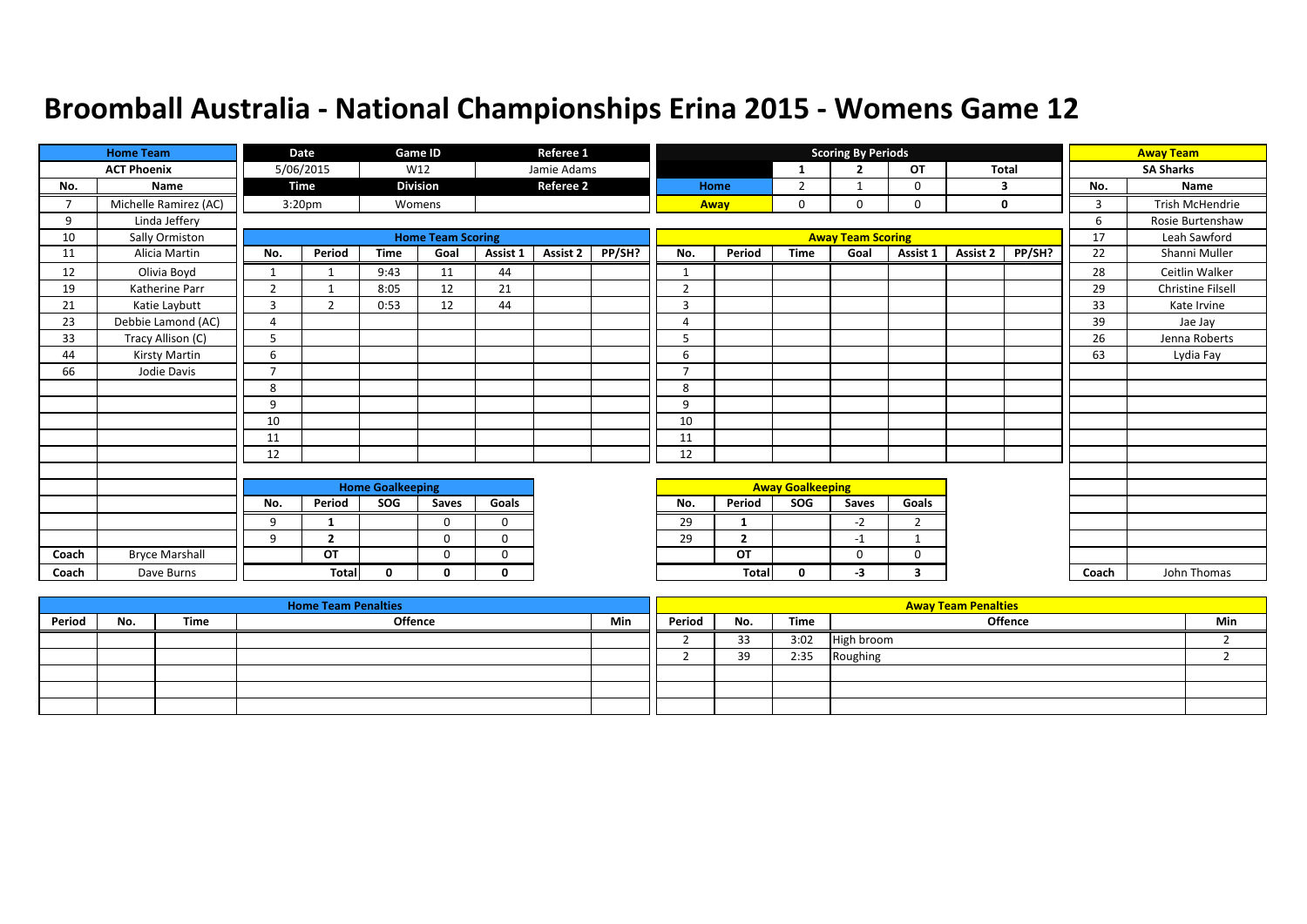|                          | <b>Home Team</b>      |                | Date                     |                         | <b>Game ID</b>           |             | Referee 1        |        |                |                |                         | <b>Scoring By Periods</b> |                |              |        |       | <b>Away Team</b>        |
|--------------------------|-----------------------|----------------|--------------------------|-------------------------|--------------------------|-------------|------------------|--------|----------------|----------------|-------------------------|---------------------------|----------------|--------------|--------|-------|-------------------------|
|                          | <b>ACT Phoenix</b>    |                | 6/06/2015                |                         | W13                      |             | Jamie Adams      |        |                |                |                         | $\overline{2}$            | <b>OT</b>      | <b>Total</b> |        |       | <b>NSW Sliders 2</b>    |
| No.                      | <b>Name</b>           |                | <b>Time</b>              |                         | <b>Division</b>          |             | <b>Referee 2</b> |        |                | Home           | $\overline{3}$          | $\overline{2}$            | 0              |              | 5      | No.   | <b>Name</b>             |
| $\overline{\phantom{a}}$ | Michelle Ramirez (AC) |                | 7:40am                   |                         | Womens                   |             |                  |        |                | Away           | 0                       |                           | 0              |              | 0      | 19    | Jessica Lee             |
| 9                        | Linda Jeffery         |                |                          |                         |                          |             |                  |        |                |                |                         |                           |                |              |        | 22    | Elizabeth Tilly         |
| 10                       | Sally Ormiston        |                |                          |                         | <b>Home Team Scoring</b> |             |                  |        |                |                |                         | <b>Away Team Scoring</b>  |                |              |        | 23    | Jess Dymond             |
| 11                       | Alicia Martin         | No.            | Period                   | <b>Time</b>             | Goal                     | Assist 1    | <b>Assist 2</b>  | PP/SH? | No.            | Period         | <b>Time</b>             | Goal                      | Assist 1       | Assist 2     | PP/SH? | 28    | Katie Colyer            |
| 12                       | Olivia Boyd           | $\mathbf{1}$   |                          | 13:27                   | 21                       | 12          |                  |        |                |                |                         |                           |                |              |        | 34    | Lara Phillips           |
| 19                       | Katherine Parr        | $\overline{2}$ | $\overline{\phantom{a}}$ | 5:56                    | 12                       |             |                  |        | $\overline{2}$ |                |                         |                           |                |              |        | 38    | Keira Henry             |
| 21                       | Katie Laybutt         | 3              |                          | 2:29                    | $\overline{\phantom{a}}$ | 12          | 23               |        | $\overline{3}$ |                |                         |                           |                |              |        | 44    | Catherine McDonald      |
| 23                       | Debbie Lamond (AC)    | $\overline{4}$ | C.                       | 12:49                   | 44                       | 11          |                  |        | $\Delta$       |                |                         |                           |                |              |        | 55    | Vanessa Ellis           |
| 33                       | Tracy Allison (C)     | 5              | $\overline{2}$           | 11:29                   | 66                       | 23          |                  |        | 5              |                |                         |                           |                |              |        | 56    | Nicole Wilson           |
| 44                       | Kirsty Martin         | 6              |                          |                         |                          |             |                  |        | 6              |                |                         |                           |                |              |        | 57    | Angela Cauchi           |
| 66                       | Jodie Davis           | $\overline{7}$ |                          |                         |                          |             |                  |        | $\overline{ }$ |                |                         |                           |                |              |        | 58    | Pani Tepaki             |
|                          |                       | 8              |                          |                         |                          |             |                  |        | 8              |                |                         |                           |                |              |        | 82    | Rebecca Langham         |
|                          |                       | 9              |                          |                         |                          |             |                  |        | 9              |                |                         |                           |                |              |        | 85    | <b>Felicity Hudson</b>  |
|                          |                       | 10             |                          |                         |                          |             |                  |        | 10             |                |                         |                           |                |              |        | 87    | Kate Livingstone-Thomas |
|                          |                       | 11             |                          |                         |                          |             |                  |        | 11             |                |                         |                           |                |              |        | 97    | Deanne Kilpatrick       |
|                          |                       | 12             |                          |                         |                          |             |                  |        | 12             |                |                         |                           |                |              |        |       |                         |
|                          |                       |                |                          |                         |                          |             |                  |        |                |                |                         |                           |                |              |        |       |                         |
|                          |                       |                |                          | <b>Home Goalkeeping</b> |                          |             |                  |        |                |                | <b>Away Goalkeeping</b> |                           |                |              |        |       |                         |
|                          |                       | No.            | Period                   | SOG                     | <b>Saves</b>             | Goals       |                  |        | No.            | Period         | <b>SOG</b>              | Saves                     | Goals          |              |        |       |                         |
|                          |                       | 9              | -1                       |                         | 0                        | 0           |                  |        | 87             |                |                         | $-3$                      | $\overline{3}$ |              |        |       |                         |
|                          |                       | 9              | $\overline{2}$           |                         | $\Omega$                 | $\mathbf 0$ |                  |        | 87             | $\overline{2}$ |                         | $-2$                      | $\overline{2}$ |              |        |       |                         |
| Coach                    | <b>Bryce Marshall</b> |                | OT                       |                         | $\Omega$                 | 0           |                  |        |                | OT             |                         | O                         | $\Omega$       |              |        | Coach | <b>Tim Brown</b>        |
| Coach                    | Dave Burns            |                | Total                    | 0                       | 0                        | 0           |                  |        |                | <b>Total</b>   | 0                       | -5                        | 5              |              |        | Coach | Davin Harvey            |

|        |     |      | <b>Home Team Penalties</b> |     |        |     |      | <b>Away Team Penalties</b> |     |
|--------|-----|------|----------------------------|-----|--------|-----|------|----------------------------|-----|
| Period | No. | Time | <b>Offence</b>             | Min | Period | No. | Time | <b>Offence</b>             | Min |
|        |     |      |                            |     |        |     |      |                            |     |
|        |     |      |                            |     |        |     |      |                            |     |
|        |     |      |                            |     |        |     |      |                            |     |
|        |     |      |                            |     |        |     |      |                            |     |
|        |     |      |                            |     |        |     |      |                            |     |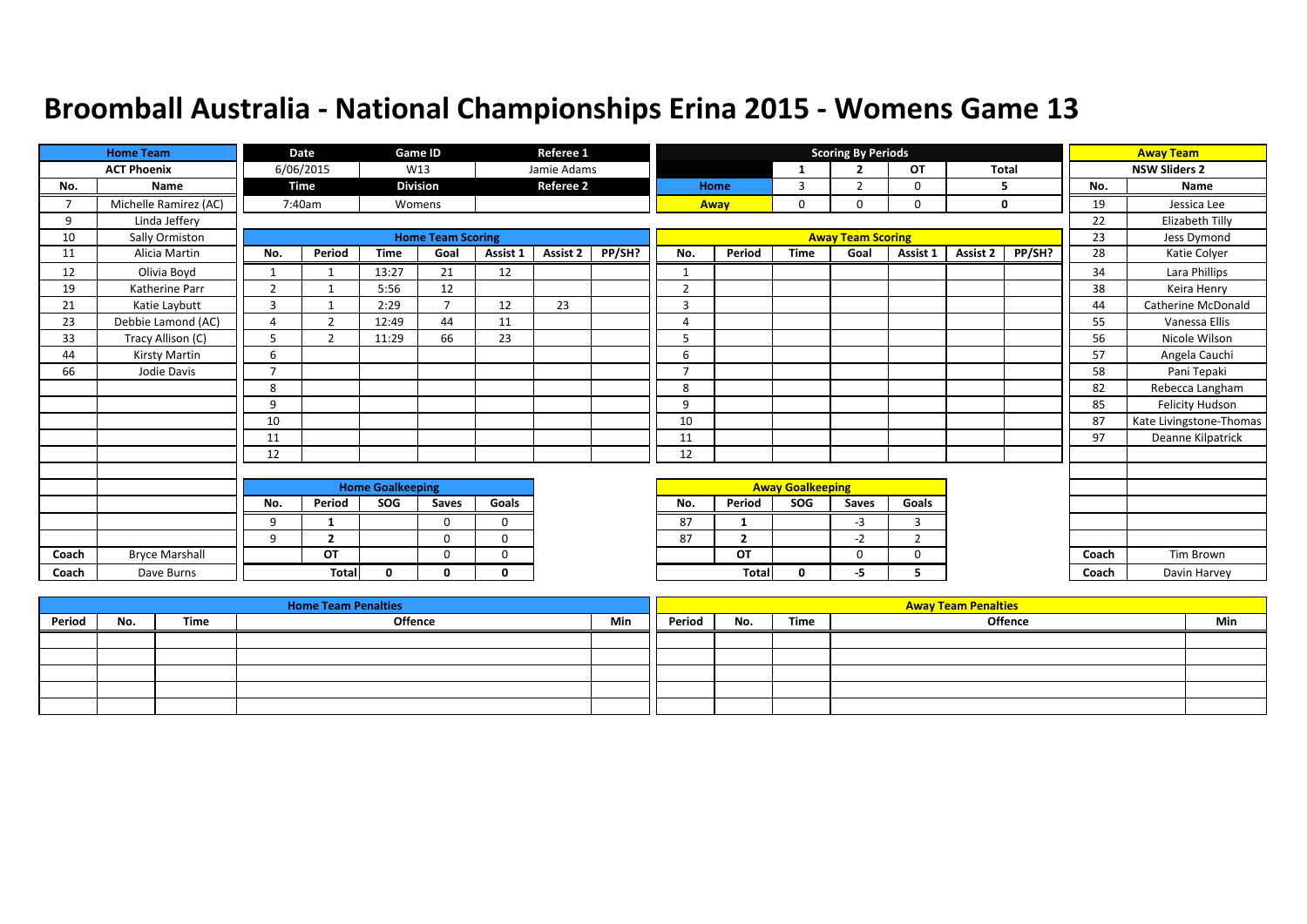|       | <b>Home Team</b>     |                | Date         |                         | Game ID                  |              | Referee 1           |        |                |                |                         | <b>Scoring By Periods</b> |             |              |             |       | <b>Away Team</b>         |
|-------|----------------------|----------------|--------------|-------------------------|--------------------------|--------------|---------------------|--------|----------------|----------------|-------------------------|---------------------------|-------------|--------------|-------------|-------|--------------------------|
|       | <b>NSW Sliders 1</b> |                | 6/06/2015    |                         | W14                      |              | Doug Nixon          |        |                |                | 1                       | $\overline{2}$            | OT          | <b>Total</b> |             |       | <b>SA Sharks</b>         |
| No.   | Name                 |                | Time         |                         | <b>Division</b>          |              | <b>Referee 2</b>    |        |                | Home           | 0                       | $\Omega$                  | $\Omega$    |              | 0           | No.   | Name                     |
| 8     | Jo Hansen            |                | 8:20am       |                         | Womens                   |              | <b>Curtis Nixon</b> |        |                | Away           | $\mathbf 0$             | 0                         | $\mathbf 0$ |              | $\mathbf 0$ | 3     | <b>Trish McHendrie</b>   |
| 17    | Karen Boer (AC)      |                |              |                         |                          |              |                     |        |                |                |                         |                           |             |              |             | 6     | Rosie Burtenshaw         |
| 20    | Sarah Hellyer        |                |              |                         | <b>Home Team Scoring</b> |              |                     |        |                |                |                         | <b>Away Team Scoring</b>  |             |              |             | 17    | Leah Sawford             |
| 33    | Melanie Lloyd (AC)   | No.            | Period       | <b>Time</b>             | Goal                     | Assist 1     | <b>Assist 2</b>     | PP/SH? | No.            | Period         | <b>Time</b>             | Goal                      | Assist 1    | Assist 2     | PP/SH?      | 22    | Shanni Muller            |
| 45    | Larissa Moore        | 1              |              |                         |                          |              |                     |        | 1              |                |                         |                           |             |              |             | 28    | Ceitlin Walker           |
| 48    | Rebecca Brien        | $\overline{2}$ |              |                         |                          |              |                     |        | $\overline{2}$ |                |                         |                           |             |              |             | 29    | <b>Christine Filsell</b> |
| 51    | Madeleine Brazier    | 3              |              |                         |                          |              |                     |        | $\overline{3}$ |                |                         |                           |             |              |             | 33    | Kate Irvine              |
| 61    | Shan Brown           | $\overline{4}$ |              |                         |                          |              |                     |        | 4              |                |                         |                           |             |              |             | 39    | Jae Jay                  |
| 80    | Dominique Glazier    | 5              |              |                         |                          |              |                     |        | 5              |                |                         |                           |             |              |             | 26    | Jenna Roberts            |
| 81    | Anke Vermeulen       | 6              |              |                         |                          |              |                     |        | 6              |                |                         |                           |             |              |             | 63    | Lydia Fay                |
| 88    | Lauren Yabsley (C)   | $\overline{7}$ |              |                         |                          |              |                     |        | $\overline{7}$ |                |                         |                           |             |              |             |       |                          |
| 94    | Leanne Irmisch       | 8              |              |                         |                          |              |                     |        | 8              |                |                         |                           |             |              |             |       |                          |
| 98    | Jodie Harrison       | 9              |              |                         |                          |              |                     |        | 9              |                |                         |                           |             |              |             |       |                          |
| 99    | Ashlyn Harrison      | 10             |              |                         |                          |              |                     |        | 10             |                |                         |                           |             |              |             |       |                          |
|       |                      | 11             |              |                         |                          |              |                     |        | 11             |                |                         |                           |             |              |             |       |                          |
|       |                      | 12             |              |                         |                          |              |                     |        | 12             |                |                         |                           |             |              |             |       |                          |
|       |                      |                |              |                         |                          |              |                     |        |                |                |                         |                           |             |              |             |       |                          |
|       |                      |                |              | <b>Home Goalkeeping</b> |                          |              |                     |        |                |                | <b>Away Goalkeeping</b> |                           |             |              |             |       |                          |
|       |                      | No.            | Period       | SOG                     | Saves                    | Goals        |                     |        | No.            | Period         | <b>SOG</b>              | Saves                     | Goals       |              |             |       |                          |
|       |                      | 94             | 1            |                         | $\Omega$                 | $\mathbf 0$  |                     |        | 29             | 1              |                         | 0                         | 0           |              |             |       |                          |
|       |                      | 94             | $\mathbf{2}$ |                         | $\Omega$                 | $\Omega$     |                     |        | 29             | $\overline{2}$ |                         | $\Omega$                  | $\Omega$    |              |             |       |                          |
| Coach | Saxon Hooper         |                | OT           |                         | $\Omega$                 | $\mathbf 0$  |                     |        |                | OT             |                         | 0                         | 0           |              |             |       |                          |
| Coach | Zac Law              |                | <b>Total</b> | $\mathbf{0}$            | <sup>n</sup>             | $\mathbf{0}$ |                     |        |                | Total          | 0                       | 0                         | 0           |              |             | Coach | John Thomas              |

|        |     |       | <b>Home Team Penalties</b> |     |        |     |      | <b>Away Team Penalties</b> |     |
|--------|-----|-------|----------------------------|-----|--------|-----|------|----------------------------|-----|
| Period | No. | Time  | <b>Offence</b>             | Min | Period | No. | Time | <b>Offence</b>             | Min |
|        |     | 11:06 | Slashing                   |     |        |     |      |                            |     |
|        |     |       |                            |     |        |     |      |                            |     |
|        |     |       |                            |     |        |     |      |                            |     |
|        |     |       |                            |     |        |     |      |                            |     |
|        |     |       |                            |     |        |     |      |                            |     |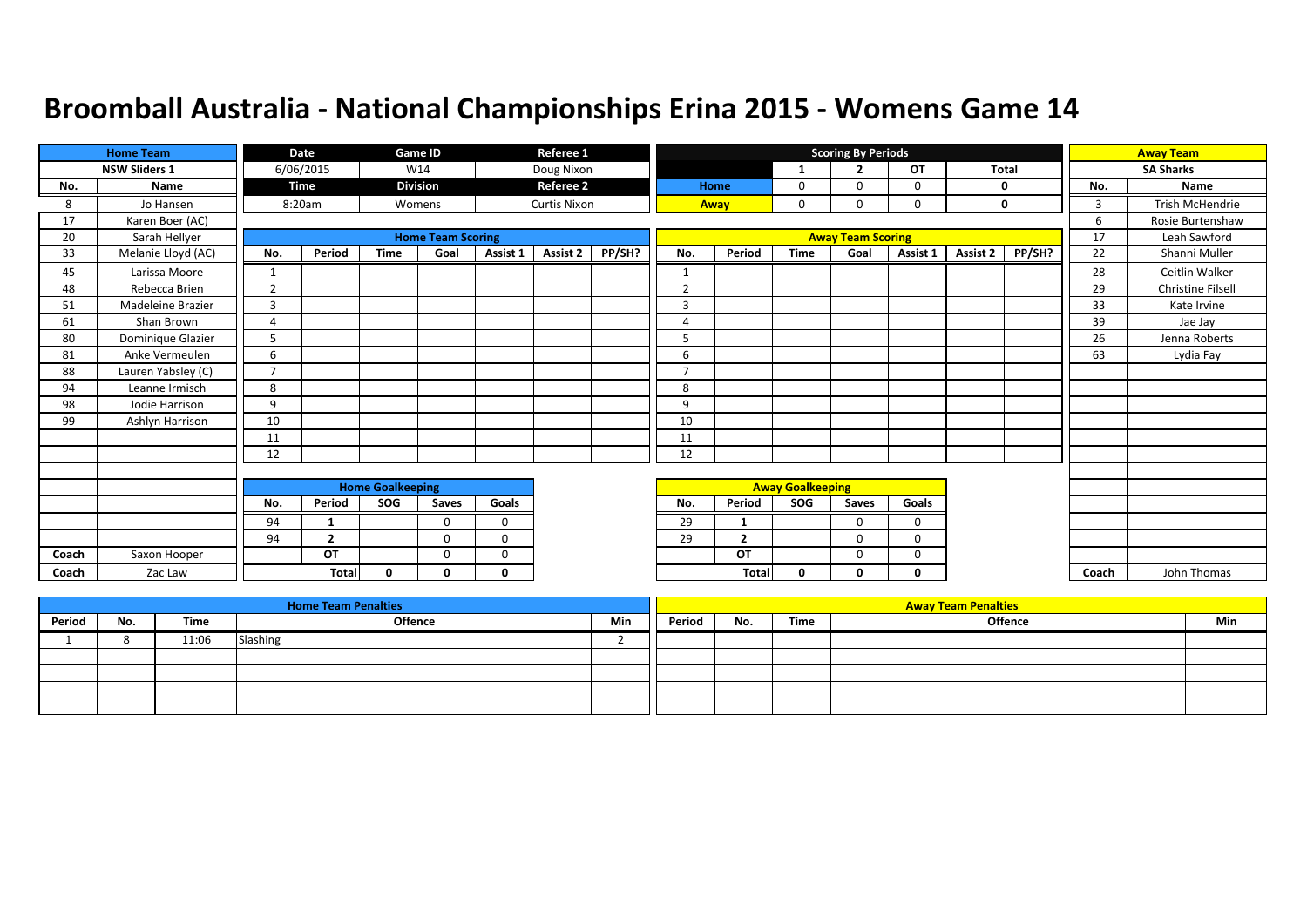|       | <b>Home Team</b>          |                | Date           |                         | Game ID                  |          | Referee 1           |        |                |                |                         | <b>Scoring By Periods</b> |          |              |        |                | <b>Away Team</b>         |
|-------|---------------------------|----------------|----------------|-------------------------|--------------------------|----------|---------------------|--------|----------------|----------------|-------------------------|---------------------------|----------|--------------|--------|----------------|--------------------------|
|       | <b>NSW Sliders 2</b>      |                | 6/06/2015      |                         | W15                      |          | Alan Jabs           |        |                |                | $\mathbf{1}$            | <u>ີ</u>                  | OT       | <b>Total</b> |        |                | <b>QLD Cyclones</b>      |
| No.   | Name                      |                | Time           |                         | <b>Division</b>          |          | <b>Referee 2</b>    |        |                | Home           | $\mathbf 0$             | $\Omega$                  | 0        |              | 0      | No.            | Name                     |
| 19    | Jessica Lee               |                | 11:00am        |                         | Womens                   |          | <b>Curtis Nixon</b> |        |                | Away           | 0                       | 0                         | 0        |              | 0      | $\mathbf{1}$   | Shannon Spillane (AC)    |
| 22    | Elizabeth Tilly           |                |                |                         |                          |          |                     |        |                |                |                         |                           |          |              |        | $\overline{4}$ | Linda Luco (AC)          |
| 23    | Jess Dymond               |                |                |                         | <b>Home Team Scoring</b> |          |                     |        |                |                |                         | <b>Away Team Scoring</b>  |          |              |        | 8              | Leanne McCormack (C)     |
| 28    | Katie Colyer              | No.            | Period         | <b>Time</b>             | Goal                     | Assist 1 | Assist 2            | PP/SH? | No.            | Period         | <b>Time</b>             | Goal                      | Assist 1 | Assist 2     | PP/SH? | 9              | Christa Brandon          |
| 34    | Lara Phillips             | -1             |                |                         |                          |          |                     |        | 1              |                |                         |                           |          |              |        | 14             | Liz Luque                |
| 38    | Keira Henry               | $\overline{2}$ |                |                         |                          |          |                     |        | $\overline{2}$ |                |                         |                           |          |              |        | 20             | Jodie Brandon            |
| 44    | <b>Catherine McDonald</b> | $\overline{3}$ |                |                         |                          |          |                     |        | 3              |                |                         |                           |          |              |        | 25             | <b>Brianna McCormack</b> |
| 55    | Vanessa Ellis             | $\overline{4}$ |                |                         |                          |          |                     |        | 4              |                |                         |                           |          |              |        | 27             | Irena Zagorskis          |
| 56    | Nicole Wilson             | 5              |                |                         |                          |          |                     |        | 5              |                |                         |                           |          |              |        | 33             | Narelle Sheardown        |
| 57    | Angela Cauchi             | 6              |                |                         |                          |          |                     |        | 6              |                |                         |                           |          |              |        | 63             | <b>Chantelle Gruar</b>   |
| 58    | Pani Tepaki               | $\overline{7}$ |                |                         |                          |          |                     |        | 7              |                |                         |                           |          |              |        | 64             | Karen Boase              |
| 82    | Rebecca Langham           | 8              |                |                         |                          |          |                     |        | 8              |                |                         |                           |          |              |        | 84             | <b>Heather Mackenzie</b> |
| 85    | Felicity Hudson           | 9              |                |                         |                          |          |                     |        | 9              |                |                         |                           |          |              |        |                |                          |
| 87    | Kate Livingstone-Thomas   | 10             |                |                         |                          |          |                     |        | 10             |                |                         |                           |          |              |        |                |                          |
| 97    | Deanne Kilpatrick         | 11             |                |                         |                          |          |                     |        | 11             |                |                         |                           |          |              |        |                |                          |
|       |                           | 12             |                |                         |                          |          |                     |        | 12             |                |                         |                           |          |              |        |                |                          |
|       |                           |                |                |                         |                          |          |                     |        |                |                |                         |                           |          |              |        |                |                          |
|       |                           |                |                | <b>Home Goalkeeping</b> |                          |          |                     |        |                |                | <b>Away Goalkeeping</b> |                           |          |              |        |                |                          |
|       |                           | No.            | Period         | SOG                     | Saves                    | Goals    |                     |        | No.            | Period         | <b>SOG</b>              | Saves                     | Goals    |              |        |                |                          |
|       |                           | 87             |                |                         | $\Omega$                 | $\Omega$ |                     |        | 64             | -1             |                         | 0                         | 0        |              |        |                |                          |
|       |                           | 87             | $\overline{2}$ |                         | $\Omega$                 | $\Omega$ |                     |        | 64             | $\overline{2}$ |                         | $\Omega$                  | $\Omega$ |              |        |                |                          |
| Coach | Tim Brown                 |                | OT             |                         | $\Omega$                 | $\Omega$ |                     |        |                | OT             |                         | $\Omega$                  | $\Omega$ |              |        |                |                          |
| Coach | Davin Harvey              |                | <b>Total</b>   | $\Omega$                | n                        | $\Omega$ |                     |        |                | Total          | 0                       | $\Omega$                  | 0        |              |        | Coach          |                          |

|        |     |      | <b>Home Team Penalties</b> |     |        |          |       | <b>Away Team Penalties</b> |     |
|--------|-----|------|----------------------------|-----|--------|----------|-------|----------------------------|-----|
| Period | No. | Time | <b>Offence</b>             | Min | Period | No.      | Time  | <b>Offence</b>             | Min |
|        |     |      |                            |     |        |          | 12:42 | Holding                    |     |
|        |     |      |                            |     |        | つち<br>رے | 7:23  | High broom                 |     |
|        |     |      |                            |     |        |          |       |                            |     |
|        |     |      |                            |     |        |          |       |                            |     |
|        |     |      |                            |     |        |          |       |                            |     |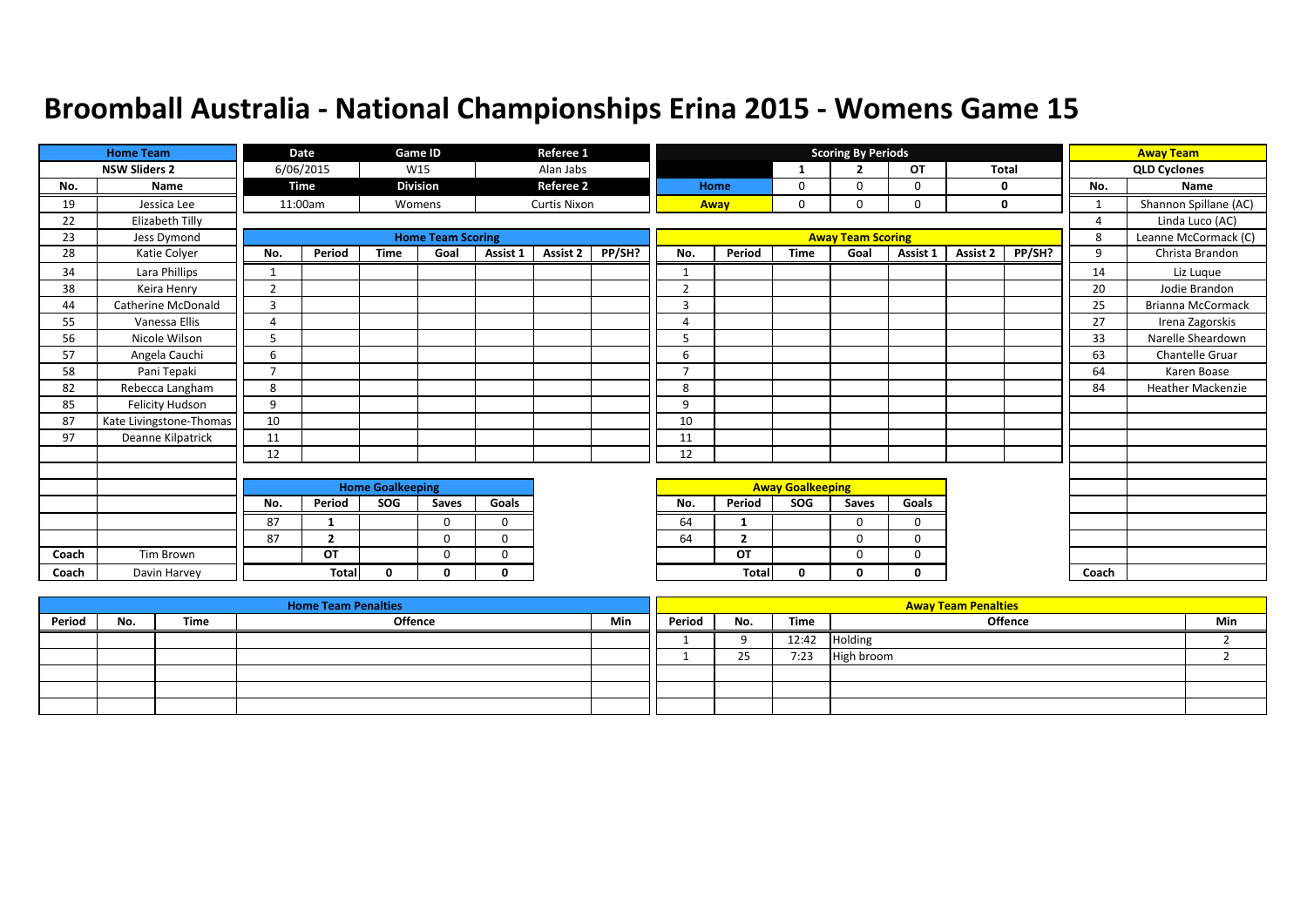|               | <b>Home Team</b>      |                | Date           |                         | <b>Game ID</b>           |          | Referee 1           |        |                |                |                         | <b>Scoring By Periods</b> |           |          |              |       | <b>Away Team</b>     |
|---------------|-----------------------|----------------|----------------|-------------------------|--------------------------|----------|---------------------|--------|----------------|----------------|-------------------------|---------------------------|-----------|----------|--------------|-------|----------------------|
|               | <b>ACT Phoenix</b>    |                | 6/06/2015      |                         | GF                       |          | <b>Curtis Nixon</b> |        |                |                |                         | $\overline{2}$            | <b>OT</b> |          | <b>Total</b> |       | <b>NSW Sliders 1</b> |
| No.           | <b>Name</b>           |                | <b>Time</b>    |                         | <b>Division</b>          |          | <b>Referee 2</b>    |        |                | Home           |                         |                           | 0         |          |              | No.   | <b>Name</b>          |
| $\mathcal{L}$ | Michelle Ramirez (AC) |                | 5:00pm         |                         | <b>Womens Final</b>      |          | Alan Jabs           |        |                | Away           | 0                       | $\Omega$                  | 0         |          | 0            | 8     | Jo Hansen            |
| 9             | Linda Jeffery         |                |                |                         |                          |          |                     |        |                |                |                         |                           |           |          |              | 17    | Karen Boer (AC)      |
| 10            | Sally Ormiston        |                |                |                         | <b>Home Team Scoring</b> |          |                     |        |                |                |                         | <b>Away Team Scoring</b>  |           |          |              | 20    | Sarah Hellyer        |
| 11            | Alicia Martin         | No.            | Period         | <b>Time</b>             | Goal                     | Assist 1 | <b>Assist 2</b>     | PP/SH? | No.            | Period         | <b>Time</b>             | Goal                      | Assist 1  | Assist 2 | PP/SH?       | 33    | Melanie Lloyd (AC)   |
| 12            | Olivia Boyd           | 1              |                | 13:41                   | 10                       | 44       |                     |        |                |                |                         |                           |           |          |              | 45    | Larissa Moore        |
| 19            | Katherine Parr        | $\overline{2}$ |                |                         |                          |          |                     |        | $\overline{2}$ |                |                         |                           |           |          |              | 48    | Rebecca Brien        |
| 21            | Katie Laybutt         | 3              |                |                         |                          |          |                     |        | 3              |                |                         |                           |           |          |              | 51    | Madeleine Brazier    |
| 23            | Debbie Lamond (AC)    | $\overline{4}$ |                |                         |                          |          |                     |        | $\Delta$       |                |                         |                           |           |          |              | 61    | Shan Brown           |
| 33            | Tracy Allison (C)     | 5              |                |                         |                          |          |                     |        | 5              |                |                         |                           |           |          |              | 80    | Dominique Glazier    |
| 44            | Kirsty Martin         | 6              |                |                         |                          |          |                     |        | 6              |                |                         |                           |           |          |              | 81    | Anke Vermeulen       |
| 66            | Jodie Davis           | $\overline{7}$ |                |                         |                          |          |                     |        | $\overline{7}$ |                |                         |                           |           |          |              | 88    | Lauren Yabsley (C)   |
|               |                       | 8              |                |                         |                          |          |                     |        | 8              |                |                         |                           |           |          |              | 94    | Leanne Irmisch       |
|               |                       | 9              |                |                         |                          |          |                     |        | 9              |                |                         |                           |           |          |              | 98    | Jodie Harrison       |
|               |                       | 10             |                |                         |                          |          |                     |        | 10             |                |                         |                           |           |          |              | 99    | Ashlyn Harrison      |
|               |                       | 11             |                |                         |                          |          |                     |        | 11             |                |                         |                           |           |          |              |       |                      |
|               |                       | 12             |                |                         |                          |          |                     |        | 12             |                |                         |                           |           |          |              |       |                      |
|               |                       |                |                |                         |                          |          |                     |        |                |                |                         |                           |           |          |              |       |                      |
|               |                       |                |                | <b>Home Goalkeeping</b> |                          |          |                     |        |                |                | <b>Away Goalkeeping</b> |                           |           |          |              |       |                      |
|               |                       | No.            | Period         | SOG                     | Saves                    | Goals    |                     |        | No.            | Period         | SOG                     | Saves                     | Goals     |          |              |       |                      |
|               |                       | 9              | -1             |                         | $\Omega$                 | 0        |                     |        | 94             | $\mathbf 1$    |                         | $-1$                      |           |          |              |       |                      |
|               |                       | 9              | $\overline{2}$ |                         | $\Omega$                 | $\Omega$ |                     |        | 94             | $\overline{2}$ |                         | $\Omega$                  | $\Omega$  |          |              |       |                      |
| Coach         | <b>Bryce Marshall</b> |                | OT             |                         | 0                        | 0        |                     |        |                | OT             |                         | $\Omega$                  | 0         |          |              | Coach | Saxon Hooper         |
| Coach         | Dave Burns            |                | <b>Total</b>   | $\mathbf{0}$            | 0                        | 0        |                     |        |                | <b>Total</b>   | 0                       | $-1$                      |           |          |              | Coach | Zac Law              |

|        |     |      | <b>Home Team Penalties</b> |     |        |     |      | <b>Away Team Penalties</b> |     |
|--------|-----|------|----------------------------|-----|--------|-----|------|----------------------------|-----|
| Period | No. | Time | Offence                    | Min | Period | No. | Time | <b>Offence</b>             | Min |
|        | 66  | 1:34 | Tripping                   |     |        |     |      |                            |     |
|        |     | 1:28 | Holding                    |     |        |     |      |                            |     |
|        |     |      |                            |     |        |     |      |                            |     |
|        |     |      |                            |     |        |     |      |                            |     |
|        |     |      |                            |     |        |     |      |                            |     |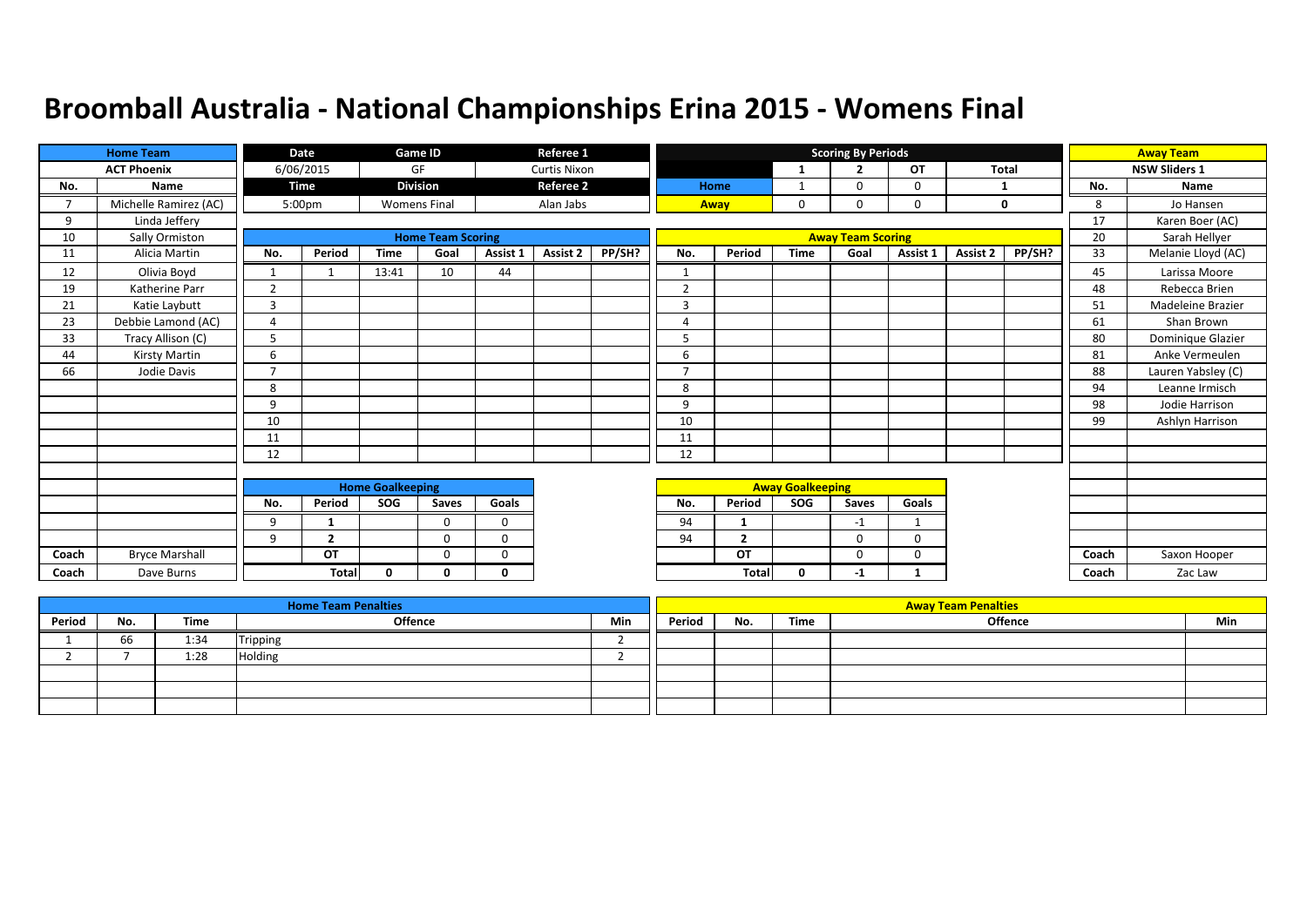|                | <b>Home Team</b>     |                | Date           |                         | Game ID                  |                | Referee 1        |        |                |                |                         | <b>Scoring By Periods</b> |                |              |        |       | <b>Away Team</b>       |
|----------------|----------------------|----------------|----------------|-------------------------|--------------------------|----------------|------------------|--------|----------------|----------------|-------------------------|---------------------------|----------------|--------------|--------|-------|------------------------|
|                | <b>NSW Sliders 1</b> |                | 4/06/2015      |                         | M11                      |                | Doug Nixon       |        |                |                | 1                       | $\overline{2}$            | OT             | <b>Total</b> |        |       | <b>NSW Sliders 2</b>   |
| No.            | Name                 |                | Time           |                         | <b>Division</b>          |                | <b>Referee 2</b> |        |                | Home           | 5                       | $\overline{2}$            | $\mathbf 0$    |              |        | No.   | Name                   |
| $\overline{2}$ | Andrew Chapman (C)   |                | 9:00am         |                         | Mens Intermediate        |                | Olivia Boyd      |        |                | Away           | $\mathbf 0$             | $\mathbf 0$               | $\mathbf 0$    | $\mathbf 0$  |        | 9     | Cam Livingstone-Thomas |
| 11             | <b>Brenton Moore</b> |                |                |                         |                          |                |                  |        |                |                |                         |                           |                |              |        | 15    | <b>Chris Hukins</b>    |
| 15             | Matt Hellyer         |                |                |                         | <b>Home Team Scoring</b> |                |                  |        |                |                |                         | <b>Away Team Scoring</b>  |                |              |        | 31    | Kieran McDonald        |
| 24             | Jarad Ferrara        | No.            | Period         | <b>Time</b>             | Goal                     | Assist 1       | Assist 2         | PP/SH? | No.            | Period         | <b>Time</b>             | Goal                      | Assist 1       | Assist 2     | PP/SH? | 43    | Adrian Kilpatrick      |
| 27             | Tim Roffey (AC)      | $\mathbf{1}$   |                | 13:43                   | 37                       |                |                  |        |                |                |                         |                           |                |              |        | 46    | Nathan Hodge           |
| 37             | Brett Ackling (AC)   | $\overline{2}$ | $\mathbf{1}$   | 12:50                   | 4                        |                |                  |        | $\overline{2}$ |                |                         |                           |                |              |        | 53    | Jason Solomon          |
| 39             | Bryn Shepherd        | 3              |                | 11:26                   | 39                       | 11             |                  |        | 3              |                |                         |                           |                |              |        | 54    | Ryan Doyle             |
| 4              | Mark Ferrara         | 4              |                | 8:11                    | 39                       |                |                  |        | $\overline{4}$ |                |                         |                           |                |              |        | 59    | Tim Boyce              |
| 36             | <b>Scott Powell</b>  | 5              |                | 0:05                    | 11                       | 88             | 24               |        | 5              |                |                         |                           |                |              |        | 60    | Simon Fullerton        |
| 88             | Joshua Burton        | 6              | $\overline{2}$ | 8:46                    | 88                       | 36             | 24               |        | 6              |                |                         |                           |                |              |        | 63    | Peter Cook             |
| 45             | Ben Irmisch          | $\overline{7}$ | $\overline{2}$ | 1:52                    | 37                       | $\overline{2}$ |                  |        | $\overline{7}$ |                |                         |                           |                |              |        | 74    | John Jay               |
|                |                      | 8              |                |                         |                          |                |                  |        | 8              |                |                         |                           |                |              |        | 75    | Chris Robinson         |
|                |                      | 9              |                |                         |                          |                |                  |        | 9              |                |                         |                           |                |              |        | 93    | Matt Hudson            |
|                |                      | 10             |                |                         |                          |                |                  |        | 10             |                |                         |                           |                |              |        |       |                        |
|                |                      | 11             |                |                         |                          |                |                  |        | 11             |                |                         |                           |                |              |        |       |                        |
|                |                      | 12             |                |                         |                          |                |                  |        | 12             |                |                         |                           |                |              |        |       |                        |
|                |                      |                |                |                         |                          |                |                  |        |                |                |                         |                           |                |              |        |       |                        |
|                |                      |                |                | <b>Home Goalkeeping</b> |                          |                |                  |        |                |                | <b>Away Goalkeeping</b> |                           |                |              |        |       |                        |
|                |                      | No.            | Period         | SOG                     | Saves                    | Goals          |                  |        | No.            | Period         | SOG                     | <b>Saves</b>              | Goals          |              |        |       |                        |
|                |                      | 45             | $\mathbf{1}$   |                         | $\Omega$                 | $\mathbf 0$    |                  |        | 31             | -1             |                         | -5                        | 5              |              |        |       |                        |
|                |                      | 45             | $\overline{2}$ |                         | $\Omega$                 | $\Omega$       |                  |        | 31             | $\overline{2}$ |                         | $-2$                      | $\overline{2}$ |              |        |       |                        |
| Coach          | Peter Yabsley        |                | OT             |                         | $\Omega$                 | $\Omega$       |                  |        |                | OT             |                         | $\Omega$                  | 0              |              |        | Coach | Sam Boer               |
| Coach          | Damian Colver        |                | <b>Total</b>   | 0                       | 0                        | 0              |                  |        |                | <b>Total</b>   | $\mathbf 0$             | $-7$                      | 7              |              |        | Coach | Louis Sultana          |

|        |     |      | <b>Home Team Penalties</b> |     |        |     |      | <b>Away Team Penalties</b> |     |
|--------|-----|------|----------------------------|-----|--------|-----|------|----------------------------|-----|
| Period | No. | Time | <b>Offence</b>             | Min | Period | No. | Time | <b>Offence</b>             | Min |
|        |     |      |                            |     |        |     |      |                            |     |
|        |     |      |                            |     |        |     |      |                            |     |
|        |     |      |                            |     |        |     |      |                            |     |
|        |     |      |                            |     |        |     |      |                            |     |
|        |     |      |                            |     |        |     |      |                            |     |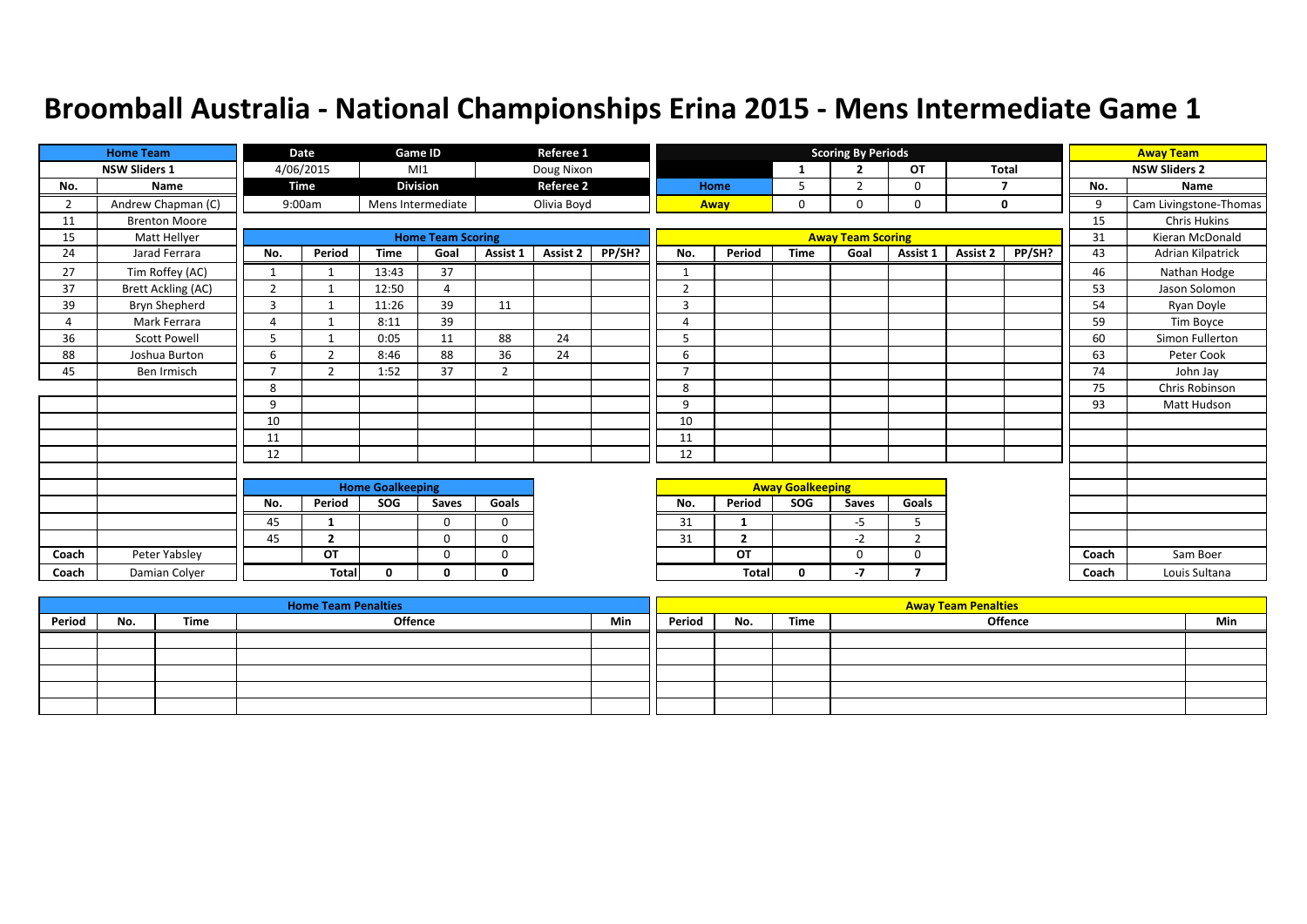|       | <b>Home Team</b>        |                | Date           |                         | Game ID                  |             | Referee 1        |        |                |                |                         | <b>Scoring By Periods</b> |             |          |        |                | <b>Away Team</b>      |
|-------|-------------------------|----------------|----------------|-------------------------|--------------------------|-------------|------------------|--------|----------------|----------------|-------------------------|---------------------------|-------------|----------|--------|----------------|-----------------------|
|       | <b>ACT Griffins</b>     |                | 4/06/2015      |                         | M12                      |             | Andrew Chapman   |        |                |                | 1                       | $\overline{2}$            | <b>OT</b>   | Total    |        |                | <b>QLD Cyclones</b>   |
| No.   | Name                    |                | Time           |                         | <b>Division</b>          |             | <b>Referee 2</b> |        |                | Home           | 0                       | $\Omega$                  | 0           |          | 0      | No.            | Name                  |
| 29    | <b>Brodie Agerbeek</b>  |                | 9:40am         |                         | Mens Intermediate        |             | Doug Nixon       |        |                | Away           | $\mathbf 0$             | 0                         | $\mathbf 0$ |          | 0      | $\overline{2}$ | Shaun Adams           |
| 32    | Johan Van der Watt (AC) |                |                |                         |                          |             |                  |        |                |                |                         |                           |             |          |        | 10             | Andrew Jones (AC)     |
| 37    | Zac Brandon (C)         |                |                |                         | <b>Home Team Scoring</b> |             |                  |        |                |                |                         | <b>Away Team Scoring</b>  |             |          |        | 13             | Matt Winter (C)       |
| 40    | Simon Gallagher         | No.            | Period         | <b>Time</b>             | Goal                     | Assist 1    | <b>Assist 2</b>  | PP/SH? | No.            | Period         | <b>Time</b>             | Goal                      | Assist 1    | Assist 2 | PP/SH? | 45             | Jamie Adams           |
| 41    | Chris Cole              | $\mathbf{1}$   |                |                         |                          |             |                  |        | $\mathbf{1}$   |                |                         |                           |             |          |        | 85             | Grant Washington (AC) |
| 45    | Robert Hay              | $\overline{2}$ |                |                         |                          |             |                  |        | $\overline{2}$ |                |                         |                           |             |          |        | 88             | Jono Ward             |
|       |                         | 3              |                |                         |                          |             |                  |        | 3              |                |                         |                           |             |          |        | 92             | Don Godmaire          |
|       |                         | 4              |                |                         |                          |             |                  |        | 4              |                |                         |                           |             |          |        |                |                       |
|       |                         | 5              |                |                         |                          |             |                  |        | 5              |                |                         |                           |             |          |        |                |                       |
|       |                         | 6              |                |                         |                          |             |                  |        | 6              |                |                         |                           |             |          |        |                |                       |
|       |                         | $\overline{7}$ |                |                         |                          |             |                  |        | $\overline{7}$ |                |                         |                           |             |          |        |                |                       |
|       |                         | 8              |                |                         |                          |             |                  |        | 8              |                |                         |                           |             |          |        |                |                       |
|       |                         | 9              |                |                         |                          |             |                  |        | 9              |                |                         |                           |             |          |        |                |                       |
|       |                         | 10             |                |                         |                          |             |                  |        | 10             |                |                         |                           |             |          |        |                |                       |
|       |                         | 11             |                |                         |                          |             |                  |        | 11             |                |                         |                           |             |          |        |                |                       |
|       |                         | 12             |                |                         |                          |             |                  |        | 12             |                |                         |                           |             |          |        |                |                       |
|       |                         |                |                |                         |                          |             |                  |        |                |                |                         |                           |             |          |        |                |                       |
|       |                         |                |                | <b>Home Goalkeeping</b> |                          |             |                  |        |                |                | <b>Away Goalkeeping</b> |                           |             |          |        |                |                       |
|       |                         | No.            | Period         | SOG                     | Saves                    | Goals       |                  |        | No.            | Period         | SOG                     | Saves                     | Goals       |          |        |                |                       |
|       |                         | 45             | 1              |                         | $\Omega$                 | $\Omega$    |                  |        | 45             | 1              |                         | $\Omega$                  | $\Omega$    |          |        |                |                       |
|       |                         | 45             | $\overline{2}$ |                         | $\Omega$                 | $\mathbf 0$ |                  |        | 45             | $\overline{2}$ |                         | 0                         | $\mathbf 0$ |          |        |                |                       |
|       |                         |                | OT             |                         | $\Omega$                 | $\Omega$    |                  |        |                | OT             |                         | $\mathbf 0$               | $\mathbf 0$ |          |        |                |                       |
| Coach | <b>Bryce Marshall</b>   |                | <b>Total</b>   | 0                       | 0                        | $\mathbf 0$ |                  |        |                | Total          | 0                       | 0                         | 0           |          |        | Coach          |                       |

|        |     |      | <b>Home Team Penalties</b> |     |        |     |      | <b>Away Team Penalties</b> |     |
|--------|-----|------|----------------------------|-----|--------|-----|------|----------------------------|-----|
| Period | No. | Time | <b>Offence</b>             | Min | Period | No. | Time | <b>Offence</b>             | Min |
|        | 40  | 2:55 | Tripping                   |     |        |     |      |                            |     |
|        | 29  | 0:02 | Slashing                   |     |        |     |      |                            |     |
|        |     |      |                            |     |        |     |      |                            |     |
|        |     |      |                            |     |        |     |      |                            |     |
|        |     |      |                            |     |        |     |      |                            |     |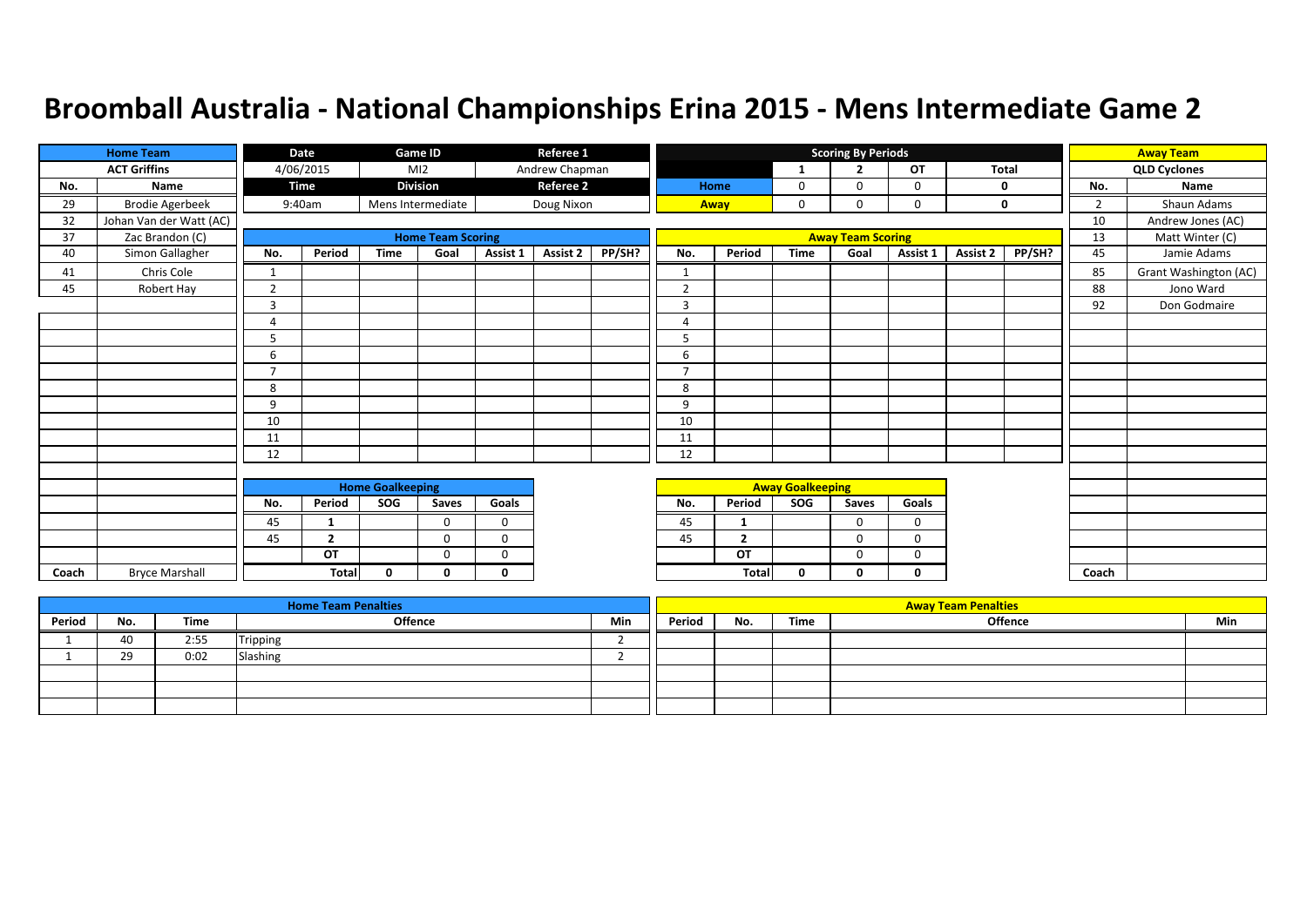|                | <b>Home Team</b>          |                | Date               |                         | <b>Game ID</b>           |              | Referee 1        |        |                          |                |                         | <b>Scoring By Periods</b> |                |          |              |       | <b>Away Team</b>        |
|----------------|---------------------------|----------------|--------------------|-------------------------|--------------------------|--------------|------------------|--------|--------------------------|----------------|-------------------------|---------------------------|----------------|----------|--------------|-------|-------------------------|
|                | <b>NSW Sliders 1</b>      |                | 4/06/2015          |                         | M13                      |              | Alan Jabs        |        |                          |                | $\mathbf{1}$            | $\overline{2}$            | <b>OT</b>      |          | <b>Total</b> |       | <b>ACT Griffins</b>     |
| No.            | Name                      |                | <b>Time</b>        |                         | <b>Division</b>          |              | <b>Referee 2</b> |        |                          | Home           | $\overline{2}$          | 3                         | 0              |          | 5            | No.   | Name                    |
| $\overline{2}$ | Andrew Chapman (C)        |                | 3:40 <sub>pm</sub> |                         | Mens Intermediate        |              | Gerry McCaffery  |        |                          | Away           | 0                       | 0                         | 0              |          | 0            | 29    | <b>Brodie Agerbeek</b>  |
| 10             | <b>Brenton Moore</b>      |                |                    |                         |                          |              |                  |        |                          |                |                         |                           |                |          |              | 32    | Johan Van der Watt (AC) |
| 14             | Matt Hellyer              |                |                    |                         | <b>Home Team Scoring</b> |              |                  |        |                          |                |                         | <b>Away Team Scoring</b>  |                |          |              | 37    | Zac Brandon (C)         |
| 24             | Jarad Ferrara             | No.            | Period             | <b>Time</b>             | Goal                     | Assist 1     | <b>Assist 2</b>  | PP/SH? | No.                      | Period         | <b>Time</b>             | Goal                      | Assist 1       | Assist 2 | PP/SH?       | 40    | Simon Gallagher         |
| 27             | Tim Roffey (AC)           |                |                    | 8:27                    | 89                       | 72           |                  |        | $\overline{\phantom{a}}$ |                |                         |                           |                |          |              | 41    | Chris Cole              |
| 37             | <b>Brett Ackling (AC)</b> | $\overline{2}$ |                    | 4:26                    | 27                       | 39           |                  |        | $\overline{2}$           |                |                         |                           |                |          |              | 45    | Robert Hay              |
| 39             | Bryn Shepherd             | 3              | $\mathcal{L}$      | 12:20                   | 42                       |              |                  |        | 3                        |                |                         |                           |                |          |              |       |                         |
| 42             | Mark Ferrara              | 4              | $\mathcal{P}$      | 8:30                    | 39                       | 10           |                  |        | $\overline{a}$           |                |                         |                           |                |          |              |       |                         |
| 72             | <b>Scott Powell</b>       | 5              | $\mathbf{r}$       | 5:34                    | 39                       | 14           |                  |        | 5                        |                |                         |                           |                |          |              |       |                         |
| 89             | Joshua Burton             | 6              |                    |                         |                          |              |                  |        | 6                        |                |                         |                           |                |          |              |       |                         |
| 95             | Ben Irmisch               | $\overline{7}$ |                    |                         |                          |              |                  |        | $\overline{7}$           |                |                         |                           |                |          |              |       |                         |
|                |                           | 8              |                    |                         |                          |              |                  |        | 8                        |                |                         |                           |                |          |              |       |                         |
|                |                           | 9              |                    |                         |                          |              |                  |        | 9                        |                |                         |                           |                |          |              |       |                         |
|                |                           | 10             |                    |                         |                          |              |                  |        | 10                       |                |                         |                           |                |          |              |       |                         |
|                |                           | 11             |                    |                         |                          |              |                  |        | 11                       |                |                         |                           |                |          |              |       |                         |
|                |                           | 12             |                    |                         |                          |              |                  |        | 12                       |                |                         |                           |                |          |              |       |                         |
|                |                           |                |                    |                         |                          |              |                  |        |                          |                |                         |                           |                |          |              |       |                         |
|                |                           |                |                    | <b>Home Goalkeeping</b> |                          |              |                  |        |                          |                | <b>Away Goalkeeping</b> |                           |                |          |              |       |                         |
|                |                           | No.            | Period             | SOG                     | Saves                    | Goals        |                  |        | No.                      | Period         | SOG                     | Saves                     | Goals          |          |              |       |                         |
|                |                           | 95             |                    |                         | 0                        | $\mathbf 0$  |                  |        | 45                       | -1             |                         | $-2$                      | $\overline{2}$ |          |              |       |                         |
|                |                           | 95             | $\overline{2}$     |                         | $\Omega$                 | $\Omega$     |                  |        | 45                       | $\overline{2}$ |                         | $-3$                      | 3              |          |              |       |                         |
| Coach          | Peter Yabsley             |                | OT                 |                         | $\Omega$                 | 0            |                  |        |                          | OT             |                         | $\Omega$                  | 0              |          |              |       |                         |
| Coach          | Damian Colyer             |                | <b>Total</b>       | $\mathbf{0}$            | 0                        | $\mathbf{0}$ |                  |        |                          | Total          | $\mathbf{0}$            | -5                        | 5.             |          |              | Coach | <b>Bryce Marshall</b>   |

|        |     |      | <b>Home Team Penalties</b> |     |        |     |      | <b>Away Team Penalties</b> |     |
|--------|-----|------|----------------------------|-----|--------|-----|------|----------------------------|-----|
| Period | No. | Time | <b>Offence</b>             | Min | Period | No. | Time | <b>Offence</b>             | Min |
|        |     |      |                            |     |        |     |      |                            |     |
|        |     |      |                            |     |        |     |      |                            |     |
|        |     |      |                            |     |        |     |      |                            |     |
|        |     |      |                            |     |        |     |      |                            |     |
|        |     |      |                            |     |        |     |      |                            |     |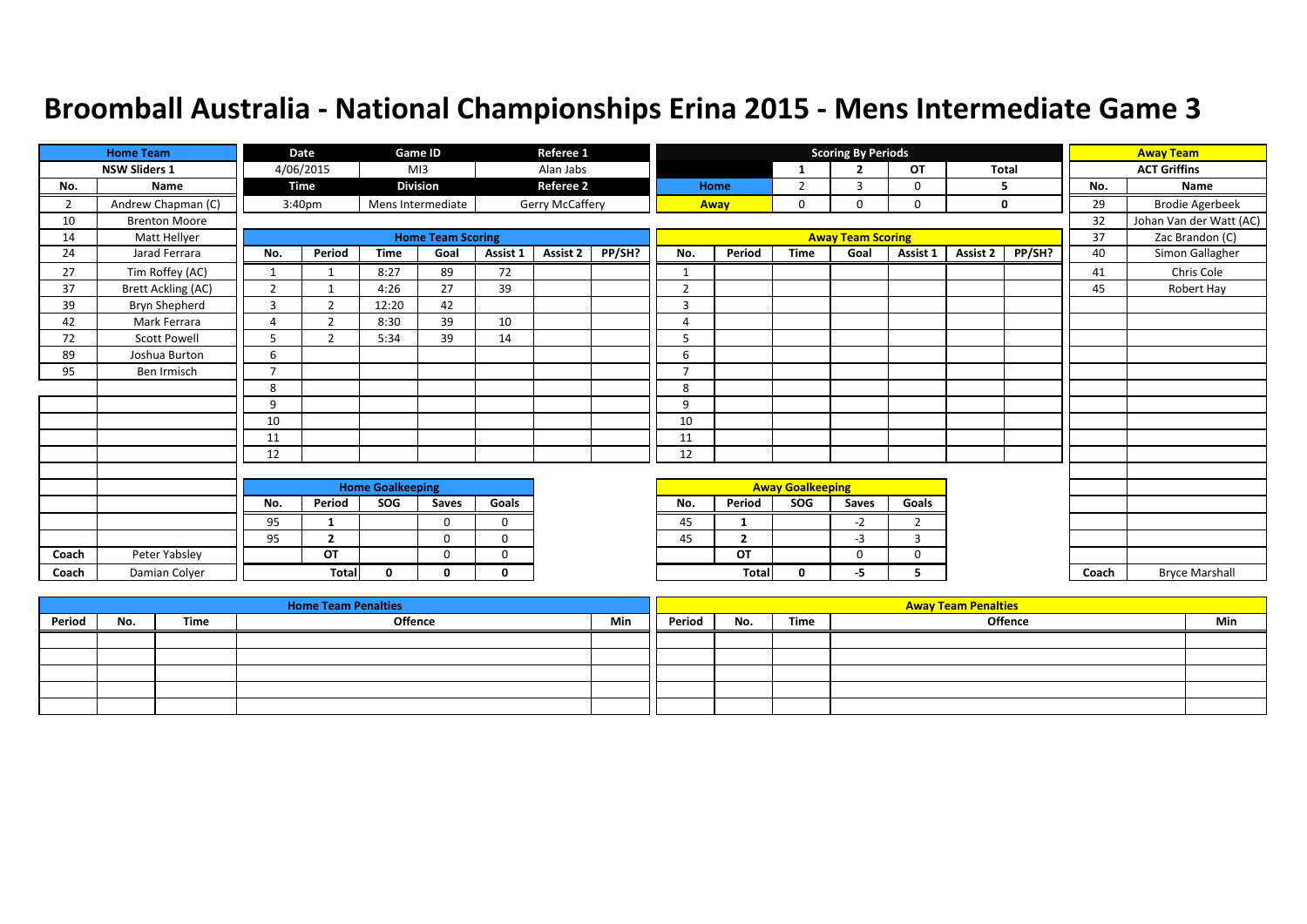|       | <b>Home Team</b>       |                          | Date               |                         | Game ID                  |             | Referee 1           |        |                          |                |                         | <b>Scoring By Periods</b> |             |              |        |                | <b>Away Team</b>      |
|-------|------------------------|--------------------------|--------------------|-------------------------|--------------------------|-------------|---------------------|--------|--------------------------|----------------|-------------------------|---------------------------|-------------|--------------|--------|----------------|-----------------------|
|       | <b>NSW Sliders 2</b>   |                          | 4/06/2015          |                         | M <sub>14</sub>          |             | <b>Curtis Nixon</b> |        |                          |                | -1                      | $\overline{2}$            | <b>OT</b>   | <b>Total</b> |        |                | <b>QLD Cyclones</b>   |
| No.   | Name                   |                          | Time               |                         | <b>Division</b>          |             | <b>Referee 2</b>    |        |                          | Home           | 0                       | $\Omega$                  | 0           | 0            |        | No.            | Name                  |
| 9     | Cam Livingstone-Thomas |                          | 4:20 <sub>pm</sub> |                         | Mens Intermediate        |             | Kate Irvine         |        | Away                     |                | 0                       |                           | 0           | 1            |        | $\overline{2}$ | Shaun Adams           |
| 15    | <b>Chris Hukins</b>    |                          |                    |                         |                          |             |                     |        |                          |                |                         |                           |             |              |        | 10             | Andrew Jones (AC)     |
| 31    | Kieran McDonald        |                          |                    |                         | <b>Home Team Scoring</b> |             |                     |        |                          |                |                         | <b>Away Team Scoring</b>  |             |              |        | 13             | Matt Winter (C)       |
| 43    | Adrian Kilpatrick      | No.                      | Period             | <b>Time</b>             | Goal                     | Assist 1    | Assist 2            | PP/SH? | No.                      | Period         | <b>Time</b>             | Goal                      | Assist 1    | Assist 2     | PP/SH? | 45             | Jamie Adams           |
| 46    | Nathan Hodge           | 1                        |                    |                         |                          |             |                     |        | $\mathbf{1}$             | $\overline{2}$ | 11:21                   | $\overline{2}$            |             |              | SH     | 85             | Grant Washington (AC) |
| 53    | Jason Solomon          | $\overline{2}$           |                    |                         |                          |             |                     |        | $\overline{2}$           |                |                         |                           |             |              |        | 88             | Jono Ward             |
| 54    | Ryan Doyle             | $\overline{3}$           |                    |                         |                          |             |                     |        | 3                        |                |                         |                           |             |              |        | 92             | Don Godmaire          |
| 59    | Tim Boyce              | $\overline{A}$           |                    |                         |                          |             |                     |        | $\overline{a}$           |                |                         |                           |             |              |        | 84             | Alan Jabs             |
| 60    | Simon Fullerton        | 5                        |                    |                         |                          |             |                     |        | 5                        |                |                         |                           |             |              |        |                |                       |
| 63    | Peter Cook             | 6                        |                    |                         |                          |             |                     |        | 6                        |                |                         |                           |             |              |        |                |                       |
| 74    | John Jay               | $\overline{\phantom{a}}$ |                    |                         |                          |             |                     |        | $\overline{\phantom{a}}$ |                |                         |                           |             |              |        |                |                       |
| 75    | Chris Robinson         | 8                        |                    |                         |                          |             |                     |        | 8                        |                |                         |                           |             |              |        |                |                       |
| 93    | Matt Hudson            | 9                        |                    |                         |                          |             |                     |        | 9                        |                |                         |                           |             |              |        |                |                       |
|       |                        | 10                       |                    |                         |                          |             |                     |        | 10                       |                |                         |                           |             |              |        |                |                       |
|       |                        | 11                       |                    |                         |                          |             |                     |        | 11                       |                |                         |                           |             |              |        |                |                       |
|       |                        | 12                       |                    |                         |                          |             |                     |        | 12                       |                |                         |                           |             |              |        |                |                       |
|       |                        |                          |                    |                         |                          |             |                     |        |                          |                |                         |                           |             |              |        |                |                       |
|       |                        |                          |                    | <b>Home Goalkeeping</b> |                          |             |                     |        |                          |                | <b>Away Goalkeeping</b> |                           |             |              |        |                |                       |
|       |                        | No.                      | Period             | SOG                     | Saves                    | Goals       |                     |        | No.                      | Period         | SOG                     | Saves                     | Goals       |              |        |                |                       |
|       |                        | 31                       | 1                  |                         | $\Omega$                 | $\mathbf 0$ |                     |        | 45                       | 1              |                         | $\Omega$                  | $\mathbf 0$ |              |        |                |                       |
|       |                        | 31                       | $\mathbf{2}$       |                         | $-1$                     | -1          |                     |        | 45                       | $\overline{2}$ |                         | $\mathbf 0$               | $\mathbf 0$ |              |        |                |                       |
| Coach | Sam Boer               |                          | OT                 |                         | $\Omega$                 | $\Omega$    |                     |        |                          | OT             |                         | $\Omega$                  | 0           |              |        |                |                       |
| Coach | Louis Sultana          |                          | <b>Total</b>       | $\Omega$                | $-1$                     | 1           |                     |        |                          | Total          | 0                       | Ω                         | 0           |              |        |                |                       |

|        |     |      | <b>Home Team Penalties</b> |     |        |     |       | <b>Away Team Penalties</b> |     |
|--------|-----|------|----------------------------|-----|--------|-----|-------|----------------------------|-----|
| Period | No. | Time | Offence                    | Min | Period | No. | Time  | <b>Offence</b>             | Min |
|        |     |      |                            |     |        | 92  | 14:19 | Checking from behind       |     |
|        |     |      |                            |     |        |     |       |                            |     |
|        |     |      |                            |     |        |     |       |                            |     |
|        |     |      |                            |     |        |     |       |                            |     |
|        |     |      |                            |     |        |     |       |                            |     |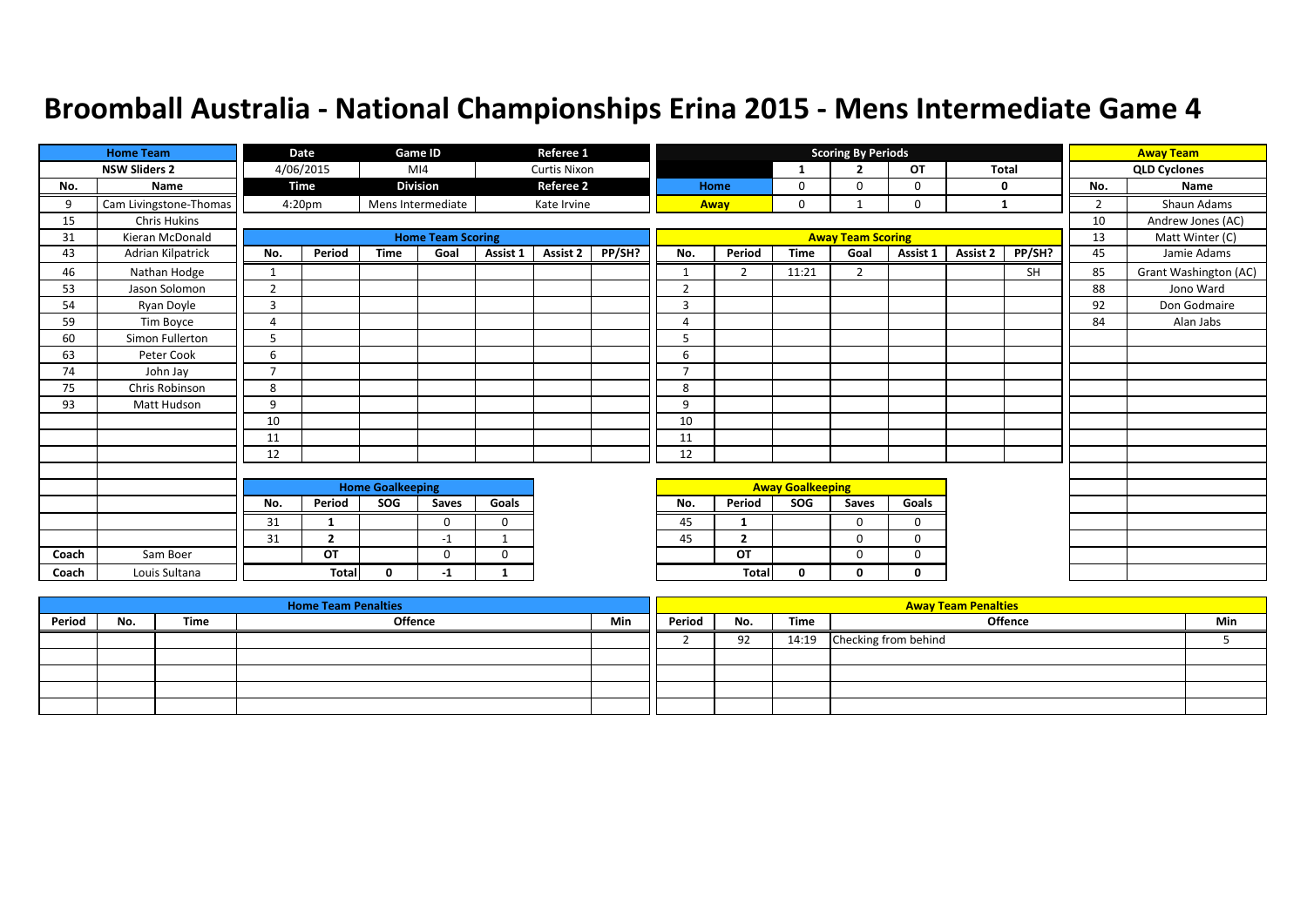|                | <b>Home Team</b>          |                | Date           |                         | Game ID                  |              | Referee 1        |        |                |                |                         | <b>Scoring By Periods</b> |             |              |        |                | <b>Away Team</b>      |
|----------------|---------------------------|----------------|----------------|-------------------------|--------------------------|--------------|------------------|--------|----------------|----------------|-------------------------|---------------------------|-------------|--------------|--------|----------------|-----------------------|
|                | <b>NSW Sliders 1</b>      |                | 4/06/2015      |                         | M <sub>15</sub>          |              | Gerry McCaffery  |        |                |                |                         | $\overline{2}$            | OT          | <b>Total</b> |        |                | <b>QLD Cyclones</b>   |
| No.            | Name                      |                | <b>Time</b>    |                         | <b>Division</b>          |              | <b>Referee 2</b> |        |                | Home           |                         | $\Omega$                  | $\mathbf 0$ | 1            |        | No.            | Name                  |
| $\overline{2}$ | Andrew Chapman (C)        |                | 7:20pm         |                         | Mens Intermediate        |              | Craig Barrett    |        |                | Away           | $\mathbf 0$             |                           | $\mathbf 0$ | $\mathbf{1}$ |        | $\overline{2}$ | Shaun Adams           |
| 10             | <b>Brenton Moore</b>      |                |                |                         |                          |              |                  |        |                |                |                         |                           |             |              |        | 10             | Andrew Jones (AC)     |
| 14             | Matt Hellyer              |                |                |                         | <b>Home Team Scoring</b> |              |                  |        |                |                |                         | <b>Away Team Scoring</b>  |             |              |        | 13             | Matt Winter (C)       |
| 24             | Jarad Ferrara             | No.            | Period         | <b>Time</b>             | Goal                     | Assist 1     | <b>Assist 2</b>  | PP/SH? | No.            | Period         | <b>Time</b>             | Goal                      | Assist 1    | Assist 2     | PP/SH? | 45             | Jamie Adams           |
| 27             | Tim Roffey (AC)           |                |                | 7:54                    | 24                       | 89           | 72               |        |                | 2              | 1:54                    | $\overline{2}$            | 10          |              |        | 85             | Grant Washington (AC) |
| 37             | <b>Brett Ackling (AC)</b> | $\overline{2}$ |                |                         |                          |              |                  |        | $\overline{2}$ |                |                         |                           |             |              |        | 88             | Jono Ward             |
| 39             | Bryn Shepherd             | 3              |                |                         |                          |              |                  |        | 3              |                |                         |                           |             |              |        | 92             | Don Godmaire          |
| 42             | Mark Ferrara              | 4              |                |                         |                          |              |                  |        | $\Delta$       |                |                         |                           |             |              |        | 66             | <b>Curtis Nixon</b>   |
| 72             | <b>Scott Powell</b>       | 5              |                |                         |                          |              |                  |        | 5              |                |                         |                           |             |              |        | 63             | Alan Jabs             |
| 89             | Joshua Burton             | 6              |                |                         |                          |              |                  |        | 6              |                |                         |                           |             |              |        |                |                       |
| 95             | Ben Irmisch               | $\overline{7}$ |                |                         |                          |              |                  |        | 7              |                |                         |                           |             |              |        |                |                       |
|                |                           | 8              |                |                         |                          |              |                  |        | 8              |                |                         |                           |             |              |        |                |                       |
|                |                           | 9              |                |                         |                          |              |                  |        | 9              |                |                         |                           |             |              |        |                |                       |
|                |                           | 10             |                |                         |                          |              |                  |        | 10             |                |                         |                           |             |              |        |                |                       |
|                |                           | 11             |                |                         |                          |              |                  |        | 11             |                |                         |                           |             |              |        |                |                       |
|                |                           | 12             |                |                         |                          |              |                  |        | 12             |                |                         |                           |             |              |        |                |                       |
|                |                           |                |                |                         |                          |              |                  |        |                |                |                         |                           |             |              |        |                |                       |
|                |                           |                |                | <b>Home Goalkeeping</b> |                          |              |                  |        |                |                | <b>Away Goalkeeping</b> |                           |             |              |        |                |                       |
|                |                           | No.            | Period         | SOG                     | Saves                    | Goals        |                  |        | No.            | Period         | SOG                     | Saves                     | Goals       |              |        |                |                       |
|                |                           | 95             | 1              |                         | $\mathbf{0}$             | $\mathbf 0$  |                  |        | 45             |                |                         | $-1$                      |             |              |        |                |                       |
|                |                           | 95             | $\overline{2}$ |                         | $-1$                     | $\mathbf{1}$ |                  |        | 45             | $\overline{2}$ |                         | $\Omega$                  | $\Omega$    |              |        |                |                       |
| Coach          | Peter Yabsley             |                | OT             |                         | $\Omega$                 | $\mathbf 0$  |                  |        |                | OT             |                         | $\Omega$                  | 0           |              |        |                |                       |
| Coach          | Damien Colyer             |                | <b>Total</b>   | $\mathbf{0}$            | -1                       | 1            |                  |        |                | <b>Total</b>   | 0                       | $-1$                      |             |              |        | Coach          |                       |

|        |     |      | <b>Home Team Penalties</b> |     |        |     |       | <b>Away Team Penalties</b> |     |
|--------|-----|------|----------------------------|-----|--------|-----|-------|----------------------------|-----|
| Period | No. | Time | <b>Offence</b>             | Min | Period | No. | Time  | Offence                    | Min |
|        |     | 2:26 | Too many men on ice        |     |        |     | 13:13 | Checking from behind       |     |
|        |     |      |                            |     |        |     |       |                            |     |
|        |     |      |                            |     |        |     |       |                            |     |
|        |     |      |                            |     |        |     |       |                            |     |
|        |     |      |                            |     |        |     |       |                            |     |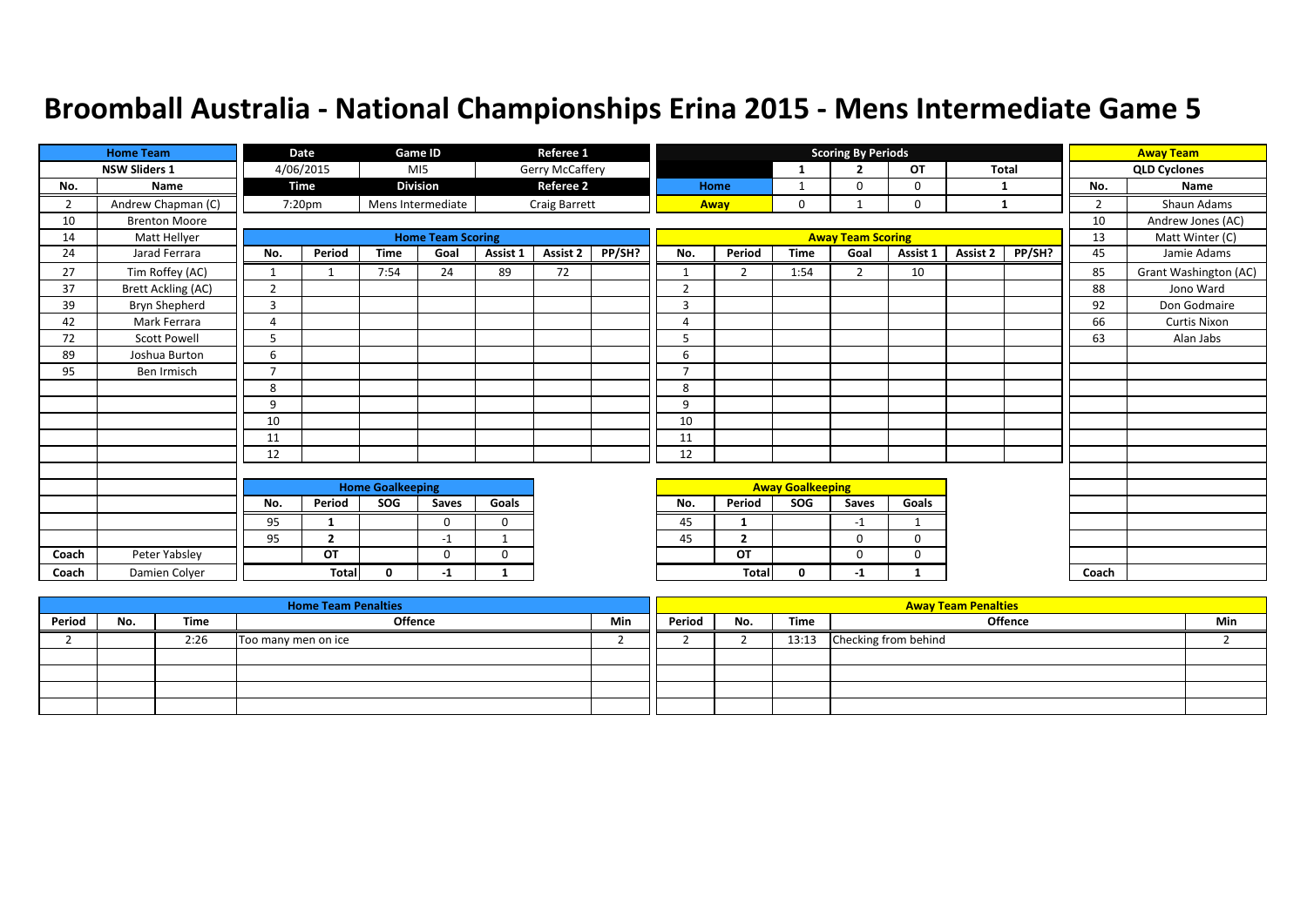|       | <b>Home Team</b>       |                | Date               |                         | <b>Game ID</b>           |              | Referee 1        |        |                |                |                         | <b>Scoring By Periods</b> |           |          |              |       | <b>Away Team</b>        |
|-------|------------------------|----------------|--------------------|-------------------------|--------------------------|--------------|------------------|--------|----------------|----------------|-------------------------|---------------------------|-----------|----------|--------------|-------|-------------------------|
|       | <b>NSW Sliders 2</b>   |                | 4/06/2015          |                         | MIG                      |              | Olivia Boyd      |        |                |                | $\mathbf{1}$            | $\overline{2}$            | <b>OT</b> |          | <b>Total</b> |       | <b>ACT Griffins</b>     |
| No.   | Name                   |                | <b>Time</b>        |                         | <b>Division</b>          |              | <b>Referee 2</b> |        |                | Home           | 0                       | $\Omega$                  | 0         | 0        |              | No.   | Name                    |
| 9     | Cam Livingstone-Thomas |                | 8:00 <sub>pm</sub> |                         | Mens Intermediate        |              | Alan Jabs        |        |                | Away           | $\mathbf 0$             |                           | 0         | 1        |              | 29    | <b>Brodie Agerbeek</b>  |
| 15    | <b>Chris Hukins</b>    |                |                    |                         |                          |              |                  |        |                |                |                         |                           |           |          |              | 32    | Johan Van der Watt (AC) |
| 31    | Kieran McDonald        |                |                    |                         | <b>Home Team Scoring</b> |              |                  |        |                |                |                         | <b>Away Team Scoring</b>  |           |          |              | 37    | Zac Brandon (C)         |
| 43    | Adrian Kilpatrick      | No.            | Period             | <b>Time</b>             | Goal                     | Assist 1     | <b>Assist 2</b>  | PP/SH? | No.            | Period         | <b>Time</b>             | Goal                      | Assist 1  | Assist 2 | PP/SH?       | 40    | Simon Gallagher         |
| 46    | Nathan Hodge           | 1              |                    |                         |                          |              |                  |        | 1              | $\overline{2}$ | 9:53                    | 29                        |           |          |              | 41    | Chris Cole              |
| 53    | Jason Solomon          | $\overline{2}$ |                    |                         |                          |              |                  |        | $\overline{2}$ |                |                         |                           |           |          |              | 45    | Robert Hay              |
| 54    | Ryan Doyle             | 3              |                    |                         |                          |              |                  |        | 3              |                |                         |                           |           |          |              | 15    | Bryce Marshall          |
| 59    | Tim Boyce              | Δ              |                    |                         |                          |              |                  |        | Δ              |                |                         |                           |           |          |              | 25    | <b>Warwick Foley</b>    |
| 60    | Simon Fullerton        |                |                    |                         |                          |              |                  |        | 5              |                |                         |                           |           |          |              |       |                         |
| 63    | Peter Cook             | 6              |                    |                         |                          |              |                  |        | 6              |                |                         |                           |           |          |              |       |                         |
| 74    | John Jay               | $\overline{7}$ |                    |                         |                          |              |                  |        | $\overline{7}$ |                |                         |                           |           |          |              |       |                         |
| 75    | Chris Robinson         | 8              |                    |                         |                          |              |                  |        | 8              |                |                         |                           |           |          |              |       |                         |
| 93    | Matt Hudson            | 9              |                    |                         |                          |              |                  |        | 9              |                |                         |                           |           |          |              |       |                         |
|       |                        | 10             |                    |                         |                          |              |                  |        | 10             |                |                         |                           |           |          |              |       |                         |
|       |                        | 11             |                    |                         |                          |              |                  |        | 11             |                |                         |                           |           |          |              |       |                         |
|       |                        | 12             |                    |                         |                          |              |                  |        | 12             |                |                         |                           |           |          |              |       |                         |
|       |                        |                |                    |                         |                          |              |                  |        |                |                |                         |                           |           |          |              |       |                         |
|       |                        |                |                    | <b>Home Goalkeeping</b> |                          |              |                  |        |                |                | <b>Away Goalkeeping</b> |                           |           |          |              |       |                         |
|       |                        | No.            | Period             | SOG                     | Saves                    | Goals        |                  |        | No.            | Period         | SOG                     | Saves                     | Goals     |          |              |       |                         |
|       |                        | 31             |                    |                         | $\Omega$                 | $\mathbf 0$  |                  |        | 15             | 1              |                         | $\Omega$                  | $\Omega$  |          |              |       |                         |
|       |                        | 31             | $\overline{2}$     |                         | $-1$                     | $\mathbf{1}$ |                  |        | 15             | $\overline{2}$ |                         | $\Omega$                  | $\Omega$  |          |              |       |                         |
| Coach | Sam Boer               |                | OT                 |                         | 0                        | $\mathbf 0$  |                  |        |                | OT             |                         | $\Omega$                  | 0         |          |              |       |                         |
| Coach | Louis Sultana          |                | <b>Total</b>       | $\mathbf{0}$            | -1                       | 1            |                  |        |                | <b>Total</b>   | $\mathbf{0}$            | n                         | $\Omega$  |          |              | Coach | <b>Bryce Marshall</b>   |

|        |     |      | <b>Home Team Penalties</b> |     |        |     |      | <b>Away Team Penalties</b> |     |
|--------|-----|------|----------------------------|-----|--------|-----|------|----------------------------|-----|
| Period | No. | Time | Offence                    | Min | Period | No. | Time | <b>Offence</b>             | Min |
|        |     |      |                            |     |        | 40  | 5:04 | Boarding                   |     |
|        |     |      |                            |     |        |     |      |                            |     |
|        |     |      |                            |     |        |     |      |                            |     |
|        |     |      |                            |     |        |     |      |                            |     |
|        |     |      |                            |     |        |     |      |                            |     |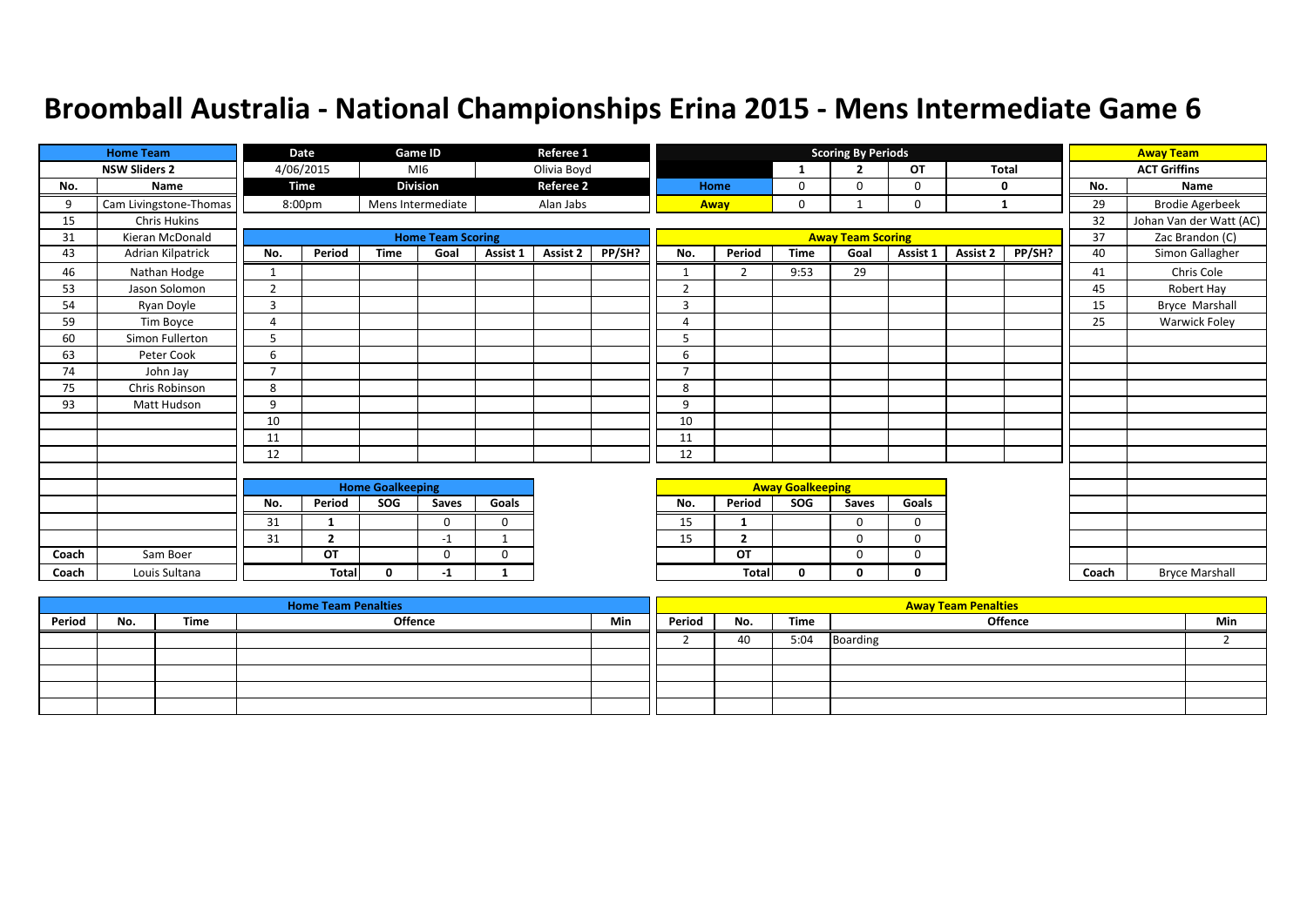|                | <b>Home Team</b>          |                | Date           |                         | <b>Game ID</b>           |              | Referee 1        |        |                |                |                         | <b>Scoring By Periods</b> |                |              |        |       | <b>Away Team</b>       |
|----------------|---------------------------|----------------|----------------|-------------------------|--------------------------|--------------|------------------|--------|----------------|----------------|-------------------------|---------------------------|----------------|--------------|--------|-------|------------------------|
|                | <b>NSW Sliders 1</b>      |                | 5/06/2015      |                         | MI7                      |              | Doug Nixon       |        |                |                | 1                       | $\overline{\phantom{a}}$  | <b>OT</b>      | <b>Total</b> |        |       | <b>NSW Sliders 2</b>   |
| No.            | <b>Name</b>               |                | <b>Time</b>    |                         | <b>Division</b>          |              | <b>Referee 2</b> |        |                | Home           | $\overline{2}$          | $\Omega$                  | $\mathbf 0$    |              | 2      | No.   | Name                   |
| $\overline{2}$ | Andrew Chapman (C)        |                | 9:40am         |                         | Mens Intermediate        |              | Craig Barrett    |        |                | Away           | $\mathbf 0$             | $\mathbf 0$               | $\mathbf 0$    |              | 0      | 9     | Cam Livingstone-Thomas |
| 11             | <b>Brenton Moore</b>      |                |                |                         |                          |              |                  |        |                |                |                         |                           |                |              |        | 15    | <b>Chris Hukins</b>    |
| 15             | Matt Hellyer              |                |                |                         | <b>Home Team Scoring</b> |              |                  |        |                |                |                         | <b>Away Team Scoring</b>  |                |              |        | 31    | Kieran McDonald        |
| 24             | Jarad Ferrara             | No.            | Period         | <b>Time</b>             | Goal                     | Assist 1     | Assist 2         | PP/SH? | No.            | Period         | <b>Time</b>             | Goal                      | Assist 1       | Assist 2     | PP/SH? | 43    | Adrian Kilpatrick      |
| 13             | Tim Roffey (AC)           | 1              |                | 13:38                   | 39                       | 24           |                  |        |                |                |                         |                           |                |              |        | 46    | Nathan Hodge           |
| 37             | <b>Brett Ackling (AC)</b> | $\overline{2}$ | $\mathbf{1}$   | 2:08                    | 37                       | 39           |                  |        | $\overline{2}$ |                |                         |                           |                |              |        | 53    | Jason Solomon          |
| 39             | Bryn Shepherd             | 3              |                |                         |                          |              |                  |        | $\overline{3}$ |                |                         |                           |                |              |        | 54    | Ryan Doyle             |
| 4              | Mark Ferrara              | $\overline{4}$ |                |                         |                          |              |                  |        | $\Delta$       |                |                         |                           |                |              |        | 59    | Tim Boyce              |
| 36             | <b>Scott Powell</b>       | 5              |                |                         |                          |              |                  |        | 5              |                |                         |                           |                |              |        | 60    | Simon Fullerton        |
| 77             | Joshua Burton             | 6              |                |                         |                          |              |                  |        | 6              |                |                         |                           |                |              |        | 63    | Peter Cook             |
| 45             | Ben Irmisch               | $\overline{7}$ |                |                         |                          |              |                  |        | $\overline{7}$ |                |                         |                           |                |              |        | 74    | John Jay               |
|                |                           | 8              |                |                         |                          |              |                  |        | 8              |                |                         |                           |                |              |        | 75    | Chris Robinson         |
|                |                           | 9              |                |                         |                          |              |                  |        | 9              |                |                         |                           |                |              |        | 93    | Matt Hudson            |
|                |                           | 10             |                |                         |                          |              |                  |        | 10             |                |                         |                           |                |              |        |       |                        |
|                |                           | 11             |                |                         |                          |              |                  |        | 11             |                |                         |                           |                |              |        |       |                        |
|                |                           | 12             |                |                         |                          |              |                  |        | 12             |                |                         |                           |                |              |        |       |                        |
|                |                           |                |                |                         |                          |              |                  |        |                |                |                         |                           |                |              |        |       |                        |
|                |                           |                |                | <b>Home Goalkeeping</b> |                          |              |                  |        |                |                | <b>Away Goalkeeping</b> |                           |                |              |        |       |                        |
|                |                           | No.            | Period         | SOG                     | Saves                    | Goals        |                  |        | No.            | Period         | SOG                     | Saves                     | Goals          |              |        |       |                        |
|                |                           | 45             | -1             |                         | $\Omega$                 | 0            |                  |        | 31             | 1              |                         | $-2$                      | $\overline{2}$ |              |        |       |                        |
|                |                           | 45             | $\overline{2}$ |                         | $\Omega$                 | $\Omega$     |                  |        | 31             | $\overline{2}$ |                         | $\mathbf 0$               | $\mathbf 0$    |              |        |       |                        |
| Coach          | Peter Yabsley             |                | OT             |                         | $\mathbf 0$              | 0            |                  |        |                | OT             |                         | $\mathbf 0$               | $\mathbf 0$    |              |        | Coach | Sam Boer               |
| Coach          | Damian Colver             |                | <b>Total</b>   | $\mathbf{0}$            | 0                        | $\mathbf{0}$ |                  |        |                | <b>Total</b>   | $\mathbf{0}$            | $-2$                      | $\overline{2}$ |              |        | Coach | Louis Sultana          |

|        |     |      | <b>Home Team Penalties</b> |     |        |     |      | <b>Away Team Penalties</b> |     |
|--------|-----|------|----------------------------|-----|--------|-----|------|----------------------------|-----|
| Period | No. | Time | Offence                    | Min | Period | No. | Time | Offence                    | Min |
|        |     |      |                            |     |        |     |      |                            |     |
|        |     |      |                            |     |        |     |      |                            |     |
|        |     |      |                            |     |        |     |      |                            |     |
|        |     |      |                            |     |        |     |      |                            |     |
|        |     |      |                            |     |        |     |      |                            |     |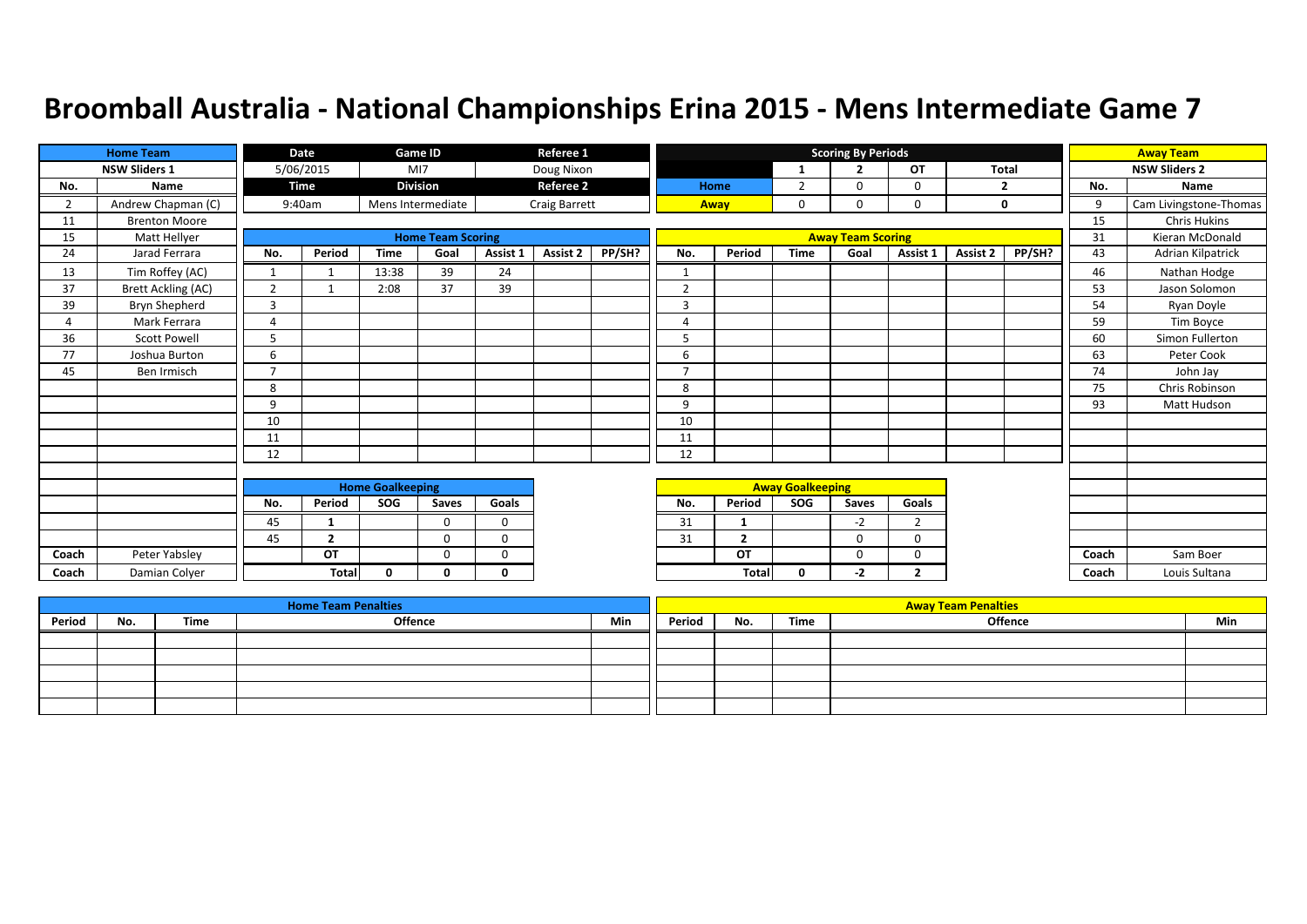|       | <b>Home Team</b>        |                | Date           |                         | <b>Game ID</b>           |             | Referee 1        |        |                |                |                         | <b>Scoring By Periods</b> |                |          |                |                | <b>Away Team</b>      |
|-------|-------------------------|----------------|----------------|-------------------------|--------------------------|-------------|------------------|--------|----------------|----------------|-------------------------|---------------------------|----------------|----------|----------------|----------------|-----------------------|
|       | <b>ACT Griffins</b>     |                | 5/06/2015      |                         | MI8                      |             | Josh Burton      |        |                |                | -1                      | $\overline{2}$            | <b>OT</b>      | Total    |                |                | <b>QLD Cyclones</b>   |
| No.   | Name                    |                | <b>Time</b>    |                         | <b>Division</b>          |             | <b>Referee 2</b> |        |                | Home           | 0                       | $\overline{2}$            | $\Omega$       |          | $\overline{2}$ | No.            | Name                  |
| 25    | Warwick Foley           |                | 10:20am        |                         | Mens Intermediate        |             | Matt Hellyer     |        |                | Away           | $\mathbf{0}$            | 0                         | 0              |          | 0              | $\overline{2}$ | Shaun Adams           |
| 29    | <b>Brodie Agerbeek</b>  |                |                |                         |                          |             |                  |        |                |                |                         |                           |                |          |                | 10             | Andrew Jones (AC)     |
| 32    | Johan Van der Watt (AC) |                |                |                         | <b>Home Team Scoring</b> |             |                  |        |                |                |                         | <b>Away Team Scoring</b>  |                |          |                | 13             | Matt Winter (C)       |
| 37    | Zac Brandon (C)         | No.            | Period         | <b>Time</b>             | Goal                     | Assist 1    | Assist 2         | PP/SH? | No.            | Period         | <b>Time</b>             | Goal                      | Assist 1       | Assist 2 | PP/SH?         | 45             | Jamie Adams           |
| 40    | Simon Gallagher         | $\mathbf{1}$   | $\overline{2}$ | 11:42                   | 37                       | 25          |                  |        | $\mathbf 1$    |                |                         |                           |                |          |                | 85             | Grant Washington (AC) |
| 41    | Chris Cole              | $\overline{2}$ | $\overline{2}$ | 6:01                    | 37                       | 45          |                  |        | $\overline{2}$ |                |                         |                           |                |          |                | 88             | Jono Ward             |
| 45    | Robert Hay              | 3              |                |                         |                          |             |                  |        | 3              |                |                         |                           |                |          |                | 92             | Don Godmaire          |
| 15    | Bryce Marshall          | 4              |                |                         |                          |             |                  |        | $\overline{A}$ |                |                         |                           |                |          |                | 66             | <b>Curtis Nixon</b>   |
|       |                         | 5              |                |                         |                          |             |                  |        | 5              |                |                         |                           |                |          |                | 37             | Alan Jabs             |
|       |                         | 6              |                |                         |                          |             |                  |        | 6              |                |                         |                           |                |          |                |                |                       |
|       |                         | $\overline{7}$ |                |                         |                          |             |                  |        | $\overline{7}$ |                |                         |                           |                |          |                |                |                       |
|       |                         | 8              |                |                         |                          |             |                  |        | 8              |                |                         |                           |                |          |                |                |                       |
|       |                         | 9              |                |                         |                          |             |                  |        | 9              |                |                         |                           |                |          |                |                |                       |
|       |                         | 10             |                |                         |                          |             |                  |        | 10             |                |                         |                           |                |          |                |                |                       |
|       |                         | 11             |                |                         |                          |             |                  |        | 11             |                |                         |                           |                |          |                |                |                       |
|       |                         | 12             |                |                         |                          |             |                  |        | 12             |                |                         |                           |                |          |                |                |                       |
|       |                         |                |                |                         |                          |             |                  |        |                |                |                         |                           |                |          |                |                |                       |
|       |                         |                |                | <b>Home Goalkeeping</b> |                          |             |                  |        |                |                | <b>Away Goalkeeping</b> |                           |                |          |                |                |                       |
|       |                         | No.            | Period         | SOG                     | Saves                    | Goals       |                  |        | No.            | Period         | SOG                     | Saves                     | Goals          |          |                |                |                       |
|       |                         | 15             | $\mathbf{1}$   |                         | $\Omega$                 | $\Omega$    |                  |        | 45             | 1              |                         | $\Omega$                  | $\Omega$       |          |                |                |                       |
|       |                         | 15             | $\overline{2}$ |                         | $\mathbf{0}$             | $\mathbf 0$ |                  |        | 45             | $\overline{2}$ |                         | $-2$                      | $\overline{2}$ |          |                |                |                       |
|       |                         |                | OT             |                         | $\Omega$                 | $\Omega$    |                  |        |                | OT             |                         | 0                         | 0              |          |                |                |                       |
| Coach | <b>Bryce Marshall</b>   |                | <b>Total</b>   | $\Omega$                | 0                        | $\Omega$    |                  |        |                | Total          | 0                       | -2                        | $\mathbf{2}$   |          |                | Coach          |                       |

|        |              |      | <b>Home Team Penalties</b> |     |        |     |       | <b>Away Team Penalties</b> |     |
|--------|--------------|------|----------------------------|-----|--------|-----|-------|----------------------------|-----|
| Period | No.          | Time | Offence                    | Min | Period | No. | Time  | <b>Offence</b>             | Min |
|        | $\sim$<br>32 | 4:12 | Simultaneous (fighting)    |     |        |     | 10:19 | Elbowing                   |     |
|        |              |      |                            |     |        | 66  | 4:12  | Simultaneous (fighting)    |     |
|        |              |      |                            |     |        |     |       |                            |     |
|        |              |      |                            |     |        |     |       |                            |     |
|        |              |      |                            |     |        |     |       |                            |     |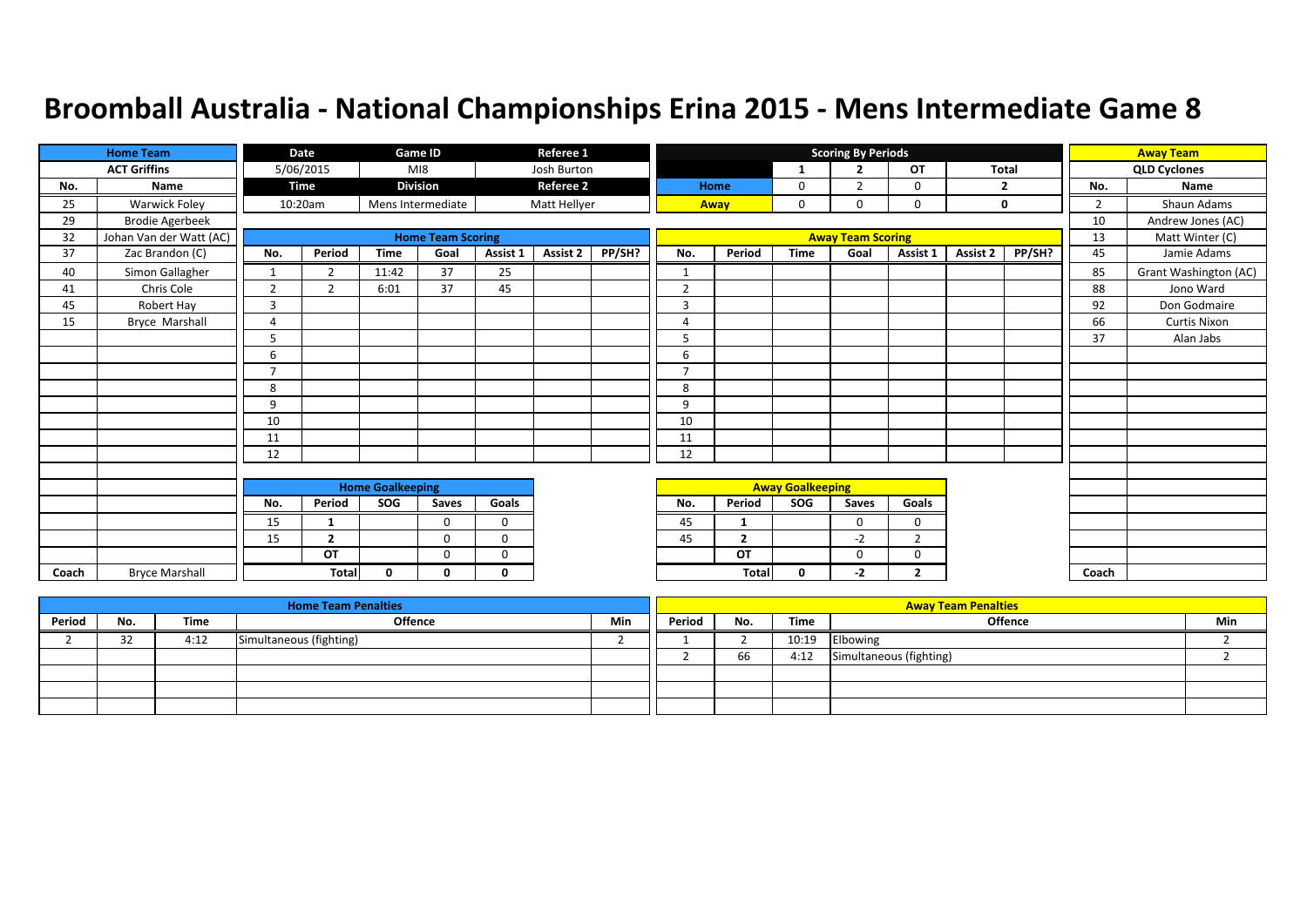|       | <b>Home Team</b>     |                | Date               |                         | Game ID                  |              | Referee 1        |        |                |                |                         | <b>Scoring By Periods</b> |              |          |        |       | <b>Away Team</b>        |
|-------|----------------------|----------------|--------------------|-------------------------|--------------------------|--------------|------------------|--------|----------------|----------------|-------------------------|---------------------------|--------------|----------|--------|-------|-------------------------|
|       | <b>NSW Sliders 1</b> |                | 5/06/2015          |                         | M19                      |              | Kate Irvine      |        |                |                | 1                       | $\overline{2}$            | OT           | Total    |        |       | <b>ACT Griffins</b>     |
| No.   | Name                 |                | Time               |                         | <b>Division</b>          |              | <b>Referee 2</b> |        |                | Home           | 1                       | 0                         | 0            |          |        | No.   | Name                    |
| 2     | Andrew Chapman (C)   |                | 1:20 <sub>pm</sub> |                         | Mens Intermediate        |              | Olivia Boyd      |        |                | Away           | 0                       | 0                         | 0            |          | 0      | 25    | <b>Warwick Foley</b>    |
| 10    | <b>Brenton Moore</b> |                |                    |                         |                          |              |                  |        |                |                |                         |                           |              |          |        | 29    | <b>Brodie Agerbeek</b>  |
| 14    | Matt Hellyer         |                |                    |                         | <b>Home Team Scoring</b> |              |                  |        |                |                |                         | <b>Away Team Scoring</b>  |              |          |        | 32    | Johan Van der Watt (AC) |
| 24    | Jarad Ferrara        | No.            | Period             | <b>Time</b>             | Goal                     | Assist 1     | Assist 2         | PP/SH? | No.            | Period         | <b>Time</b>             | Goal                      | Assist 1     | Assist 2 | PP/SH? | 37    | Zac Brandon (C)         |
| 27    | Tim Roffey (AC)      |                |                    | 1:54                    | 37                       | 89           |                  |        | $\mathbf 1$    |                |                         |                           |              |          |        | 40    | Simon Gallagher         |
| 37    | Brett Ackling (AC)   | $\overline{2}$ |                    |                         |                          |              |                  |        | $\overline{2}$ |                |                         |                           |              |          |        | 41    | Chris Cole              |
| 39    | Bryn Shepherd        | 3              |                    |                         |                          |              |                  |        | 3              |                |                         |                           |              |          |        | 45    | Robert Hay              |
| 42    | Mark Ferrara         | $\overline{4}$ |                    |                         |                          |              |                  |        | 4              |                |                         |                           |              |          |        | 15    | Bryce Marshall          |
| 72    | <b>Scott Powell</b>  | 5              |                    |                         |                          |              |                  |        | 5              |                |                         |                           |              |          |        |       |                         |
| 89    | Joshua Burton        | 6              |                    |                         |                          |              |                  |        | 6              |                |                         |                           |              |          |        |       |                         |
| 95    | Ben Irmisch          | $\overline{7}$ |                    |                         |                          |              |                  |        | 7              |                |                         |                           |              |          |        |       |                         |
|       |                      | 8              |                    |                         |                          |              |                  |        | 8              |                |                         |                           |              |          |        |       |                         |
|       |                      | 9              |                    |                         |                          |              |                  |        | 9              |                |                         |                           |              |          |        |       |                         |
|       |                      | 10             |                    |                         |                          |              |                  |        | 10             |                |                         |                           |              |          |        |       |                         |
|       |                      | 11             |                    |                         |                          |              |                  |        | 11             |                |                         |                           |              |          |        |       |                         |
|       |                      | 12             |                    |                         |                          |              |                  |        | 12             |                |                         |                           |              |          |        |       |                         |
|       |                      |                |                    |                         |                          |              |                  |        |                |                |                         |                           |              |          |        |       |                         |
|       |                      |                |                    | <b>Home Goalkeeping</b> |                          |              |                  |        |                |                | <b>Away Goalkeeping</b> |                           |              |          |        |       |                         |
|       |                      | No.            | Period             | SOG                     | Saves                    | Goals        |                  |        | No.            | Period         | SOG                     | Saves                     | Goals        |          |        |       |                         |
|       |                      | 95             |                    |                         | $\Omega$                 | $\mathbf 0$  |                  |        | 15             | -1             |                         | $-1$                      | $\mathbf{1}$ |          |        |       |                         |
|       |                      | 95             | $\overline{2}$     |                         | $\Omega$                 | $\mathbf 0$  |                  |        | 15             | $\overline{2}$ |                         | $\Omega$                  | $\Omega$     |          |        |       |                         |
| Coach | Peter Yabsley        |                | <b>OT</b>          |                         | $\Omega$                 | $\mathbf 0$  |                  |        |                | OT             |                         | 0                         | 0            |          |        |       |                         |
| Coach | Damian Colyer        |                | <b>Total</b>       | $\mathbf{0}$            | <sup>0</sup>             | $\mathbf{0}$ |                  |        |                | Total          | 0                       | $-1$                      | 1            |          |        | Coach |                         |

|        |                      |      | <b>Home Team Penalties</b> |     |        |        |       | <b>Away Team Penalties</b> |     |
|--------|----------------------|------|----------------------------|-----|--------|--------|-------|----------------------------|-----|
| Period | No.                  | Time | Offence                    | Min | Period | No.    | Time  | <b>Offence</b>             | Min |
|        | $\sim$<br><u>. i</u> | 5:52 | Tripping                   |     |        | $\sim$ | 13:05 | Interference               |     |
|        |                      |      |                            |     |        |        |       |                            |     |
|        |                      |      |                            |     |        |        |       |                            |     |
|        |                      |      |                            |     |        |        |       |                            |     |
|        |                      |      |                            |     |        |        |       |                            |     |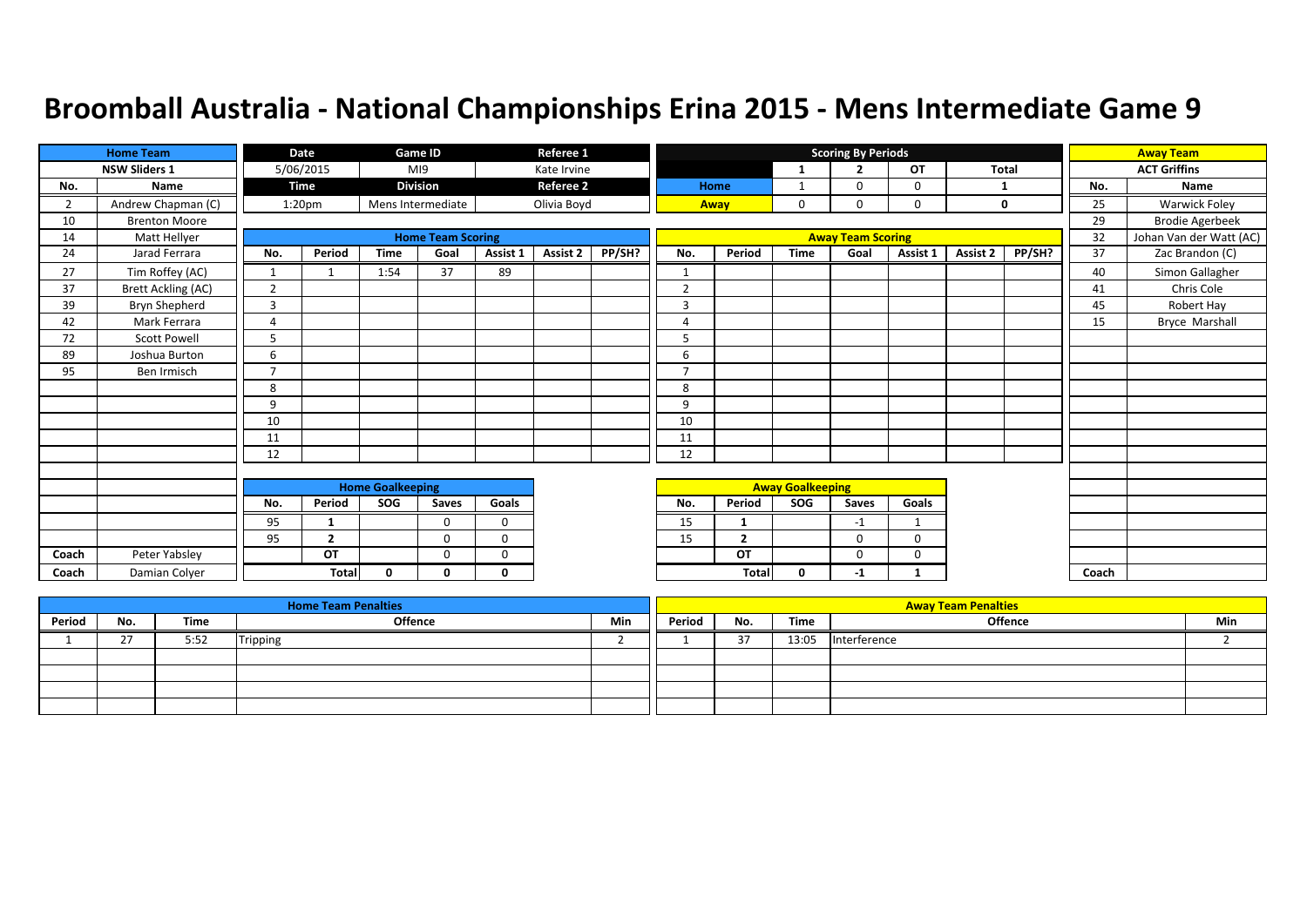|       | <b>Home Team</b>       |                | Date               |                         | Game ID                  |                | Referee 1            |        |                |                |                         | <b>Scoring By Periods</b> |                |          |                |                | <b>Away Team</b>      |
|-------|------------------------|----------------|--------------------|-------------------------|--------------------------|----------------|----------------------|--------|----------------|----------------|-------------------------|---------------------------|----------------|----------|----------------|----------------|-----------------------|
|       | <b>NSW Sliders 2</b>   |                | 5/06/2015          |                         | MI10                     |                | Doug Nixon           |        |                |                | 1                       | $\overline{2}$            | OT             |          | <b>Total</b>   |                | <b>QLD Cyclones</b>   |
| No.   | <b>Name</b>            |                | Time               |                         | <b>Division</b>          |                | <b>Referee 2</b>     |        |                | Home           | 0                       | ŋ                         | 0              |          | 0              | No.            | Name                  |
| 9     | Cam Livingstone-Thomas |                | 2:00 <sub>pm</sub> |                         | Mens Intermediate        |                | <b>Craig Barrett</b> |        |                | Away           |                         |                           | $\mathbf 0$    |          | $\overline{2}$ | $\overline{2}$ | Shaun Adams           |
| 15    | <b>Chris Hukins</b>    |                |                    |                         |                          |                |                      |        |                |                |                         |                           |                |          |                | 10             | Andrew Jones (AC)     |
| 31    | Kieran McDonald        |                |                    |                         | <b>Home Team Scoring</b> |                |                      |        |                |                |                         | <b>Away Team Scoring</b>  |                |          |                | 13             | Matt Winter (C)       |
| 43    | Adrian Kilpatrick      | No.            | Period             | <b>Time</b>             | Goal                     | Assist 1       | Assist 2             | PP/SH? | No.            | Period         | <b>Time</b>             | Goal                      | Assist 1       | Assist 2 | PP/SH?         | 45             | Jamie Adams           |
| 46    | Nathan Hodge           | 1              |                    |                         |                          |                |                      |        | 1              |                | 8:09                    | 85                        | $\overline{2}$ |          |                | 85             | Grant Washington (AC) |
| 53    | Jason Solomon          | $\overline{2}$ |                    |                         |                          |                |                      |        | $\overline{2}$ | $\overline{2}$ | 9:09                    | $\overline{2}$            | 88             | 92       |                | 88             | Jono Ward             |
| 54    | Ryan Doyle             | $\overline{3}$ |                    |                         |                          |                |                      |        | 3              |                |                         |                           |                |          |                | 92             | Don Godmaire          |
| 59    | Tim Boyce              | $\overline{4}$ |                    |                         |                          |                |                      |        | $\Delta$       |                |                         |                           |                |          |                | 66             | <b>Curtis Nixon</b>   |
| 60    | Simon Fullerton        | 5              |                    |                         |                          |                |                      |        | 5              |                |                         |                           |                |          |                | 37             | Alan Jabs             |
| 63    | Peter Cook             | 6              |                    |                         |                          |                |                      |        | 6              |                |                         |                           |                |          |                |                |                       |
| 74    | John Jay               | $\overline{7}$ |                    |                         |                          |                |                      |        | $\overline{7}$ |                |                         |                           |                |          |                |                |                       |
| 75    | Chris Robinson         | 8              |                    |                         |                          |                |                      |        | 8              |                |                         |                           |                |          |                |                |                       |
| 93    | Matt Hudson            | 9              |                    |                         |                          |                |                      |        | 9              |                |                         |                           |                |          |                |                |                       |
|       |                        | 10             |                    |                         |                          |                |                      |        | 10             |                |                         |                           |                |          |                |                |                       |
|       |                        | 11             |                    |                         |                          |                |                      |        | 11             |                |                         |                           |                |          |                |                |                       |
|       |                        | 12             |                    |                         |                          |                |                      |        | 12             |                |                         |                           |                |          |                |                |                       |
|       |                        |                |                    |                         |                          |                |                      |        |                |                |                         |                           |                |          |                |                |                       |
|       |                        |                |                    | <b>Home Goalkeeping</b> |                          |                |                      |        |                |                | <b>Away Goalkeeping</b> |                           |                |          |                |                |                       |
|       |                        | No.            | Period             | SOG                     | Saves                    | Goals          |                      |        | No.            | Period         | SOG                     | Saves                     | Goals          |          |                |                |                       |
|       |                        | 31             | $\mathbf{1}$       |                         | $-1$                     | -1             |                      |        | 45             |                |                         | $\Omega$                  | $\mathbf 0$    |          |                |                |                       |
|       |                        | 31             | $\overline{2}$     |                         | $-1$                     | $\mathbf{1}$   |                      |        | 45             | $\overline{2}$ |                         | $\Omega$                  | $\Omega$       |          |                |                |                       |
| Coach | Sam Boer               |                | OT                 |                         | $\Omega$                 | 0              |                      |        |                | OT             |                         | $\Omega$                  | 0              |          |                |                |                       |
| Coach | Louis Sultana          |                | <b>Total</b>       | $\mathbf{0}$            | -2                       | $\overline{2}$ |                      |        |                | <b>Total</b>   | 0                       | O                         | 0              |          |                | Coach          |                       |

|        |     |      | <b>Home Team Penalties</b> |     |        |     |       | <b>Away Team Penalties</b> |     |
|--------|-----|------|----------------------------|-----|--------|-----|-------|----------------------------|-----|
| Period | No. | Time | Offence                    | Min | Period | No. | Time  | <b>Offence</b>             | Min |
|        | 93  | 0:34 | Tripping                   |     |        | 85  | 12:56 | High broom                 |     |
|        | 60  | 3:43 | <b>Cross check</b>         |     |        |     | 3:10  | Tripping                   |     |
|        |     |      |                            |     |        |     |       |                            |     |
|        |     |      |                            |     |        |     |       |                            |     |
|        |     |      |                            |     |        |     |       |                            |     |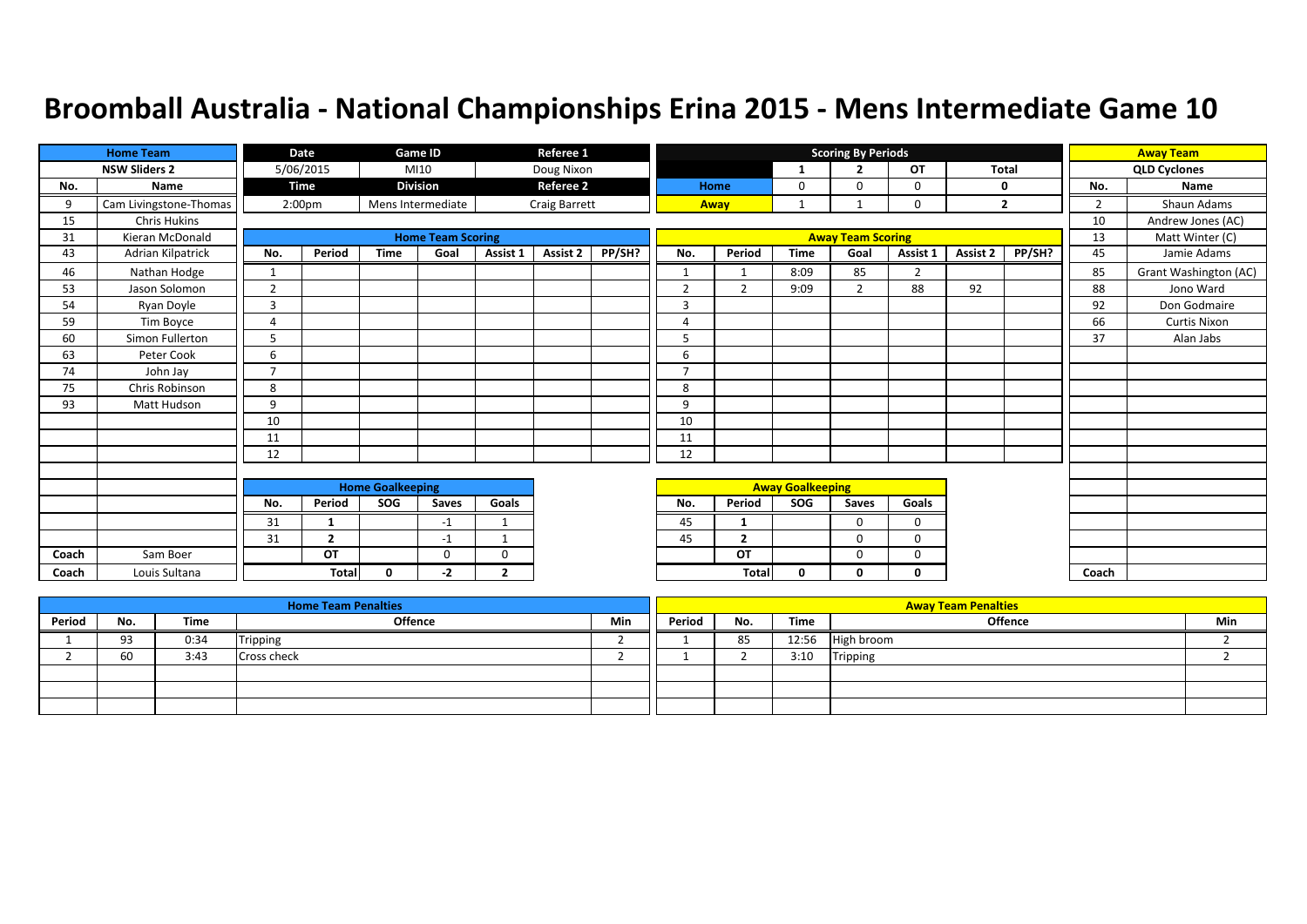|                | <b>Home Team</b>     |                | <b>Date</b>    |                         | Game ID                  |             | Referee 1             |        |                |                |                         | <b>Scoring By Periods</b> |                |              |             |       | <b>Away Team</b>      |
|----------------|----------------------|----------------|----------------|-------------------------|--------------------------|-------------|-----------------------|--------|----------------|----------------|-------------------------|---------------------------|----------------|--------------|-------------|-------|-----------------------|
|                | <b>NSW Sliders 1</b> |                | 6/06/2015      |                         | MI11                     |             | <b>Bryce Marshall</b> |        |                |                | -1                      | $\overline{2}$            | OT             | <b>Total</b> |             |       | <b>QLD Cyclones</b>   |
| No.            | Name                 |                | Time           |                         | <b>Division</b>          |             | <b>Referee 2</b>      |        |                | Home           | $\overline{2}$          | $\overline{2}$            | $\mathbf 0$    | 4            |             | No.   | Name                  |
| $\overline{2}$ | Andrew Chapman (C)   |                | 9:40am         |                         | Mens Intermediate        |             | Olivia Boyd           |        |                | Away           | $\mathbf 0$             | $\Omega$                  | $\mathbf 0$    |              | $\mathbf 0$ | 2     | Shaun Adams           |
| 10             | <b>Brenton Moore</b> |                |                |                         |                          |             |                       |        |                |                |                         |                           |                |              |             | 10    | Andrew Jones (AC)     |
| 14             | Matt Hellyer         |                |                |                         | <b>Home Team Scoring</b> |             |                       |        |                |                |                         | <b>Away Team Scoring</b>  |                |              |             | 13    | Matt Winter (C)       |
| 24             | Jarad Ferrara        | No.            | Period         | <b>Time</b>             | Goal                     | Assist 1    | Assist 2              | PP/SH? | No.            | Period         | <b>Time</b>             | Goal                      | Assist 1       | Assist 2     | PP/SH?      | 45    | Jamie Adams           |
| 27             | Tim Roffey (AC)      | $\mathbf{1}$   | $\mathbf{1}$   | 9:08                    | 39                       | 37          |                       |        |                |                |                         |                           |                |              |             | 85    | Grant Washington (AC) |
| 37             | Brett Ackling (AC)   | $\overline{2}$ | $\mathbf 1$    | 4:50                    | 89                       | 24          |                       |        | $\overline{2}$ |                |                         |                           |                |              |             | 88    | Jono Ward             |
| 39             | Bryn Shepherd        | 3              | $\overline{2}$ | 14:34                   | 89                       | 37          |                       |        | 3              |                |                         |                           |                |              |             | 92    | Don Godmaire          |
| 42             | Mark Ferrara         | Δ              | $\overline{2}$ | 7:52                    | 89                       | 42          |                       |        | $\overline{4}$ |                |                         |                           |                |              |             | 66    | <b>Curtis Nixon</b>   |
| 72             | <b>Scott Powell</b>  | 5              |                |                         |                          |             |                       |        | 5              |                |                         |                           |                |              |             | 37    | Alan Jabs             |
| 89             | Joshua Burton        | 6              |                |                         |                          |             |                       |        | 6              |                |                         |                           |                |              |             |       |                       |
| 95             | Ben Irmisch          | $\overline{7}$ |                |                         |                          |             |                       |        | $\overline{7}$ |                |                         |                           |                |              |             |       |                       |
|                |                      | 8              |                |                         |                          |             |                       |        | 8              |                |                         |                           |                |              |             |       |                       |
|                |                      | 9              |                |                         |                          |             |                       |        | 9              |                |                         |                           |                |              |             |       |                       |
|                |                      | 10             |                |                         |                          |             |                       |        | 10             |                |                         |                           |                |              |             |       |                       |
|                |                      | 11             |                |                         |                          |             |                       |        | 11             |                |                         |                           |                |              |             |       |                       |
|                |                      | 12             |                |                         |                          |             |                       |        | 12             |                |                         |                           |                |              |             |       |                       |
|                |                      |                |                |                         |                          |             |                       |        |                |                |                         |                           |                |              |             |       |                       |
|                |                      |                |                | <b>Home Goalkeeping</b> |                          |             |                       |        |                |                | <b>Away Goalkeeping</b> |                           |                |              |             |       |                       |
|                |                      | No.            | Period         | SOG                     | Saves                    | Goals       |                       |        | No.            | Period         | SOG                     | <b>Saves</b>              | Goals          |              |             |       |                       |
|                |                      | 95             | $\mathbf{1}$   |                         | $\Omega$                 | $\mathbf 0$ |                       |        | 45             | -1             |                         | $-2$                      | $\overline{2}$ |              |             |       |                       |
|                |                      | 95             | $\overline{2}$ |                         | $\Omega$                 | $\Omega$    |                       |        | 45             | $\overline{2}$ |                         | $-2$                      | $\overline{2}$ |              |             |       |                       |
| Coach          | Peter Yabsley        |                | OT             |                         | $\Omega$                 | 0           |                       |        |                | OT             |                         | $\mathbf 0$               | $\mathbf 0$    |              |             |       |                       |
| Coach          | Damian Colyer        |                | <b>Total</b>   | $\mathbf{0}$            | n.                       | 0           |                       |        |                | <b>Total</b>   | $\mathbf{0}$            | -4                        | $\Delta$       |              |             | Coach |                       |

|        |     |       | <b>Home Team Penalties</b> |     |        |     |       | <b>Away Team Penalties</b> |     |
|--------|-----|-------|----------------------------|-----|--------|-----|-------|----------------------------|-----|
| Period | No. | Time  | Offence                    | Min | Period | No. | Time  | Offence                    | Min |
|        |     | 4:50  | Slashing                   |     |        |     | 11:08 | Roughing                   |     |
|        | 89  | 11:08 | Roughing                   |     |        |     | 0:26  | Boarding                   |     |
|        |     |       |                            |     |        |     |       |                            |     |
|        |     |       |                            |     |        |     |       |                            |     |
|        |     |       |                            |     |        |     |       |                            |     |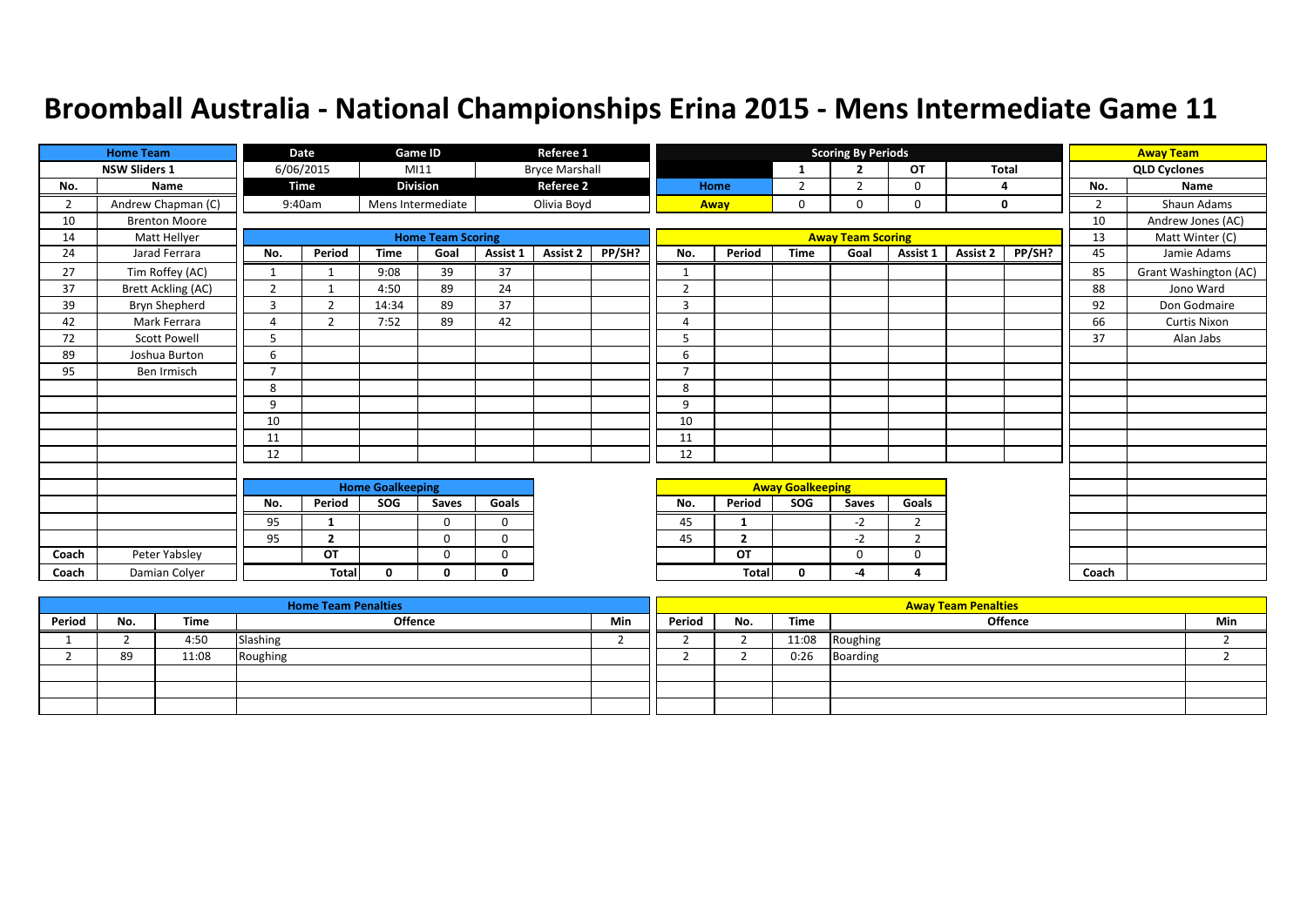|       | <b>Home Team</b>       |                | Date           |                         | Game ID                  |             | Referee 1        |        |                |                |                         | <b>Scoring By Periods</b> |              |          |              |       | <b>Away Team</b>        |
|-------|------------------------|----------------|----------------|-------------------------|--------------------------|-------------|------------------|--------|----------------|----------------|-------------------------|---------------------------|--------------|----------|--------------|-------|-------------------------|
|       | <b>NSW Sliders 2</b>   |                | 6/06/2015      |                         | MI12                     |             | Doug Nixon       |        |                |                | 1                       | $\overline{2}$            | OT           |          | <b>Total</b> |       | <b>ACT Griffins</b>     |
| No.   | Name                   |                | Time           |                         | <b>Division</b>          |             | <b>Referee 2</b> |        |                | Home           | 0                       | $\Omega$                  | 0            |          | 0            | No.   | Name                    |
| 9     | Cam Livingstone-Thomas |                | 10:20am        |                         | Mens Intermediate        |             | Craig Barrett    |        |                | Away           |                         |                           | $\Omega$     |          | 1            | 25    | <b>Warwick Foley</b>    |
| 15    | <b>Chris Hukins</b>    |                |                |                         |                          |             |                  |        |                |                |                         |                           |              |          |              | 29    | <b>Brodie Agerbeek</b>  |
| 31    | Kieran McDonald        |                |                |                         | <b>Home Team Scoring</b> |             |                  |        |                |                |                         | <b>Away Team Scoring</b>  |              |          |              | 32    | Johan Van der Watt (AC) |
| 43    | Adrian Kilpatrick      | No.            | Period         | <b>Time</b>             | Goal                     | Assist 1    | Assist 2         | PP/SH? | No.            | Period         | <b>Time</b>             | Goal                      | Assist 1     | Assist 2 | PP/SH?       | 37    | Zac Brandon (C)         |
| 46    | Nathan Hodge           | 1              |                |                         |                          |             |                  |        | $\mathbf{1}$   | $\mathbf{1}$   | 4:54                    | 37                        | 45           | 29       |              | 40    | Simon Gallagher         |
| 53    | Jason Solomon          | $\overline{2}$ |                |                         |                          |             |                  |        | $\overline{2}$ |                |                         |                           |              |          |              | 41    | Chris Cole              |
| 54    | Ryan Doyle             | 3              |                |                         |                          |             |                  |        | 3              |                |                         |                           |              |          |              | 45    | Robert Hay              |
| 59    | Tim Boyce              | 4              |                |                         |                          |             |                  |        | 4              |                |                         |                           |              |          |              | 15    | <b>Bryce Marshall</b>   |
| 60    | Simon Fullerton        | 5              |                |                         |                          |             |                  |        | 5              |                |                         |                           |              |          |              |       |                         |
| 63    | Peter Cook             | 6              |                |                         |                          |             |                  |        | 6              |                |                         |                           |              |          |              |       |                         |
| 11    | John Jay               | $\overline{7}$ |                |                         |                          |             |                  |        | $\overline{7}$ |                |                         |                           |              |          |              |       |                         |
| 75    | Chris Robinson         | 8              |                |                         |                          |             |                  |        | 8              |                |                         |                           |              |          |              |       |                         |
| 93    | Matt Hudson            | 9              |                |                         |                          |             |                  |        | 9              |                |                         |                           |              |          |              |       |                         |
|       |                        | 10             |                |                         |                          |             |                  |        | 10             |                |                         |                           |              |          |              |       |                         |
|       |                        | 11             |                |                         |                          |             |                  |        | 11             |                |                         |                           |              |          |              |       |                         |
|       |                        | 12             |                |                         |                          |             |                  |        | 12             |                |                         |                           |              |          |              |       |                         |
|       |                        |                |                |                         |                          |             |                  |        |                |                |                         |                           |              |          |              |       |                         |
|       |                        |                |                | <b>Home Goalkeeping</b> |                          |             |                  |        |                |                | <b>Away Goalkeeping</b> |                           |              |          |              |       |                         |
|       |                        | No.            | Period         | SOG                     | Saves                    | Goals       |                  |        | No.            | Period         | SOG                     | Saves                     | Goals        |          |              |       |                         |
|       |                        | 11             | 1              |                         | $-1$                     | -1          |                  |        | 15             |                |                         | $\Omega$                  | $\mathbf 0$  |          |              |       |                         |
|       |                        | 11             | $\overline{2}$ |                         | $\Omega$                 | 0           |                  |        | 15             | $\overline{2}$ |                         | $\Omega$                  | 0            |          |              |       |                         |
| Coach | Sam Boer               |                | OT             |                         | $\Omega$                 | $\mathbf 0$ |                  |        |                | OT             |                         | $\mathbf 0$               | $\mathbf 0$  |          |              |       |                         |
| Coach | Louis Sultana          |                | <b>Total</b>   | $\Omega$                | -1                       | 1           |                  |        |                | Total          | 0                       | 0                         | $\mathbf{0}$ |          |              | Coach |                         |

|        |     |      | <b>Home Team Penalties</b> |     |        |     |      | <b>Away Team Penalties</b> |     |
|--------|-----|------|----------------------------|-----|--------|-----|------|----------------------------|-----|
| Period | No. | Time | <b>Offence</b>             | Min | Period | No. | Time | <b>Offence</b>             | Min |
|        |     |      |                            |     |        |     |      |                            |     |
|        |     |      |                            |     |        |     |      |                            |     |
|        |     |      |                            |     |        |     |      |                            |     |
|        |     |      |                            |     |        |     |      |                            |     |
|        |     |      |                            |     |        |     |      |                            |     |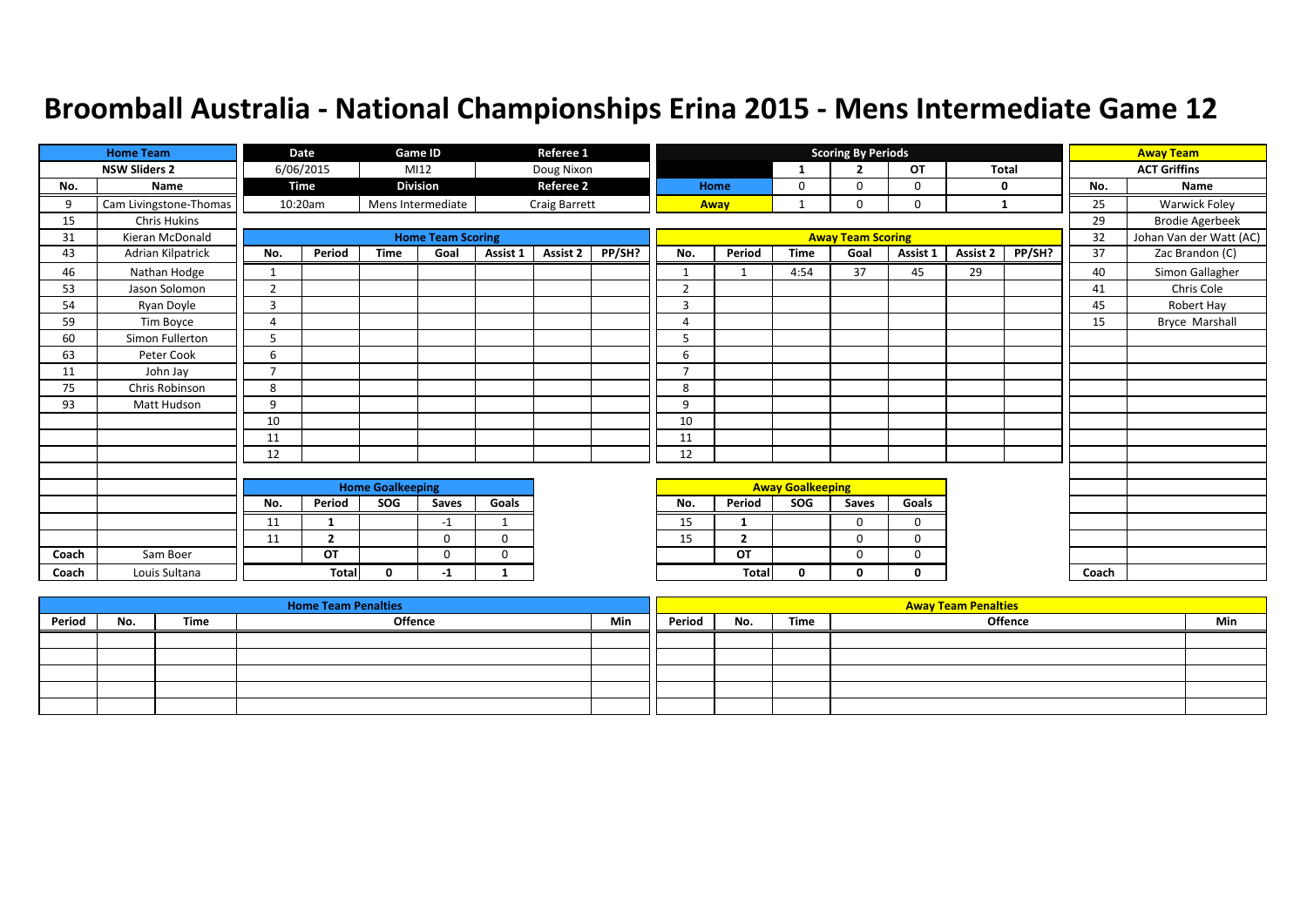|                | <b>Home Team</b>          |                | Date               |                         | Game ID                  |              | Referee 1           |        |                |                         |                         | <b>Scoring By Periods</b> |                |          |                |       | <b>Away Team</b>        |
|----------------|---------------------------|----------------|--------------------|-------------------------|--------------------------|--------------|---------------------|--------|----------------|-------------------------|-------------------------|---------------------------|----------------|----------|----------------|-------|-------------------------|
|                | <b>NSW Sliders</b>        |                | 6/06/2015          |                         | GF                       |              | Doug Nixon          |        |                |                         | -1                      | $\overline{2}$            | <b>OT</b>      | Total    |                |       | <b>ACT Griffins</b>     |
| No.            | Name                      |                | Time               |                         | <b>Division</b>          |              | <b>Referee 2</b>    |        |                | Home                    | 1                       |                           | 0              |          | $\overline{2}$ | No.   | Name                    |
| $\overline{2}$ | Andrew Chapman (C)        |                | 3:30 <sub>pm</sub> |                         | <b>Mens Inter Final</b>  |              | <b>Curtis Nixon</b> |        |                | Away                    | $\mathbf 0$             | 0                         | 0              |          | 0              | 29    | <b>Brodie Agerbeek</b>  |
| 10             | <b>Brenton Moore</b>      |                |                    |                         |                          |              |                     |        |                |                         |                         |                           |                |          |                | 32    | Johan Van der Watt (AC) |
| 14             | Matt Hellyer              |                |                    |                         | <b>Home Team Scoring</b> |              |                     |        |                |                         |                         | <b>Away Team Scoring</b>  |                |          |                | 37    | Zac Brandon (C)         |
| 24             | Jarad Ferrara             | No.            | Period             | <b>Time</b>             | Goal                     | Assist 1     | Assist 2            | PP/SH? | No.            | Period                  | <b>Time</b>             | Goal                      | Assist 1       | Assist 2 | PP/SH?         | 40    | Simon Gallagher         |
| 27             | Tim Roffey (AC)           | 1              |                    | 9:03                    | 24                       | 27           |                     |        | 1              |                         |                         |                           |                |          |                | 41    | Chris Cole              |
| 37             | <b>Brett Ackling (AC)</b> | $\overline{2}$ | $\overline{2}$     | 11:31                   | 27                       | 37           |                     |        | $\overline{2}$ |                         |                         |                           |                |          |                | 45    | Robert Hay              |
| 39             | Bryn Shepherd             | 3              |                    |                         |                          |              |                     |        | 3              |                         |                         |                           |                |          |                | 15    | <b>Bryce Marshall</b>   |
| 42             | Mark Ferrara              | 4              |                    |                         |                          |              |                     |        | $\overline{A}$ |                         |                         |                           |                |          |                |       |                         |
| 72             | <b>Scott Powell</b>       | 5              |                    |                         |                          |              |                     |        | 5              |                         |                         |                           |                |          |                |       |                         |
| 89             | Joshua Burton             | 6              |                    |                         |                          |              |                     |        | 6              |                         |                         |                           |                |          |                |       |                         |
| 95             | Ben Irmisch               | $\overline{7}$ |                    |                         |                          |              |                     |        | 7              |                         |                         |                           |                |          |                |       |                         |
|                |                           | 8              |                    |                         |                          |              |                     |        | 8              |                         |                         |                           |                |          |                |       |                         |
|                |                           | 9              |                    |                         |                          |              |                     |        | 9              |                         |                         |                           |                |          |                |       |                         |
|                |                           | 10             |                    |                         |                          |              |                     |        | 10             |                         |                         |                           |                |          |                |       |                         |
|                |                           | 11             |                    |                         |                          |              |                     |        | 11             |                         |                         |                           |                |          |                |       |                         |
|                |                           | 12             |                    |                         |                          |              |                     |        | 12             |                         |                         |                           |                |          |                |       |                         |
|                |                           |                |                    |                         |                          |              |                     |        |                |                         |                         |                           |                |          |                |       |                         |
|                |                           |                |                    | <b>Home Goalkeeping</b> |                          |              |                     |        |                |                         | <b>Away Goalkeeping</b> |                           |                |          |                |       |                         |
|                |                           | No.            | Period             | SOG                     | Saves                    | Goals        |                     |        | No.            | Period                  | SOG                     | Saves                     | Goals          |          |                |       |                         |
|                |                           | 95             | $\mathbf{1}$       |                         | $\Omega$                 | $\Omega$     |                     |        | 15             | 1                       |                         | $-1$                      | $\mathbf 1$    |          |                |       |                         |
|                |                           | 95             | $\overline{2}$     |                         | 0                        | 0            |                     |        | 15             | $\overline{\mathbf{z}}$ |                         | $-1$                      |                |          |                |       |                         |
| Coach          | Peter Yabsley             |                | OT                 |                         | 0                        | $\mathbf 0$  |                     |        |                | OT                      |                         | 0                         | 0              |          |                |       |                         |
| Coach          | Damian Colyer             |                | <b>Total</b>       | $\mathbf{0}$            | 0                        | $\mathbf{0}$ |                     |        |                | <b>Total</b>            | 0                       | $-2$                      | $\overline{2}$ |          |                | Coach |                         |

|        |     |       | <b>Home Team Penalties</b> |     |        |          |       | <b>Away Team Penalties</b> |     |
|--------|-----|-------|----------------------------|-----|--------|----------|-------|----------------------------|-----|
| Period | No. | Time  | <b>Offence</b>             | Min | Period | No.      | Time  | <b>Offence</b>             | Min |
|        | 10  | 13:10 | High broom                 |     |        | 45       | 7:48  | Boarding                   |     |
|        |     |       |                            |     |        | ົາ<br>ےر | 12:32 | <b>Cross checking</b>      |     |
|        |     |       |                            |     |        |          |       |                            |     |
|        |     |       |                            |     |        |          |       |                            |     |
|        |     |       |                            |     |        |          |       |                            |     |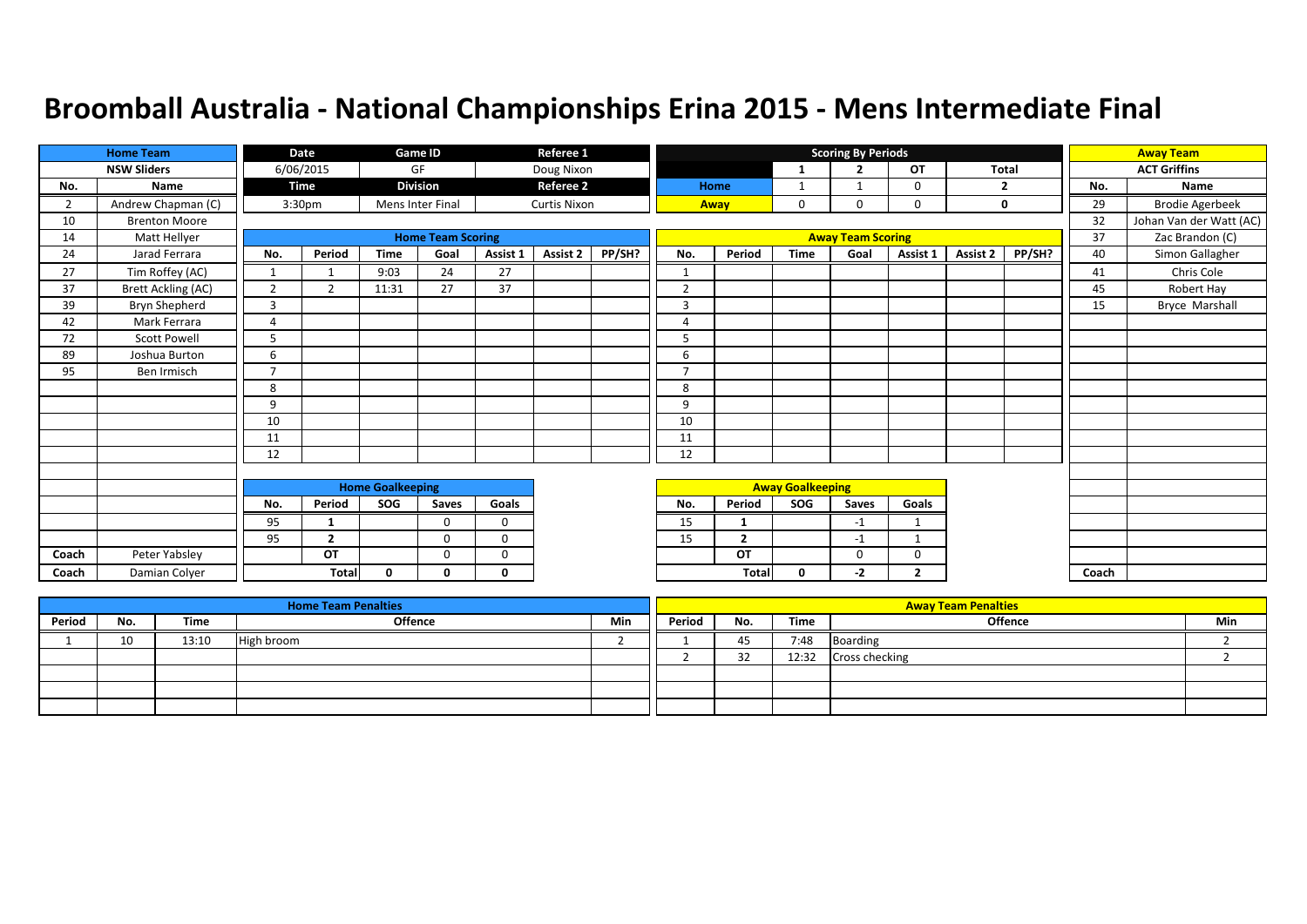|                | <b>Home Team</b>     |                         | Date           |             | <b>Game ID</b>           |          | Referee 1        |        |                |                |                         | <b>Scoring By Periods</b> |             |              |        |                | <b>Away Team</b>        |
|----------------|----------------------|-------------------------|----------------|-------------|--------------------------|----------|------------------|--------|----------------|----------------|-------------------------|---------------------------|-------------|--------------|--------|----------------|-------------------------|
|                | <b>NSW Sliders 2</b> |                         | 7/06/2015      |             | MxE1                     |          | <b>ACTBA</b>     |        |                |                | $\mathbf{1}$            | <u>ີ</u>                  | OT          | <b>Total</b> |        |                | <b>QLD Cyclones</b>     |
| No.            | Name                 |                         | Time           |             | <b>Division</b>          |          | <b>Referee 2</b> |        |                | Home           | 1                       | $\Omega$                  | 0           | -1           |        | No.            | Name                    |
| $\overline{2}$ | Andrew Chapman       |                         | 5:50am         |             | <b>Mixed Elite</b>       |          | <b>ACTBA</b>     |        |                | Away           | 3                       | 0                         | $\mathbf 0$ |              | 3      | $\mathbf{1}$   | Shannon Spillane        |
| 18             | Ryan Findlayson (C)  |                         |                |             |                          |          |                  |        |                |                |                         |                           |             |              |        | $\overline{4}$ | Linda Luco (AC)         |
| 19             | Jessica Lee (AC)     |                         |                |             | <b>Home Team Scoring</b> |          |                  |        |                |                |                         | <b>Away Team Scoring</b>  |             |              |        | 8              | Leanne McCormack (C)    |
| 30             | James Dymond         | No.                     | Period         | <b>Time</b> | Goal                     | Assist 1 | Assist 2         | PP/SH? | No.            | Period         | <b>Time</b>             | Goal                      | Assist 1    | Assist 2     | PP/SH? | 9              | Christa Brandon         |
| 37             | <b>Brett Ackling</b> | $\mathbf{1}$            |                | 8:23        | 18                       | 49       |                  |        | $\mathbf{1}$   |                | 15:42                   | 74                        |             |              |        | 19             | Shaun Adams             |
| 39             | Bryn Shepherd        | $\overline{2}$          |                |             |                          |          |                  |        | $\overline{2}$ | 1              | 15:07                   | 74                        |             |              |        | 20             | Jodie Brandon           |
| 45             | Larissa Moore        | 3                       |                |             |                          |          |                  |        | 3              |                | 7:24                    | 85                        | 74          |              |        | 64             | Karen Boase             |
| 49             | James Kristoff (AC)  | $\overline{4}$          |                |             |                          |          |                  |        | 4              |                |                         |                           |             |              |        | 74             | Julian Luco             |
| 50             | <b>Marc Kuipers</b>  | 5                       |                |             |                          |          |                  |        | 5              |                |                         |                           |             |              |        | 85             | <b>Grant Washington</b> |
| 61             | Shan Brown           | 6                       |                |             |                          |          |                  |        | 6              |                |                         |                           |             |              |        | 88             | Jono Ward               |
| 80             | Dominique Glazier    | $\overline{7}$          |                |             |                          |          |                  |        | $\overline{ }$ |                |                         |                           |             |              |        |                |                         |
| 87             | Reece Shepherd       | 8                       |                |             |                          |          |                  |        | 8              |                |                         |                           |             |              |        |                |                         |
| 89             | Joshua Burton        | 9                       |                |             |                          |          |                  |        | 9              |                |                         |                           |             |              |        |                |                         |
| 94             | Leanne Irmisch       | 10                      |                |             |                          |          |                  |        | 10             |                |                         |                           |             |              |        |                |                         |
| 99             | Ashlyn Harrison      | 11                      |                |             |                          |          |                  |        | 11             |                |                         |                           |             |              |        |                |                         |
| 55             | Vanessa Ellis        | 12                      |                |             |                          |          |                  |        | 12             |                |                         |                           |             |              |        |                |                         |
|                |                      |                         |                |             |                          |          |                  |        |                |                |                         |                           |             |              |        |                |                         |
|                |                      | <b>Home Goalkeeping</b> |                |             |                          |          |                  |        |                |                | <b>Away Goalkeeping</b> |                           |             |              |        |                |                         |
|                |                      | No.                     | Period         | SOG         | Saves                    | Goals    |                  |        | No.            | Period         | SOG                     | Saves                     | Goals       |              |        |                |                         |
|                |                      |                         | 1              |             | -3                       | 3        |                  |        |                | 1              |                         | $-1$                      | $\mathbf 1$ |              |        |                |                         |
|                |                      |                         | $\overline{2}$ |             | $\Omega$                 | $\Omega$ |                  |        |                | $\overline{2}$ |                         | 0                         | 0           |              |        |                |                         |
|                |                      |                         | OT             |             | $\Omega$                 | $\Omega$ |                  |        |                | OT             |                         | $\Omega$                  | 0           |              |        |                |                         |
| Coach          |                      |                         | <b>Total</b>   | $\Omega$    | -3                       | 3        |                  |        |                | Total          | $\mathbf 0$             | $-1$                      | 1           |              |        | Coach          |                         |

|        |     |      | <b>Home Team Penalties</b> |     |        |     |      | <b>Away Team Penalties</b> |     |
|--------|-----|------|----------------------------|-----|--------|-----|------|----------------------------|-----|
| Period | No. | Time | <b>Offence</b>             | Min | Period | No. | Time | Offence                    | Min |
|        |     |      |                            |     |        |     |      |                            |     |
|        |     |      |                            |     |        |     |      |                            |     |
|        |     |      |                            |     |        |     |      |                            |     |
|        |     |      |                            |     |        |     |      |                            |     |
|        |     |      |                            |     |        |     |      |                            |     |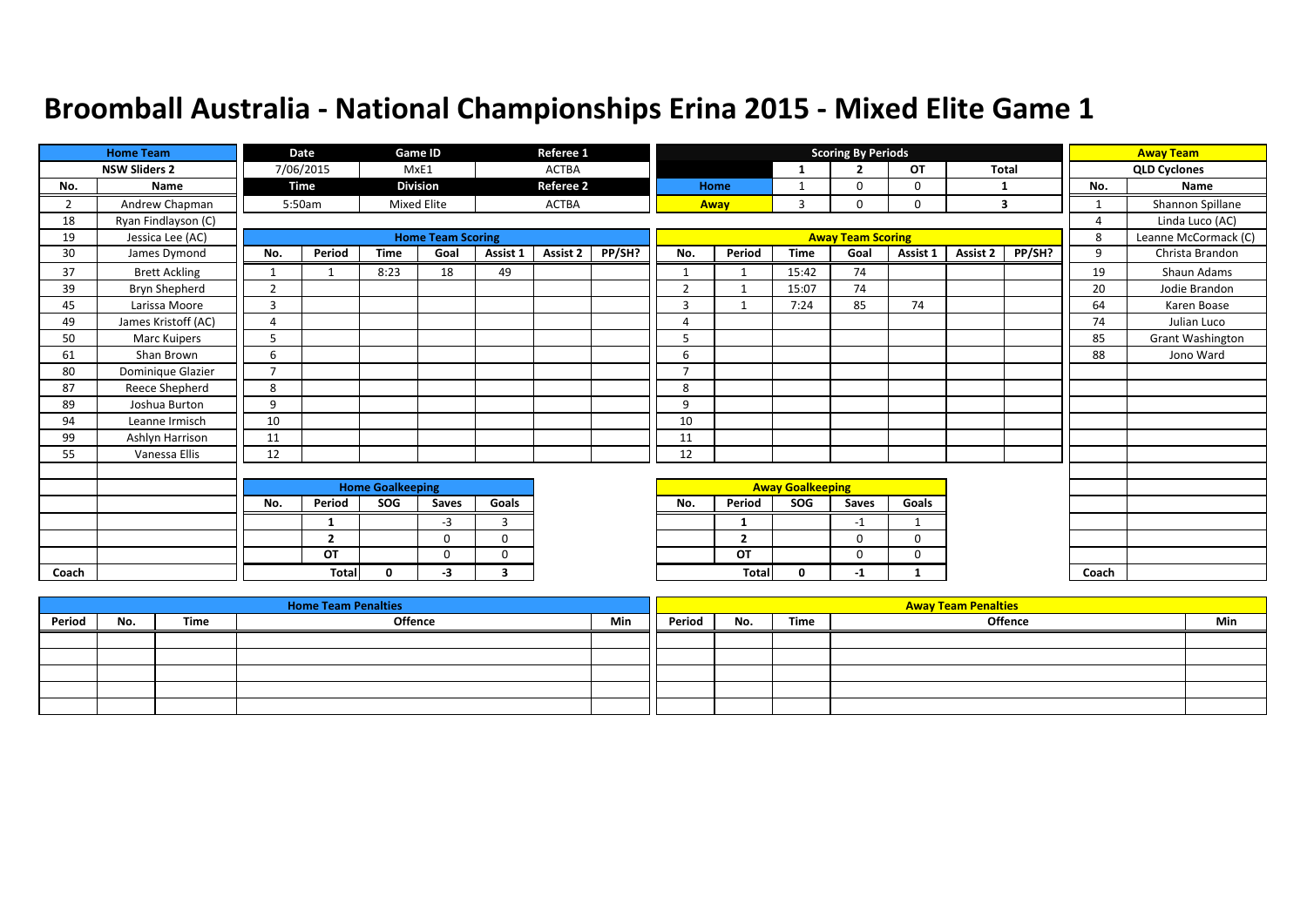|       | <b>Home Team</b>       |                          | Date           |                         | Game ID                  |             | Referee 1        |        |                         |                         |              | <b>Scoring By Periods</b> |           |          |              |                | <b>Away Team</b>      |
|-------|------------------------|--------------------------|----------------|-------------------------|--------------------------|-------------|------------------|--------|-------------------------|-------------------------|--------------|---------------------------|-----------|----------|--------------|----------------|-----------------------|
|       | <b>SA Sharks</b>       |                          | 7/06/2015      |                         | MxE2                     |             | <b>BAWS</b>      |        |                         |                         | -1           | $\overline{2}$            | <b>OT</b> |          | <b>Total</b> |                | <b>ACT Cougars</b>    |
| No.   | Name                   |                          | <b>Time</b>    |                         | <b>Division</b>          |             | <b>Referee 2</b> |        |                         | Home                    | $\mathbf{0}$ | $\Omega$                  | 0         |          | 0            | No.            | Name                  |
| 3     | <b>Trish McHendrie</b> |                          | 6:15am         |                         | <b>Mixed Elite</b>       |             | <b>BAWS</b>      |        |                         | Away                    |              | 0                         | 0         | 1        |              | 9              | Linda Jeffery         |
| 8     | Kim Shapley            |                          |                |                         |                          |             |                  |        |                         |                         |              |                           |           |          |              | $\overline{7}$ | Michelle Ramirez (AC) |
| 9     | Matt Pryor             |                          |                |                         | <b>Home Team Scoring</b> |             |                  |        |                         |                         |              | <b>Away Team Scoring</b>  |           |          |              | 11             | Alicia Martin         |
| 21    | Robbie Wheelright      | No.                      | Period         | <b>Time</b>             | Goal                     | Assist 1    | Assist 2         | PP/SH? | No.                     | Period                  | <b>Time</b>  | Goal                      | Assist 1  | Assist 2 | PP/SH?       | 13             | David Lamond (AC)     |
| 22    | Shanni Muller          |                          |                |                         |                          |             |                  |        | $\mathbf{1}$            | $\mathbf{\overline{1}}$ | 12:07        | 36                        | 15        | 11       |              | 15             | <b>Bryce Marshall</b> |
| 23    | Craig Barrett          | $\overline{2}$           |                |                         |                          |             |                  |        | $\overline{2}$          |                         |              |                           |           |          |              | 23             | Debbie Lamond         |
| 28    | Ceitlin Walker         | 3                        |                |                         |                          |             |                  |        | 3                       |                         |              |                           |           |          |              | 26             | Chris Sarlija         |
| 29    | Christine Filsell      | 4                        |                |                         |                          |             |                  |        | 4                       |                         |              |                           |           |          |              | 27             | Jose Ramirez (C)      |
| 33    | Kate Irvine            | 5                        |                |                         |                          |             |                  |        | 5                       |                         |              |                           |           |          |              | 31             | Chris Lucas           |
| 39    | Jae Jay                | 6                        |                |                         |                          |             |                  |        | 6                       |                         |              |                           |           |          |              | 36             | Ben Boyd              |
| 42    | Dean Terry             | $\overline{\phantom{a}}$ |                |                         |                          |             |                  |        | $\overline{ }$          |                         |              |                           |           |          |              | 39             | Nigel Banks           |
| 49    | John Thomas            | 8                        |                |                         |                          |             |                  |        | 8                       |                         |              |                           |           |          |              | 44             | Kirsty Martin         |
| 49    | Callum Cashel          | 9                        |                |                         |                          |             |                  |        | 9                       |                         |              |                           |           |          |              |                |                       |
| 52    | <b>Keith Thomas</b>    | 10                       |                |                         |                          |             |                  |        | 10                      |                         |              |                           |           |          |              |                |                       |
| 86    | Mark Crowther          | 11                       |                |                         |                          |             |                  |        | 11                      |                         |              |                           |           |          |              |                |                       |
| 87    | Tim Booth              | 12                       |                |                         |                          |             |                  |        | 12                      |                         |              |                           |           |          |              |                |                       |
|       |                        |                          |                |                         |                          |             |                  |        |                         |                         |              |                           |           |          |              |                |                       |
|       |                        |                          |                | <b>Home Goalkeeping</b> |                          |             |                  |        | <b>Away Goalkeeping</b> |                         |              |                           |           |          |              |                |                       |
|       |                        | No.                      | Period         | SOG                     | Saves                    | Goals       |                  |        | No.                     | Period                  | SOG          | Saves                     | Goals     |          |              |                |                       |
|       |                        |                          |                |                         | $-1$                     | 1           |                  |        | 9                       |                         |              | $\Omega$                  | 0         |          |              |                |                       |
|       |                        |                          | $\overline{2}$ |                         | $\Omega$                 | $\Omega$    |                  |        | 9                       | $\overline{2}$          |              | $\Omega$                  | $\Omega$  |          |              |                |                       |
|       |                        |                          | OT             |                         | $\Omega$                 | $\mathbf 0$ |                  |        |                         | OT                      |              | $\Omega$                  | 0         |          |              |                |                       |
| Coach |                        |                          | <b>Total</b>   | $\mathbf{0}$            | -1                       | 1           |                  |        |                         | Total                   | 0            | 0                         | 0         |          |              | Coach          |                       |

|        |     |      |         |     |        |     |      | <b>Away Team Penalties</b> |     |
|--------|-----|------|---------|-----|--------|-----|------|----------------------------|-----|
| Period | No. | Time | Offence | Min | Period | No. | Time | <b>Offence</b>             | Min |
|        |     |      |         |     |        |     |      |                            |     |
|        |     |      |         |     |        |     |      |                            |     |
|        |     |      |         |     |        |     |      |                            |     |
|        |     |      |         |     |        |     |      |                            |     |
|        |     |      |         |     |        |     |      |                            |     |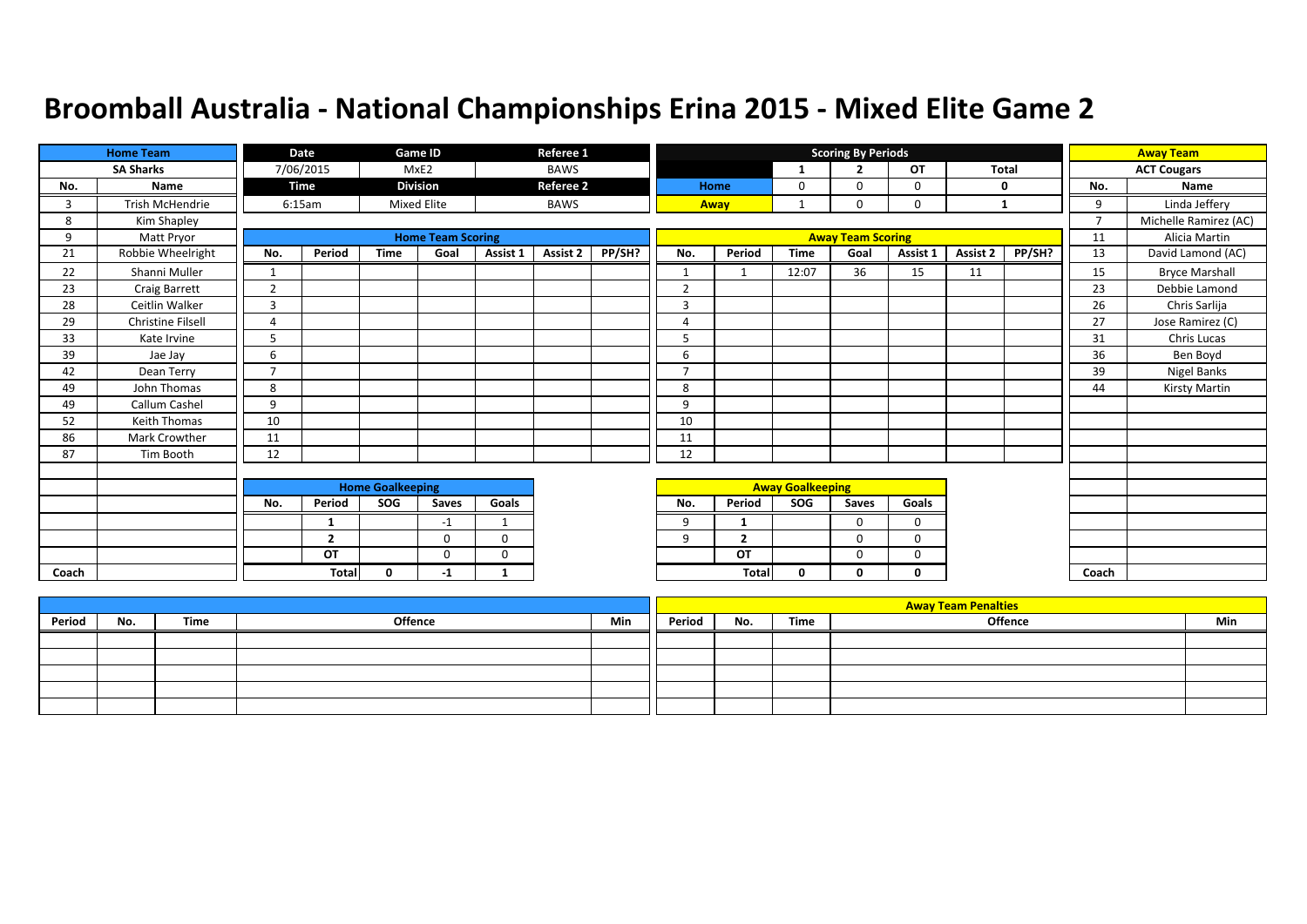|       | <b>Home Team</b>        |                          | Date           |                         | Game ID                  |             | Referee 1           |        |                |                |                         | <b>Scoring By Periods</b> |          |          |        |                | <b>Away Team</b>      |
|-------|-------------------------|--------------------------|----------------|-------------------------|--------------------------|-------------|---------------------|--------|----------------|----------------|-------------------------|---------------------------|----------|----------|--------|----------------|-----------------------|
|       | <b>QLD Cyclones</b>     |                          | 7/06/2015      |                         | MxE3                     |             | Alan Jabs           |        |                |                | -1                      | $\overline{2}$            | OT       | Total    |        |                | <b>ACT Cougars</b>    |
| No.   | Name                    |                          | Time           |                         | <b>Division</b>          |             | <b>Referee 2</b>    |        |                | Home           | 0                       | $\Omega$                  | 0        |          | 0      | No.            | Name                  |
|       | Shannon Spillane        |                          | 7:30am         |                         | <b>Mixed Elite</b>       |             | <b>Curtis Nixon</b> |        |                | Away           | 0                       | 0                         | 0        |          | 0      | 9              | Linda Jeffery         |
| 4     | Linda Luco (AC)         |                          |                |                         |                          |             |                     |        |                |                |                         |                           |          |          |        | $\overline{7}$ | Michelle Ramirez (AC) |
| 8     | Leanne McCormack (C)    |                          |                |                         | <b>Home Team Scoring</b> |             |                     |        |                |                |                         | <b>Away Team Scoring</b>  |          |          |        | 11             | Alicia Martin         |
| 9     | Christa Brandon         | No.                      | Period         | <b>Time</b>             | Goal                     | Assist 1    | <b>Assist 2</b>     | PP/SH? | No.            | Period         | <b>Time</b>             | Goal                      | Assist 1 | Assist 2 | PP/SH? | 13             | David Lamond (AC)     |
| 19    | Shaun Adams             | $\mathbf{1}$             |                |                         |                          |             |                     |        | $\mathbf{1}$   |                |                         |                           |          |          |        | 15             | <b>Bryce Marshall</b> |
| 20    | Jodie Brandon           | $\overline{2}$           |                |                         |                          |             |                     |        | $\overline{2}$ |                |                         |                           |          |          |        | 23             | Debbie Lamond         |
| 64    | Karen Boase             | 3                        |                |                         |                          |             |                     |        | 3              |                |                         |                           |          |          |        | 26             | Chris Sarlija         |
| 74    | Julian Luco             | $\overline{A}$           |                |                         |                          |             |                     |        | 4              |                |                         |                           |          |          |        | 27             | Jose Ramirez (C)      |
| 85    | <b>Grant Washington</b> | 5                        |                |                         |                          |             |                     |        | 5              |                |                         |                           |          |          |        | 31             | Chris Lucas           |
| 88    | Jono Ward               | 6                        |                |                         |                          |             |                     |        | 6              |                |                         |                           |          |          |        | 36             | Ben Boyd              |
|       |                         | $\overline{\phantom{a}}$ |                |                         |                          |             |                     |        | $\overline{7}$ |                |                         |                           |          |          |        | 39             | Nigel Banks           |
|       |                         | 8                        |                |                         |                          |             |                     |        | 8              |                |                         |                           |          |          |        | 44             | Kirsty Martin         |
|       |                         | 9                        |                |                         |                          |             |                     |        | 9              |                |                         |                           |          |          |        |                |                       |
|       |                         | 10                       |                |                         |                          |             |                     |        | 10             |                |                         |                           |          |          |        |                |                       |
|       |                         | 11                       |                |                         |                          |             |                     |        | 11             |                |                         |                           |          |          |        |                |                       |
|       |                         | 12                       |                |                         |                          |             |                     |        | 12             |                |                         |                           |          |          |        |                |                       |
|       |                         |                          |                |                         |                          |             |                     |        |                |                |                         |                           |          |          |        |                |                       |
|       |                         |                          |                | <b>Home Goalkeeping</b> |                          |             |                     |        |                |                | <b>Away Goalkeeping</b> |                           |          |          |        |                |                       |
|       |                         | No.                      | Period         | SOG                     | Saves                    | Goals       |                     |        | No.            | Period         | SOG                     | Saves                     | Goals    |          |        |                |                       |
|       |                         |                          | 1              |                         | $\Omega$                 | $\Omega$    |                     |        | 9              | -1             |                         | $\Omega$                  | $\Omega$ |          |        |                |                       |
|       |                         |                          | $\overline{2}$ |                         | $\Omega$                 | $\mathbf 0$ |                     |        | 9              | $\overline{2}$ |                         | 0                         | 0        |          |        |                |                       |
|       |                         |                          | OT             |                         | $\Omega$                 | $\Omega$    |                     |        |                | OT             |                         | $\Omega$                  | $\Omega$ |          |        |                |                       |
| Coach |                         |                          | <b>Total</b>   | $\mathbf{0}$            | $\Omega$                 | 0           |                     |        |                | <b>Tota</b>    | 0                       | 0                         | 0        |          |        | Coach          |                       |

|        |     |      | <b>Home Team Penalties</b> |     |        |     |      | <b>Away Team Penalties</b> |     |
|--------|-----|------|----------------------------|-----|--------|-----|------|----------------------------|-----|
| Period | No. | Time | Offence                    | Min | Period | No. | Time | <b>Offence</b>             | Min |
|        |     |      |                            |     |        |     |      |                            |     |
|        |     |      |                            |     |        |     |      |                            |     |
|        |     |      |                            |     |        |     |      |                            |     |
|        |     |      |                            |     |        |     |      |                            |     |
|        |     |      |                            |     |        |     |      |                            |     |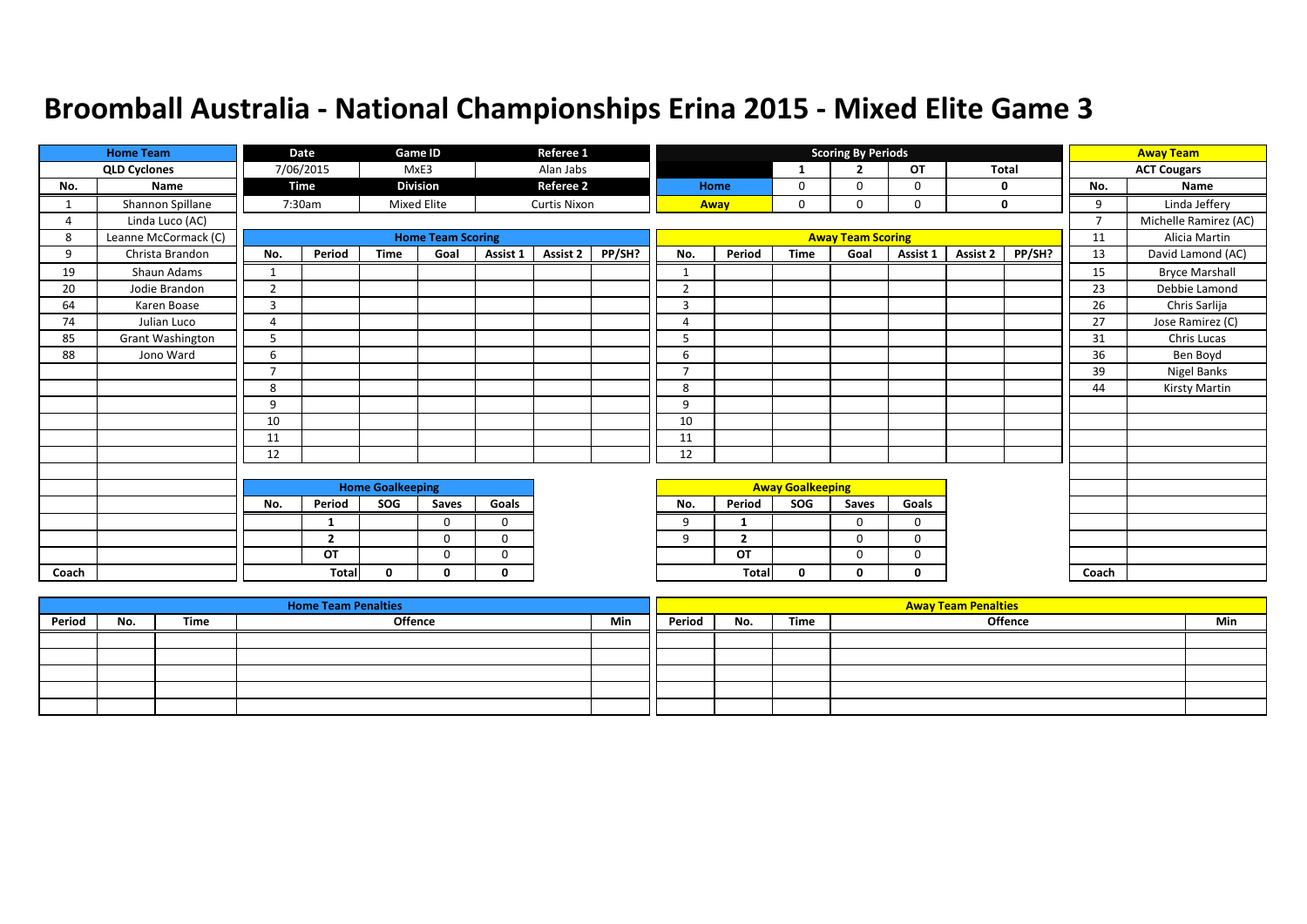|       | <b>Home Team</b>     |                         | Date           |             | Game ID                  |                         | Referee 1        |        |                |                         |              | <b>Scoring By Periods</b> |              |              |        |          | <b>Away Team</b>     |
|-------|----------------------|-------------------------|----------------|-------------|--------------------------|-------------------------|------------------|--------|----------------|-------------------------|--------------|---------------------------|--------------|--------------|--------|----------|----------------------|
|       | <b>NSW Sliders 2</b> |                         | 7/06/2015      |             | MxE4                     |                         | <b>ACTBA</b>     |        |                |                         | $\mathbf{1}$ | ∍                         | OT           | <b>Total</b> |        |          | <b>NSW Sliders 1</b> |
| No.   | Name                 |                         | Time           |             | <b>Division</b>          |                         | <b>Referee 2</b> |        |                | Home                    | 0            | $\Omega$                  | $\Omega$     | $\mathbf{0}$ |        | No.      | Name                 |
| 2     | Andrew Chapman       |                         | 7:55am         |             | <b>Mixed Elite</b>       |                         | <b>ACTBA</b>     |        |                | Away                    |              | $\Omega$                  | $\mathbf 0$  | 1            |        | $\Omega$ | Saxon Hooper (C)     |
| 18    | Ryan Findlayson (C)  |                         |                |             |                          |                         |                  |        |                |                         |              |                           |              |              |        | 5        | Davin Harvey         |
| 19    | Jessica Lee (AC)     |                         |                |             | <b>Home Team Scoring</b> |                         |                  |        |                |                         |              | <b>Away Team Scoring</b>  |              |              |        | 8        | Jo Hansen            |
| 30    | James Dymond         | No.                     | Period         | <b>Time</b> | Goal                     | Assist 1                | Assist 2         | PP/SH? | No.            | Period                  | <b>Time</b>  | Goal                      | Assist 1     | Assist 2     | PP/SH? | 11       | Jeff Ferrara         |
| 37    | <b>Brett Ackling</b> | 1                       |                |             |                          |                         |                  |        | $\mathbf{1}$   | $\mathbf 1$             | 12:10        | 33                        | 79           |              |        | 17       | Karen Boer           |
| 39    | Bryn Shepherd        | $\overline{2}$          |                |             |                          |                         |                  |        | $\overline{2}$ |                         |              |                           |              |              |        | 20       | Sarah Hellyer        |
| 45    | Larissa Moore        | $\overline{3}$          |                |             |                          |                         |                  |        | 3              |                         |              |                           |              |              |        | 33       | Mel Lloyd            |
| 49    | James Kristoff (AC)  | 4                       |                |             |                          |                         |                  |        | 4              |                         |              |                           |              |              |        | 40       | Aaron Dymond         |
| 50    | <b>Marc Kuipers</b>  | 5                       |                |             |                          |                         |                  |        | 5              |                         |              |                           |              |              |        | 41       | Zac Law              |
| 61    | Shan Brown           | 6                       |                |             |                          |                         |                  |        | 6              |                         |              |                           |              |              |        | 77       | Peter Yabsley (AC)   |
| 80    | Dominique Glazier    | $\overline{7}$          |                |             |                          |                         |                  |        | $\overline{7}$ |                         |              |                           |              |              |        | 79       | Sam Boer             |
| 87    | Reece Shepherd       | 8                       |                |             |                          |                         |                  |        | 8              |                         |              |                           |              |              |        | 81       | Anke Vermeulen       |
| 89    | Joshua Burton        | 9                       |                |             |                          |                         |                  |        | 9              |                         |              |                           |              |              |        | 83       | Louis Sultana        |
| 94    | Leanne Irmisch       | 10                      |                |             |                          |                         |                  |        | 10             |                         |              |                           |              |              |        | 86       | Damian Colyer        |
| 99    | Ashlyn Harrison      | 11                      |                |             |                          |                         |                  |        | 11             |                         |              |                           |              |              |        | 88       | Lauren Yabsley       |
| 55    | Vanessa Ellis        | 12                      |                |             |                          |                         |                  |        | 12             |                         |              |                           |              |              |        | 98       | Jodie Harrison       |
|       |                      |                         |                |             |                          |                         |                  |        |                |                         |              |                           |              |              |        |          |                      |
|       |                      | <b>Home Goalkeeping</b> |                |             |                          |                         |                  |        |                | <b>Away Goalkeeping</b> |              |                           |              |              |        |          |                      |
|       |                      | No.                     | Period         | SOG         | Saves                    | Goals                   |                  |        | No.            | Period                  | SOG          | Saves                     | Goals        |              |        |          |                      |
|       |                      |                         | 1              |             | $-1$                     | $\mathbf{\overline{1}}$ |                  |        |                | -1                      |              | $\Omega$                  | $\Omega$     |              |        |          |                      |
|       |                      |                         | $\overline{2}$ |             | $\mathbf 0$              | $\mathbf 0$             |                  |        |                | $\overline{2}$          |              | $\Omega$                  | $\mathbf 0$  |              |        |          |                      |
|       |                      |                         | OT             |             | $\Omega$                 | $\mathbf 0$             |                  |        |                | OT                      |              | $\mathbf 0$               | $\mathbf 0$  |              |        |          |                      |
| Coach |                      |                         | <b>Total</b>   | $\Omega$    | -1                       | 1                       |                  |        |                | Total                   | 0            | 0                         | $\mathbf{0}$ |              |        | Coach    |                      |

|        |     |      | <b>Home Team Penalties</b> |     |        |     |      | <b>Away Team Penalties</b> |     |
|--------|-----|------|----------------------------|-----|--------|-----|------|----------------------------|-----|
| Period | No. | Time | <b>Offence</b>             | Min | Period | No. | Time | Offence                    | Min |
|        |     |      |                            |     |        |     |      |                            |     |
|        |     |      |                            |     |        |     |      |                            |     |
|        |     |      |                            |     |        |     |      |                            |     |
|        |     |      |                            |     |        |     |      |                            |     |
|        |     |      |                            |     |        |     |      |                            |     |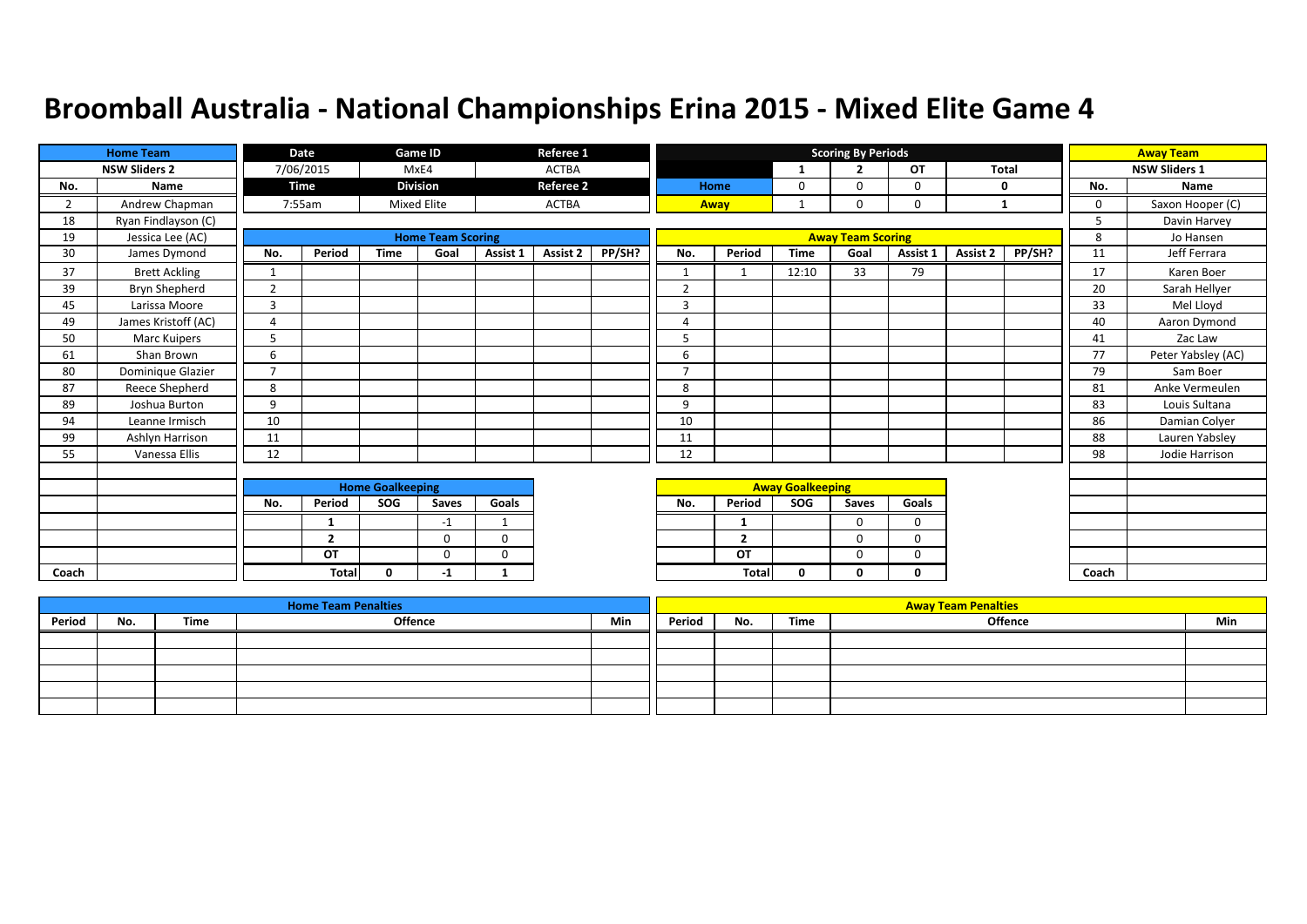|       | <b>Home Team</b>     |                | Date           |                         | Game ID                  |              | Referee 1        |        |                |                         |                         | <b>Scoring By Periods</b> |           |              |        |       | <b>Away Team</b>       |
|-------|----------------------|----------------|----------------|-------------------------|--------------------------|--------------|------------------|--------|----------------|-------------------------|-------------------------|---------------------------|-----------|--------------|--------|-------|------------------------|
|       | <b>NSW Sliders 1</b> |                | 7/06/2015      |                         | MxE5                     |              | Alan Jabs        |        |                |                         | -1                      | $\overline{2}$            | <b>OT</b> | <b>Total</b> |        |       | <b>SA Sharks</b>       |
| No.   | Name                 |                | <b>Time</b>    |                         | <b>Division</b>          |              | <b>Referee 2</b> |        |                | Home                    | $\mathbf 0$             | $\Omega$                  | 0         | $\mathbf 0$  |        | No.   | Name                   |
| 0     | Saxon Hooper (C)     |                | 9:10am         |                         | <b>Mixed Elite</b>       |              | Doug Nixon       |        |                | Away                    |                         | 0                         | 0         | 1            |        | 3     | <b>Trish McHendrie</b> |
| 5     | Davin Harvey         |                |                |                         |                          |              |                  |        |                |                         |                         |                           |           |              |        | 8     | Kim Shapley            |
| 8     | Jo Hansen            |                |                |                         | <b>Home Team Scoring</b> |              |                  |        |                |                         |                         | <b>Away Team Scoring</b>  |           |              |        | 9     | Matt Pryor             |
| 11    | Jeff Ferrara         | No.            | Period         | <b>Time</b>             | Goal                     | Assist 1     | Assist 2         | PP/SH? | No.            | Period                  | <b>Time</b>             | Goal                      | Assist 1  | Assist 2     | PP/SH? | 21    | Robbie Wheelright      |
| 17    | Karen Boer           |                |                |                         |                          |              |                  |        | $\mathbf{1}$   |                         | 6:38                    | 8                         | 21        |              |        | 22    | Shanni Muller          |
| 20    | Sarah Hellyer        | $\overline{2}$ |                |                         |                          |              |                  |        | $\overline{2}$ |                         |                         |                           |           |              |        | 23    | Craig Barrett          |
| 33    | Mel Lloyd            | 3              |                |                         |                          |              |                  |        | 3              |                         |                         |                           |           |              |        | 28    | Ceitlin Walker         |
| 40    | Aaron Dymond         | $\overline{4}$ |                |                         |                          |              |                  |        | 4              |                         |                         |                           |           |              |        | 29    | Christine Filsell      |
| 41    | Zac Law              |                |                |                         |                          |              |                  |        | 5              |                         |                         |                           |           |              |        | 33    | Kate Irvine            |
| 77    | Peter Yabsley (AC)   | 6              |                |                         |                          |              |                  |        | 6              |                         |                         |                           |           |              |        | 39    | Jae Jay                |
| 79    | Sam Boer             | $\overline{ }$ |                |                         |                          |              |                  |        | $\overline{7}$ |                         |                         |                           |           |              |        | 42    | Dean Terry             |
| 81    | Anke Vermeulen       | 8              |                |                         |                          |              |                  |        | 8              |                         |                         |                           |           |              |        | 49    | John Thomas            |
| 83    | Louis Sultana        | 9              |                |                         |                          |              |                  |        | 9              |                         |                         |                           |           |              |        | 49    | Callum Cashel          |
| 86    | Damian Colyer        | 10             |                |                         |                          |              |                  |        | 10             |                         |                         |                           |           |              |        | 52    | <b>Keith Thomas</b>    |
| 88    | Lauren Yabsley       | 11             |                |                         |                          |              |                  |        | 11             |                         |                         |                           |           |              |        | 86    | Mark Crowther          |
| 98    | Jodie Harrison       | 12             |                |                         |                          |              |                  |        | 12             |                         |                         |                           |           |              |        | 87    | Tim Booth              |
|       |                      |                |                |                         |                          |              |                  |        |                |                         |                         |                           |           |              |        |       |                        |
|       |                      |                |                | <b>Home Goalkeeping</b> |                          |              |                  |        |                |                         | <b>Away Goalkeeping</b> |                           |           |              |        |       |                        |
|       |                      | No.            | Period         | SOG                     | Saves                    | Goals        |                  |        | No.            | Period                  | <b>SOG</b>              | Saves                     | Goals     |              |        |       |                        |
|       |                      |                | 1              |                         | $-1$                     | $\mathbf{1}$ |                  |        |                | 1                       |                         | $\Omega$                  | $\Omega$  |              |        |       |                        |
|       |                      |                | $\overline{2}$ |                         | $\Omega$                 | $\mathbf 0$  |                  |        |                | $\overline{\mathbf{z}}$ |                         | $\Omega$                  | $\Omega$  |              |        |       |                        |
|       |                      |                | OT             |                         | $\Omega$                 | $\Omega$     |                  |        |                | OT                      |                         | $\Omega$                  | 0         |              |        |       |                        |
| Coach |                      |                | <b>Total</b>   | 0                       | -1                       | 1            |                  |        |                | Total                   | 0                       | 0                         | 0         |              |        | Coach |                        |

|        |     |      | <b>Home Team Penalties</b> |     |        |     |      | <b>Away Team Penalties</b> |     |
|--------|-----|------|----------------------------|-----|--------|-----|------|----------------------------|-----|
| Period | No. | Time | <b>Offence</b>             | Min | Period | No. | Time | <b>Offence</b>             | Min |
|        |     |      |                            |     |        |     |      |                            |     |
|        |     |      |                            |     |        |     |      |                            |     |
|        |     |      |                            |     |        |     |      |                            |     |
|        |     |      |                            |     |        |     |      |                            |     |
|        |     |      |                            |     |        |     |      |                            |     |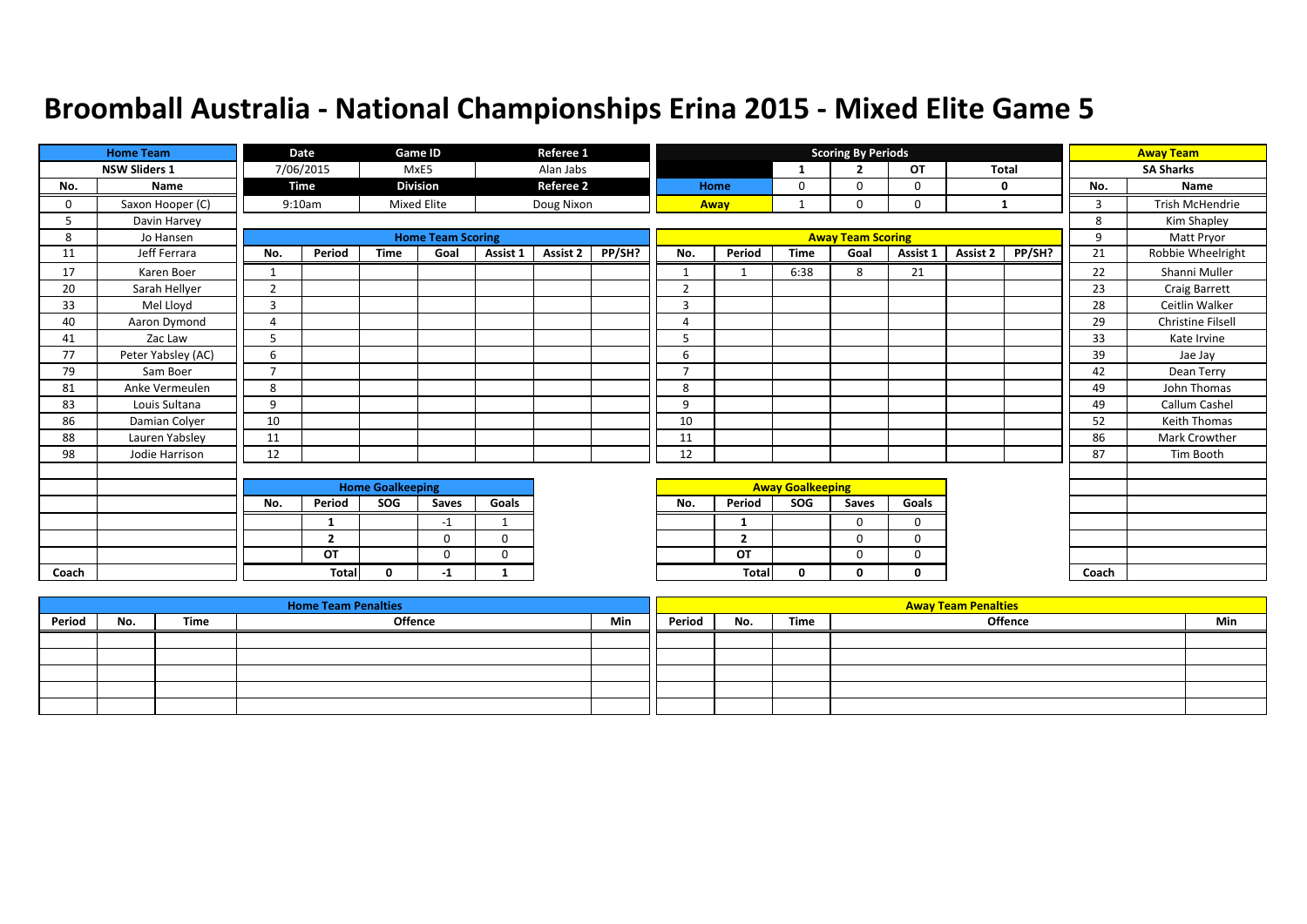|       | <b>Home Team</b>     |                | Date           |                         | <b>Game ID</b>           |                | Referee 1           |        |                |                          |                         | <b>Scoring By Periods</b> |          |              |              |                | <b>Away Team</b>      |
|-------|----------------------|----------------|----------------|-------------------------|--------------------------|----------------|---------------------|--------|----------------|--------------------------|-------------------------|---------------------------|----------|--------------|--------------|----------------|-----------------------|
|       | <b>NSW Sliders 2</b> |                | 7/06/2015      |                         | MxE6                     |                | <b>Curtis Nixon</b> |        |                |                          | $\mathbf{1}$            | $\overline{2}$            | OT       | <b>Total</b> |              |                | <b>ACT Cougars</b>    |
| No.   | Name                 |                | Time           |                         | <b>Division</b>          |                | <b>Referee 2</b>    |        |                | Home                     | 0                       | $\Omega$                  | 0        |              | 0            | No.            | Name                  |
| 2     | Andrew Chapman       |                | 9:35am         |                         | <b>Mixed Elite</b>       |                | Doug Nixon          |        |                | Away                     | $\overline{2}$          | 0                         | 0        |              | $\mathbf{2}$ | 9              | Linda Jeffery         |
| 18    | Ryan Findlayson (C)  |                |                |                         |                          |                |                     |        |                |                          |                         |                           |          |              |              | $\overline{7}$ | Michelle Ramirez (AC) |
| 19    | Jessica Lee (AC)     |                |                |                         | <b>Home Team Scoring</b> |                |                     |        |                |                          |                         | <b>Away Team Scoring</b>  |          |              |              | 11             | Alicia Martin         |
| 30    | James Dymond         | No.            | Period         | <b>Time</b>             | Goal                     | Assist 1       | Assist 2            | PP/SH? | No.            | Period                   | <b>Time</b>             | Goal                      | Assist 1 | Assist 2     | PP/SH?       | 13             | David Lamond (AC)     |
| 37    | <b>Brett Ackling</b> | 1              |                |                         |                          |                |                     |        | $\mathbf{1}$   | -1                       | 8:55                    | 26                        | 39       |              |              | 15             | <b>Bryce Marshall</b> |
| 39    | Bryn Shepherd        | $\overline{2}$ |                |                         |                          |                |                     |        | $\overline{2}$ | $\overline{\phantom{a}}$ | 6:14                    | 36                        | 44       |              |              | 23             | Debbie Lamond         |
| 45    | Larissa Moore        | $\overline{3}$ |                |                         |                          |                |                     |        | 3              |                          |                         |                           |          |              |              | 26             | Chris Sarlija         |
| 49    | James Kristoff (AC)  | $\overline{A}$ |                |                         |                          |                |                     |        | 4              |                          |                         |                           |          |              |              | 27             | Jose Ramirez (C)      |
| 50    | <b>Marc Kuipers</b>  | 5              |                |                         |                          |                |                     |        | 5              |                          |                         |                           |          |              |              | 31             | Chris Lucas           |
| 61    | Shan Brown           | 6              |                |                         |                          |                |                     |        | 6              |                          |                         |                           |          |              |              | 36             | Ben Boyd              |
| 80    | Dominique Glazier    | $\overline{7}$ |                |                         |                          |                |                     |        | $\overline{ }$ |                          |                         |                           |          |              |              | 39             | Nigel Banks           |
| 87    | Reece Shepherd       | 8              |                |                         |                          |                |                     |        | 8              |                          |                         |                           |          |              |              | 44             | Kirsty Martin         |
| 89    | Joshua Burton        | 9              |                |                         |                          |                |                     |        | 9              |                          |                         |                           |          |              |              |                |                       |
| 94    | Leanne Irmisch       | 10             |                |                         |                          |                |                     |        | 10             |                          |                         |                           |          |              |              |                |                       |
| 99    | Ashlyn Harrison      | 11             |                |                         |                          |                |                     |        | 11             |                          |                         |                           |          |              |              |                |                       |
| 85    | Vanessa Ellis        | 12             |                |                         |                          |                |                     |        | 12             |                          |                         |                           |          |              |              |                |                       |
|       |                      |                |                |                         |                          |                |                     |        |                |                          |                         |                           |          |              |              |                |                       |
|       |                      |                |                | <b>Home Goalkeeping</b> |                          |                |                     |        |                |                          | <b>Away Goalkeeping</b> |                           |          |              |              |                |                       |
|       |                      | No.            | Period         | SOG                     | Saves                    | Goals          |                     |        | No.            | Period                   | SOG                     | Saves                     | Goals    |              |              |                |                       |
|       |                      |                | 1              |                         | $-2$                     | $\overline{2}$ |                     |        | 9              | -1                       |                         | $\Omega$                  | $\Omega$ |              |              |                |                       |
|       |                      |                | $\overline{2}$ |                         | $\Omega$                 | $\Omega$       |                     |        | 9              | $\overline{2}$           |                         | $\Omega$                  | 0        |              |              |                |                       |
|       |                      |                | OT             |                         | $\Omega$                 | $\Omega$       |                     |        |                | OT                       |                         | $\Omega$                  | $\Omega$ |              |              |                |                       |
| Coach |                      |                | Total          | $\Omega$                | -2                       | $\overline{2}$ |                     |        |                | Tota                     | 0                       | 0                         | 0        |              |              | Coach          |                       |

|        |     |      | <b>Home Team Penalties</b> |     |        |     |      | <b>Away Team Penalties</b> |     |
|--------|-----|------|----------------------------|-----|--------|-----|------|----------------------------|-----|
| Period | No. | Time | Offence                    | Min | Period | No. | Time | Offence                    | Min |
|        |     |      |                            |     |        |     |      |                            |     |
|        |     |      |                            |     |        |     |      |                            |     |
|        |     |      |                            |     |        |     |      |                            |     |
|        |     |      |                            |     |        |     |      |                            |     |
|        |     |      |                            |     |        |     |      |                            |     |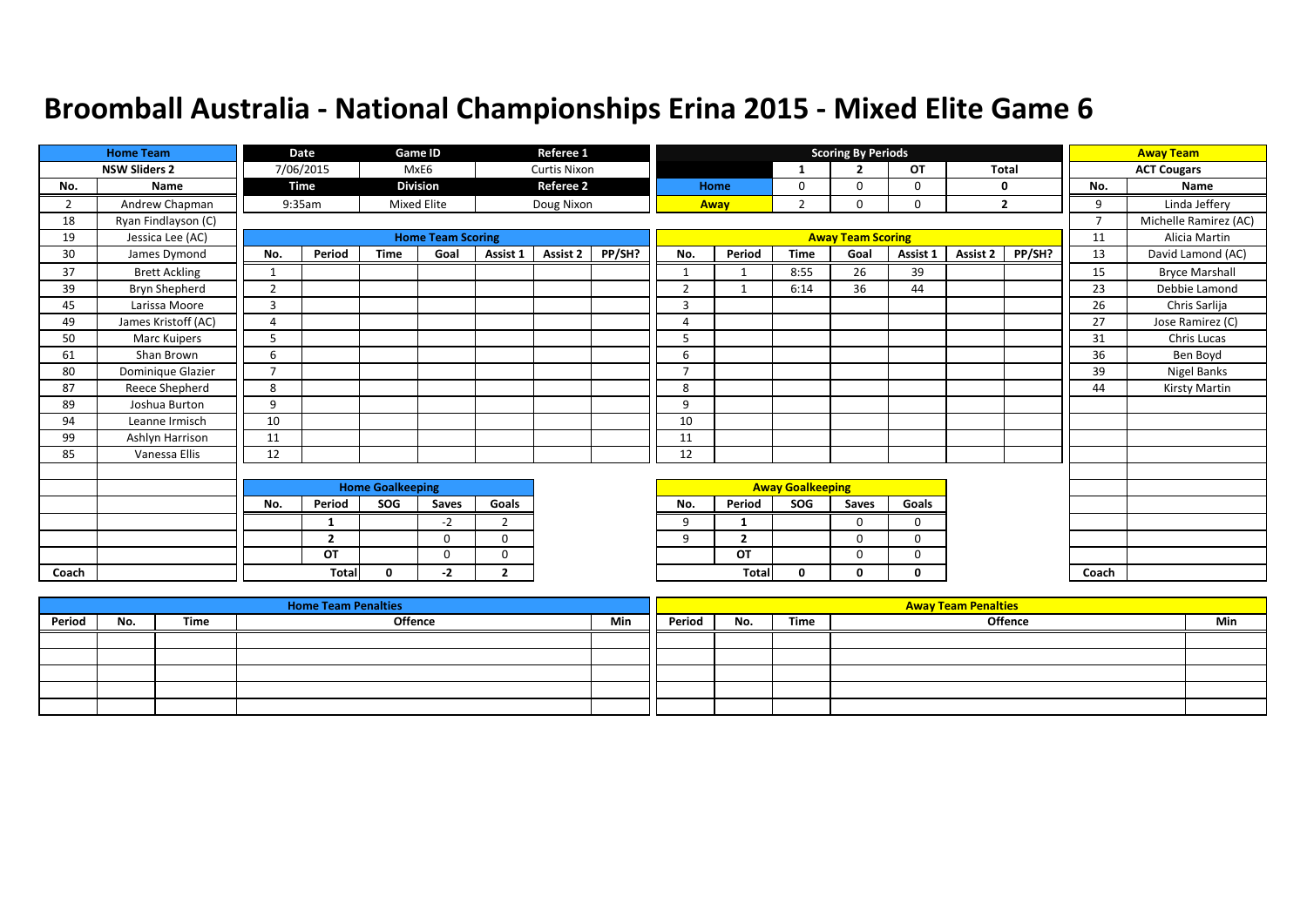|       | <b>Home Team</b>     |                | Date         |                         | Game ID                  |             | Referee 1        |        |                |                |                         | <b>Scoring By Periods</b> |                |          |             |                | <b>Away Team</b>     |
|-------|----------------------|----------------|--------------|-------------------------|--------------------------|-------------|------------------|--------|----------------|----------------|-------------------------|---------------------------|----------------|----------|-------------|----------------|----------------------|
|       | <b>NSW Sliders 1</b> |                | 7/06/2015    |                         | MxE7                     |             | <b>ACTBA</b>     |        |                |                | -1                      | $\overline{2}$            | OT             | Total    |             |                | <b>QLD Cyclones</b>  |
| No.   | Name                 |                | Time         |                         | <b>Division</b>          |             | <b>Referee 2</b> |        |                | Home           | $\overline{2}$          | $\Omega$                  | 0              |          | 2           | No.            | Name                 |
| 0     | Saxon Hooper (C)     |                | 10:50am      |                         | <b>Mixed Elite</b>       |             | <b>ACTBA</b>     |        |                | Away           | 0                       | 0                         | 0              |          | $\mathbf 0$ | $\mathbf{1}$   | Shannon Spillane     |
| 5     | Davin Harvey         |                |              |                         |                          |             |                  |        |                |                |                         |                           |                |          |             | $\overline{4}$ | Linda Luco (AC)      |
| 8     | Jo Hansen            |                |              |                         | <b>Home Team Scoring</b> |             |                  |        |                |                |                         | <b>Away Team Scoring</b>  |                |          |             | 8              | Leanne McCormack (C) |
| 11    | Jeff Ferrara         | No.            | Period       | <b>Time</b>             | Goal                     | Assist 1    | <b>Assist 2</b>  | PP/SH? | No.            | Period         | <b>Time</b>             | Goal                      | Assist 1       | Assist 2 | PP/SH?      | 9              | Christa Brandon      |
| 17    | Karen Boer           | $\mathbf{1}$   |              | 9:17                    | 77                       | 11          |                  |        | $\mathbf{1}$   |                |                         |                           |                |          |             | 19             | Shaun Adams          |
| 20    | Sarah Hellyer        | $\overline{2}$ |              | 5:08                    | 77                       | 88          | 11               |        | $\overline{2}$ |                |                         |                           |                |          |             | 20             | Jodie Brandon        |
| 33    | Mel Lloyd            | $\overline{3}$ |              |                         |                          |             |                  |        | $\overline{3}$ |                |                         |                           |                |          |             | 64             | Karen Boase          |
| 40    | Aaron Dymond         | $\overline{A}$ |              |                         |                          |             |                  |        | 4              |                |                         |                           |                |          |             | 74             | Julian Luco          |
| 41    | Zac Law              | 5              |              |                         |                          |             |                  |        | 5              |                |                         |                           |                |          |             | 85             | Grant Washington     |
| 77    | Peter Yabsley (AC)   | 6              |              |                         |                          |             |                  |        | 6              |                |                         |                           |                |          |             | 88             | Jono Ward            |
| 79    | Sam Boer             | $\overline{ }$ |              |                         |                          |             |                  |        | $\overline{ }$ |                |                         |                           |                |          |             |                |                      |
| 81    | Anke Vermeulen       | 8              |              |                         |                          |             |                  |        | 8              |                |                         |                           |                |          |             |                |                      |
| 83    | Louis Sultana        | 9              |              |                         |                          |             |                  |        | 9              |                |                         |                           |                |          |             |                |                      |
| 86    | Damian Colyer        | 10             |              |                         |                          |             |                  |        | 10             |                |                         |                           |                |          |             |                |                      |
| 88    | Lauren Yabsley       | 11             |              |                         |                          |             |                  |        | 11             |                |                         |                           |                |          |             |                |                      |
| 98    | Jodie Harrison       | 12             |              |                         |                          |             |                  |        | 12             |                |                         |                           |                |          |             |                |                      |
|       |                      |                |              |                         |                          |             |                  |        |                |                |                         |                           |                |          |             |                |                      |
|       |                      |                |              | <b>Home Goalkeeping</b> |                          |             |                  |        |                |                | <b>Away Goalkeeping</b> |                           |                |          |             |                |                      |
|       |                      | No.            | Period       | SOG                     | Saves                    | Goals       |                  |        | No.            | Period         | SOG                     | Saves                     | Goals          |          |             |                |                      |
|       |                      |                | 1            |                         | $\Omega$                 | $\mathbf 0$ |                  |        |                | -1             |                         | $-2$                      | $\overline{2}$ |          |             |                |                      |
|       |                      |                | $\mathbf{2}$ |                         | $\Omega$                 | $\mathbf 0$ |                  |        |                | $\overline{2}$ |                         | 0                         | 0              |          |             |                |                      |
|       |                      |                | OT           |                         | $\Omega$                 | $\Omega$    |                  |        |                | OT             |                         | $\Omega$                  | 0              |          |             |                |                      |
| Coach |                      |                | <b>Total</b> | $\Omega$                | n                        | $\Omega$    |                  |        |                | Total          | 0                       | $-2$                      | $\mathbf{2}$   |          |             | Coach          |                      |

|        |            |       | <b>Home Team Penalties</b> |     |        |     |      | <b>Away Team Penalties</b> |     |
|--------|------------|-------|----------------------------|-----|--------|-----|------|----------------------------|-----|
| Period | No.        | Time  | Offence                    | Min | Period | No. | Time | Offence                    | Min |
|        | <b>. .</b> | 12:58 | <b>Tripping</b>            |     |        |     |      |                            |     |
|        |            |       |                            |     |        |     |      |                            |     |
|        |            |       |                            |     |        |     |      |                            |     |
|        |            |       |                            |     |        |     |      |                            |     |
|        |            |       |                            |     |        |     |      |                            |     |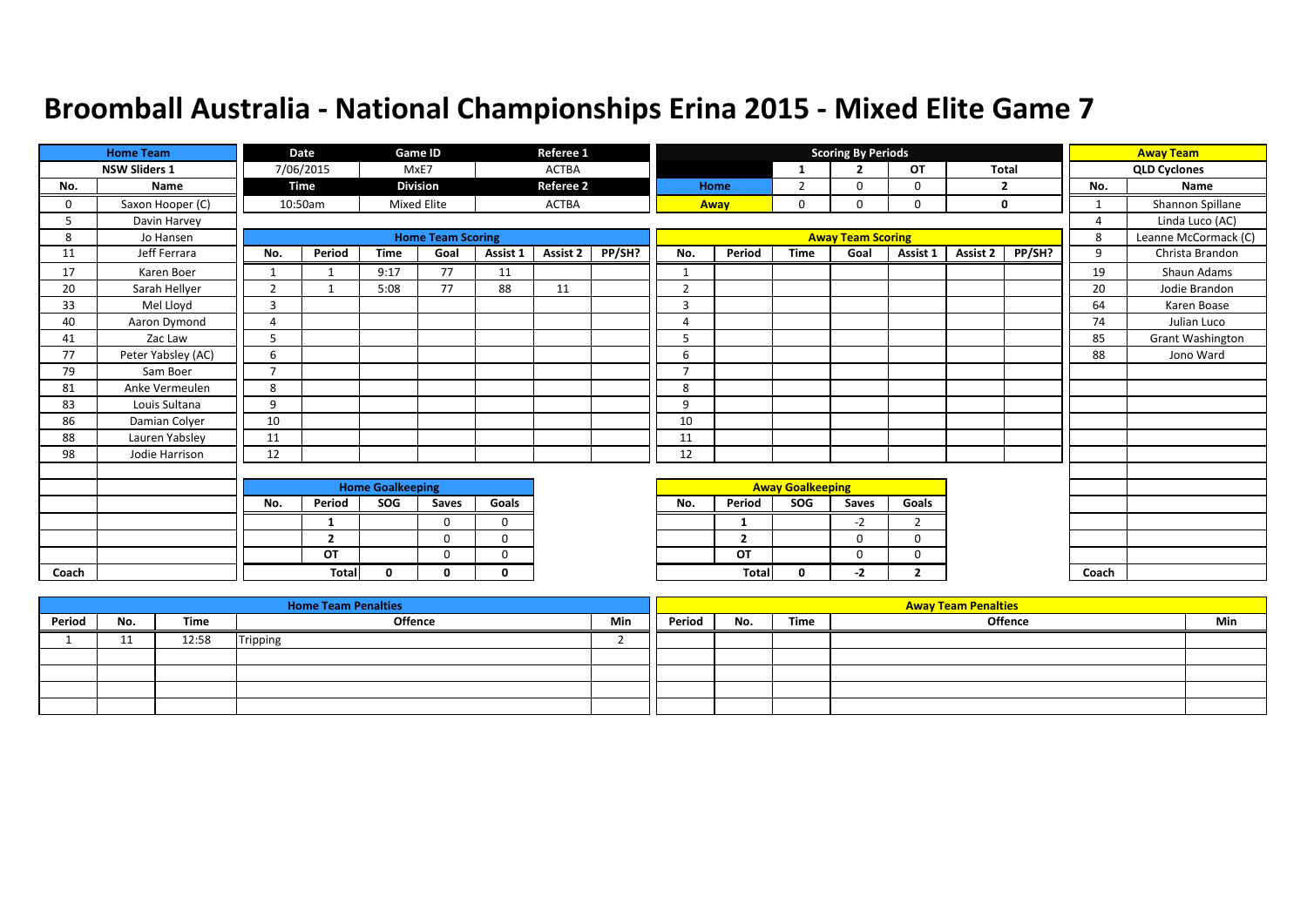|                | <b>Home Team</b>     |                | Date           |                         | Game ID                  |             | Referee 1           |        |                |                |                         | <b>Scoring By Periods</b> |           |              |        |       | <b>Away Team</b>    |
|----------------|----------------------|----------------|----------------|-------------------------|--------------------------|-------------|---------------------|--------|----------------|----------------|-------------------------|---------------------------|-----------|--------------|--------|-------|---------------------|
|                | <b>NSW Sliders 2</b> |                | 7/06/2015      |                         | MxE8                     |             | Alan Jabs           |        |                |                | $\mathbf{1}$            | $\overline{2}$            | <b>OT</b> | <b>Total</b> |        |       | <b>SA Sharks</b>    |
| No.            | Name                 |                | <b>Time</b>    |                         | <b>Division</b>          |             | <b>Referee 2</b>    |        |                | Home           | 1                       | 0                         | $\Omega$  |              |        | No.   | Name                |
| $\overline{2}$ | Andrew Chapman       |                | 11:15am        |                         | <b>Mixed Elite</b>       |             | <b>Curtis Nixon</b> |        |                | Away           |                         | 0                         | 0         | 1            |        | 3     | Trish McHendrie     |
| 18             | Ryan Findlayson (C)  |                |                |                         |                          |             |                     |        |                |                |                         |                           |           |              |        | 8     | Kim Shapley         |
| 19             | Jessica Lee (AC)     |                |                |                         | <b>Home Team Scoring</b> |             |                     |        |                |                |                         | <b>Away Team Scoring</b>  |           |              |        | 9     | Matt Pryor          |
| 30             | James Dymond         | No.            | Period         | <b>Time</b>             | Goal                     | Assist 1    | Assist 2            | PP/SH? | No.            | Period         | <b>Time</b>             | Goal                      | Assist 1  | Assist 2     | PP/SH? | 21    | Robbie Wheelright   |
| 37             | <b>Brett Ackling</b> |                |                | 3:03                    | $\overline{2}$           | 89          |                     |        | $\mathbf{1}$   |                | 11:45                   | 63                        | 39        |              |        | 22    | Shanni Muller       |
| 39             | Bryn Shepherd        | $\overline{2}$ |                |                         |                          |             |                     |        | $\overline{2}$ |                |                         |                           |           |              |        | 23    | Craig Barrett       |
| 45             | Larissa Moore        | 3              |                |                         |                          |             |                     |        | 3              |                |                         |                           |           |              |        | 28    | Ceitlin Walker      |
| 49             | James Kristoff (AC)  | $\overline{a}$ |                |                         |                          |             |                     |        | $\overline{A}$ |                |                         |                           |           |              |        | 29    | Christine Filsell   |
| 50             | Marc Kuipers         | 5              |                |                         |                          |             |                     |        | 5              |                |                         |                           |           |              |        | 33    | Kate Irvine         |
| 61             | Shan Brown           | 6              |                |                         |                          |             |                     |        | 6              |                |                         |                           |           |              |        | 39    | Jae Jay             |
| 80             | Dominique Glazier    | $\overline{7}$ |                |                         |                          |             |                     |        | $\overline{7}$ |                |                         |                           |           |              |        | 42    | Dean Terry          |
| 87             | Reece Shepherd       | 8              |                |                         |                          |             |                     |        | 8              |                |                         |                           |           |              |        | 49    | John Thomas         |
| 89             | Joshua Burton        | 9              |                |                         |                          |             |                     |        | 9              |                |                         |                           |           |              |        | 49    | Callum Cashel       |
| 94             | Leanne Irmisch       | 10             |                |                         |                          |             |                     |        | 10             |                |                         |                           |           |              |        | 52    | <b>Keith Thomas</b> |
| 99             | Ashlyn Harrison      | 11             |                |                         |                          |             |                     |        | 11             |                |                         |                           |           |              |        | 86    | Mark Crowther       |
| 85             | Vanessa Ellis        | 12             |                |                         |                          |             |                     |        | 12             |                |                         |                           |           |              |        | 87    | Tim Booth           |
|                |                      |                |                |                         |                          |             |                     |        |                |                |                         |                           |           |              |        |       |                     |
|                |                      |                |                | <b>Home Goalkeeping</b> |                          |             |                     |        |                |                | <b>Away Goalkeeping</b> |                           |           |              |        |       |                     |
|                |                      | No.            | Period         | SOG                     | Saves                    | Goals       |                     |        | No.            | Period         | SOG                     | Saves                     | Goals     |              |        |       |                     |
|                |                      |                | 1              |                         | $-1$                     | $\mathbf 1$ |                     |        |                | 1              |                         | $-1$                      |           |              |        |       |                     |
|                |                      |                | $\overline{2}$ |                         | $\Omega$                 | 0           |                     |        |                | $\overline{2}$ |                         | $\Omega$                  | 0         |              |        |       |                     |
|                |                      |                | OT             |                         | $\mathbf 0$              | $\mathbf 0$ |                     |        |                | OT             |                         | 0                         | 0         |              |        |       |                     |
| Coach          |                      |                | <b>Total</b>   | $\mathbf{0}$            | -1                       | 1           |                     |        |                | Total          | 0                       | $-1$                      |           |              |        | Coach |                     |

|        |     |       | <b>Home Team Penalties</b> |     |        |     |      | <b>Away Team Penalties</b> |     |
|--------|-----|-------|----------------------------|-----|--------|-----|------|----------------------------|-----|
| Period | No. | Time  | <b>Offence</b>             | Min | Period | No. | Time | <b>Offence</b>             | Min |
|        | 61  | 15:34 | High broom                 |     |        |     |      |                            |     |
|        |     |       |                            |     |        |     |      |                            |     |
|        |     |       |                            |     |        |     |      |                            |     |
|        |     |       |                            |     |        |     |      |                            |     |
|        |     |       |                            |     |        |     |      |                            |     |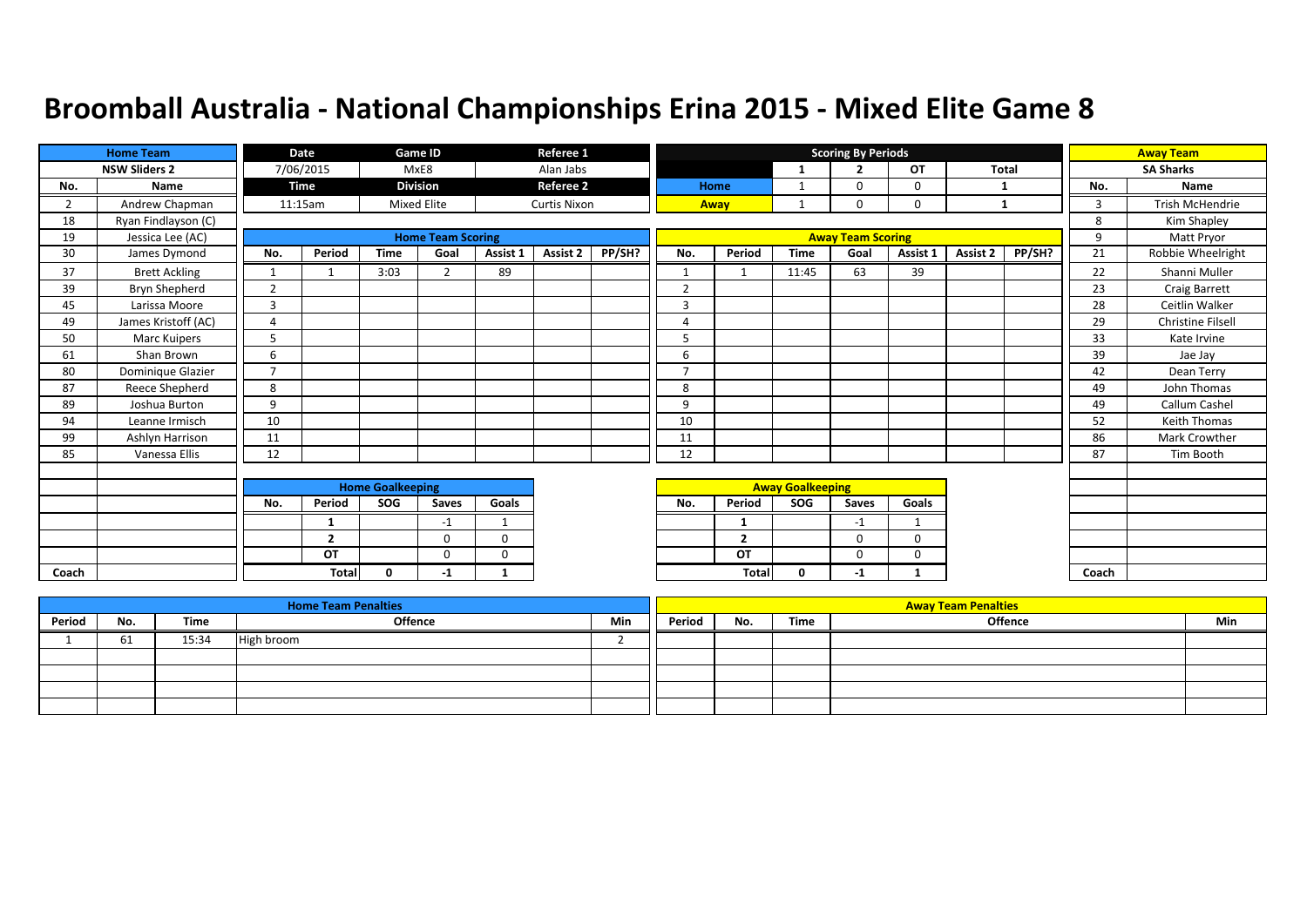|       | <b>Home Team</b>     |                | Date               |                         | Game ID                  |              | Referee 1        |        |                |                |                         | <b>Scoring By Periods</b> |             |              |             |                | <b>Away Team</b>      |
|-------|----------------------|----------------|--------------------|-------------------------|--------------------------|--------------|------------------|--------|----------------|----------------|-------------------------|---------------------------|-------------|--------------|-------------|----------------|-----------------------|
|       | <b>NSW Sliders 1</b> |                | 7/06/2015          |                         | MxE9                     |              | <b>NQBA</b>      |        |                |                | 1                       | ∍                         | OT          | <b>Total</b> |             |                | <b>ACT Cougars</b>    |
| No.   | Name                 |                | Time               |                         | <b>Division</b>          |              | <b>Referee 2</b> |        |                | Home           | 0                       | $\Omega$                  | 0           |              | 0           | No.            | Name                  |
| 0     | Saxon Hooper (C)     |                | 3:30 <sub>pm</sub> |                         | <b>Mixed Elite</b>       |              | <b>NQBA</b>      |        |                | Away           | 0                       | 0                         | $\mathbf 0$ |              | $\mathbf 0$ | 9              | Linda Jeffery         |
| 5     | Davin Harvey         |                |                    |                         |                          |              |                  |        |                |                |                         |                           |             |              |             | $\overline{7}$ | Michelle Ramirez (AC) |
| 8     | Jo Hansen            |                |                    |                         | <b>Home Team Scoring</b> |              |                  |        |                |                |                         | <b>Away Team Scoring</b>  |             |              |             | 11             | Alicia Martin         |
| 11    | Jeff Ferrara         | No.            | Period             | <b>Time</b>             | Goal                     | Assist 1     | Assist 2         | PP/SH? | No.            | Period         | <b>Time</b>             | Goal                      | Assist 1    | Assist 2     | PP/SH?      | 13             | David Lamond (AC)     |
| 17    | Karen Boer           |                |                    |                         |                          |              |                  |        | $\mathbf{1}$   |                |                         |                           |             |              |             | 15             | <b>Bryce Marshall</b> |
| 20    | Sarah Hellyer        | 2              |                    |                         |                          |              |                  |        | <sup>-</sup>   |                |                         |                           |             |              |             | 23             | Debbie Lamond         |
| 33    | Mel Lloyd            | 3              |                    |                         |                          |              |                  |        | 3              |                |                         |                           |             |              |             | 26             | Chris Sarlija         |
| 40    | Aaron Dymond         | $\overline{4}$ |                    |                         |                          |              |                  |        | 4              |                |                         |                           |             |              |             | 27             | Jose Ramirez (C)      |
| 41    | Zac Law              | 5              |                    |                         |                          |              |                  |        | 5              |                |                         |                           |             |              |             | 31             | Chris Lucas           |
| 77    | Peter Yabsley (AC)   | 6              |                    |                         |                          |              |                  |        | 6              |                |                         |                           |             |              |             | 36             | Ben Boyd              |
| 79    | Sam Boer             | $\overline{7}$ |                    |                         |                          |              |                  |        | $\overline{7}$ |                |                         |                           |             |              |             | 39             | Nigel Banks           |
| 81    | Anke Vermeulen       | 8              |                    |                         |                          |              |                  |        | 8              |                |                         |                           |             |              |             | 44             | Kirsty Martin         |
| 83    | Louis Sultana        | 9              |                    |                         |                          |              |                  |        | 9              |                |                         |                           |             |              |             |                |                       |
| 86    | Damian Colyer        | 10             |                    |                         |                          |              |                  |        | 10             |                |                         |                           |             |              |             |                |                       |
| 88    | Lauren Yabsley       | 11             |                    |                         |                          |              |                  |        | 11             |                |                         |                           |             |              |             |                |                       |
| 98    | Jodie Harrison       | 12             |                    |                         |                          |              |                  |        | 12             |                |                         |                           |             |              |             |                |                       |
|       |                      |                |                    |                         |                          |              |                  |        |                |                |                         |                           |             |              |             |                |                       |
|       |                      |                |                    | <b>Home Goalkeeping</b> |                          |              |                  |        |                |                | <b>Away Goalkeeping</b> |                           |             |              |             |                |                       |
|       |                      | No.            | Period             | SOG                     | Saves                    | Goals        |                  |        | No.            | Period         | SOG                     | Saves                     | Goals       |              |             |                |                       |
|       |                      |                | 1                  |                         | $\Omega$                 | $\Omega$     |                  |        | 9              | 1              |                         | 0                         | 0           |              |             |                |                       |
|       |                      |                | $\overline{2}$     |                         | $\Omega$                 | $\Omega$     |                  |        | 9              | $\overline{2}$ |                         | 0                         | 0           |              |             |                |                       |
|       |                      |                | OT                 |                         | $\Omega$                 | $\Omega$     |                  |        |                | OT             |                         | $\Omega$                  | $\Omega$    |              |             |                |                       |
| Coach |                      |                | Total              | 0                       | 0                        | $\mathbf{0}$ |                  |        |                | Tota           | $\mathbf 0$             | 0                         | 0           |              |             | Coach          |                       |

|        |     |      | <b>Home Team Penalties</b> |     |        |     |      | <b>Away Team Penalties</b> |     |
|--------|-----|------|----------------------------|-----|--------|-----|------|----------------------------|-----|
| Period | No. | Time | Offence                    | Min | Period | No. | Time | Offence                    | Min |
|        |     |      |                            |     |        |     |      |                            |     |
|        |     |      |                            |     |        |     |      |                            |     |
|        |     |      |                            |     |        |     |      |                            |     |
|        |     |      |                            |     |        |     |      |                            |     |
|        |     |      |                            |     |        |     |      |                            |     |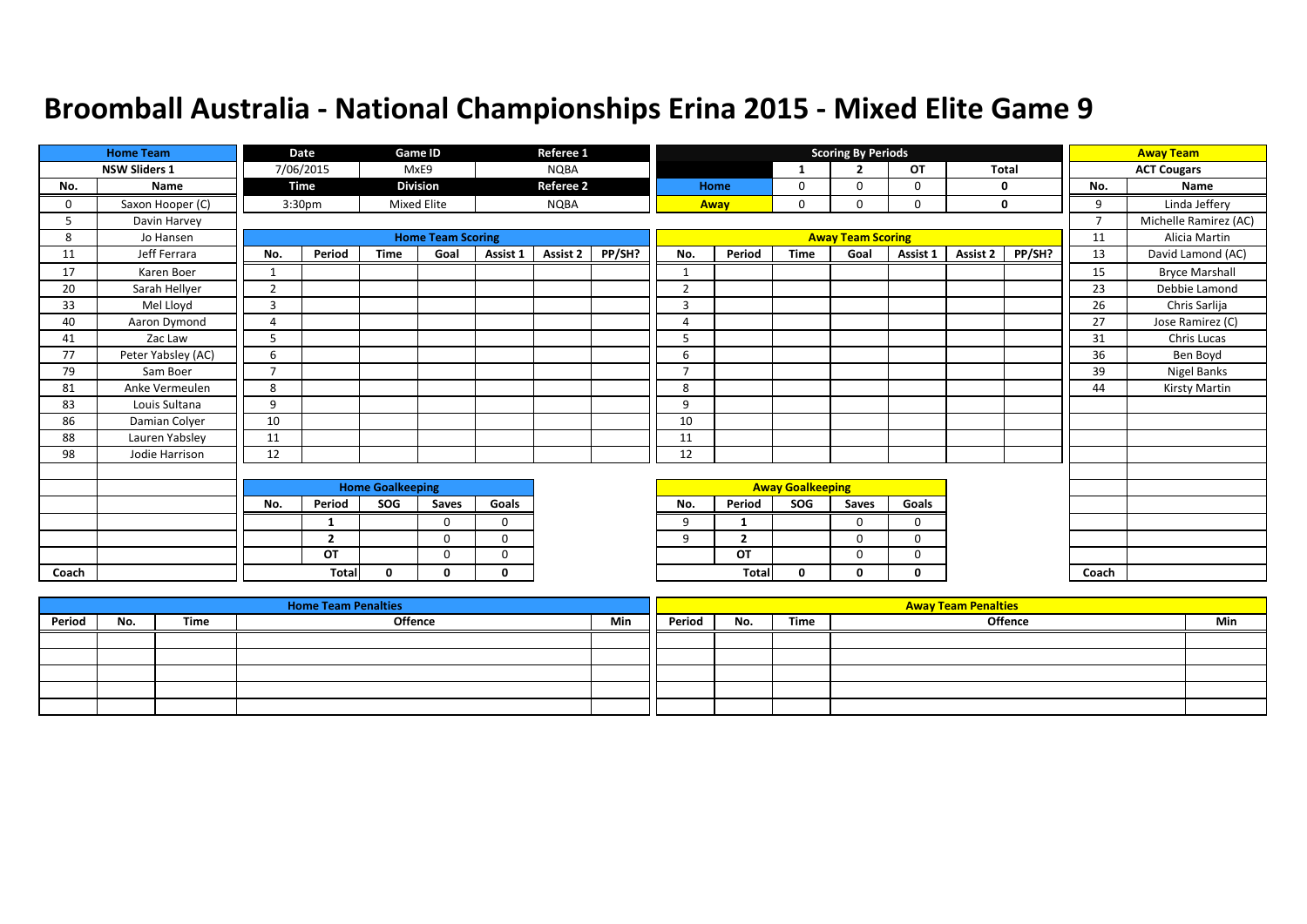|       | <b>Home Team</b>         |                | Date               |                         | Game ID                  |                | Referee 1        |        |                          |                |                         | <b>Scoring By Periods</b> |          |                 |                |                | <b>Away Team</b>     |
|-------|--------------------------|----------------|--------------------|-------------------------|--------------------------|----------------|------------------|--------|--------------------------|----------------|-------------------------|---------------------------|----------|-----------------|----------------|----------------|----------------------|
|       | <b>SA Sharks</b>         |                | 7/06/2015          |                         | <b>MxE10</b>             |                | <b>BAWS</b>      |        |                          |                | $\mathbf{1}$            | $\overline{2}$            | OT       | Total           |                |                | <b>QLD Cyclones</b>  |
| No.   | Name                     |                | Time               |                         | <b>Division</b>          |                | <b>Referee 2</b> |        |                          | Home           | 1                       | $\Omega$                  | 0        | -1              |                | No.            | Name                 |
| 3     | <b>Trish McHendrie</b>   |                | 3:55 <sub>pm</sub> |                         | <b>Mixed Elite</b>       |                | <b>BAWS</b>      |        |                          | Away           | $\overline{2}$          | 0                         | 0        |                 | $\overline{2}$ | 1              | Shannon Spillane     |
| 8     | Kim Shapley              |                |                    |                         |                          |                |                  |        |                          |                |                         |                           |          |                 |                | $\overline{A}$ | Linda Luco (AC)      |
| 9     | Matt Pryor               |                |                    |                         | <b>Home Team Scoring</b> |                |                  |        |                          |                |                         | <b>Away Team Scoring</b>  |          |                 |                | 8              | Leanne McCormack (C) |
| 21    | Robbie Wheelright        | No.            | Period             | <b>Time</b>             | Goal                     | Assist 1       | <b>Assist 2</b>  | PP/SH? | No.                      | Period         | <b>Time</b>             | Goal                      | Assist 1 | <b>Assist 2</b> | PP/SH?         | 9              | Christa Brandon      |
| 22    | Shanni Muller            | 1              |                    | 6:23                    | 49                       | 39             | 63               |        | $\mathbf{1}$             | -1             | 16:36                   | 85                        | 74       |                 |                | 19             | Shaun Adams          |
| 23    | Craig Barrett            | $\overline{2}$ |                    |                         |                          |                |                  |        | $\overline{2}$           | $\mathbf 1$    | 9:12                    | 2                         |          |                 |                | 20             | Jodie Brandon        |
| 28    | Ceitlin Walker           | 3              |                    |                         |                          |                |                  |        | 3                        |                |                         |                           |          |                 |                | 64             | Karen Boase          |
| 29    | <b>Christine Filsell</b> | $\Delta$       |                    |                         |                          |                |                  |        | 4                        |                |                         |                           |          |                 |                | 74             | Julian Luco          |
| 33    | Kate Irvine              | .5             |                    |                         |                          |                |                  |        | 5                        |                |                         |                           |          |                 |                | 85             | Grant Washington     |
| 39    | Jae Jay                  | 6              |                    |                         |                          |                |                  |        | 6                        |                |                         |                           |          |                 |                | 88             | Jono Ward            |
| 42    | Dean Terry               | $\overline{7}$ |                    |                         |                          |                |                  |        | $\overline{\phantom{a}}$ |                |                         |                           |          |                 |                |                |                      |
| 49    | John Thomas              | 8              |                    |                         |                          |                |                  |        | 8                        |                |                         |                           |          |                 |                |                |                      |
| 49    | Callum Cashel            | 9              |                    |                         |                          |                |                  |        | 9                        |                |                         |                           |          |                 |                |                |                      |
| 52    | Keith Thomas             | 10             |                    |                         |                          |                |                  |        | 10                       |                |                         |                           |          |                 |                |                |                      |
| 86    | Mark Crowther            | 11             |                    |                         |                          |                |                  |        | 11                       |                |                         |                           |          |                 |                |                |                      |
| 87    | Tim Booth                | 12             |                    |                         |                          |                |                  |        | 12                       |                |                         |                           |          |                 |                |                |                      |
|       |                          |                |                    |                         |                          |                |                  |        |                          |                |                         |                           |          |                 |                |                |                      |
|       |                          |                |                    | <b>Home Goalkeeping</b> |                          |                |                  |        |                          |                | <b>Away Goalkeeping</b> |                           |          |                 |                |                |                      |
|       |                          | No.            | Period             | SOG                     | Saves                    | Goals          |                  |        | No.                      | Period         | <b>SOG</b>              | Saves                     | Goals    |                 |                |                |                      |
|       |                          |                | 1                  |                         | $-2$                     | $\overline{2}$ |                  |        |                          | 1              |                         | $-1$                      | 1        |                 |                |                |                      |
|       |                          |                | $\overline{2}$     |                         | $\Omega$                 | $\Omega$       |                  |        |                          | $\overline{2}$ |                         | 0                         | 0        |                 |                |                |                      |
|       |                          |                | OT                 |                         | $\Omega$                 | $\Omega$       |                  |        |                          | OT             |                         | $\Omega$                  | 0        |                 |                |                |                      |
| Coach |                          |                | Total              | $\Omega$                | -2                       | $\overline{2}$ |                  |        |                          | Total          | $\mathbf{0}$            | $-1$                      | 1        |                 |                | Coach          |                      |

|        |     |      | <b>Home Team Penalties</b> |     |        |     |      | <b>Away Team Penalties</b> |     |
|--------|-----|------|----------------------------|-----|--------|-----|------|----------------------------|-----|
| Period | No. | Time | <b>Offence</b>             | Min | Period | No. | Time | <b>Offence</b>             | Min |
|        |     |      |                            |     |        |     |      |                            |     |
|        |     |      |                            |     |        |     |      |                            |     |
|        |     |      |                            |     |        |     |      |                            |     |
|        |     |      |                            |     |        |     |      |                            |     |
|        |     |      |                            |     |        |     |      |                            |     |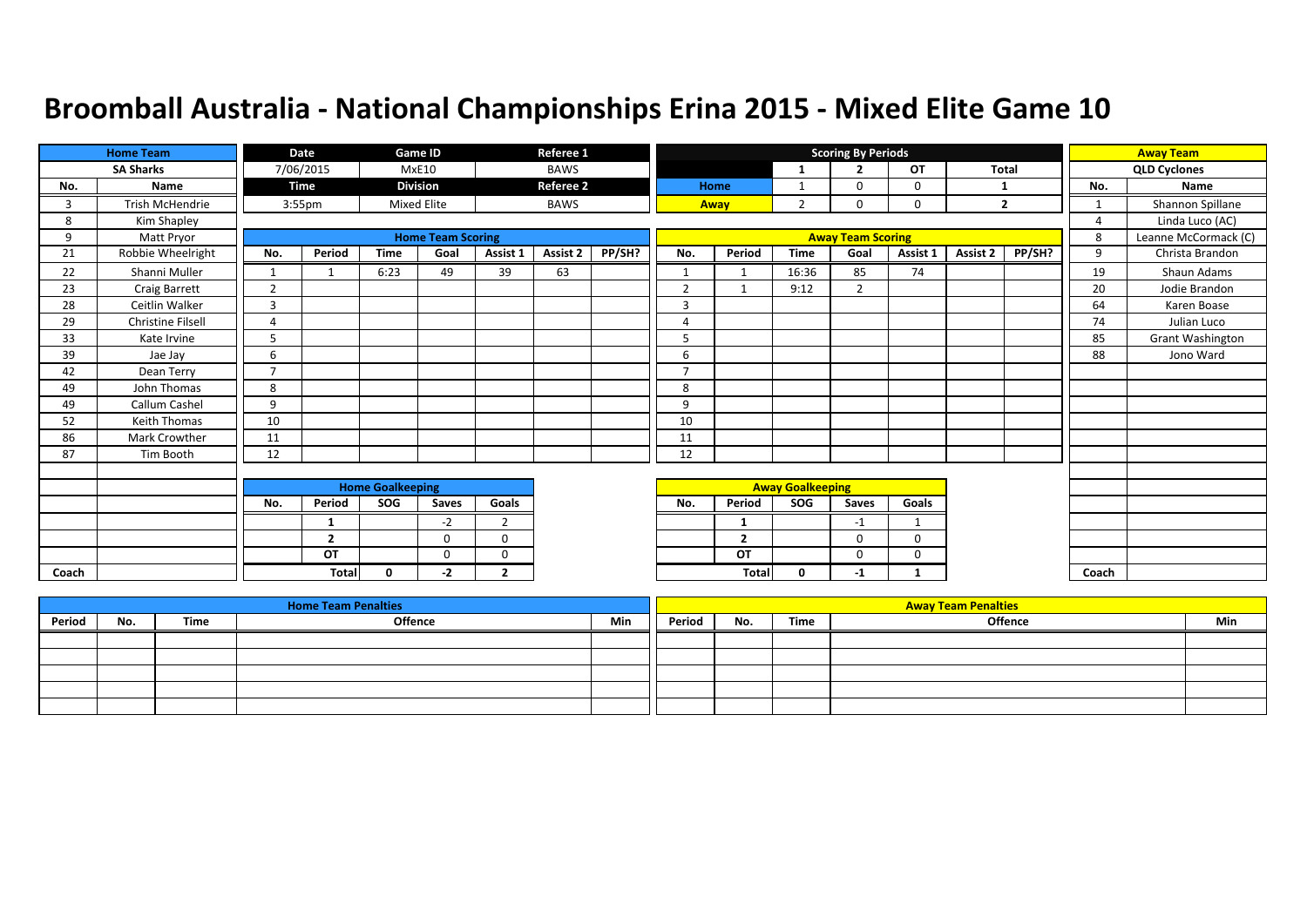|                          | <b>Home Team</b>      |                          | Date           |                         | Game ID                  |                | Referee 1        |        |                          |                |                         | <b>Scoring By Periods</b> |          |          |                |             | <b>Away Team</b>     |
|--------------------------|-----------------------|--------------------------|----------------|-------------------------|--------------------------|----------------|------------------|--------|--------------------------|----------------|-------------------------|---------------------------|----------|----------|----------------|-------------|----------------------|
|                          | <b>ACT Cougars</b>    |                          | 7/06/2015      |                         | GF                       |                | Doug Nixon       |        |                          |                | -1                      | $\overline{2}$            | OT       | Total    |                |             | <b>NSW Sliders 1</b> |
| No.                      | Name                  |                          | Time           |                         | <b>Division</b>          |                | <b>Referee 2</b> |        |                          | Home           | $\mathbf{1}$            | $\Omega$                  | 0        | 1        |                | No.         | Name                 |
| 9                        | Linda Jeffery         |                          | 4:45pm         |                         | Mixed Elite Final        |                | Alan Jabs        |        |                          | Away           | $\overline{2}$          | 0                         | 0        |          | $\overline{2}$ | $\mathbf 0$ | Saxon Hooper (C)     |
| $\overline{\phantom{a}}$ | Michelle Ramirez (AC) |                          |                |                         |                          |                |                  |        |                          |                |                         |                           |          |          |                | 5           | Davin Harvey         |
| 11                       | Alicia Martin         |                          |                |                         | <b>Home Team Scoring</b> |                |                  |        |                          |                |                         | <b>Away Team Scoring</b>  |          |          |                | 8           | Jo Hansen            |
| 13                       | David Lamond (AC)     | No.                      | Period         | <b>Time</b>             | Goal                     | Assist 1       | <b>Assist 2</b>  | PP/SH? | No.                      | Period         | <b>Time</b>             | Goal                      | Assist 1 | Assist 2 | PP/SH?         | 11          | Jeff Ferrara         |
| 15                       | <b>Bryce Marshall</b> | $\mathbf{1}$             |                | 16:49                   | 31                       |                |                  |        | $\mathbf{1}$             | $\mathbf 1$    | 11:29                   | 83                        |          |          |                | 17          | Karen Boer           |
| 23                       | Debbie Lamond         | $\overline{2}$           |                |                         |                          |                |                  |        | $\overline{2}$           |                | 9:04                    | 86                        | 41       |          |                | 20          | Sarah Hellyer        |
| 26                       | Chris Sarlija         | $\mathbf{a}$             |                |                         |                          |                |                  |        | $\overline{3}$           |                |                         |                           |          |          |                | 33          | Mel Lloyd            |
| 27                       | Jose Ramirez (C)      | $\overline{4}$           |                |                         |                          |                |                  |        | 4                        |                |                         |                           |          |          |                | 40          | Aaron Dymond         |
| 31                       | Chris Lucas           | 5                        |                |                         |                          |                |                  |        | 5                        |                |                         |                           |          |          |                | 41          | Zac Law              |
| 36                       | Ben Boyd              | 6                        |                |                         |                          |                |                  |        | 6                        |                |                         |                           |          |          |                | 77          | Peter Yabsley (AC)   |
| 39                       | Nigel Banks           | $\overline{\phantom{a}}$ |                |                         |                          |                |                  |        | $\overline{\phantom{a}}$ |                |                         |                           |          |          |                | 79          | Sam Boer             |
| 44                       | Kirsty Martin         | 8                        |                |                         |                          |                |                  |        | 8                        |                |                         |                           |          |          |                | 81          | Anke Vermeulen       |
|                          |                       | 9                        |                |                         |                          |                |                  |        | 9                        |                |                         |                           |          |          |                | 83          | Louis Sultana        |
|                          |                       | 10                       |                |                         |                          |                |                  |        | 10                       |                |                         |                           |          |          |                | 86          | Damian Colyer        |
|                          |                       | 11                       |                |                         |                          |                |                  |        | 11                       |                |                         |                           |          |          |                | 88          | Lauren Yabsley       |
|                          |                       | 12                       |                |                         |                          |                |                  |        | 12                       |                |                         |                           |          |          |                | 98          | Jodie Harrison       |
|                          |                       |                          |                |                         |                          |                |                  |        |                          |                |                         |                           |          |          |                |             |                      |
|                          |                       |                          |                | <b>Home Goalkeeping</b> |                          |                |                  |        |                          |                | <b>Away Goalkeeping</b> |                           |          |          |                |             |                      |
|                          |                       | No.                      | Period         | SOG                     | Saves                    | Goals          |                  |        | No.                      | Period         | <b>SOG</b>              | Saves                     | Goals    |          |                |             |                      |
|                          |                       | 9                        |                |                         | $-2$                     | 2              |                  |        |                          | 1              |                         | $-1$                      |          |          |                |             |                      |
|                          |                       | 9                        | $\overline{2}$ |                         | $\Omega$                 | $\Omega$       |                  |        |                          | $\overline{2}$ |                         | 0                         | $\Omega$ |          |                |             |                      |
|                          |                       |                          | OT             |                         | $\Omega$                 | $\mathbf 0$    |                  |        |                          | OT             |                         | $\Omega$                  | 0        |          |                |             |                      |
| Coach                    |                       |                          | <b>Total</b>   | $\Omega$                | -2                       | $\overline{2}$ |                  |        |                          | Tota           | 0                       | $-1$                      | 1        |          |                | Coach       |                      |

|        |     |      | <b>Home Team Penalties</b> |     |        |     |      | <b>Away Team Penalties</b> |     |
|--------|-----|------|----------------------------|-----|--------|-----|------|----------------------------|-----|
| Period | No. | Time | Offence                    | Min | Period | No. | Time | Offence                    | Min |
|        |     |      |                            |     |        |     |      |                            |     |
|        |     |      |                            |     |        |     |      |                            |     |
|        |     |      |                            |     |        |     |      |                            |     |
|        |     |      |                            |     |        |     |      |                            |     |
|        |     |      |                            |     |        |     |      |                            |     |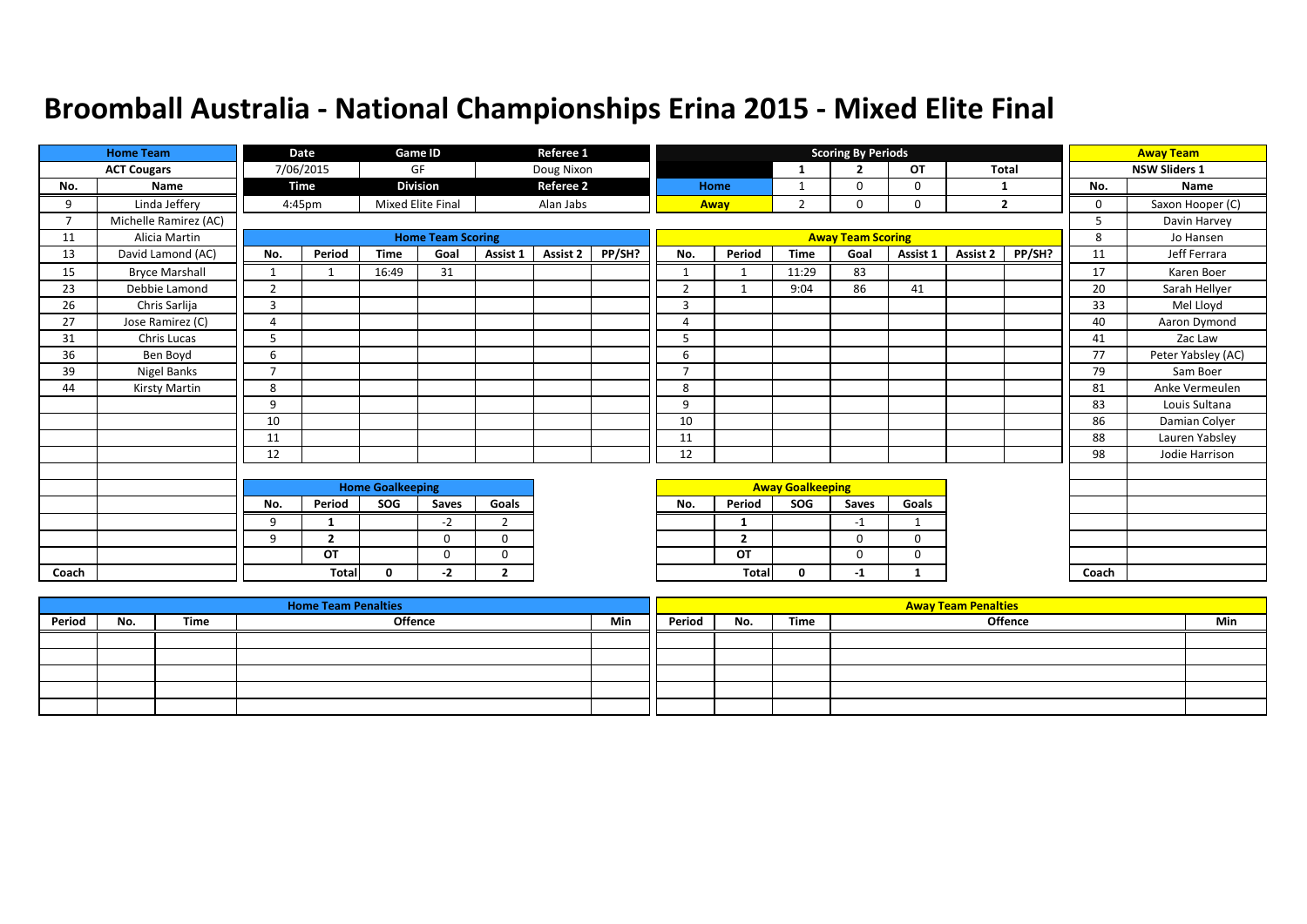|       | <b>Home Team</b>         |                | Date           |                         | Game ID                  |              | Referee 1        |        |                |                          |                         | <b>Scoring By Periods</b> |          |          |        |       | <b>Away Team</b>        |
|-------|--------------------------|----------------|----------------|-------------------------|--------------------------|--------------|------------------|--------|----------------|--------------------------|-------------------------|---------------------------|----------|----------|--------|-------|-------------------------|
|       | <b>QLD Cyclones</b>      |                | 7/06/2015      |                         | MxI1                     |              | <b>BAWS</b>      |        |                |                          | $\mathbf{1}$            | ຳ                         | OT       | Total    |        |       | <b>ACT Blazers</b>      |
| No.   | Name                     |                | <b>Time</b>    |                         | <b>Division</b>          |              | <b>Referee 2</b> |        |                | Home                     | 0                       | $\Omega$                  | 0        |          | 0      | No.   | Name                    |
| 10    | Andrew Jones (C)         |                | 5:05am         |                         | Mixed Intermediate       |              | <b>BAWS</b>      |        |                | Away                     | 0                       | $\Omega$                  | 0        |          | 0      | 10    | Sally Ormiston          |
| 13    | <b>Matt Winter</b>       |                |                |                         |                          |              |                  |        |                |                          |                         |                           |          |          |        | 12    | Olivia Boyd (C)         |
| 25    | <b>Brianna McCormack</b> |                |                |                         | <b>Home Team Scoring</b> |              |                  |        |                |                          |                         | <b>Away Team Scoring</b>  |          |          |        | 19    | Katherine Parr          |
| 27    | Irena Zagorskis          | No.            | Period         | <b>Time</b>             | Goal                     | Assist 1     | <b>Assist 2</b>  | PP/SH? | No.            | Period                   | <b>Time</b>             | Goal                      | Assist 1 | Assist 2 | PP/SH? | 21    | Katie Laybutt           |
| 33    | Narelle Sheardown        | $\mathbf{1}$   |                |                         |                          |              |                  |        | 1              |                          |                         |                           |          |          |        | 25    | <b>Warwick Foley</b>    |
| 45    | Jamie Adams              | $\overline{2}$ |                |                         |                          |              |                  |        | $\overline{2}$ |                          |                         |                           |          |          |        | 29    | Brodie Agerbeek (AC)    |
| 63    | Chantelle Gruar          | 3              |                |                         |                          |              |                  |        | 3              |                          |                         |                           |          |          |        | 32    | Johan Van der Watt (AC) |
| 84    | Heather Mackenzie (AC)   | $\overline{4}$ |                |                         |                          |              |                  |        | 4              |                          |                         |                           |          |          |        | 35    | Jenna Roberts           |
| 5     | Robbie Wheelright        | 5              |                |                         |                          |              |                  |        | 5              |                          |                         |                           |          |          |        | 40    | Simon Gallagher         |
|       |                          | 6              |                |                         |                          |              |                  |        | 6              |                          |                         |                           |          |          |        | 41    | Chris Cole              |
|       |                          | $\overline{ }$ |                |                         |                          |              |                  |        | E              |                          |                         |                           |          |          |        | 45    | Robert Hay              |
|       |                          | 8              |                |                         |                          |              |                  |        | 8              |                          |                         |                           |          |          |        | 46    | <b>Matthew Henry</b>    |
|       |                          | 9              |                |                         |                          |              |                  |        | 9              |                          |                         |                           |          |          |        |       |                         |
|       |                          | 10             |                |                         |                          |              |                  |        | 10             |                          |                         |                           |          |          |        |       |                         |
|       |                          | 11             |                |                         |                          |              |                  |        | 11             |                          |                         |                           |          |          |        |       |                         |
|       |                          | 12             |                |                         |                          |              |                  |        | 12             |                          |                         |                           |          |          |        |       |                         |
|       |                          |                |                |                         |                          |              |                  |        |                |                          |                         |                           |          |          |        |       |                         |
|       |                          |                |                | <b>Home Goalkeeping</b> |                          |              |                  |        |                |                          | <b>Away Goalkeeping</b> |                           |          |          |        |       |                         |
|       |                          | No.            | Period         | SOG                     | Saves                    | Goals        |                  |        | No.            | Period                   | SOG                     | Saves                     | Goals    |          |        |       |                         |
|       |                          | 5              | 1              |                         | $\Omega$                 | $\Omega$     |                  |        | 45             | 1                        |                         | $\Omega$                  | $\Omega$ |          |        |       |                         |
|       |                          | 5              | $\overline{2}$ |                         | $\Omega$                 | 0            |                  |        | 45             | $\overline{\phantom{a}}$ |                         | 0                         | 0        |          |        |       |                         |
|       |                          |                | OT             |                         | $\mathbf 0$              | $\mathbf 0$  |                  |        |                | OT                       |                         | 0                         | 0        |          |        |       |                         |
| Coach |                          |                | <b>Total</b>   | 0                       | 0                        | $\mathbf{0}$ |                  |        |                | <b>Total</b>             | 0                       | 0                         | 0        |          |        | Coach | Dave Burns              |

|        |     |      | <b>Home Team Penalties</b> |     |        |     |      | <b>Away Team Penalties</b> |     |
|--------|-----|------|----------------------------|-----|--------|-----|------|----------------------------|-----|
| Period | No. | Time | Offence                    | Min | Period | No. | Time | Offence                    | Min |
|        |     |      |                            |     |        |     |      |                            |     |
|        |     |      |                            |     |        |     |      |                            |     |
|        |     |      |                            |     |        |     |      |                            |     |
|        |     |      |                            |     |        |     |      |                            |     |
|        |     |      |                            |     |        |     |      |                            |     |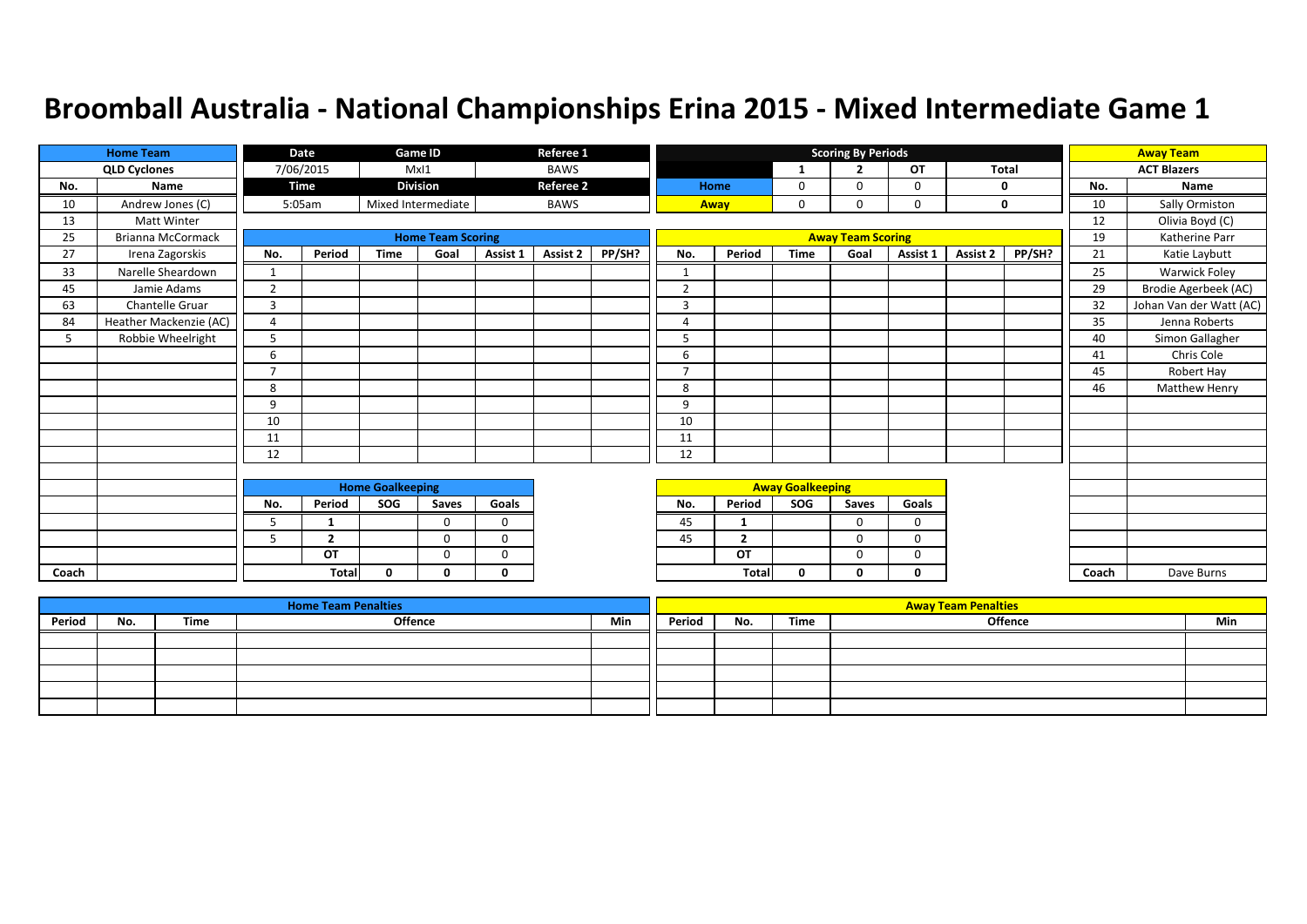|       | <b>Home Team</b>     |                          | Date           |                         | Game ID                  |                | Referee 1        |        |                |                         |                         | <b>Scoring By Periods</b> |             |              |        |       | <b>Away Team</b>        |
|-------|----------------------|--------------------------|----------------|-------------------------|--------------------------|----------------|------------------|--------|----------------|-------------------------|-------------------------|---------------------------|-------------|--------------|--------|-------|-------------------------|
|       | <b>NSW Sliders 2</b> |                          | 7/06/2015      |                         | MxI2                     |                | <b>BASA</b>      |        |                |                         |                         | ∍                         | OT          | <b>Total</b> |        |       | <b>NSW Sliders 1</b>    |
| No.   | Name                 |                          | Time           |                         | <b>Division</b>          |                | <b>Referee 2</b> |        |                | Home                    | 0                       | $\Omega$                  | 0           |              | 0      | No.   | Name                    |
| 10    | <b>Brenton Moore</b> |                          | 5:25am         |                         | Mixed Intermediate       |                | <b>BASA</b>      |        |                | Away                    |                         | $\Omega$                  | $\mathbf 0$ |              | 1      | 14    | Matt Hellyer            |
| 22    | Elizabeth Tilly      |                          |                |                         |                          |                |                  |        |                |                         |                         |                           |             |              |        | 23    | Jess Dymond             |
| 31    | Kieran McDonald      |                          |                |                         | <b>Home Team Scoring</b> |                |                  |        |                |                         |                         | <b>Away Team Scoring</b>  |             |              |        | 24    | Jarad Ferrara           |
| 33    | Katie Colyer         | No.                      | Period         | <b>Time</b>             | Goal                     | Assist 1       | Assist 2         | PP/SH? | No.            | Period                  | <b>Time</b>             | Goal                      | Assist 1    | Assist 2     | PP/SH? | 27    | Tim Roffey              |
| 34    | Lara Phillips        | 1                        |                |                         |                          |                |                  |        | $\mathbf{1}$   |                         | 13:45                   | 95                        |             |              |        | 42    | Mark Ferrara            |
| 38    | Keira Henry          | $\overline{2}$           |                |                         |                          |                |                  |        | $\overline{2}$ |                         |                         |                           |             |              |        | 44    | Catherine McDonald      |
| 43    | Adrian Kilpatrick    | $\overline{3}$           |                |                         |                          |                |                  |        | 3              |                         |                         |                           |             |              |        | 48    | Rebecca Brien           |
| 46    | Nathan Hodge         | $\overline{4}$           |                |                         |                          |                |                  |        | 4              |                         |                         |                           |             |              |        | 51    | Madeleine Brazier       |
| 56    | Nicole Wilson        | 5                        |                |                         |                          |                |                  |        | 5              |                         |                         |                           |             |              |        | 55    | Vanessa Ellis           |
| 57    | Angela Cauchi        | 6                        |                |                         |                          |                |                  |        | 6              |                         |                         |                           |             |              |        | 69    | Liz Luque               |
| 58    | Pani Tepaki          | $\overline{\phantom{a}}$ |                |                         |                          |                |                  |        | $\overline{7}$ |                         |                         |                           |             |              |        | 72    | <b>Scott Powell</b>     |
| 63    | Peter Cook           | 8                        |                |                         |                          |                |                  |        | 8              |                         |                         |                           |             |              |        | 82    | Rebecca Langham         |
| 75    | Chris Robinson       | 9                        |                |                         |                          |                |                  |        | 9              |                         |                         |                           |             |              |        | 85    | Felicity Hudson         |
| 93    | Matt Hudson          | 10                       |                |                         |                          |                |                  |        | 10             |                         |                         |                           |             |              |        | 87    | Kate Livingstone-Thomas |
| 97    | Deanne Kilpatrick    | 11                       |                |                         |                          |                |                  |        | 11             |                         |                         |                           |             |              |        | 95    | Ben Irmisch             |
|       | Sarah Hellyer        | 12                       |                |                         |                          |                |                  |        | 12             |                         |                         |                           |             |              |        |       | Mel Lloyd               |
|       |                      |                          |                |                         |                          |                |                  |        |                |                         |                         |                           |             |              |        |       |                         |
|       |                      |                          |                | <b>Home Goalkeeping</b> |                          |                |                  |        |                |                         | <b>Away Goalkeeping</b> |                           |             |              |        |       |                         |
|       |                      | No.                      | Period         | SOG                     | Saves                    | Goals          |                  |        | No.            | Period                  | <b>SOG</b>              | Saves                     | Goals       |              |        |       |                         |
|       |                      |                          | 1              |                         | -1                       | $\overline{1}$ |                  |        |                | -1                      |                         | $\Omega$                  | $\Omega$    |              |        |       |                         |
|       |                      |                          | $\overline{2}$ |                         | $\Omega$                 | $\mathbf 0$    |                  |        |                | $\overline{\mathbf{z}}$ |                         | $\Omega$                  | $\Omega$    |              |        |       |                         |
|       |                      |                          | OT             |                         | $\Omega$                 | $\Omega$       |                  |        |                | OT                      |                         | $\Omega$                  | $\Omega$    |              |        |       |                         |
| Coach |                      |                          | <b>Total</b>   | $\Omega$                | -1                       | 1              |                  |        |                | <b>Total</b>            | 0                       | 0                         | $\mathbf 0$ |              |        | Coach |                         |

|        |     |      | <b>Home Team Penalties</b> |     |        |     |      | <b>Away Team Penalties</b> |     |
|--------|-----|------|----------------------------|-----|--------|-----|------|----------------------------|-----|
| Period | No. | Time | Offence                    | Min | Period | No. | Time | Offence                    | Min |
|        |     |      |                            |     |        |     |      |                            |     |
|        |     |      |                            |     |        |     |      |                            |     |
|        |     |      |                            |     |        |     |      |                            |     |
|        |     |      |                            |     |        |     |      |                            |     |
|        |     |      |                            |     |        |     |      |                            |     |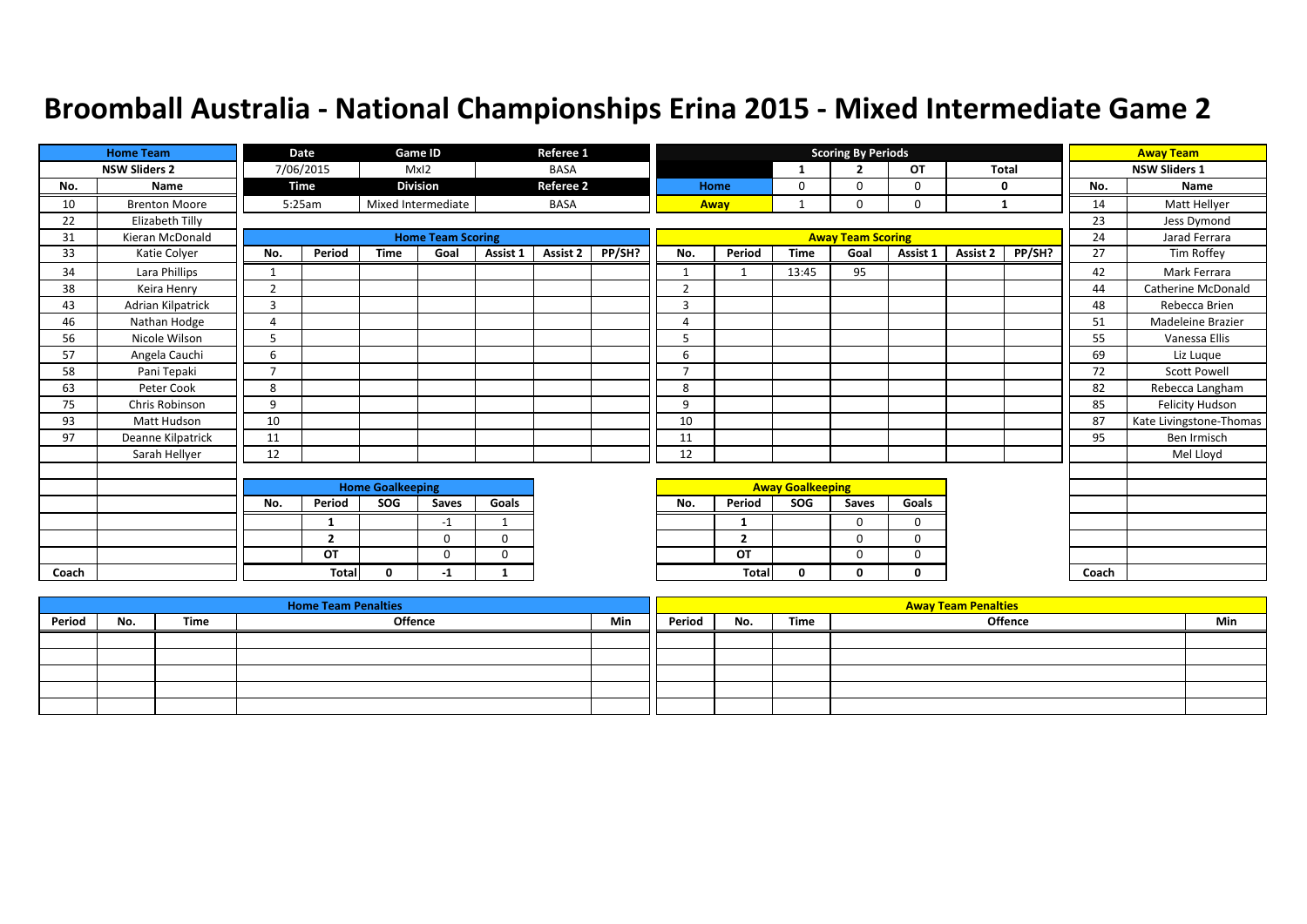|       | <b>Home Team</b>     |                | Date           |                         | Game ID                  |             | Referee 1        |        |                |                |                         | <b>Scoring By Periods</b> |             |              |        |       | <b>Away Team</b>         |
|-------|----------------------|----------------|----------------|-------------------------|--------------------------|-------------|------------------|--------|----------------|----------------|-------------------------|---------------------------|-------------|--------------|--------|-------|--------------------------|
|       | <b>NSW Sliders 2</b> |                | 7/06/2015      |                         | MxI3                     |             | <b>NQBA</b>      |        |                |                | 1                       | $\overline{2}$            | <b>OT</b>   | <b>Total</b> |        |       | <b>QLD Cyclones</b>      |
| No.   | Name                 |                | Time           |                         | <b>Division</b>          |             | <b>Referee 2</b> |        |                | Home           | 0                       | $\Omega$                  | 0           | 0            |        | No.   | Name                     |
| 10    | <b>Brenton Moore</b> |                | 6:40am         |                         | Mixed Intermediate       |             | <b>NQBA</b>      |        |                | Away           | 0                       | $\Omega$                  | 0           | $\mathbf 0$  |        | 10    | Andrew Jones (C)         |
| 22    | Elizabeth Tilly      |                |                |                         |                          |             |                  |        |                |                |                         |                           |             |              |        | 13    | <b>Matt Winter</b>       |
| 31    | Kieran McDonald      |                |                |                         | <b>Home Team Scoring</b> |             |                  |        |                |                |                         | <b>Away Team Scoring</b>  |             |              |        | 25    | <b>Brianna McCormack</b> |
| 33    | Katie Colyer         | No.            | Period         | <b>Time</b>             | Goal                     | Assist 1    | Assist 2         | PP/SH? | No.            | Period         | <b>Time</b>             | Goal                      | Assist 1    | Assist 2     | PP/SH? | 27    | Irena Zagorskis          |
| 34    | Lara Phillips        | 1              |                |                         |                          |             |                  |        | $\mathbf{1}$   |                |                         |                           |             |              |        | 33    | Narelle Sheardown        |
| 38    | Keira Henry          | $\overline{2}$ |                |                         |                          |             |                  |        | $\overline{2}$ |                |                         |                           |             |              |        | 45    | Jamie Adams              |
| 43    | Adrian Kilpatrick    | $\overline{3}$ |                |                         |                          |             |                  |        | 3              |                |                         |                           |             |              |        | 63    | Chantelle Gruar          |
| 46    | Nathan Hodge         | $\overline{4}$ |                |                         |                          |             |                  |        | $\overline{a}$ |                |                         |                           |             |              |        | 84    | Heather Mackenzie (AC)   |
| 56    | Nicole Wilson        | 5              |                |                         |                          |             |                  |        | 5              |                |                         |                           |             |              |        | 5     | Robert Wheelright        |
| 57    | Angela Cauchi        | 6              |                |                         |                          |             |                  |        | 6              |                |                         |                           |             |              |        |       |                          |
| 58    | Pani Tepaki          | $\overline{ }$ |                |                         |                          |             |                  |        | $\overline{7}$ |                |                         |                           |             |              |        |       |                          |
| 63    | Peter Cook           | 8              |                |                         |                          |             |                  |        | 8              |                |                         |                           |             |              |        |       |                          |
| 75    | Chris Robinson       | 9              |                |                         |                          |             |                  |        | 9              |                |                         |                           |             |              |        |       |                          |
| 93    | Matt Hudson          | 10             |                |                         |                          |             |                  |        | 10             |                |                         |                           |             |              |        |       |                          |
| 97    | Deanne Kilpatrick    | 11             |                |                         |                          |             |                  |        | 11             |                |                         |                           |             |              |        |       |                          |
|       |                      | 12             |                |                         |                          |             |                  |        | 12             |                |                         |                           |             |              |        |       |                          |
|       |                      |                |                |                         |                          |             |                  |        |                |                |                         |                           |             |              |        |       |                          |
|       |                      |                |                | <b>Home Goalkeeping</b> |                          |             |                  |        |                |                | <b>Away Goalkeeping</b> |                           |             |              |        |       |                          |
|       |                      | No.            | Period         | SOG                     | Saves                    | Goals       |                  |        | No.            | Period         | SOG                     | Saves                     | Goals       |              |        |       |                          |
|       |                      |                | 1              |                         | $\Omega$                 | $\mathbf 0$ |                  |        |                | -1             |                         | $\Omega$                  | $\mathbf 0$ |              |        |       |                          |
|       |                      |                | $\overline{2}$ |                         | $\Omega$                 | $\mathbf 0$ |                  |        |                | $\overline{2}$ |                         | $\Omega$                  | $\mathbf 0$ |              |        |       |                          |
|       |                      |                | OT             |                         | $\Omega$                 | $\Omega$    |                  |        |                | OT             |                         | $\Omega$                  | 0           |              |        |       |                          |
| Coach |                      |                | <b>Total</b>   | $\Omega$                | n                        | $\Omega$    |                  |        |                | <b>Total</b>   | 0                       | Ω                         | 0           |              |        | Coach |                          |

|        |     |      | <b>Home Team Penalties</b> |     |        |     |      | <b>Away Team Penalties</b> |     |
|--------|-----|------|----------------------------|-----|--------|-----|------|----------------------------|-----|
| Period | No. | Time | <b>Offence</b>             | Min | Period | No. | Time | <b>Offence</b>             | Min |
|        |     |      |                            |     |        |     |      |                            |     |
|        |     |      |                            |     |        |     |      |                            |     |
|        |     |      |                            |     |        |     |      |                            |     |
|        |     |      |                            |     |        |     |      |                            |     |
|        |     |      |                            |     |        |     |      |                            |     |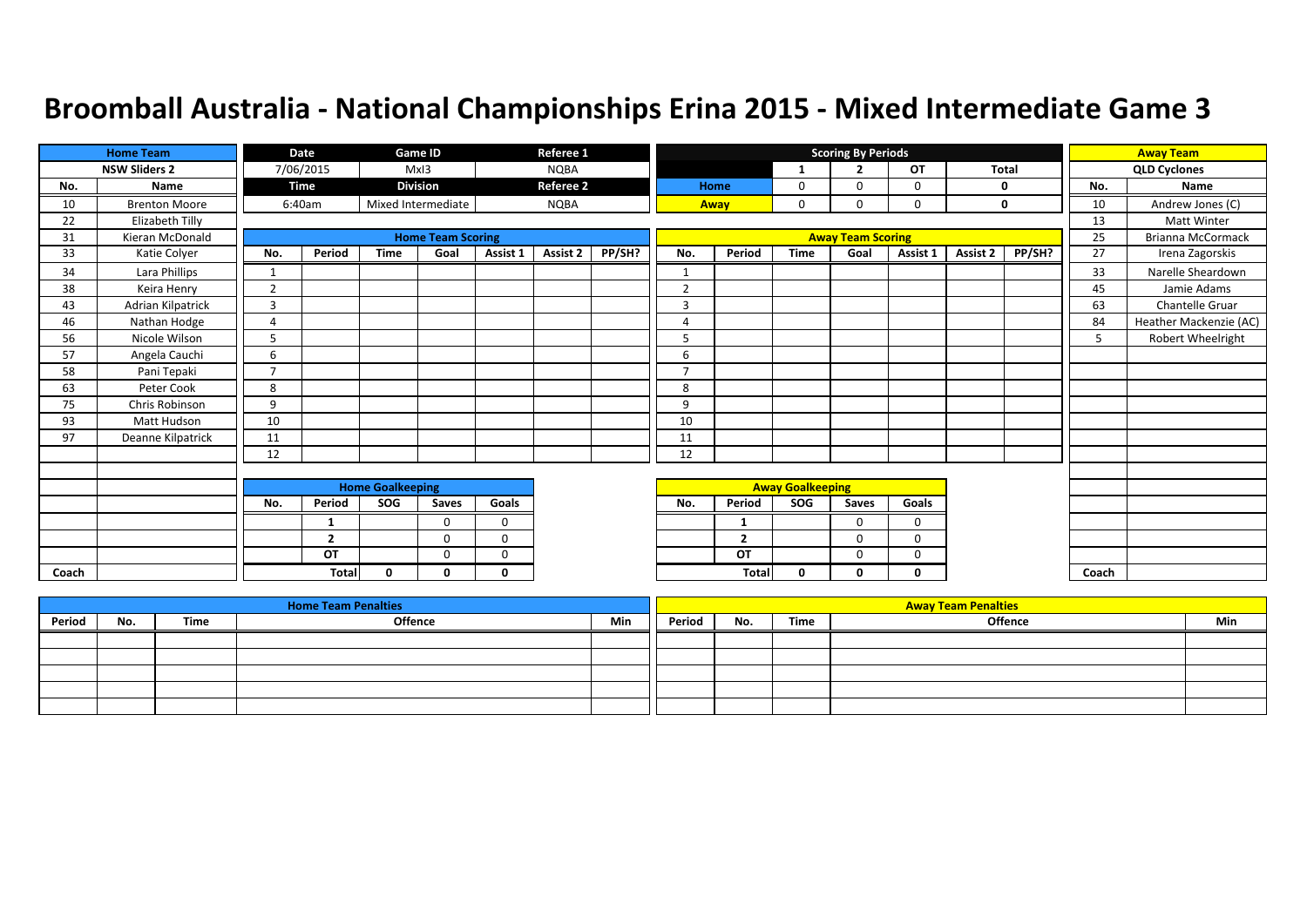|          | <b>Home Team</b>             |                         | Date           |              | Game ID                  |              | Referee 1        |        |                         |                |             | <b>Scoring By Periods</b> |             |              |        |       | <b>Away Team</b>        |
|----------|------------------------------|-------------------------|----------------|--------------|--------------------------|--------------|------------------|--------|-------------------------|----------------|-------------|---------------------------|-------------|--------------|--------|-------|-------------------------|
|          | <b>Central Coast Thunder</b> |                         | 7/06/2015      |              | MxI4                     |              | <b>BASA</b>      |        |                         |                | 1           | $\overline{2}$            | OT          | <b>Total</b> |        |       | <b>ACT Blazers</b>      |
| No.      | Name                         |                         | <b>Time</b>    |              | <b>Division</b>          |              | <b>Referee 2</b> |        |                         | Home           | 0           | $\Omega$                  | 0           |              | 0      | No.   | Name                    |
|          | John Jay                     |                         | 7:05am         |              | Mixed Intermediate       |              | <b>BASA</b>      |        |                         | Away           | 0           |                           | $\Omega$    |              | 0      | 10    | Sally Ormiston          |
|          | Ryan Doyle                   |                         |                |              |                          |              |                  |        |                         |                |             |                           |             |              |        | 12    | Olivia Boyd (C)         |
|          | Joshua Skene                 |                         |                |              | <b>Home Team Scoring</b> |              |                  |        |                         |                |             | <b>Away Team Scoring</b>  |             |              |        | 19    | Katherine Parr          |
| 63       | Don Godmaire                 | No.                     | Period         | <b>Time</b>  | Goal                     | Assist 1     | <b>Assist 2</b>  | PP/SH? | No.                     | Period         | <b>Time</b> | Goal                      | Assist 1    | Assist 2     | PP/SH? | 21    | Katie Laybutt           |
| $\Omega$ | Doug Nixon                   | 1                       |                |              |                          |              |                  |        |                         |                |             |                           |             |              |        | 25    | Warwick Foley           |
| 88       | <b>Curtis Nixon</b>          | $\overline{2}$          |                |              |                          |              |                  |        | $\overline{2}$          |                |             |                           |             |              |        | 29    | Brodie Agerbeek (AC)    |
| $\Omega$ | Alan Jabs                    | 3                       |                |              |                          |              |                  |        | $\overline{3}$          |                |             |                           |             |              |        | 32    | Johan Van der Watt (AC) |
|          | Rosie Burtenshaw             | $\overline{a}$          |                |              |                          |              |                  |        | $\overline{4}$          |                |             |                           |             |              |        | 35    | Jenna Roberts           |
|          | Leah Sawford                 | 5                       |                |              |                          |              |                  |        | 5                       |                |             |                           |             |              |        | 40    | Simon Gallagher         |
|          | Lydia Fay                    | 6                       |                |              |                          |              |                  |        | 6                       |                |             |                           |             |              |        | 41    | Chris Cole              |
|          | Jenna Roberts                | $\overline{7}$          |                |              |                          |              |                  |        | ⇁                       |                |             |                           |             |              |        | 45    | Robert Hay              |
| 83       | Christine Filsell            | 8                       |                |              |                          |              |                  |        | 8                       |                |             |                           |             |              |        | 46    | <b>Matthew Henry</b>    |
|          |                              | 9                       |                |              |                          |              |                  |        | 9                       |                |             |                           |             |              |        |       |                         |
|          |                              | 10                      |                |              |                          |              |                  |        | 10                      |                |             |                           |             |              |        |       |                         |
|          |                              | 11                      |                |              |                          |              |                  |        | 11                      |                |             |                           |             |              |        |       |                         |
|          |                              | 12                      |                |              |                          |              |                  |        | 12                      |                |             |                           |             |              |        |       |                         |
|          |                              |                         |                |              |                          |              |                  |        |                         |                |             |                           |             |              |        |       |                         |
|          |                              | <b>Home Goalkeeping</b> |                |              |                          |              |                  |        | <b>Away Goalkeeping</b> |                |             |                           |             |              |        |       |                         |
|          |                              | No.                     | Period         | <b>SOG</b>   | Saves                    | Goals        |                  |        | No.                     | Period         | SOG         | Saves                     | Goals       |              |        |       |                         |
|          |                              | 25                      | 1              |              | $\Omega$                 | $\mathbf 0$  |                  |        | 45                      |                |             | $\Omega$                  | $\mathbf 0$ |              |        |       |                         |
|          |                              | 25                      | $\overline{2}$ |              | 0                        | $\mathbf 0$  |                  |        | 45                      | $\overline{2}$ |             | $\Omega$                  | 0           |              |        |       |                         |
|          |                              |                         | OT             |              | $\mathbf 0$              | $\mathbf 0$  |                  |        |                         | OT             |             | 0                         | $\mathbf 0$ |              |        |       |                         |
| Coach    |                              |                         | Total          | $\mathbf{0}$ | 0                        | $\mathbf{0}$ |                  |        |                         | <b>Total</b>   | 0           | 0                         | 0           |              |        | Coach | Dave Burns              |

|        |     |      | <b>Home Team Penalties</b> |     |        |     |      | <b>Away Team Penalties</b> |     |
|--------|-----|------|----------------------------|-----|--------|-----|------|----------------------------|-----|
| Period | No. | Time | <b>Offence</b>             | Min | Period | No. | Time | <b>Offence</b>             | Min |
|        |     |      |                            |     |        |     |      |                            |     |
|        |     |      |                            |     |        |     |      |                            |     |
|        |     |      |                            |     |        |     |      |                            |     |
|        |     |      |                            |     |        |     |      |                            |     |
|        |     |      |                            |     |        |     |      |                            |     |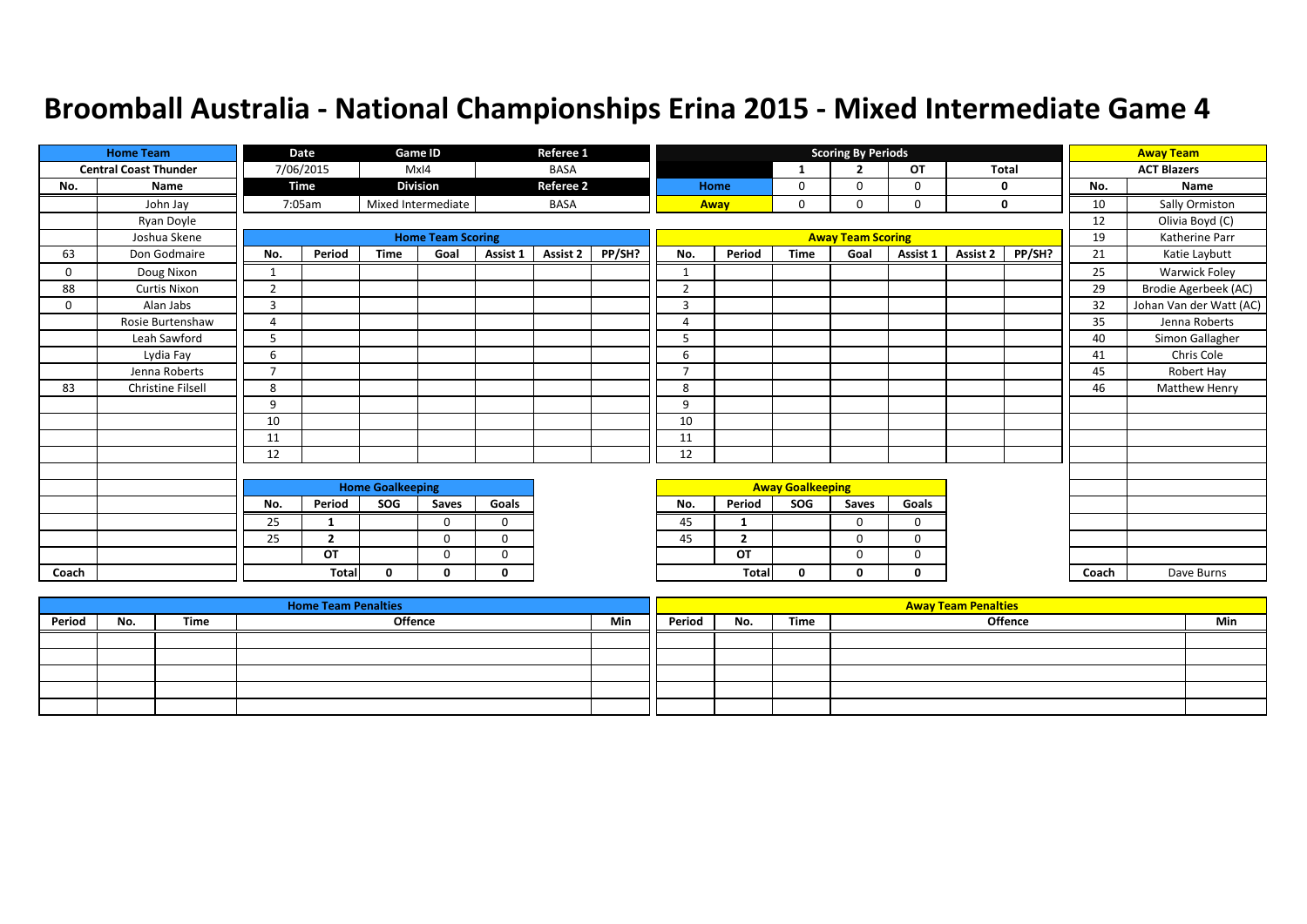|       | Referee 1<br><b>Home Team</b><br>Game ID<br>Date<br><b>NSW Sliders 1</b><br>7/06/2015<br>MxI5<br><b>NQBA</b><br><b>Division</b><br><b>Referee 2</b><br>Time<br>Name |                |                |                         |                          |              |             |        | <b>Scoring By Periods</b> |                |                         |                          |             | <b>Away Team</b> |        |       |                              |
|-------|---------------------------------------------------------------------------------------------------------------------------------------------------------------------|----------------|----------------|-------------------------|--------------------------|--------------|-------------|--------|---------------------------|----------------|-------------------------|--------------------------|-------------|------------------|--------|-------|------------------------------|
|       |                                                                                                                                                                     |                |                |                         |                          |              |             |        |                           |                | 1                       | $\overline{2}$           | OT          | <b>Total</b>     |        |       | <b>Central Coast Thunder</b> |
| No.   |                                                                                                                                                                     |                |                |                         |                          |              |             |        |                           | Home           | 0                       | $\Omega$                 | 0           | 0                |        | No.   | Name                         |
| 14    | Matt Hellyer                                                                                                                                                        |                | 8:20am         |                         | Mixed Intermediate       |              | <b>NQBA</b> |        |                           | Away           | 0                       | $\Omega$                 | 0           | $\mathbf 0$      |        |       | John Jay                     |
| 23    | Jess Dymond                                                                                                                                                         |                |                |                         |                          |              |             |        |                           |                |                         |                          |             |                  |        |       | Ryan Doyle                   |
| 24    | Jarad Ferrara                                                                                                                                                       |                |                |                         | <b>Home Team Scoring</b> |              |             |        |                           |                |                         | <b>Away Team Scoring</b> |             |                  |        |       | Joshua Skene                 |
| 27    | Tim Roffey                                                                                                                                                          | No.            | Period         | <b>Time</b>             | Goal                     | Assist 1     | Assist 2    | PP/SH? | No.                       | Period         | <b>Time</b>             | Goal                     | Assist 1    | Assist 2         | PP/SH? |       | Don Godmaire                 |
| 42    | Mark Ferrara                                                                                                                                                        | 1              |                |                         |                          |              |             |        | 1                         |                |                         |                          |             |                  |        |       | Doug Nixon                   |
| 44    | <b>Catherine McDonald</b>                                                                                                                                           | $\overline{2}$ |                |                         |                          |              |             |        | $\overline{2}$            |                |                         |                          |             |                  |        |       | <b>Curtis Nixon</b>          |
| 48    | Rebecca Brien                                                                                                                                                       | $\overline{3}$ |                |                         |                          |              |             |        | 3                         |                |                         |                          |             |                  |        |       | Alan Jabs                    |
| 51    | Madeleine Brazier                                                                                                                                                   | $\overline{A}$ |                |                         |                          |              |             |        | $\Delta$                  |                |                         |                          |             |                  |        |       | Rosie Burtenshaw             |
| 55    | Vanessa Ellis                                                                                                                                                       | 5              |                |                         |                          |              |             |        | 5                         |                |                         |                          |             |                  |        |       | Leah Sawford                 |
| 69    | Liz Luque                                                                                                                                                           | 6              |                |                         |                          |              |             |        | 6                         |                |                         |                          |             |                  |        |       | Lydia Fay                    |
| 72    | <b>Scott Powell</b>                                                                                                                                                 | $\overline{7}$ |                |                         |                          |              |             |        | $\overline{7}$            |                |                         |                          |             |                  |        |       | Jenna Roberts                |
| 82    | Rebecca Langham                                                                                                                                                     | 8              |                |                         |                          |              |             |        | 8                         |                |                         |                          |             |                  |        |       |                              |
| 85    | Felicity Hudson                                                                                                                                                     | 9              |                |                         |                          |              |             |        | 9                         |                |                         |                          |             |                  |        |       |                              |
| 87    | Kate Livingstone-Thomas                                                                                                                                             | 10             |                |                         |                          |              |             |        | 10                        |                |                         |                          |             |                  |        |       |                              |
| 95    | Ben Irmisch                                                                                                                                                         | 11             |                |                         |                          |              |             |        | 11                        |                |                         |                          |             |                  |        |       |                              |
|       | Mel Lloyd                                                                                                                                                           | 12             |                |                         |                          |              |             |        | 12                        |                |                         |                          |             |                  |        |       |                              |
|       |                                                                                                                                                                     |                |                |                         |                          |              |             |        |                           |                |                         |                          |             |                  |        |       |                              |
|       |                                                                                                                                                                     |                |                | <b>Home Goalkeeping</b> |                          |              |             |        |                           |                | <b>Away Goalkeeping</b> |                          |             |                  |        |       |                              |
|       |                                                                                                                                                                     | No.            | Period         | SOG                     | Saves                    | Goals        |             |        | No.                       | Period         | SOG                     | Saves                    | Goals       |                  |        |       |                              |
|       |                                                                                                                                                                     |                | 1              |                         | $\Omega$                 | $\mathbf 0$  |             |        |                           |                |                         | $\Omega$                 | $\mathbf 0$ |                  |        |       |                              |
|       |                                                                                                                                                                     |                | $\overline{2}$ |                         | $\Omega$                 | $\mathbf 0$  |             |        |                           | $\overline{2}$ |                         | $\mathbf 0$              | $\mathbf 0$ |                  |        |       |                              |
|       |                                                                                                                                                                     |                | OT             |                         | $\Omega$                 | $\mathbf 0$  |             |        |                           | OT             |                         | $\Omega$                 | 0           |                  |        |       |                              |
| Coach |                                                                                                                                                                     |                | <b>Total</b>   | $\Omega$                | n                        | $\mathbf{0}$ |             |        |                           | Total          | 0                       | O                        | $\Omega$    |                  |        | Coach |                              |

|        |     |      | <b>Home Team Penalties</b> |            |        |     |      | <b>Away Team Penalties</b> |     |
|--------|-----|------|----------------------------|------------|--------|-----|------|----------------------------|-----|
| Period | No. | Time | <b>Offence</b>             | <b>Min</b> | Period | No. | Time | Offence                    | Min |
|        | 48  | 8:01 | High broom                 |            |        |     |      |                            |     |
|        |     |      |                            |            |        |     |      |                            |     |
|        |     |      |                            |            |        |     |      |                            |     |
|        |     |      |                            |            |        |     |      |                            |     |
|        |     |      |                            |            |        |     |      |                            |     |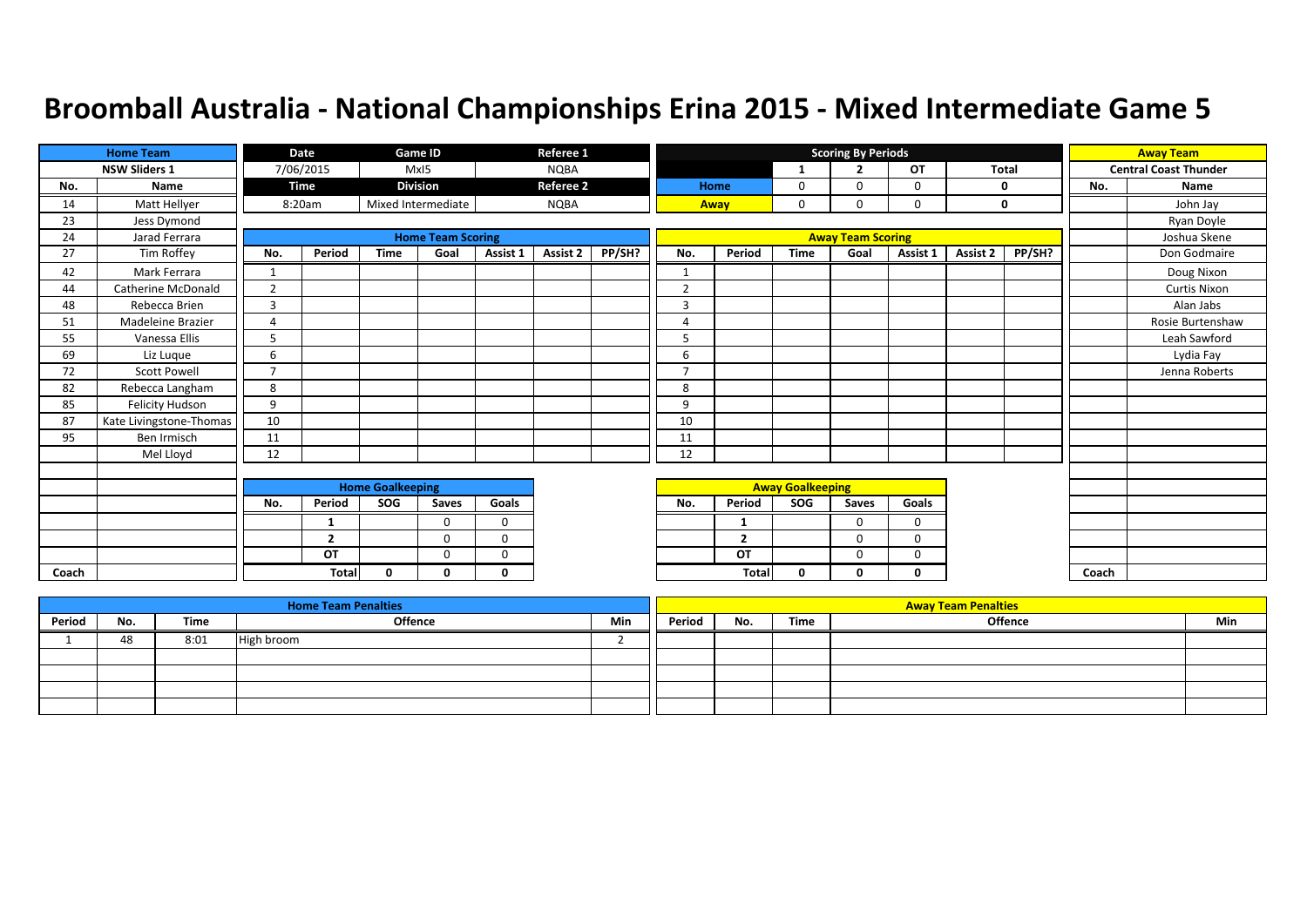|       | <b>Home Team</b>     |                         | Date           |             | Game ID                  |             | Referee 1        |        |                          |                         |             | <b>Scoring By Periods</b> |             |              |        |       | <b>Away Team</b>        |
|-------|----------------------|-------------------------|----------------|-------------|--------------------------|-------------|------------------|--------|--------------------------|-------------------------|-------------|---------------------------|-------------|--------------|--------|-------|-------------------------|
|       | <b>NSW Sliders 2</b> |                         | 7/06/2015      |             | MxI6                     |             | <b>NQBA</b>      |        |                          |                         | 1           | $\overline{2}$            | OT          | <b>Total</b> |        |       | <b>ACT Blazers</b>      |
| No.   | Name                 |                         | <b>Time</b>    |             | <b>Division</b>          |             | <b>Referee 2</b> |        |                          | Home                    | 0           | $\Omega$                  | $\mathbf 0$ | 0            |        | No.   | Name                    |
| 10    | <b>Brenton Moore</b> |                         | 8:45am         |             | Mixed Intermediate       |             | <b>NQBA</b>      |        |                          | Away                    |             |                           | $\Omega$    | 1            |        | 10    | Sally Ormiston          |
| 22    | Elizabeth Tilly      |                         |                |             |                          |             |                  |        |                          |                         |             |                           |             |              |        | 12    | Olivia Boyd (C)         |
| 31    | Kieran McDonald      |                         |                |             | <b>Home Team Scoring</b> |             |                  |        |                          |                         |             | <b>Away Team Scoring</b>  |             |              |        | 19    | Katherine Parr          |
| 33    | Katie Colyer         | No.                     | Period         | <b>Time</b> | Goal                     | Assist 1    | Assist 2         | PP/SH? | No.                      | Period                  | <b>Time</b> | Goal                      | Assist 1    | Assist 2     | PP/SH? | 21    | Katie Laybutt           |
| 34    | Lara Phillips        | 1                       |                |             |                          |             |                  |        | $\mathbf{1}$             |                         | 11:27       | 41                        | 35          |              |        | 25    | <b>Warwick Foley</b>    |
| 38    | Keira Henry          | $\overline{2}$          |                |             |                          |             |                  |        | $\overline{2}$           |                         |             |                           |             |              |        | 29    | Brodie Agerbeek (AC)    |
| 43    | Adrian Kilpatrick    | $\overline{3}$          |                |             |                          |             |                  |        | 3                        |                         |             |                           |             |              |        | 32    | Johan Van der Watt (AC) |
| 46    | Nathan Hodge         | $\overline{4}$          |                |             |                          |             |                  |        | 4                        |                         |             |                           |             |              |        | 35    | Jenna Roberts           |
| 56    | Nicole Wilson        | 5                       |                |             |                          |             |                  |        | 5                        |                         |             |                           |             |              |        | 40    | Simon Gallagher         |
| 57    | Angela Cauchi        | 6                       |                |             |                          |             |                  |        | 6                        |                         |             |                           |             |              |        | 41    | Chris Cole              |
| 58    | Pani Tepaki          | $\overline{7}$          |                |             |                          |             |                  |        | $\overline{\phantom{a}}$ |                         |             |                           |             |              |        | 45    | Robert Hay              |
| 63    | Peter Cook           | 8                       |                |             |                          |             |                  |        | 8                        |                         |             |                           |             |              |        | 46    | Matthew Henry           |
| 75    | Chris Robinson       | 9                       |                |             |                          |             |                  |        | 9                        |                         |             |                           |             |              |        |       |                         |
| 93    | <b>Matt Hudson</b>   | 10                      |                |             |                          |             |                  |        | 10                       |                         |             |                           |             |              |        |       |                         |
| 97    | Deanne Kilpatrick    | 11                      |                |             |                          |             |                  |        | 11                       |                         |             |                           |             |              |        |       |                         |
|       |                      | 12                      |                |             |                          |             |                  |        | 12                       |                         |             |                           |             |              |        |       |                         |
|       |                      |                         |                |             |                          |             |                  |        |                          |                         |             |                           |             |              |        |       |                         |
|       |                      | <b>Home Goalkeeping</b> |                |             |                          |             |                  |        |                          | <b>Away Goalkeeping</b> |             |                           |             |              |        |       |                         |
|       |                      | No.                     | Period         | SOG         | Saves                    | Goals       |                  |        | No.                      | Period                  | SOG         | Saves                     | Goals       |              |        |       |                         |
|       |                      |                         | 1              |             | $-1$                     | -1          |                  |        | 45                       |                         |             | $\Omega$                  | $\mathbf 0$ |              |        |       |                         |
|       |                      |                         | $\overline{2}$ |             | $\Omega$                 | $\mathbf 0$ |                  |        | 45                       | ,                       |             | $\Omega$                  | 0           |              |        |       |                         |
|       |                      |                         | OT             |             | $\Omega$                 | $\mathbf 0$ |                  |        |                          | OT                      |             | $\Omega$                  | $\mathbf 0$ |              |        |       |                         |
| Coach |                      |                         | <b>Total</b>   | $\Omega$    | -1                       | 1           |                  |        |                          | <b>Total</b>            | 0           | 0                         | 0           |              |        | Coach | Dave Burns              |

|        |     |      | <b>Home Team Penalties</b> |     |        |     |      | <b>Away Team Penalties</b> |     |
|--------|-----|------|----------------------------|-----|--------|-----|------|----------------------------|-----|
| Period | No. | Time | <b>Offence</b>             | Min | Period | No. | Time | Offence                    | Min |
|        |     |      |                            |     |        |     |      |                            |     |
|        |     |      |                            |     |        |     |      |                            |     |
|        |     |      |                            |     |        |     |      |                            |     |
|        |     |      |                            |     |        |     |      |                            |     |
|        |     |      |                            |     |        |     |      |                            |     |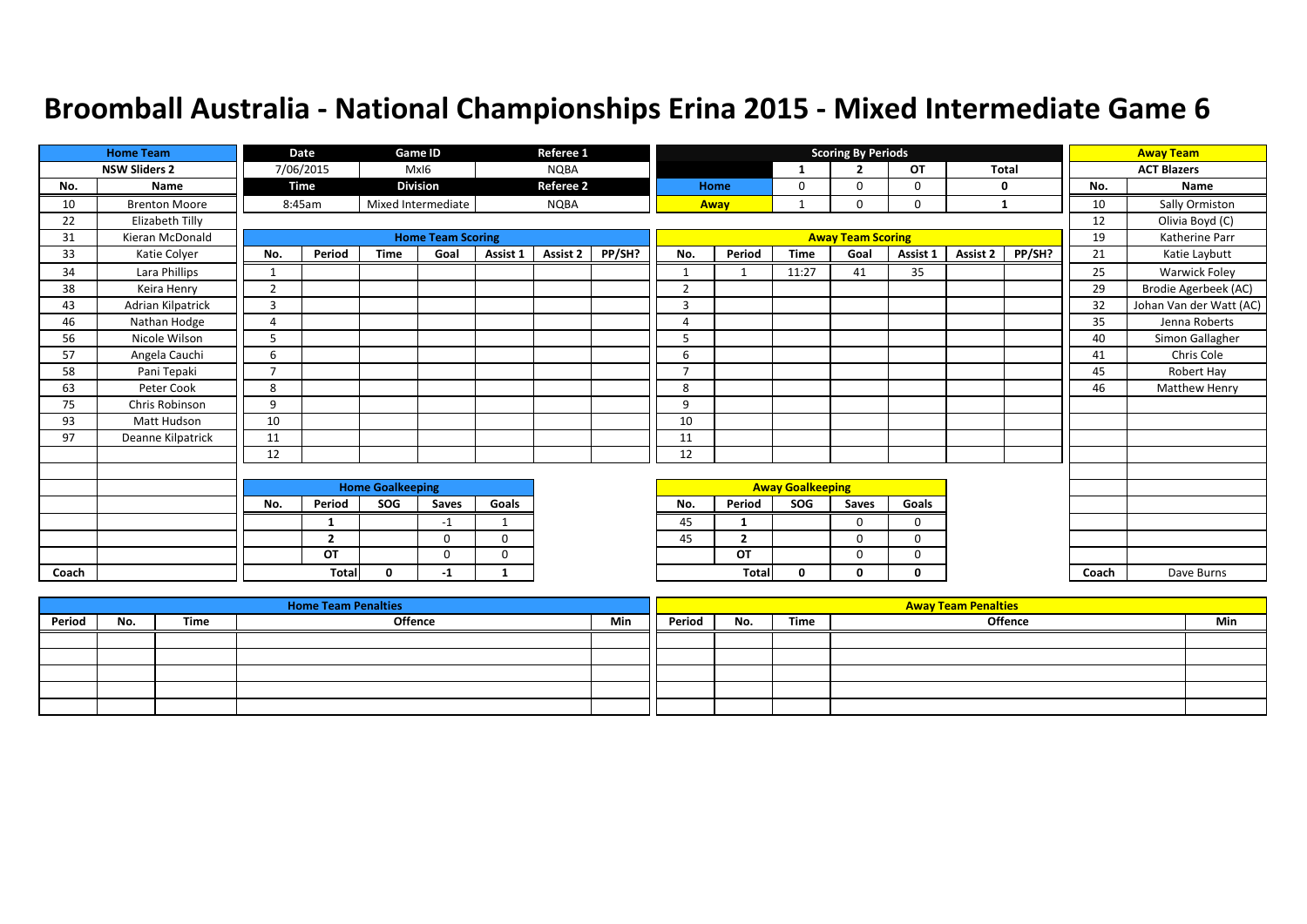|       | <b>Home Team</b>          |                         | Date           |             | Game ID                  |              | Referee 1        |        |                |                         |             | <b>Scoring By Periods</b> |                |              |        |       | <b>Away Team</b>       |
|-------|---------------------------|-------------------------|----------------|-------------|--------------------------|--------------|------------------|--------|----------------|-------------------------|-------------|---------------------------|----------------|--------------|--------|-------|------------------------|
|       | <b>NSW Sliders 1</b>      |                         | 7/06/2015      |             | MxI7                     |              | <b>ACTBA</b>     |        |                |                         | 1           | $\overline{2}$            | OT             | <b>Total</b> |        |       | <b>QLD Cyclones</b>    |
| No.   | Name                      |                         | Time           |             | <b>Division</b>          |              | <b>Referee 2</b> |        |                | Home                    | 2           | n                         | 0              | 2            |        | No.   | Name                   |
| 14    | Matt Hellyer              |                         | 10:00am        |             | Mixed Intermediate       |              | <b>ACTBA</b>     |        | Away           |                         | 0           | $\Omega$                  | 0              | $\mathbf 0$  |        | 10    | Andrew Jones (C)       |
| 23    | Jess Dymond               |                         |                |             |                          |              |                  |        |                |                         |             |                           |                |              |        | 13    | <b>Matt Winter</b>     |
| 24    | Jarad Ferrara             |                         |                |             | <b>Home Team Scoring</b> |              |                  |        |                |                         |             | <b>Away Team Scoring</b>  |                |              |        | 25    | Brianna McCormack      |
| 27    | Tim Roffey                | No.                     | Period         | <b>Time</b> | Goal                     | Assist 1     | Assist 2         | PP/SH? | No.            | Period                  | <b>Time</b> | Goal                      | Assist 1       | Assist 2     | PP/SH? | 27    | Irena Zagorskis        |
| 42    | Mark Ferrara              | 1                       |                | 18:24       | 95                       |              |                  |        | 1              |                         |             |                           |                |              |        | 33    | Narelle Sheardown      |
| 44    | <b>Catherine McDonald</b> | $\overline{2}$          |                | 18:06       | 42                       |              |                  |        | $\overline{2}$ |                         |             |                           |                |              |        | 45    | Jamie Adams            |
| 48    | Rebecca Brien             | $\overline{3}$          |                |             |                          |              |                  |        | 3              |                         |             |                           |                |              |        | 63    | Chantelle Gruar        |
| 51    | Madeleine Brazier         | $\overline{A}$          |                |             |                          |              |                  |        | $\Delta$       |                         |             |                           |                |              |        | 84    | Heather Mackenzie (AC) |
| 55    | Vanessa Ellis             | 5                       |                |             |                          |              |                  |        | 5              |                         |             |                           |                |              |        | 5     | Robert Wheelright      |
| 69    | Liz Luque                 | 6                       |                |             |                          |              |                  |        | 6              |                         |             |                           |                |              |        |       |                        |
| 72    | <b>Scott Powell</b>       | $\overline{7}$          |                |             |                          |              |                  |        | $\overline{7}$ |                         |             |                           |                |              |        |       |                        |
| 82    | Rebecca Langham           | 8                       |                |             |                          |              |                  |        | 8              |                         |             |                           |                |              |        |       |                        |
| 85    | Felicity Hudson           | 9                       |                |             |                          |              |                  |        | 9              |                         |             |                           |                |              |        |       |                        |
| 87    | Kate Livingstone-Thomas   | 10                      |                |             |                          |              |                  |        | 10             |                         |             |                           |                |              |        |       |                        |
| 95    | Ben Irmisch               | 11                      |                |             |                          |              |                  |        | 11             |                         |             |                           |                |              |        |       |                        |
|       | Mel Lloyd                 | 12                      |                |             |                          |              |                  |        | 12             |                         |             |                           |                |              |        |       |                        |
|       |                           |                         |                |             |                          |              |                  |        |                |                         |             |                           |                |              |        |       |                        |
|       |                           | <b>Home Goalkeeping</b> |                |             |                          |              |                  |        |                | <b>Away Goalkeeping</b> |             |                           |                |              |        |       |                        |
|       |                           | No.                     | Period         | SOG         | Saves                    | Goals        |                  |        | No.            | Period                  | SOG         | Saves                     | Goals          |              |        |       |                        |
|       |                           |                         |                |             | $\Omega$                 | $\mathbf 0$  |                  |        |                |                         |             | $-2$                      | $\overline{2}$ |              |        |       |                        |
|       |                           |                         | $\overline{2}$ |             | $\Omega$                 | $\mathbf 0$  |                  |        |                | $\overline{2}$          |             | $\Omega$                  | $\mathbf 0$    |              |        |       |                        |
|       |                           |                         | OT             |             | $\Omega$                 | $\Omega$     |                  |        |                | OT                      |             | $\Omega$                  | 0              |              |        |       |                        |
| Coach |                           |                         | <b>Total</b>   | $\Omega$    | n                        | $\mathbf{0}$ |                  |        |                | <b>Total</b>            | $\Omega$    | $-2$                      | $\overline{2}$ |              |        | Coach |                        |

|        |     |      | <b>Home Team Penalties</b> |     |        |     |      | <b>Away Team Penalties</b> |     |
|--------|-----|------|----------------------------|-----|--------|-----|------|----------------------------|-----|
| Period | No. | Time | Offence                    | Min | Period | No. | Time | <b>Offence</b>             | Min |
|        |     |      |                            |     |        |     |      |                            |     |
|        |     |      |                            |     |        |     |      |                            |     |
|        |     |      |                            |     |        |     |      |                            |     |
|        |     |      |                            |     |        |     |      |                            |     |
|        |     |      |                            |     |        |     |      |                            |     |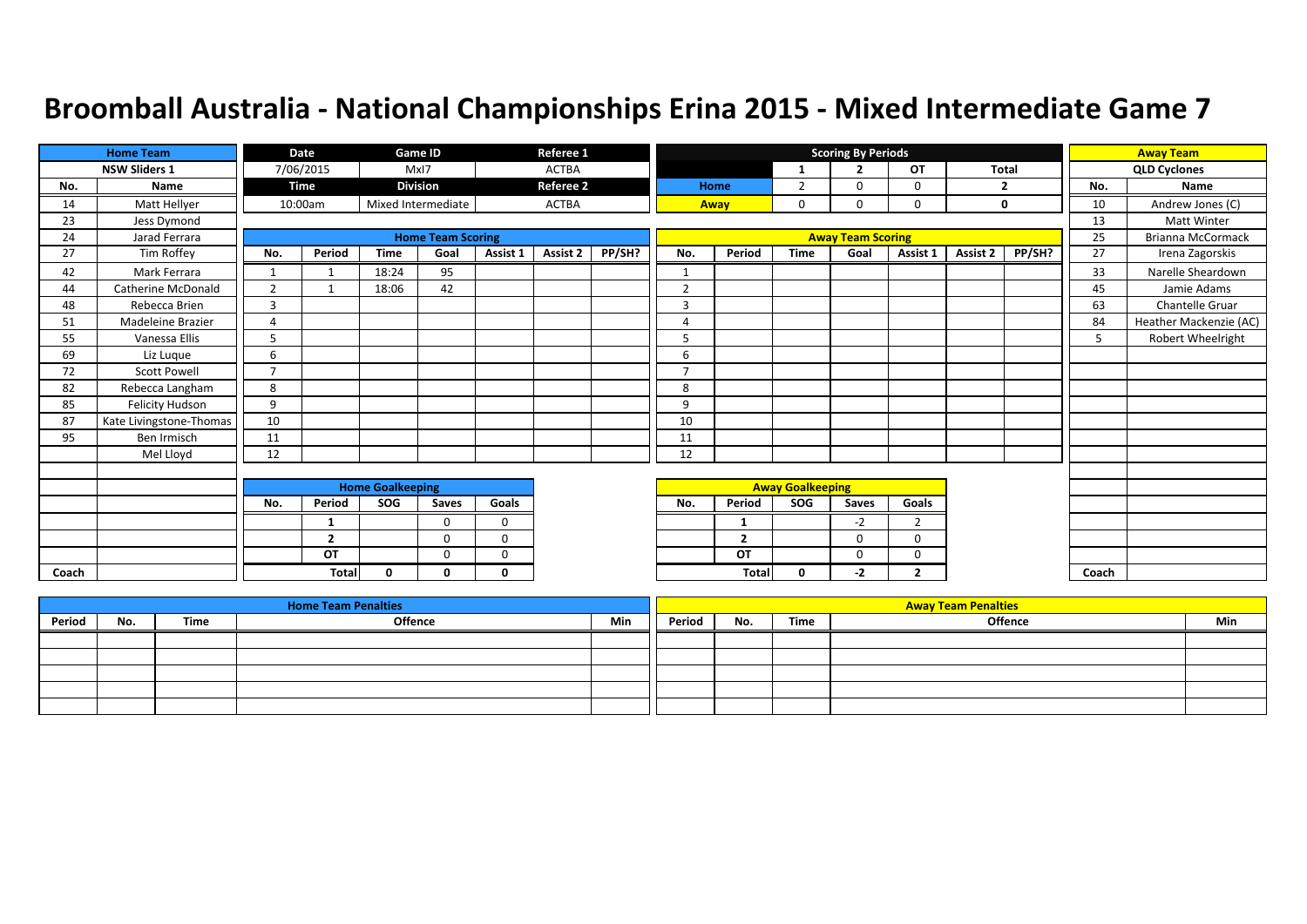|       | <b>Home Team</b>     |                | Date           |                         | Game ID                  |                         | Referee 1        |        |                |                |                         | <b>Scoring By Periods</b> |             |              |        |       | <b>Away Team</b>             |
|-------|----------------------|----------------|----------------|-------------------------|--------------------------|-------------------------|------------------|--------|----------------|----------------|-------------------------|---------------------------|-------------|--------------|--------|-------|------------------------------|
|       | <b>NSW Sliders 2</b> |                | 7/06/2015      |                         | MxI8                     |                         | <b>BASA</b>      |        |                |                | -1                      | $\overline{2}$            | <b>OT</b>   | <b>Total</b> |        |       | <b>Central Coast Thunder</b> |
| No.   | Name                 |                | Time           |                         | <b>Division</b>          |                         | <b>Referee 2</b> |        |                | Home           | 0                       | $\Omega$                  | $\mathbf 0$ |              | 0      | No.   | Name                         |
| 10    | <b>Brenton Moore</b> |                | 10:25am        |                         | Mixed Intermediate       |                         | <b>BASA</b>      |        | Away           |                |                         | $\Omega$                  | 0           | 1            |        |       | John Jay                     |
| 22    | Elizabeth Tilly      |                |                |                         |                          |                         |                  |        |                |                |                         |                           |             |              |        |       | Ryan Doyle                   |
| 31    | Kieran McDonald      |                |                |                         | <b>Home Team Scoring</b> |                         |                  |        |                |                |                         | <b>Away Team Scoring</b>  |             |              |        |       | Joshua Skene                 |
| 33    | Katie Colyer         | No.            | Period         | <b>Time</b>             | Goal                     | Assist 1                | Assist 2         | PP/SH? | No.            | Period         | <b>Time</b>             | Goal                      | Assist 1    | Assist 2     | PP/SH? |       | Don Godmaire                 |
| 34    | Lara Phillips        | 1              |                |                         |                          |                         |                  |        | $\mathbf{1}$   | $\mathbf 1$    |                         | 88                        | 83          |              |        |       | Doug Nixon                   |
| 38    | Keira Henry          | $\overline{2}$ |                |                         |                          |                         |                  |        | $\overline{2}$ |                |                         |                           |             |              |        | 88    | <b>Curtis Nixon</b>          |
| 43    | Adrian Kilpatrick    | $\overline{3}$ |                |                         |                          |                         |                  |        | 3              |                |                         |                           |             |              |        |       | Alan Jabs                    |
| 46    | Nathan Hodge         | 4              |                |                         |                          |                         |                  |        | 4              |                |                         |                           |             |              |        |       | Rosie Burtenshaw             |
| 56    | Nicole Wilson        | 5              |                |                         |                          |                         |                  |        | 5              |                |                         |                           |             |              |        |       | Leah Sawford                 |
| 57    | Angela Cauchi        | 6              |                |                         |                          |                         |                  |        | 6              |                |                         |                           |             |              |        |       | Lydia Fay                    |
| 58    | Pani Tepaki          | $\overline{ }$ |                |                         |                          |                         |                  |        | $\overline{7}$ |                |                         |                           |             |              |        |       | Jenna Roberts                |
| 63    | Peter Cook           | 8              |                |                         |                          |                         |                  |        | 8              |                |                         |                           |             |              |        | 83    | <b>Christine Filsell</b>     |
| 75    | Chris Robinson       | 9              |                |                         |                          |                         |                  |        | 9              |                |                         |                           |             |              |        |       |                              |
| 93    | Matt Hudson          | 10             |                |                         |                          |                         |                  |        | 10             |                |                         |                           |             |              |        |       |                              |
| 97    | Deanne Kilpatrick    | 11             |                |                         |                          |                         |                  |        | 11             |                |                         |                           |             |              |        |       |                              |
|       |                      | 12             |                |                         |                          |                         |                  |        | 12             |                |                         |                           |             |              |        |       |                              |
|       |                      |                |                |                         |                          |                         |                  |        |                |                |                         |                           |             |              |        |       |                              |
|       |                      |                |                | <b>Home Goalkeeping</b> |                          |                         |                  |        |                |                | <b>Away Goalkeeping</b> |                           |             |              |        |       |                              |
|       |                      | No.            | Period         | SOG                     | Saves                    | Goals                   |                  |        | No.            | Period         | SOG                     | Saves                     | Goals       |              |        |       |                              |
|       |                      |                | 1              |                         | $-1$                     | $\mathbf{\overline{1}}$ |                  |        |                | -1             |                         | $\Omega$                  | $\mathbf 0$ |              |        |       |                              |
|       |                      |                | $\overline{2}$ |                         | $\Omega$                 | $\mathbf 0$             |                  |        |                | $\overline{2}$ |                         | $\Omega$                  | $\Omega$    |              |        |       |                              |
|       |                      |                | OT             |                         | $\Omega$                 | $\mathbf 0$             |                  |        |                | OT             |                         | $\mathbf 0$               | $\mathbf 0$ |              |        |       |                              |
| Coach |                      |                | <b>Total</b>   | $\Omega$                | -1                       | 1                       |                  |        |                | Total          | 0                       | 0                         | 0           |              |        | Coach |                              |

|        |     |      | <b>Home Team Penalties</b> |     |        |     |      | <b>Away Team Penalties</b> |     |
|--------|-----|------|----------------------------|-----|--------|-----|------|----------------------------|-----|
| Period | No. | Time | <b>Offence</b>             | Min | Period | No. | Time | <b>Offence</b>             | Min |
|        |     |      |                            |     |        |     |      |                            |     |
|        |     |      |                            |     |        |     |      |                            |     |
|        |     |      |                            |     |        |     |      |                            |     |
|        |     |      |                            |     |        |     |      |                            |     |
|        |     |      |                            |     |        |     |      |                            |     |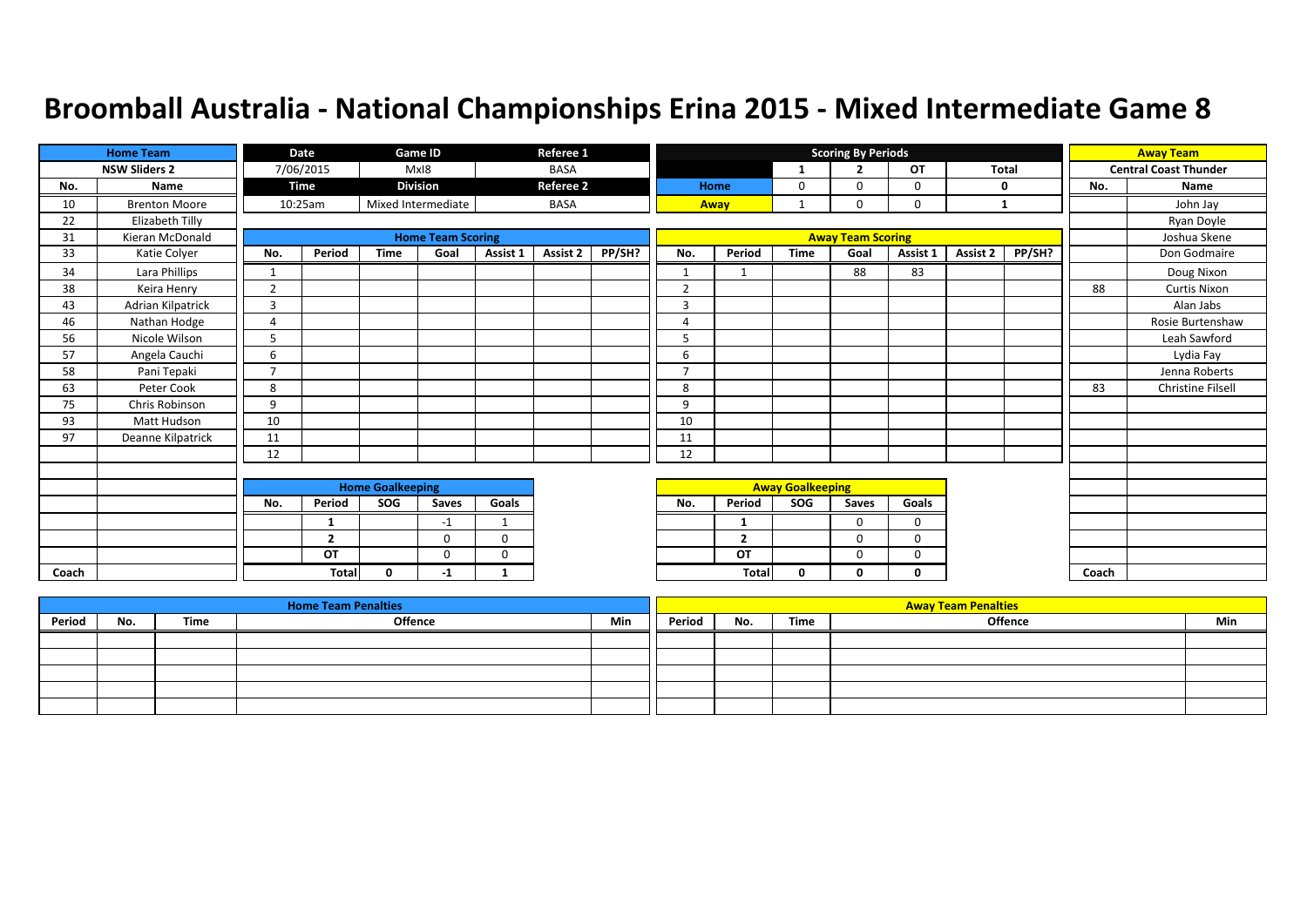|       | <b>Home Team</b>        |                | Date           |                         | <b>Game ID</b>           |              | Referee 1        |        |                |                |                         | <b>Scoring By Periods</b> |          |          |        |       | <b>Away Team</b>        |
|-------|-------------------------|----------------|----------------|-------------------------|--------------------------|--------------|------------------|--------|----------------|----------------|-------------------------|---------------------------|----------|----------|--------|-------|-------------------------|
|       | <b>NSW Sliders 1</b>    |                | 7/06/2015      |                         | MxI9                     |              | <b>BAWS</b>      |        |                |                | $\mathbf{1}$            | $\overline{2}$            | OT       | Total    |        |       | <b>ACT Blazers</b>      |
| No.   | Name                    |                | Time           |                         | <b>Division</b>          |              | <b>Referee 2</b> |        |                | Home           | 1                       | $\Omega$                  | $\Omega$ | 1        |        | No.   | Name                    |
| 14    | Matt Hellyer            |                | 11:40am        |                         | Mixed Intermediate       |              | <b>BAWS</b>      |        |                | Away           | 0                       | 0                         | 0        |          | 0      | 10    | Sally Ormiston          |
| 23    | Jess Dymond             |                |                |                         |                          |              |                  |        |                |                |                         |                           |          |          |        | 12    | Olivia Boyd (C)         |
| 24    | Jarad Ferrara           |                |                |                         | <b>Home Team Scoring</b> |              |                  |        |                |                |                         | <b>Away Team Scoring</b>  |          |          |        | 19    | Katherine Parr          |
| 27    | Tim Roffey              | No.            | Period         | <b>Time</b>             | Goal                     | Assist 1     | Assist 2         | PP/SH? | No.            | Period         | <b>Time</b>             | Goal                      | Assist 1 | Assist 2 | PP/SH? | 21    | Katie Laybutt           |
| 42    | Mark Ferrara            | $\mathbf{1}$   |                | 19:02                   | 81                       | 27           | 44               |        | 1              |                |                         |                           |          |          |        | 25    | Warwick Foley           |
| 44    | Catherine McDonald      | $\overline{2}$ |                |                         |                          |              |                  |        | $\overline{2}$ |                |                         |                           |          |          |        | 29    | Brodie Agerbeek (AC)    |
| 48    | Rebecca Brien           | 3              |                |                         |                          |              |                  |        | 3              |                |                         |                           |          |          |        | 32    | Johan Van der Watt (AC) |
| 51    | Madeleine Brazier       | Δ              |                |                         |                          |              |                  |        | 4              |                |                         |                           |          |          |        | 35    | Jenna Roberts           |
| 55    | Vanessa Ellis           | 5              |                |                         |                          |              |                  |        | 5              |                |                         |                           |          |          |        | 40    | Simon Gallagher         |
| 69    | Liz Luque               | 6              |                |                         |                          |              |                  |        | 6              |                |                         |                           |          |          |        | 41    | Chris Cole              |
| 72    | <b>Scott Powell</b>     | $\overline{7}$ |                |                         |                          |              |                  |        | $\overline{7}$ |                |                         |                           |          |          |        | 45    | Robert Hay              |
| 82    | Rebecca Langham         | 8              |                |                         |                          |              |                  |        | 8              |                |                         |                           |          |          |        | 46    | Matthew Henry           |
| 85    | <b>Felicity Hudson</b>  | 9              |                |                         |                          |              |                  |        | 9              |                |                         |                           |          |          |        |       |                         |
| 87    | Kate Livingstone-Thomas | 10             |                |                         |                          |              |                  |        | 10             |                |                         |                           |          |          |        |       |                         |
| 95    | Ben Irmisch             | 11             |                |                         |                          |              |                  |        | 11             |                |                         |                           |          |          |        |       |                         |
|       | Mel Lloyd               | 12             |                |                         |                          |              |                  |        | 12             |                |                         |                           |          |          |        |       |                         |
| 81    | Anke Vermeulen          |                |                |                         |                          |              |                  |        |                |                |                         |                           |          |          |        |       |                         |
|       |                         |                |                | <b>Home Goalkeeping</b> |                          |              |                  |        |                |                | <b>Away Goalkeeping</b> |                           |          |          |        |       |                         |
|       |                         | No.            | Period         | SOG                     | Saves                    | Goals        |                  |        | No.            | Period         | SOG                     | Saves                     | Goals    |          |        |       |                         |
|       |                         |                | 1              |                         | $\Omega$                 | $\Omega$     |                  |        | 45             | 1              |                         | $-1$                      | 1        |          |        |       |                         |
|       |                         |                | $\overline{2}$ |                         | $\Omega$                 | $\Omega$     |                  |        | 45             | $\overline{2}$ |                         | $\Omega$                  | $\Omega$ |          |        |       |                         |
|       |                         |                | OT             |                         | $\Omega$                 | $\Omega$     |                  |        |                | OT             |                         | $\Omega$                  | 0        |          |        |       |                         |
| Coach |                         |                | Total          | $\Omega$                | n                        | <sup>0</sup> |                  |        |                | Total          | 0                       | -1                        |          |          |        | Coach | Dave Burns              |

|        |     |       | <b>Home Team Penalties</b> |     |        |     |      | <b>Away Team Penalties</b> |     |
|--------|-----|-------|----------------------------|-----|--------|-----|------|----------------------------|-----|
| Period | No. | Time  | <b>Offence</b>             | Min | Period | No. | Time | <b>Offence</b>             | Min |
|        | 82  | 11:54 | High broom                 |     |        |     |      |                            |     |
|        |     |       |                            |     |        |     |      |                            |     |
|        |     |       |                            |     |        |     |      |                            |     |
|        |     |       |                            |     |        |     |      |                            |     |
|        |     |       |                            |     |        |     |      |                            |     |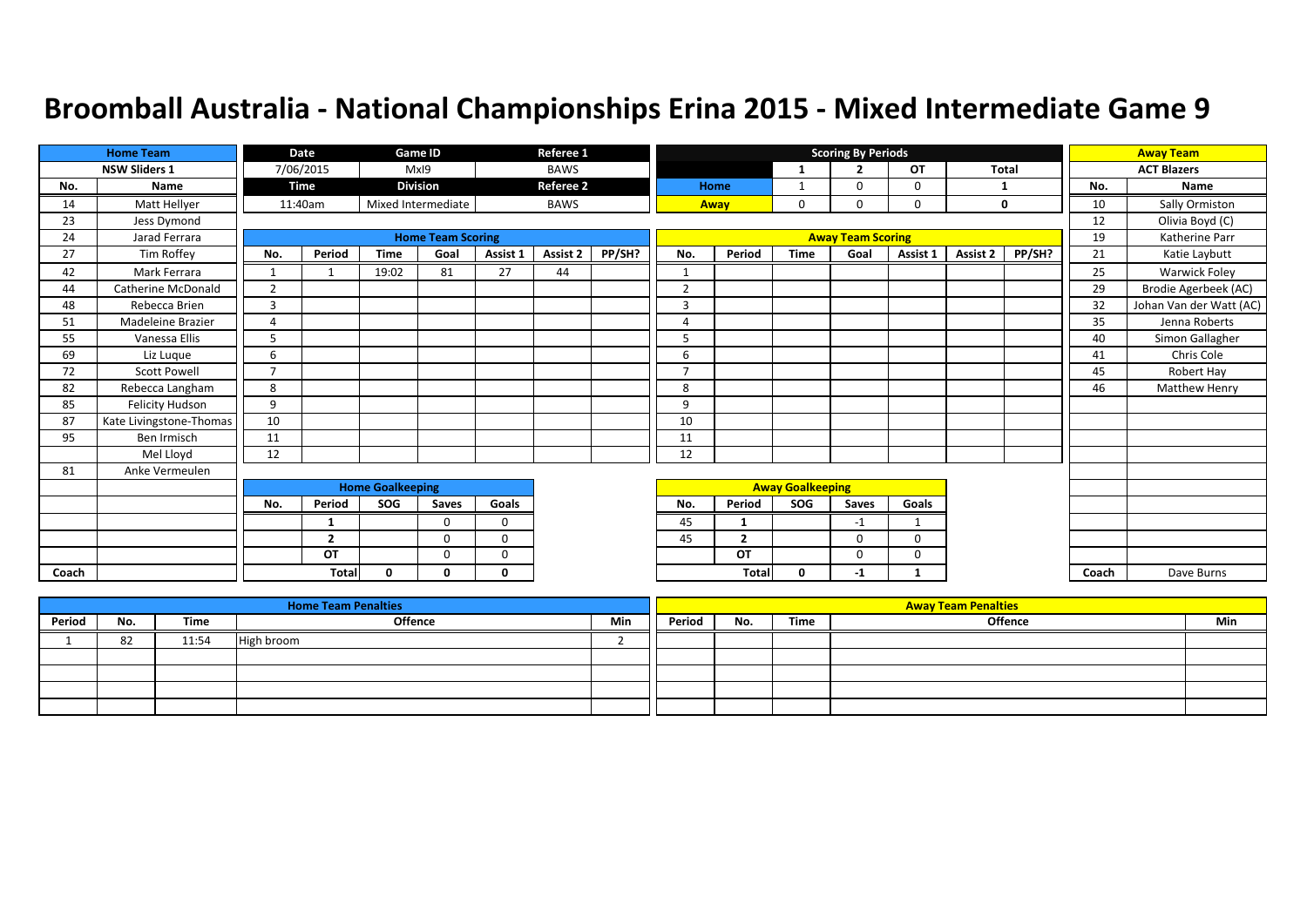|       | <b>Home Team</b>             |                | Date           |                         | <b>Game ID</b>           |              | Referee 1        |        |                |                |                         | <b>Scoring By Periods</b> |             |              |        |       | <b>Away Team</b>         |
|-------|------------------------------|----------------|----------------|-------------------------|--------------------------|--------------|------------------|--------|----------------|----------------|-------------------------|---------------------------|-------------|--------------|--------|-------|--------------------------|
|       | <b>Central Coast Thunder</b> |                | 7/06/2015      |                         | <b>MxI10</b>             |              | <b>BASA</b>      |        |                |                | 1                       | $\overline{2}$            | OT          | <b>Total</b> |        |       | <b>QLD Cyclones</b>      |
| No.   | Name                         |                | <b>Time</b>    |                         | <b>Division</b>          |              | <b>Referee 2</b> |        |                | Home           | 0                       | $\Omega$                  | 0           |              | 0      | No.   | Name                     |
|       | John Jay                     |                | 12:05pm        |                         | Mixed Intermediate       |              | <b>BASA</b>      |        |                | Away           | 0                       | $\Omega$                  | 0           |              | 0      | 10    | Andrew Jones (C)         |
|       | Ryan Doyle                   |                |                |                         |                          |              |                  |        |                |                |                         |                           |             |              |        | 13    | <b>Matt Winter</b>       |
|       | Joshua Skene                 |                |                |                         | <b>Home Team Scoring</b> |              |                  |        |                |                |                         | <b>Away Team Scoring</b>  |             |              |        | 25    | <b>Brianna McCormack</b> |
|       | Don Godmaire                 | No.            | Period         | <b>Time</b>             | Goal                     | Assist 1     | <b>Assist 2</b>  | PP/SH? | No.            | Period         | <b>Time</b>             | Goal                      | Assist 1    | Assist 2     | PP/SH? | 27    | Irena Zagorskis          |
|       | Doug Nixon                   | 1              |                |                         |                          |              |                  |        |                |                |                         |                           |             |              |        | 33    | Narelle Sheardown        |
|       | <b>Curtis Nixon</b>          | $\overline{2}$ |                |                         |                          |              |                  |        | $\overline{2}$ |                |                         |                           |             |              |        | 45    | Jamie Adams              |
|       | Alan Jabs                    | 3              |                |                         |                          |              |                  |        | $\overline{3}$ |                |                         |                           |             |              |        | 63    | Chantelle Gruar          |
|       | Rosie Burtenshaw             | 4              |                |                         |                          |              |                  |        | $\overline{4}$ |                |                         |                           |             |              |        | 84    | Heather Mackenzie (AC)   |
|       | Leah Sawford                 | 5              |                |                         |                          |              |                  |        | 5              |                |                         |                           |             |              |        | 5     | Robert Wheelright        |
|       | Lydia Fay                    | 6              |                |                         |                          |              |                  |        | 6              |                |                         |                           |             |              |        |       |                          |
|       | Jenna Roberts                | $\overline{7}$ |                |                         |                          |              |                  |        | $\mathbf{z}$   |                |                         |                           |             |              |        |       |                          |
|       |                              | 8              |                |                         |                          |              |                  |        | 8              |                |                         |                           |             |              |        |       |                          |
|       |                              | 9              |                |                         |                          |              |                  |        | 9              |                |                         |                           |             |              |        |       |                          |
|       |                              | 10             |                |                         |                          |              |                  |        | 10             |                |                         |                           |             |              |        |       |                          |
|       |                              | 11             |                |                         |                          |              |                  |        | 11             |                |                         |                           |             |              |        |       |                          |
|       |                              | 12             |                |                         |                          |              |                  |        | 12             |                |                         |                           |             |              |        |       |                          |
|       |                              |                |                |                         |                          |              |                  |        |                |                |                         |                           |             |              |        |       |                          |
|       |                              |                |                | <b>Home Goalkeeping</b> |                          |              |                  |        |                |                | <b>Away Goalkeeping</b> |                           |             |              |        |       |                          |
|       |                              | No.            | Period         | <b>SOG</b>              | Saves                    | Goals        |                  |        | No.            | Period         | <b>SOG</b>              | Saves                     | Goals       |              |        |       |                          |
|       |                              |                | $\mathbf{1}$   |                         | $\Omega$                 | $\mathbf 0$  |                  |        |                | -1             |                         | $\Omega$                  | $\mathbf 0$ |              |        |       |                          |
|       |                              |                | $\overline{2}$ |                         | 0                        | $\mathbf 0$  |                  |        |                | $\overline{2}$ |                         | $\Omega$                  | $\Omega$    |              |        |       |                          |
|       |                              |                | OT             |                         | 0                        | $\mathbf 0$  |                  |        |                | OT             |                         | 0                         | 0           |              |        |       |                          |
| Coach |                              |                | <b>Total</b>   | $\mathbf{0}$            | 0                        | $\mathbf{0}$ |                  |        |                | <b>Total</b>   | $\mathbf{0}$            | 0                         | 0           |              |        | Coach |                          |

|        |     |      | <b>Home Team Penalties</b> |     |        |     |      | <b>Away Team Penalties</b> |     |
|--------|-----|------|----------------------------|-----|--------|-----|------|----------------------------|-----|
| Period | No. | Time | Offence                    | Min | Period | No. | Time | <b>Offence</b>             | Min |
|        |     |      |                            |     |        |     |      |                            |     |
|        |     |      |                            |     |        |     |      |                            |     |
|        |     |      |                            |     |        |     |      |                            |     |
|        |     |      |                            |     |        |     |      |                            |     |
|        |     |      |                            |     |        |     |      |                            |     |